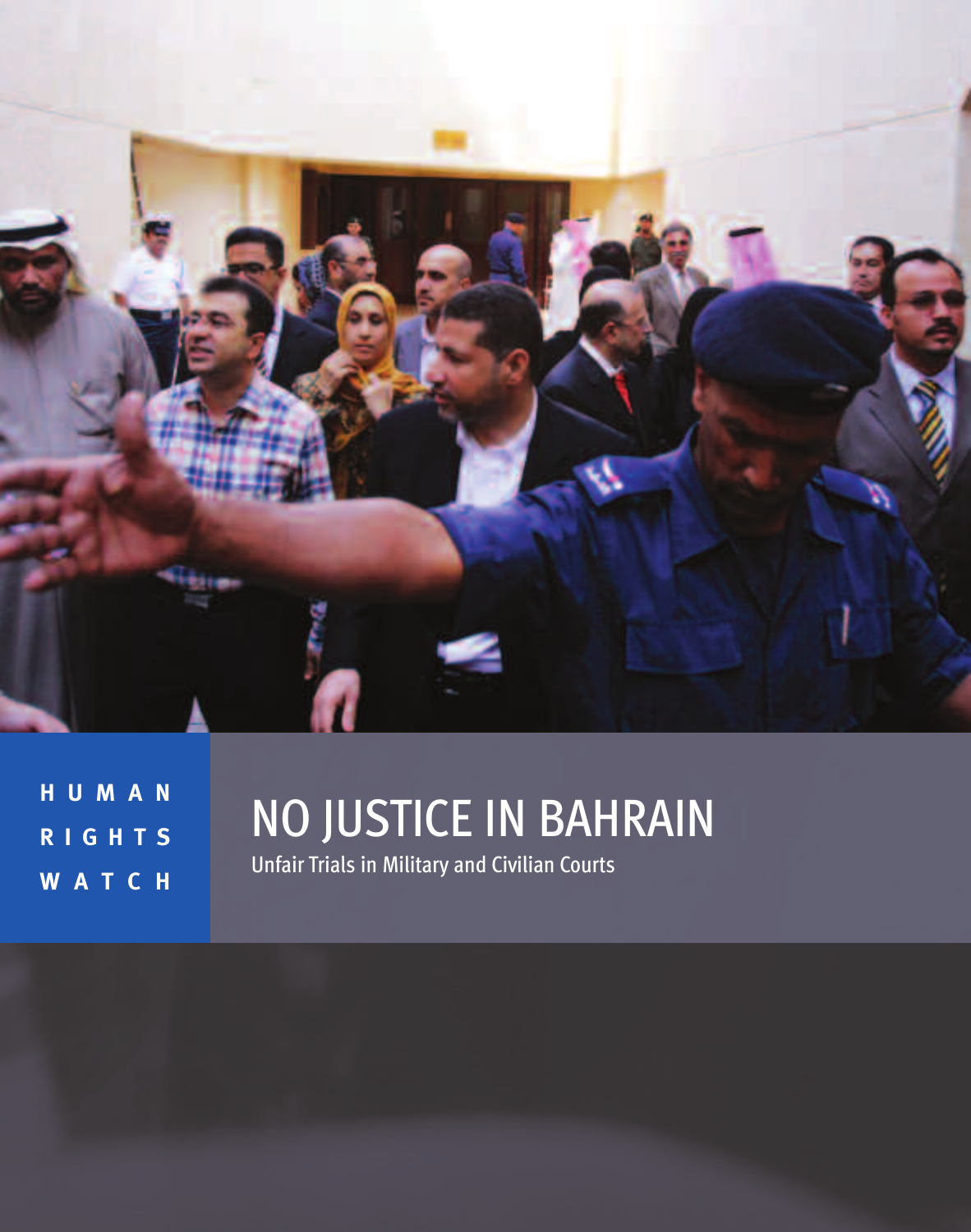

# **No Justice in Bahrain**

# Unfair Trials in Military and Civilian Courts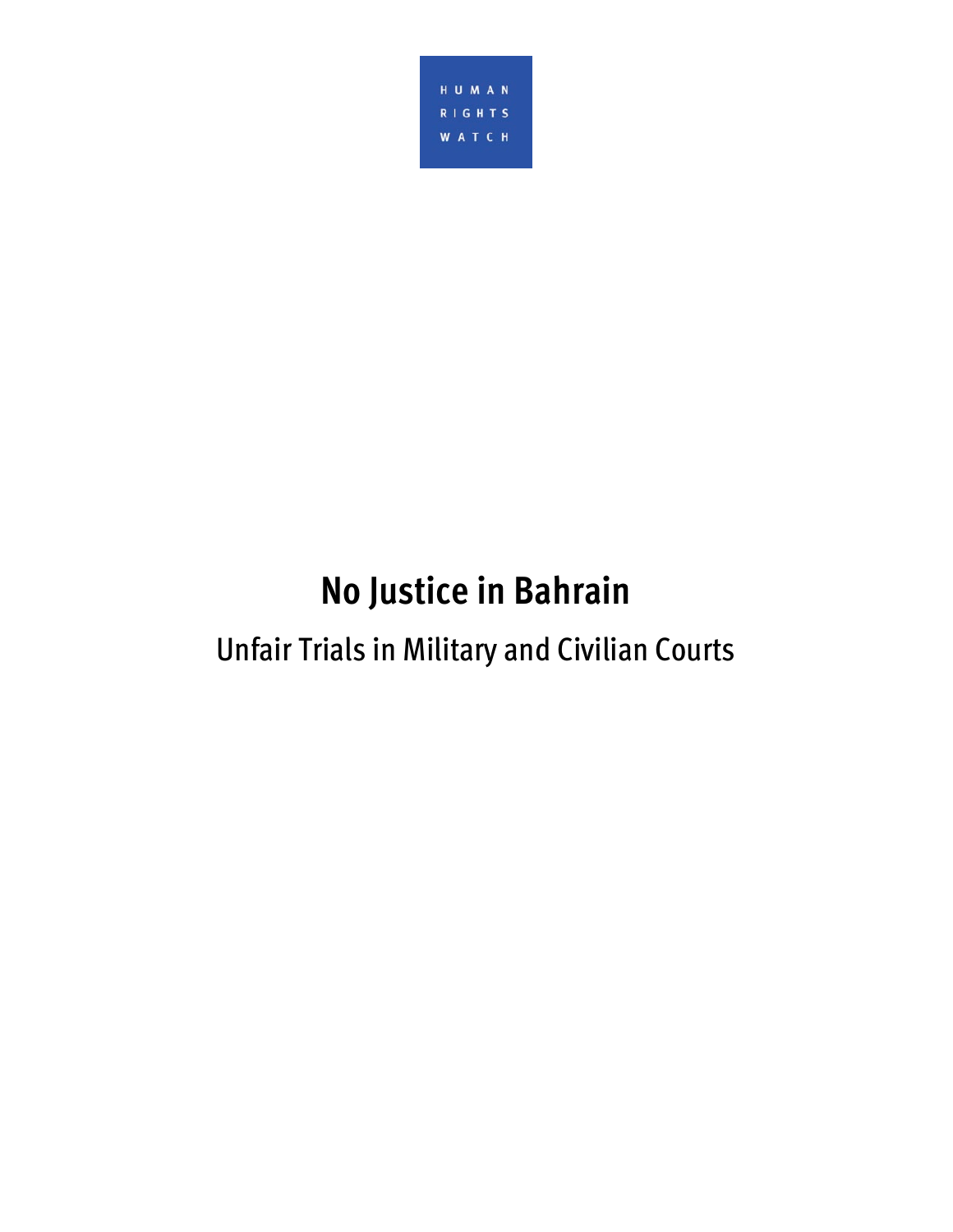Copyright © 2012 Human Rights Watch All rights reserved. Printed in the United States of America ISBN: 1-56432-869-4 Cover design by Rafael Jimenez

Human Rights Watch is dedicated to protecting the human rights of people around the world. We stand with victims and activists to prevent discrimination, to uphold political freedom, to protect people from inhumane conduct in wartime, and to bring offenders to justice. We investigate and expose human rights violations and hold abusers accountable. We challenge governments and those who hold power to end abusive practices and respect international human rights law. We enlist the public and the international community to support the cause of human rights for all.

Human Rights Watch is an international organization with staff in more than 40 countries, and offices in Amsterdam, Beirut, Berlin, Brussels, Chicago, Geneva, Goma, Johannesburg, London, Los Angeles, Moscow, Nairobi, New York, Paris, San Francisco, Tokyo, Toronto, Tunis, Washington DC, and Zurich.

For more information, please visit our website: http://www.hrw.org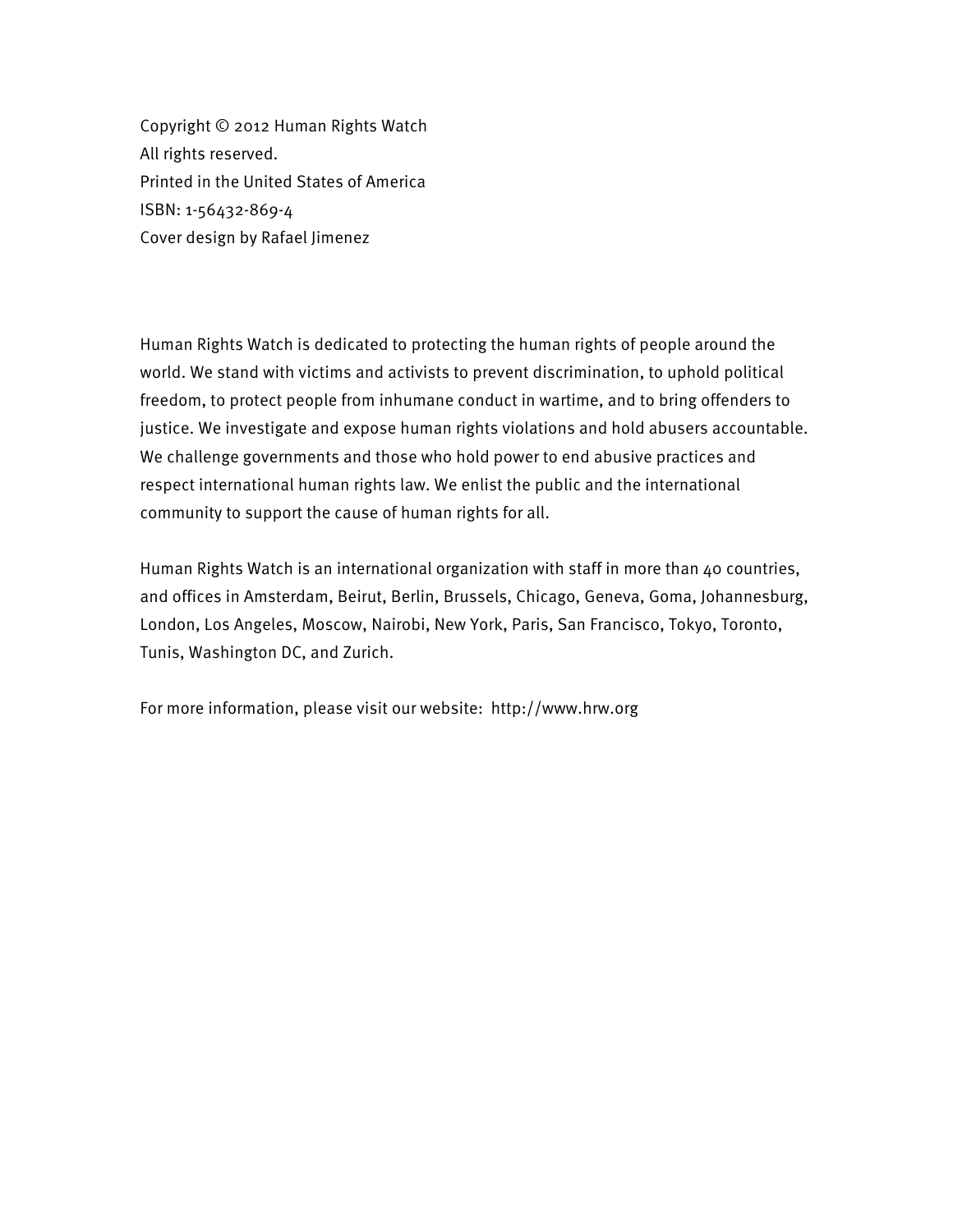

ISBN: 1-56432-869-4

# No Justice in Bahrain

## **Unfair Trials in Military and Civilian Courts**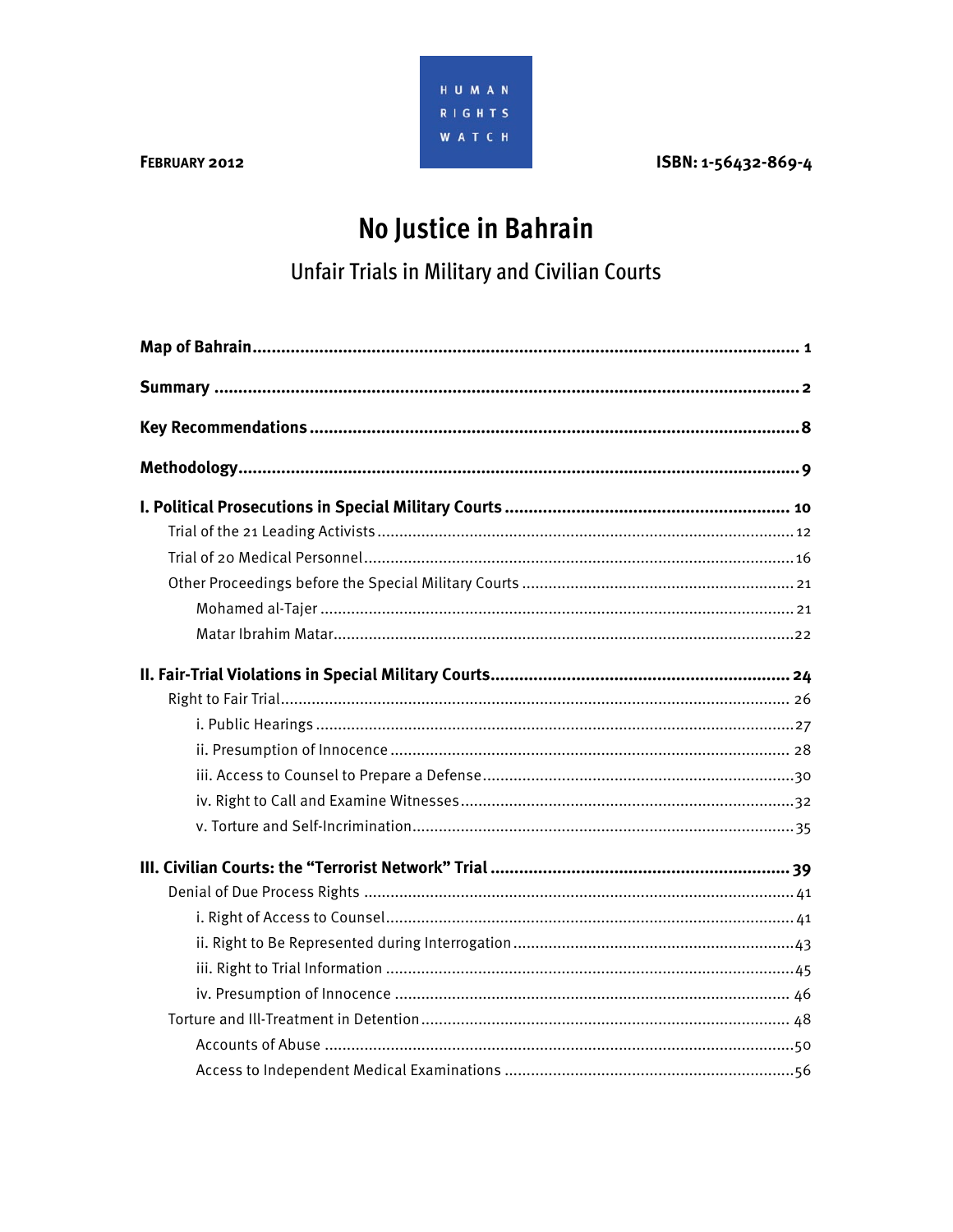| To the United States and the member states of the European Union, the Arab League, and the |
|--------------------------------------------------------------------------------------------|
|                                                                                            |
|                                                                                            |
|                                                                                            |
|                                                                                            |
| Appendix III: Response of Bahraini Government to April 5, 2011 Letter to BDF Commander-    |
| Appendix IV: Letter to Minister of Justice and Islamic Affairs, December 27, 2011  85      |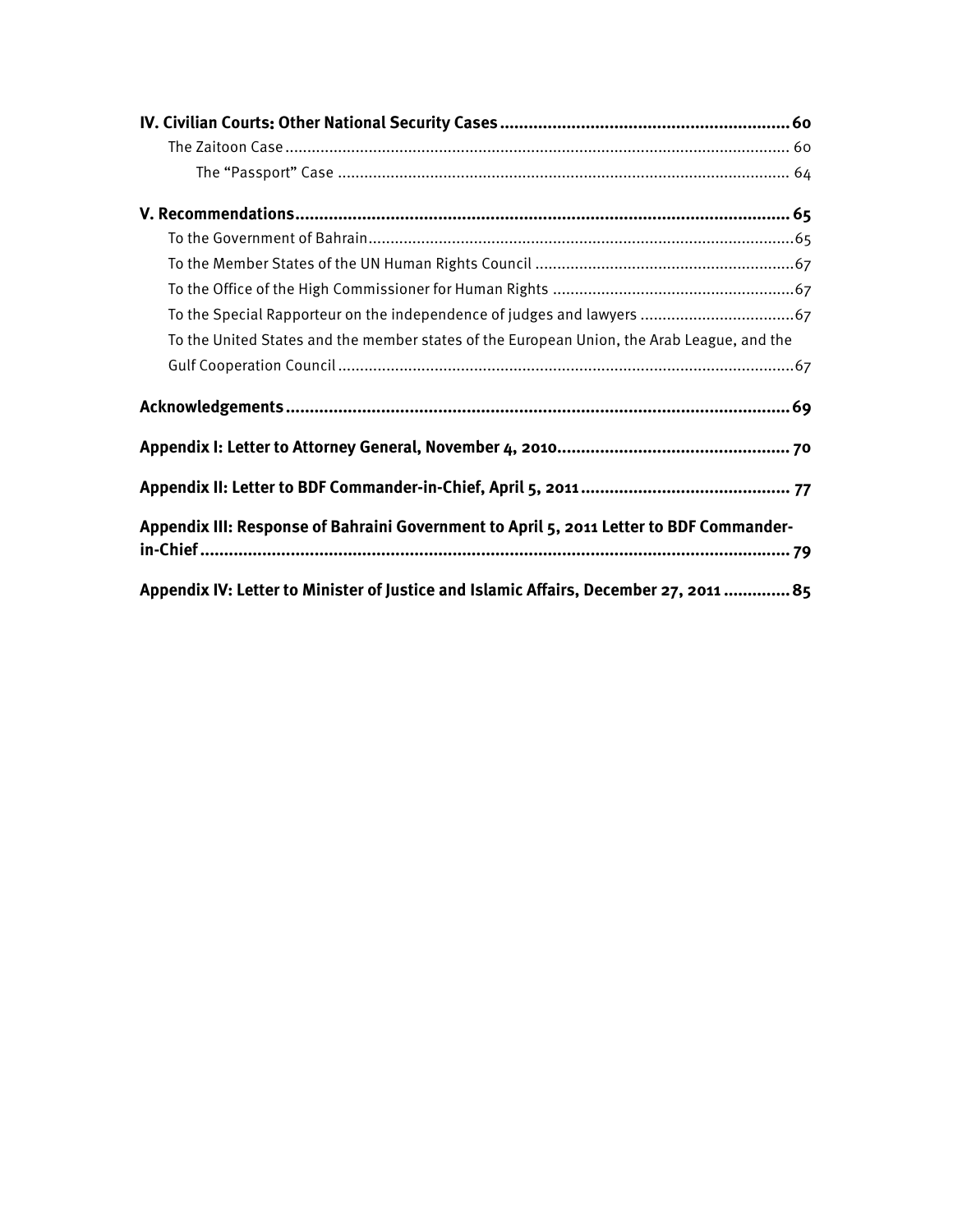## **Map of Bahrain**



Department of Peacekeeping Operations<br>Cartographic Section

Source: United Nations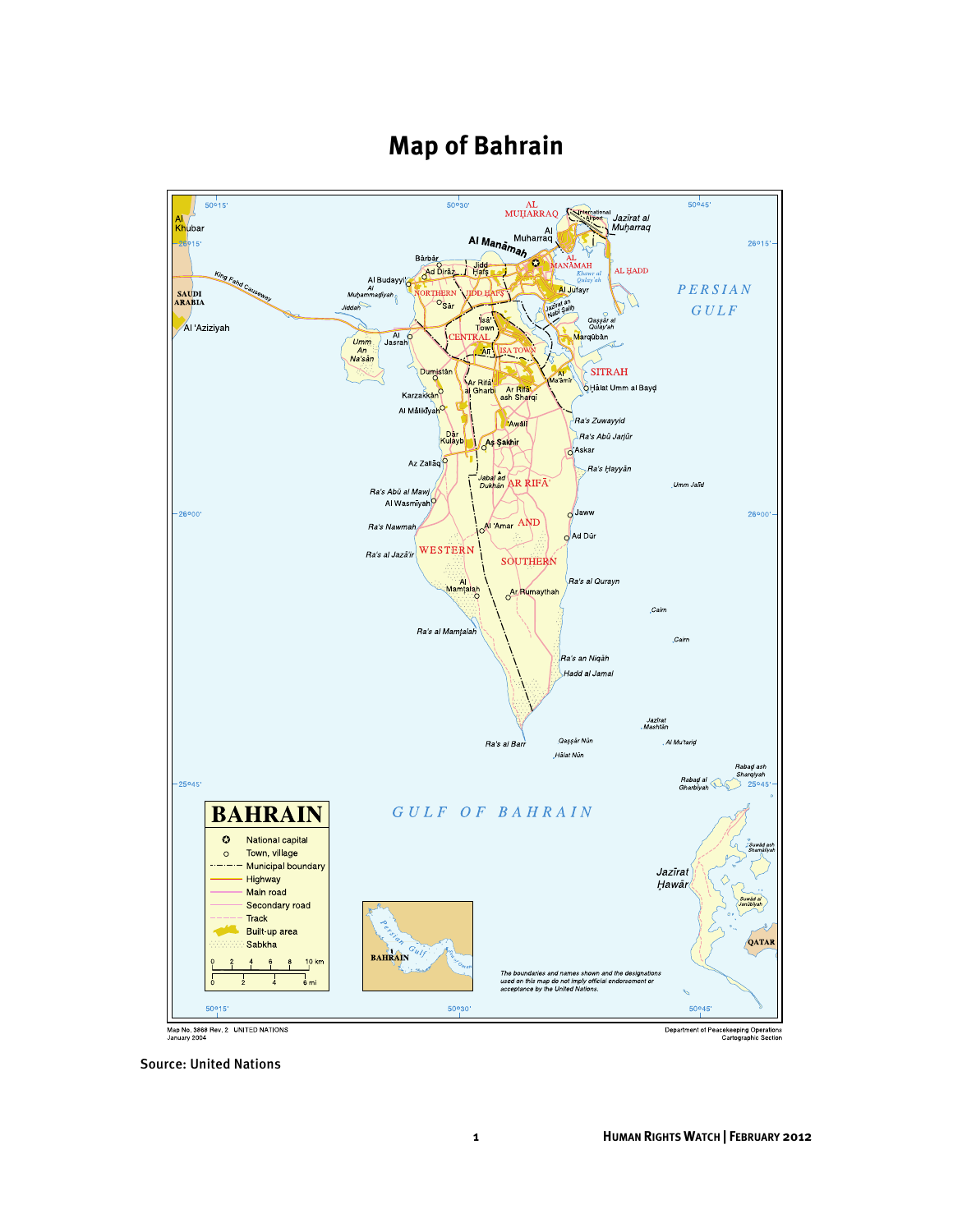### **Summary**

Nearly four weeks of massive pro-democracy demonstrations in Bahrain ended in March 2011 when state security forces under the command of the ruling Al Khalifa family launched a comprehensive crackdown on the protest movement.

A central element of the crackdown was the establishment by royal decree on March 15 of a three-month "State of National Safety," akin to a state of emergency, in which King Hamad bin Isa Al Khalifa granted wide-ranging authority to the commander-in-chief of the Bahrain Defense Force (BDF), Field Marshal Khalifa bin Ahmad Al Khalifa, to issue sweeping regulations governing public order and to enforce those measures as well as existing laws.

The decree also established special military courts, called National Safety Courts, to investigate and prosecute crimes that "brought about the state of national safety," crimes committed "defying the procedures" of the decree, and any other crimes that the BDF commander-in-chief might refer to them. Between their establishment on April  $\mu$  and their culmination in early October 2011, these military courts tried hundreds of Bahrainis caught up in the "national safety" dragnet. The judicial panels in the courts comprised a presiding judge who was a military officer, and two civilian judges, all appointed by the BDF commander-in-chief. Proceedings took place at the BDF complex in al-Riffa.

Based on scores of interviews with defendants, former detainees, defense lawyers, and observers of the trials, as well as a comprehensive review of available court records, medical documents, and other relevant material, this report finds that the National Safety Courts repeatedly failed to respect and protect basic due process rights. These findings are similar to those in the November 2011 report of the Bahrain Independent Commission of Inquiry (BICI), which comprised five international jurists and human rights experts, and was created by royal order in June 2011.

On June 1, King Hamad lifted the State of National Safety, but the National Safety Courts continued hearing felony cases already referred to them through October 7. Since then it appears that the government has moved all prosecutions and appeals of persons charged in connection with the political unrest of 2011 to the civilian criminal courts. Given that shift, this report also looks in detail at fair-trial issues in several security-related trials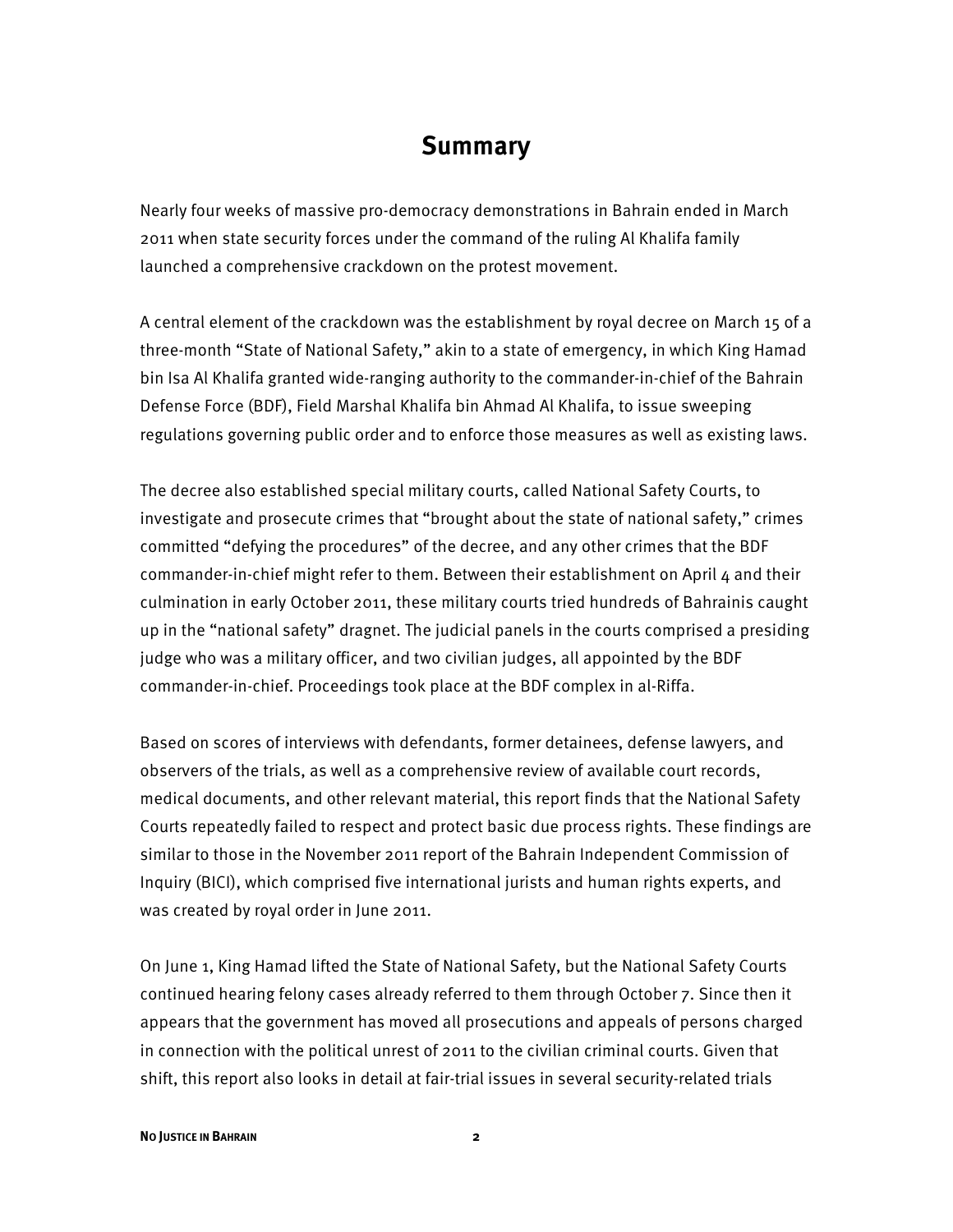carried out in civilian courts in the months prior to the start of protests in February 2011; one of those cases, the "terrorist network" case, involved many of the same individuals later convicted by the National Safety Courts in another group trial.

The report finds that proceedings before the civilian criminal courts prior to February 2011 were marked by a disregard for basic fair-trial protections similar to that in the special military courts, including politically motivated charges that violated the rights to free expression and association, denial of the right to counsel and to present a defense, and torture and ill-treatment during interrogation.

#### Special Military Courts

International human rights law strongly disfavors military court trials of civilians (which are barred under Bahrain's constitution absent a state of martial law), and limits their use to where the civilian courts are unable to function and requires that fair trial rights be fully respected. Bahrain's National Safety Courts flouted basic requirements of international human rights law, as well as many provisions of Bahraini criminal law. The courts demonstrated a lack of competence, impartiality, and independence. Defendants were frequently unable to communicate in a timely manner with counsel, were not able to examine prosecution witnesses or testify in their own defense, and were convicted on the basis of confessions they or others made while in incommunicado detention and subject to physical abuse. In at least one case, the court convicted and sentenced a defendant even though no evidence at all was offered against him. In some cases, including those involving charges for common criminal offenses, such as murder or assault, trials were closed to the public without justification.

Beyond these serious procedural flaws, the National Safety Courts served primarily as a vehicle to convict defendants of alleged crimes stemming from the exercise of fundamental rights of freedom of expression, association, and assembly, in violation of international and Bahraini law. According to the report of the BICI, the special military courts convicted some 300 defendants for what it termed "political crimes." Even the Bahraini Public Prosecution Office later conceded that more than 340 defendants were convicted of crimes related to their right to free expression.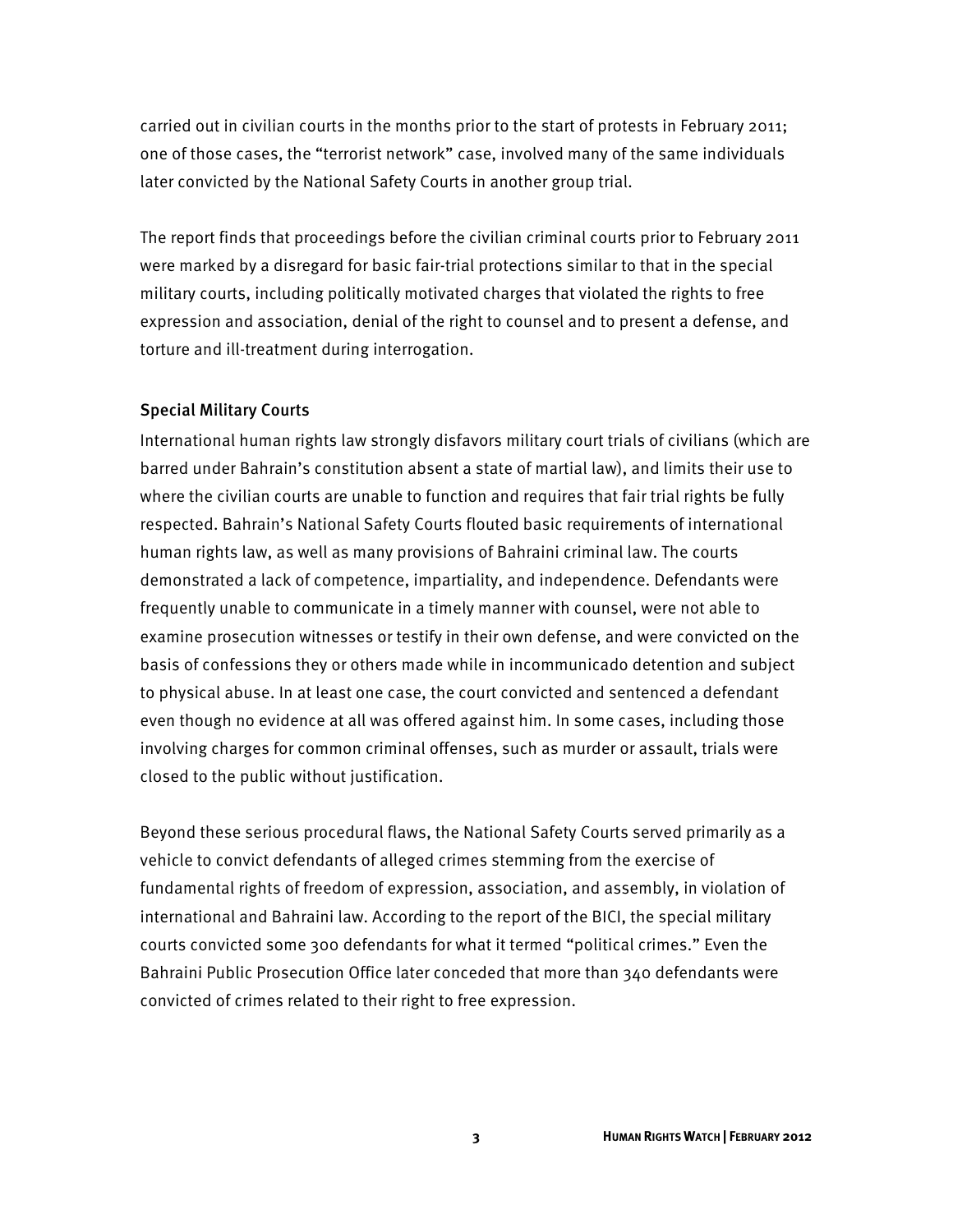Among the cases this report examines are two of the most high-profile group trials before the National Safety Courts: the trial of 21 leading opposition activists and the trial of 20 doctors and other medical personnel. One of the defendants in the first trial was Ibrahim Sharif, leader of the National Democratic Action Society (Wa'ad – meaning promise or pledge), an officially recognized political society. The court sentenced Sharif to five years in prison for encouraging assemblies, demonstrations, and sit-ins, "discuss[ing] the demand for a republic," asserting the existence of "sectarian and tribal discrimination in the country," and claiming that the system of government "had lost its legitimacy." Another defendant was Hassan Mushaima, a leader of the unrecognized opposition group Al Haq. Mushaima was accused of advocating "marches, demonstrations and civil disobedience" to call for the "establishment of a democratic republic." For these "crimes" Mushaima received a life sentence. A third defendant was Abdulhadi al-Khawaja, a leading human rights advocate and political opposition leader. He also received a life sentence for, among other things, "advocat[ing] the overthrow of the regime, a willingness to sacrifice, disobedience, a general strike, and marches." Prosecutors also charged that al-Khawaja "insulted the army" and "impugned the integrity of the judiciary."

To the defendants' arguments that they had merely exercised their rights to freedom of expression, association, and assembly, the judges ruled that provisions in Bahrain's constitution protecting these rights "are not applicable in themselves," and that the emergency decree took precedence over other laws. However, Bahrain's constitution only permits suspension of these protections during martial law, and the king's decree establishing the State of National Safety expressly stated that it was not declaring a state of martial law. The judges also ignored several statements of Crown Prince Salman bin Hamad Al Khalifa in February and March that the peaceful street demonstrations were permissible and "protected in the constitution."

The evidence offered against the 21 activists related almost entirely to peaceful political activities and raised serious due process issues as well. Specifically, the evidence consisted of confessions that appeared to have been coerced while the defendants were in incommunicado detention; public political statements such as recorded speeches; media interviews; the defendants' political writings (including as found on their computers and websites); and the testimony of security officials, largely from the National Security Agency, who testified in extremely general terms about a wide range of alleged actions by the defendants as a group.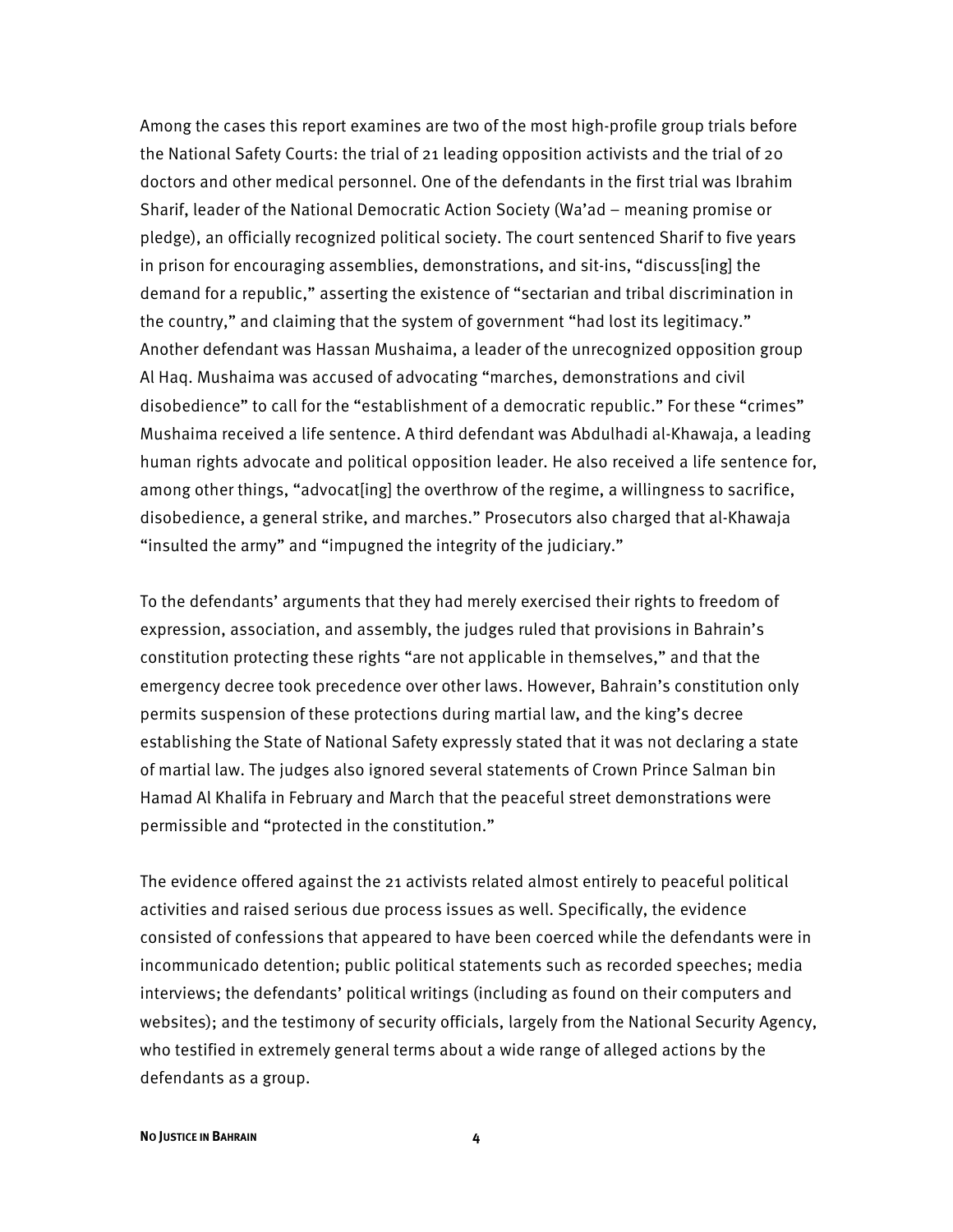Two of the 21 activists were convicted and sentenced to 15-year prison terms without any evidence linking them to a charged (or uncharged) crime. The verdict against well-known blogger Ali Abdulemam, who was tried *in absentia*, makes no reference to any evidence whatsoever. As to human rights activist Abdul Ghani al-Khanjar, who was also tried *in* absentia and convicted of joining an illegal group and attempting to overthrow the government, the evidence submitted consisted solely of a personal computer and flash drives that allegedly contained political papers, a "critical review of the constitution and some laws," and "the names of officers and personnel with the former intelligence agency and investigations." But the verdict included no reference to any evidence that al-Khanjar had joined any group, let alone an illegal group or had made any effort to effect a coup. Ultimately, the court found all 21 opposition activists guilty, sentencing eight of them to life in prison and the others to prison terms ranging from two to fifteen years—all for exercising their rights to peaceful expression, association, and assembly.

The National Safety Court also heard the well-publicized case of 20 doctors and other medical personnel in connection with March 2011 events at Salmaniya Medical Complex, the country's largest medical facility. The court convicted all 20 of transparently political offenses, such as joining in "slogans and chants" that expressed "hatred and contempt for the governing regime" and, with reference to interviews some gave to independent media, "broadcast[ing] false and tendentious news." One defendant was convicted in part because she allegedly stepped on a photograph of Bahrain's prime minister; another was convicted in part because she allegedly contacted Alex Ferguson, the manager of the Manchester United football club in the United Kingdom, to ask him to observe a moment's silence before a match.

The trial of the 20 medical personnel was riddled with many fair trial problems as well. The presiding judge reportedly would not allow defense counsel to cross-examine prosecution witnesses, insisting that counsel address the questions to him; the judge then reformulated the questions before allowing the witness to respond, and in some cases simply refused to ask the questions of the witness. The court also prohibited the defendants from testifying.

After an international outcry that followed the conviction of all 20 medical personnel, Bahrain's Attorney General Ali Al Buainain announced that the cases would be reheard by a civilian appeals court. The Public Prosecution Office later stated that it would not pursue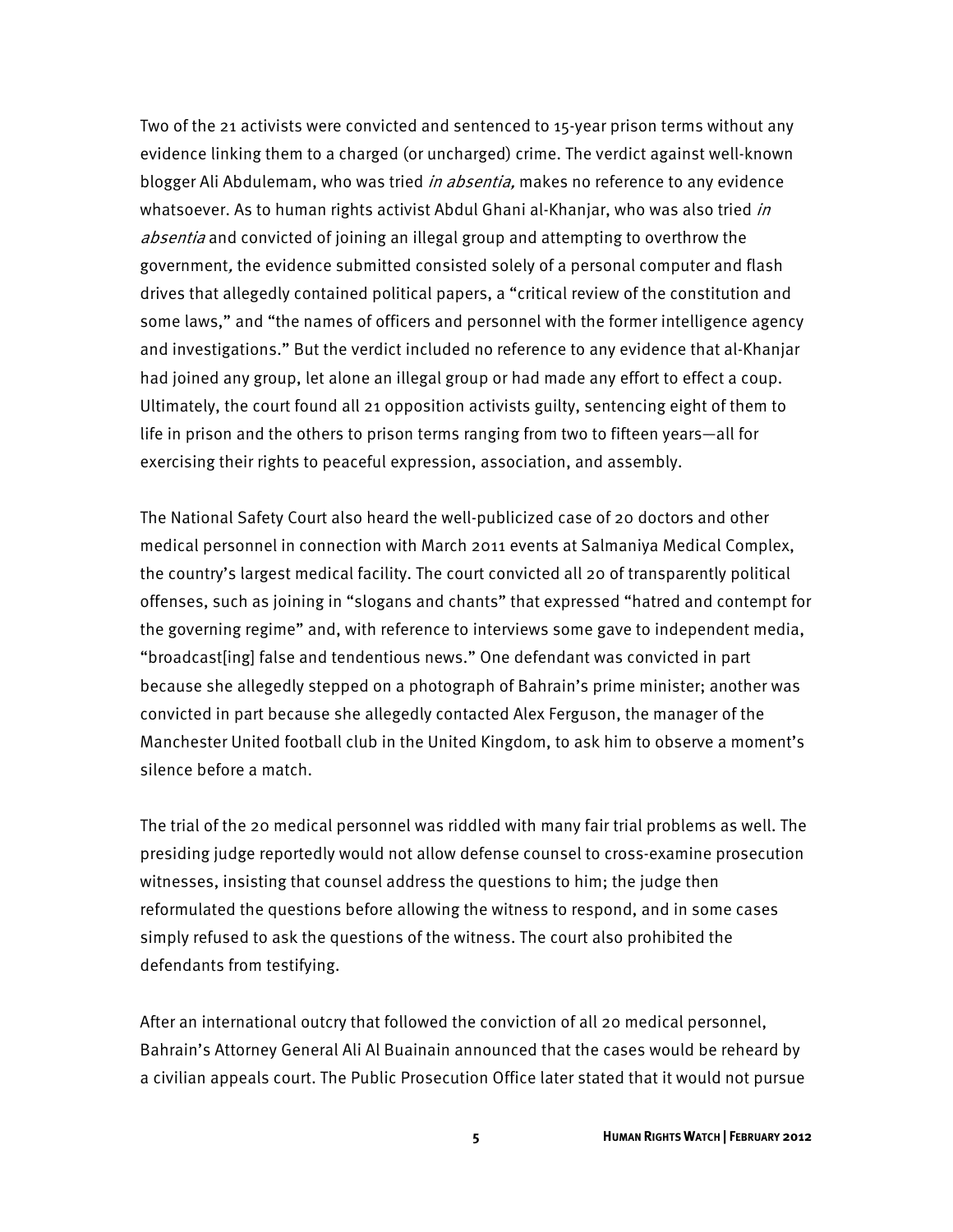certain charges targeting political expression, but would seek to vindicate convictions based on Penal Code articles that make it a crime to promote "changing the political, social or economic system of the State where … any … illegitimate method is noticed" or to incite "hate or show contempt for a certain faction." And the Public Prosecution Office is pursuing charges pursuant to these articles based on peaceful political protest. This report examines other cases as well, including those involving a prominent criminal defense attorney and a former parliamentarian.

#### Civilian Court Trials

Bahrain's civilian criminal courts have shown themselves to be little better than the military courts in providing fair trials in highly politicized cases. Eleven of the defendants in the National Safety Court case against the 21 activists had been charged earlier with being part of a "terrorist network" in a civilian trial involving a total of 25 opposition activists that commenced on October 28, 2010. The case was ongoing at the time unrest broke out in the country in mid-February 2011 and, as a concession to protester demands, on February 22 King Hamad freed the 23 of the 25 defendants then in detention (two defendants were being tried in absentia); proceedings in the civilian case never resumed, but 11 of the defendants were arrested again shortly thereafter and charged in the case of the 21 activists.

In the 2010 civilian court "terrorist network" case against the 25 defendants, prosecutors and security officials denied the defendants the right to counsel, including during formal interrogations, denied them access to trial materials, and made prejudicial public statements. Prosecutors and the court also failed to investigate properly the defendants' allegations of torture and ill-treatment. According to court minutes, all but one of the 23 defendants claimed that security forces had abused them physically and psychologically.

The charges against the "terrorist network" suspects related almost exclusively to their exercise of the rights to freedom of expression and association. The interrogations of defendants, focusing on political opinions—for example, with regard to a boycott of upcoming parliamentary elections—and associations with international organizations, emphasized the politically motivated nature of the proceedings. One suspect, a cleric, was asked about his sermons and "what rights people should have."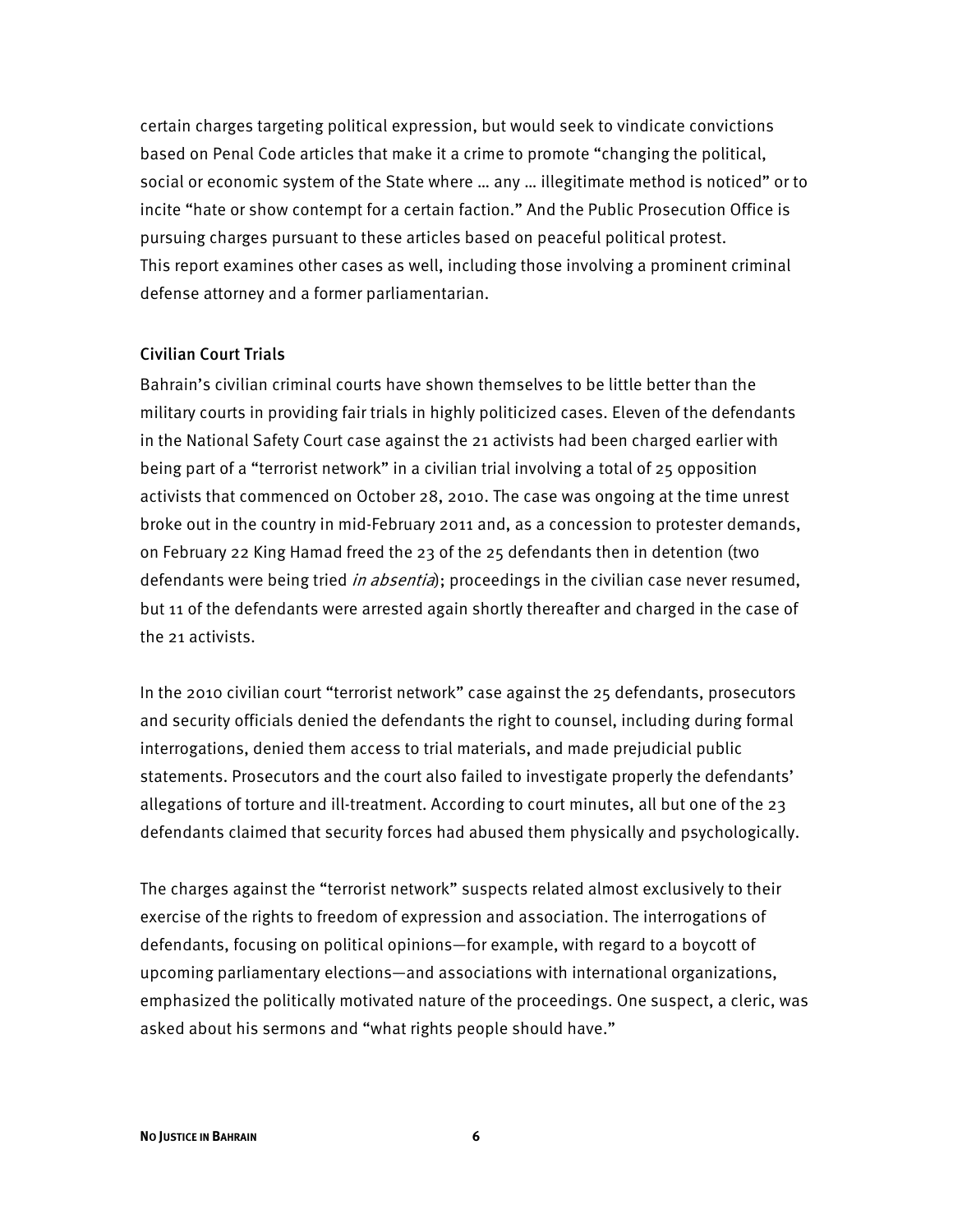Human Rights Watch interviewed eight defendants following their release in February 2011, all of whom said that they had been subjected to torture and ill-treatment, variously reporting beatings, sleep deprivation, forced prolonged standing, and extended detention in solitary confinement. Human Rights Watch had access to photographs of injuries and medical reports of government doctors that corroborated some of these accounts. Not only did the Public Prosecution Office reject without basis the defendants' allegations of abuse, it premised its case largely on evidence that "came out of the mouths of the defendants themselves," indicating that the case was built essentially on confessions.

Human Rights Watch examined two other civilian court trials in which defendants were charged on the basis of coerced confessions that unraveled in the course of trial proceedings. In one case, two defendants confessed to assaulting the editor of a progovernment newspaper, but the victim testified in court that the defendants were not his assailants. After their release from custody, the two men told Human Rights Watch that they had been slapped, punched, and threatened with electric shocks until they falsely confessed.

In another case, prosecutors secured a confession from a young man that he had taken part in a violent protest in August 2010. The court relied on the confession to convict him and sentence him to a year in prison, giving no credence to his complaint that his confession had been coerced and ignoring the fact that his passport showed that he had been in the United Kingdom at the time of the alleged incident.

The egregious violations of fair trial rights in the cases presented in this report do not reflect simply poor practices by individual judicial officers, but also serious, systemic problems with Bahrain's criminal justice system as a whole and the role of the military and intelligence services in state oppression. For this reason, the government should conduct thorough and impartial investigations into the broad range of human rights violations detailed in this report by implicated ministries and agencies, including the Ministry of Interior, the National Security Agency, the Bahrain Defense Force, the Ministry of Justice and Islamic Affairs, and the Public Prosecution Office. The government should fully prosecute those responsible for serious abuses, regardless of position or rank, and adopt measures to deter future violations.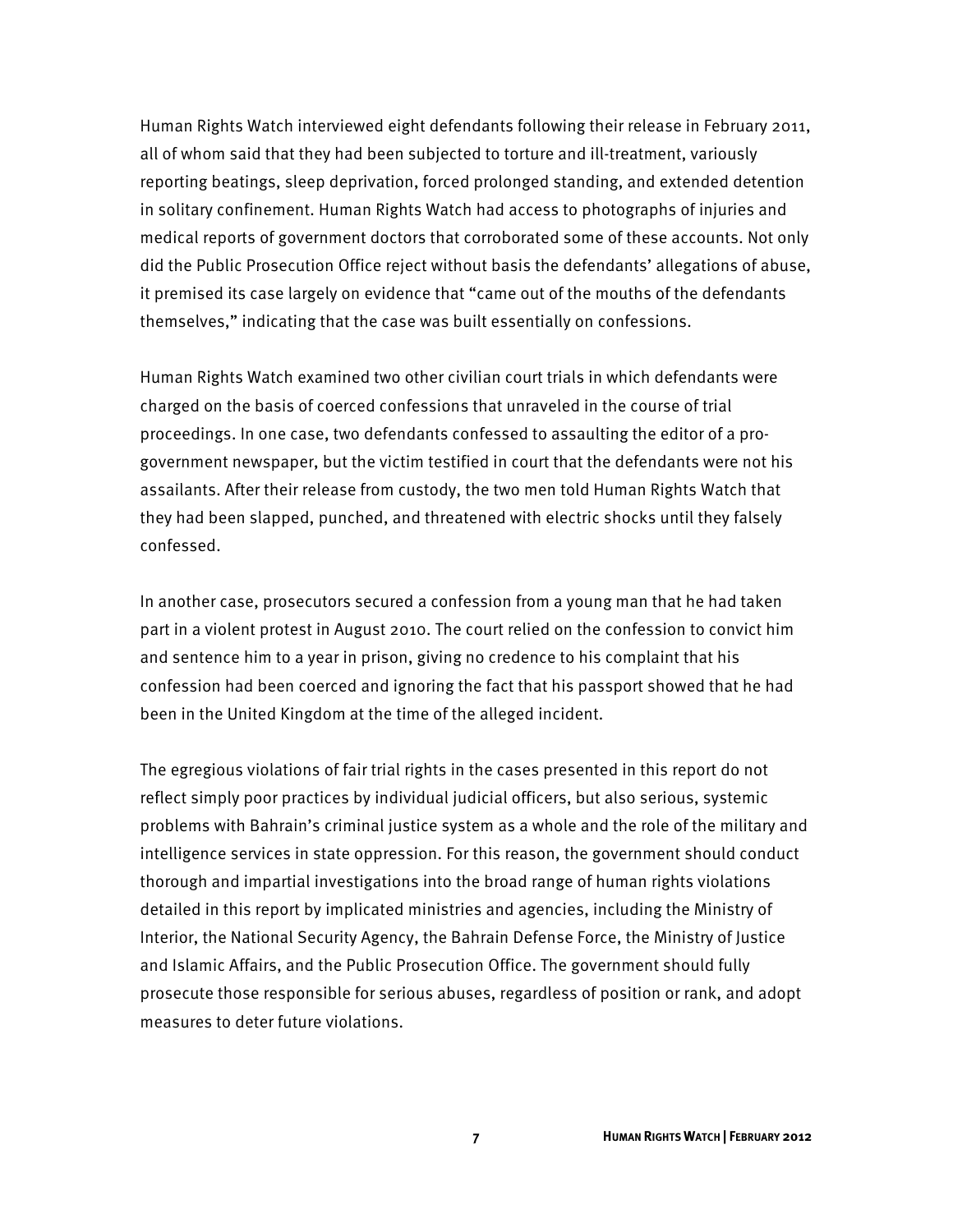## **Key Recommendations**

#### To the Government of Bahrain

- Conduct thorough and impartial investigations into the human rights violations detailed in this report by the Ministry of Interior, the National Security Agency, the Bahrain Defense Force, the Ministry of Justice and Islamic Affairs, and the Public Prosecution Office; prosecute those responsible for serious abuses, regardless of position or rank; and adopt measures to deter future violations.
- Withdraw all charges and expunge all convictions lodged since February 2011 in the National Safety Courts or civilian courts based on the exercise of the rights to freedom of expression, association, and peaceful assembly, and all convictions based solely on confessions.
- Release immediately all individuals, including Ibrahim Sharif, Abdulhadi al-Khawaja, Hassan Mushaima, and the other activists, who have been detained or convicted solely for the exercise of the rights to freedom of expression, association, and peaceful assembly.
- Terminate ongoing prosecutions and do not institute future prosecutions against any individual based solely on the exercise of the rights to freedom of expression, association, and peaceful assembly.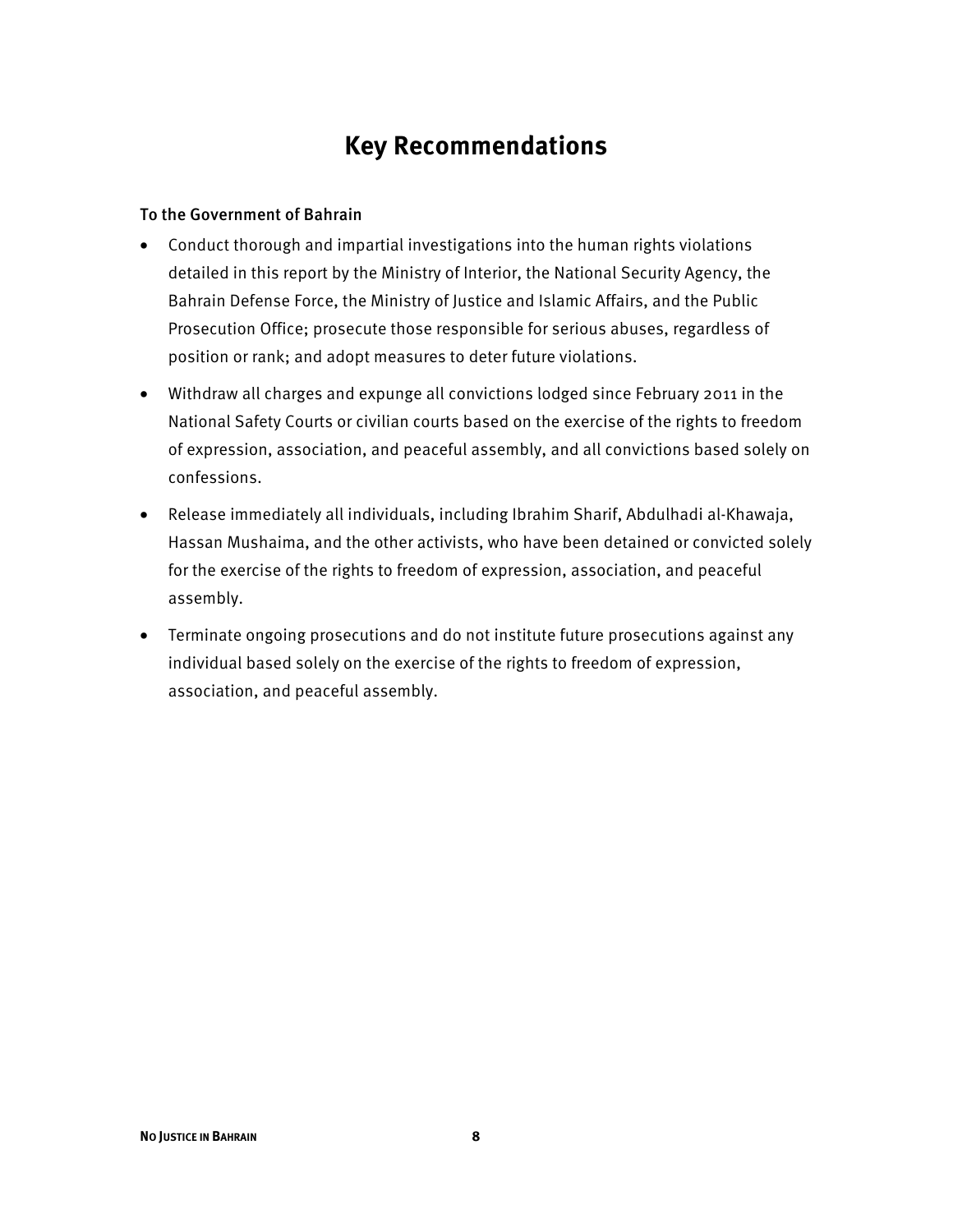### **Methodology**

Human Rights Watch visited Bahrain in September and December 2010, and in February, March, April, and November 2011, interviewing scores of persons, including defendants in the criminal cases featured in this report, former detainees, opposition figures, and defense counsel, and observing several hearings in civilian criminal courts. Many of those interviewed were involved with groups associated with the opposition movement. During these visits Human Rights Watch requested meetings with officials of the Bahraini government, including the Ministry of Justice and the Public Prosecution Office, to discuss issues related to this report, but none was granted.

Human Rights Watch also interviewed defendants and defense counsel outside of Bahrain at various times in 2011, including during the period from April 20 to November when the Bahraini government barred Human Rights Watch representatives from entering the country. In addition, Human Rights Watch interviewed individuals by telephone or Skype. Human Rights Watch conducted all interviews in English or in Arabic with the assistance of an interpreter.

The report is also based on a wide range of documents generated in connection with criminal cases tried in the special military courts and civilian criminal courts, including court decisions, orders, and minutes; submissions by prosecutors and defense counsel; and records of interrogations. Human Rights Watch also examined medical reports authored by government doctors regarding complaints of ill-treatment by defendants, and photographs of injuries alleged to have resulted from ill-treatment. All of these documents are on file with Human Rights Watch.

The report also draws on published accounts relating to criminal cases, mostly from progovernment media, but also from independent media as well as from Bahraini and international human rights groups. Human Rights Watch further reviewed the report released on November 23, 2011, by the Bahrain Independent Commission of Inquiry (BICI), comprising international jurists and human rights experts appointed by King Hamad to investigate allegations of human rights abuses in the period between February and April 2011.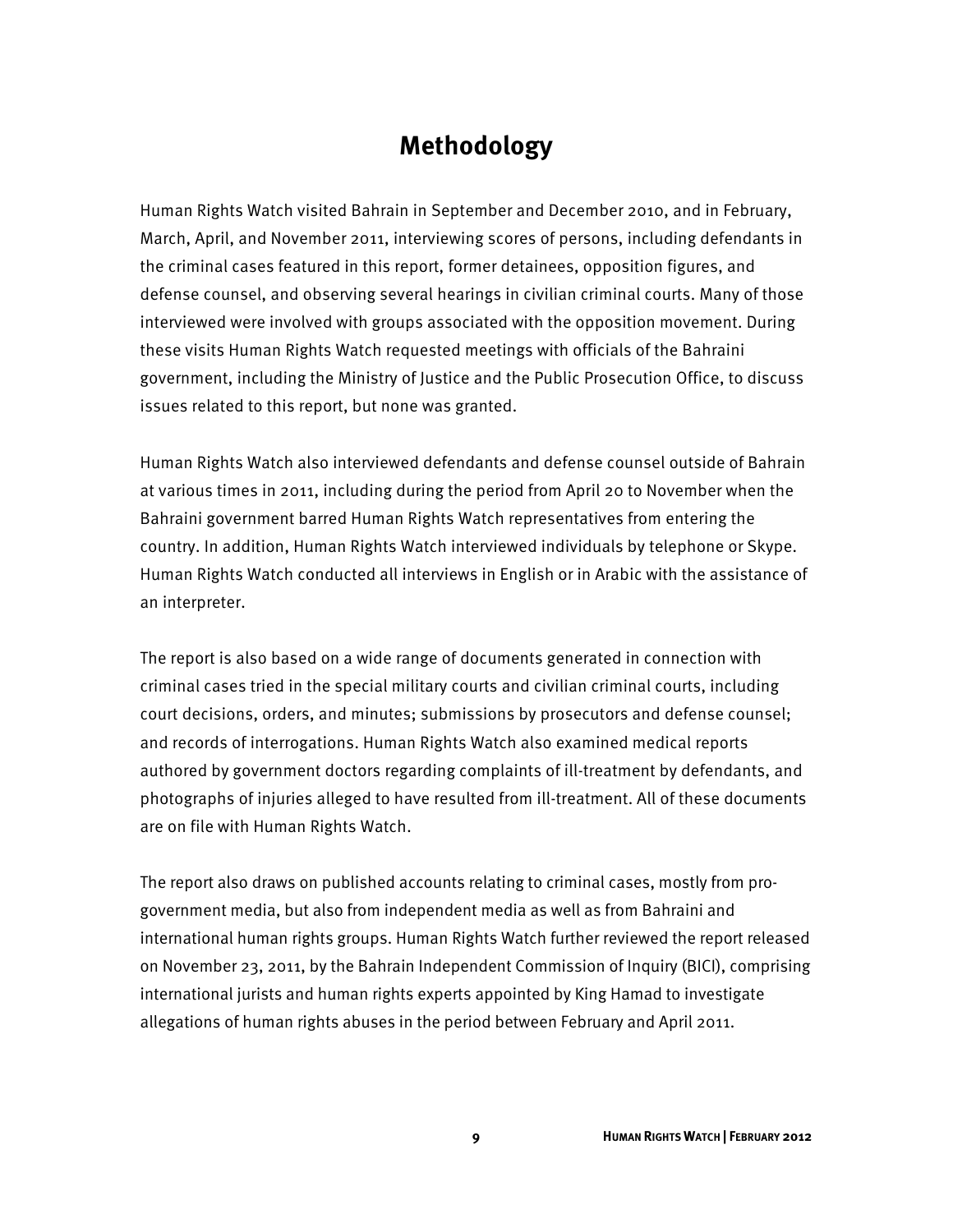### **I. Political Prosecutions in Special Military Courts**

On March 15, 2011, King Hamad bin Isa Al Khalifa of Bahrain issued Royal Decree 18/2011, establishing a three-month "State of National Safety."<sup>1</sup> The decree granted wide-ranging authority to the commander-in-chief of the Bahrain Defense Force (BDF), Field Marshall Khalifa bin Ahmad Al Khalifa, to issue regulations governing all manner of conduct and to enforce those regulations as well as existing laws.

The decree also established special military courts, called National Safety Courts, to investigate and prosecute crimes that "brought about the state of national safety," crimes committed "defying the procedures" of the decree, and any additional crimes referred to the National Safety Courts by the BDF commander-in-chief.2 The National Safety Courts comprised the Lower National Safety Courts and the National Safety Court of Appeals, each of which was staffed by three-judge panels appointed by the BDF commander-in-chief.3 In these courts, the presiding judges were military officers, while the two other judges were civilians, and the chief military prosecutor prosecuted the cases.

The National Safety Courts began hearing cases on April 4, 2011. On June 1, King Hamad lifted the State of National Safety,<sup>4</sup> but under the terms of the decree, the National Safety Courts continued hearing cases that had already been referred to them.5 As such, prosecutions before the National Safety Courts continued without interruption until June 29, 2011, when King Hamad issued Royal Decree 62/2011, referring all cases still pending before the National Safety Courts to the civilian courts.<sup>6</sup> However, on August 18, 2011, King Hamad issued Royal Decree 28/2011, providing that felony cases pending before the Lower

-

<sup>4</sup>"HM King Hamad Issues Decree on Lifting State of National Safety," Bahrain News Agency, May 8, 2011, http://www.bna.bh/portal/en/news/455725 (accessed February 15, 2012); "The State of National Safety is Lifted," Gulf Daily News, June 1, 2011, http://www.gulf-daily-news.com/NewsDetails.aspx?storyid=306986 (accessed February 14, 2012).

5 Royal Decree 18/2011, art. 13; "Military Prosecutor's Statement on National Safety Cases," Bahrain News Agency, June 28, 2011, http://www.bna.bh/portal/en/news/462821 (accessed February 14, 2012) ("The National Safety Courts will continue hearing the cases referred to it [sic] before the lifting of the State of National Safety on June 1 until final verdicts are issued, as indicated by Article (13) of [the decree]").

<sup>&</sup>lt;sup>1</sup> "HM King Hamad Declares State of National Safety," Bahrain News Agency, March 15, 2011,

http://www.bna.bh/portal/en/news/449960 (accessed February 14, 2012).

<sup>2</sup> Royal Decree 18/2011, art. 7.

 $3$  Ibid., arts. 8 and 9.

<sup>6</sup>"HM King Hamad Issues Royal Decree Referring Cases to Civil Courts," Bahrain News Agency, June 29, 2011, http://bna.bh/portal/en/news/462966 (accessed February 14, 2012).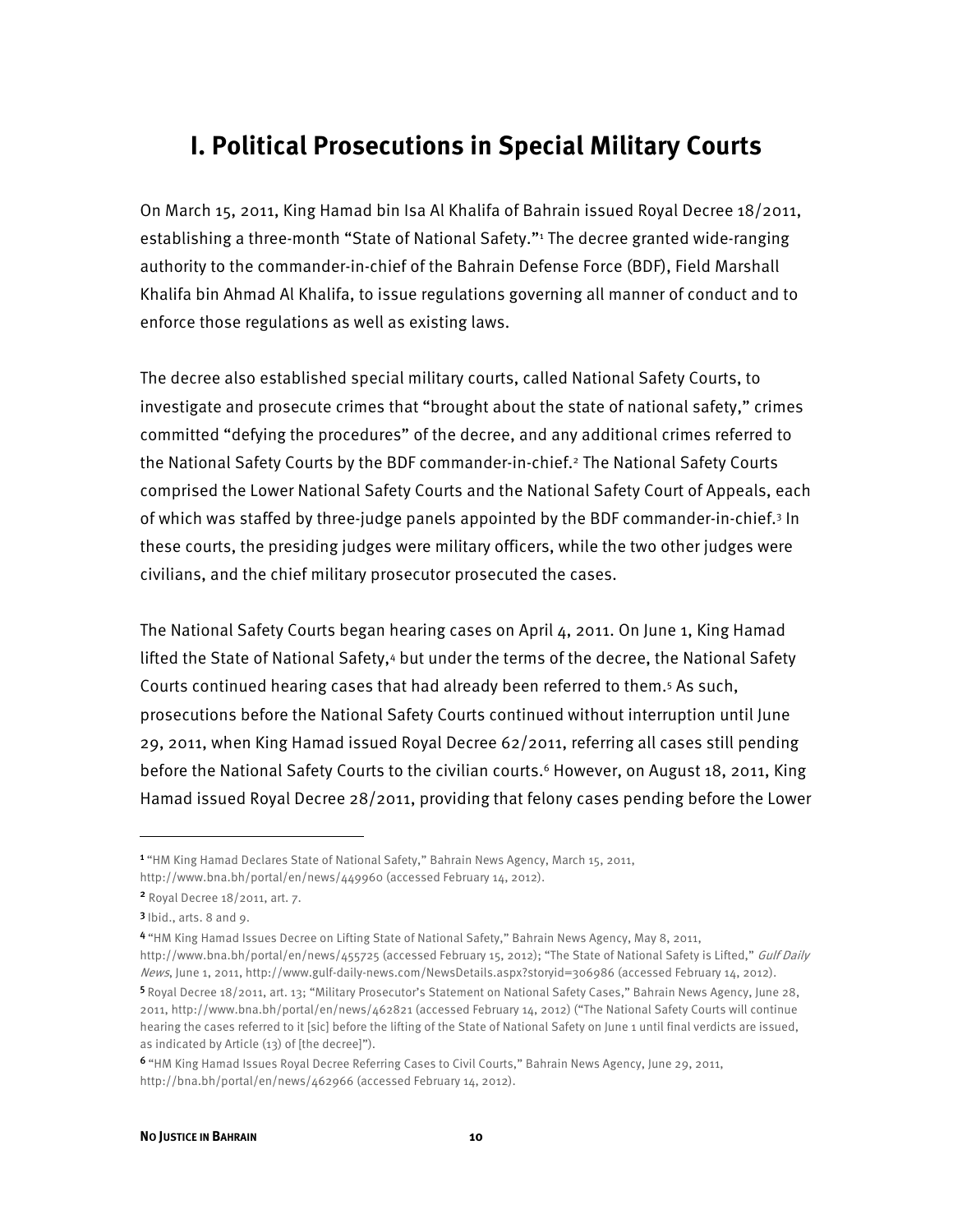National Safety Courts would be tried to completion there before being referred to civilian courts for appeals.7 According to government media, the National Safety Courts ceased to operate on October 7, 2011.<sup>8</sup>

The Bahraini government did not permit Human Rights Watch to attend any proceedings in the National Safety Courts.9 In addition, documents generated through these proceedings are not readily available to the public, and defense lawyers have been reluctant to provide such materials in some instances for fear of reprisal from the government. Nonetheless, on the basis of media reports (largely by government or pro-government media), accounts from individuals who observed proceedings, interviews with defense counsel and defendants, and those court documents that were obtainable, Human Rights Watch has found that the National Safety Courts did not function in accordance with Bahraini or international law with respect to the protection of basic due process rights.

Rather, the National Safety Courts served primarily as a vehicle to convict defendants of alleged crimes arising from their exercise of the rights to freedom of expression, association, and peaceful assembly. Such rights are well established in international law, particularly the International Covenant on Civil and Political Rights (ICCPR),<sup>10</sup> and Bahraini law.<sup>11</sup>

Based on a review of available court documents and media reports, Human Rights Watch found that 204 defendants were convicted in the National Safety Courts of transparently political charges and of these 116 were convicted *only* of such charges. For example, at least 29 defendants were found guilty of "possessing political publications" or

j

<sup>7 &</sup>quot;National Safety Court Decree Protects 'Right to Appeal," Gulf Daily News, August 23, 2011, http://www.gulf-dailynews.com/NewsDetails.aspx?storyid=312293 (accessed February 14, 2012); "Bahrain: Military Tribunals Back Again," Bahrain Youth Society for Human Rights, August 23, 2011, http://byshr.org/?p=704 (accessed February 14, 2012).

<sup>8</sup> "Human Rights and Social Development Ministry/Statement," Bahrain News Agency, October 5, 2011, http://bna.bh/portal/en/news/475505 (accessed February 14, 2012).

<sup>9</sup> Human Rights Watch requested that it be permitted to observe National Safety Court proceedings in a letter dated April 30, 2011 to Bahrain's Ministry of Justice and Islamic Affairs. The government of Bahrain did not respond to this letter and denied Human Rights Watch's observer entry to the country on May 4, 2011. The authorities denied entry again to a Human Rights Watch researcher who arrived on July 29, 2011. The government of Bahrain denied Human Rights Watch access to the country entirely between April 20, 2011 and November 2011.

<sup>&</sup>lt;sup>10</sup> The ICCPR, to which Bahrain is party, provides that "[e]veryone shall have the right to freedom of expression," including "freedom to seek, receive and impart information and ideas of all kinds, regardless of frontiers, either orally, in writing or in print, in the form of art, or through any other media of his choice." ICCPR, adopted December 16, 1966, G.A. Res. 2200A (XXI), 21 U.N. GAOR Supp. (No. 16) at 52, U.N. Doc. A/6316 (1966), 999 U.N.T.S. 171, entered into force March 23, 1976, art. 19(2). Bahrain acceded to the ICCPR on September 20, 2006. The ICCPR also guarantees "the right of peaceful assembly." ICCPR, art. 21.

<sup>11</sup> Bahrain's constitution states that "freedom of conscience is absolute" and "freedom of opinion … is guaranteed," and recognizes the rights to assembly and to form associations. Bahrain Constitution, arts. 22, 23, 27, and 28.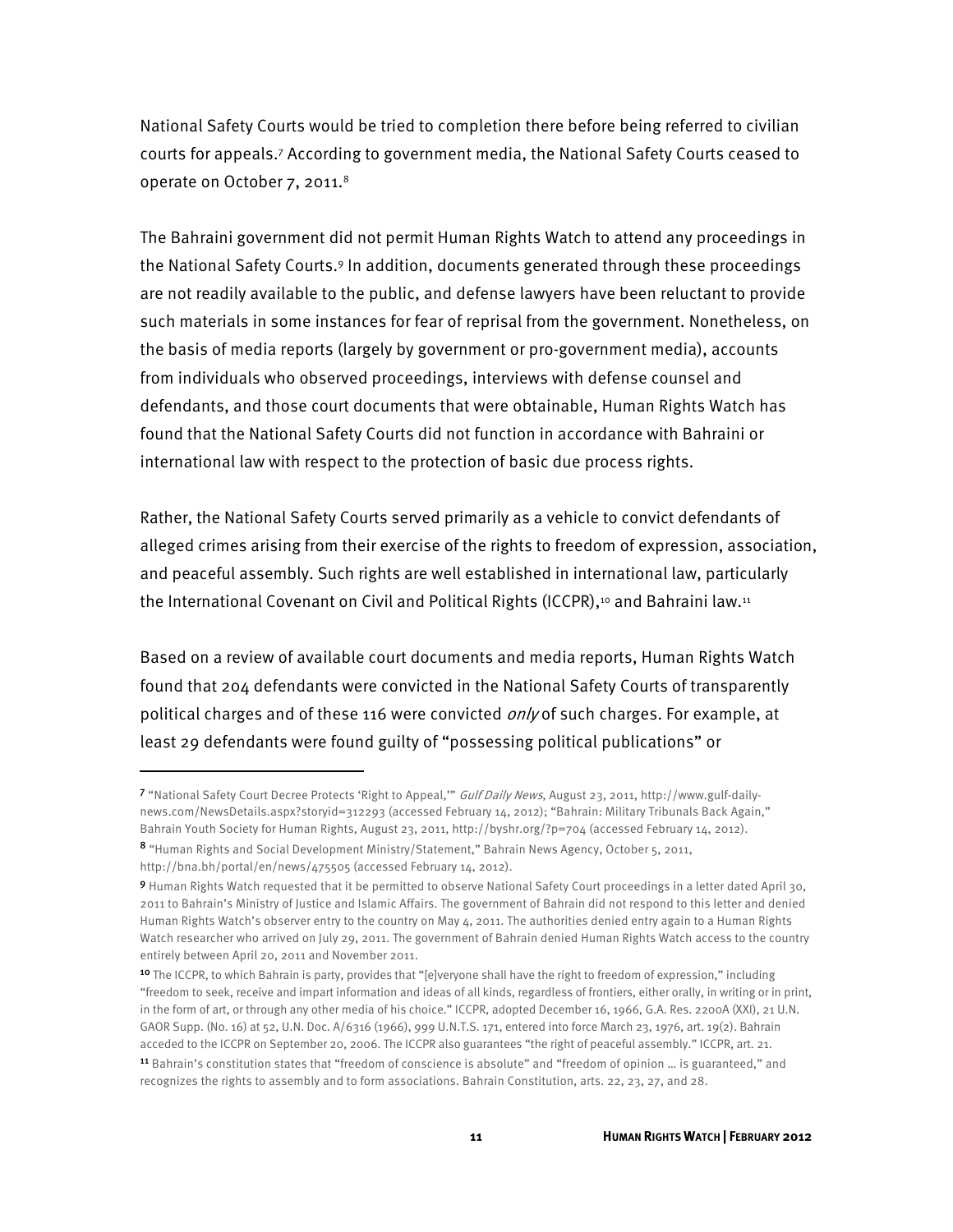"possessing political leaflets." Judges convicted at least 200 defendants of "inciting hatred of the ruling system" and "participating in illegal demonstrations." One defendant was found guilty of "offending a public official."

One indication of the extent to which authorities withheld information regarding the National Safety Courts as well as the political motivations behind the trials is the conclusion of the Bahrain Independent Commission of Inquiry (BICI)—which reportedly was granted substantial access to government records—that the National Safety Courts had convicted approximately 300 people of political crimes.<sup>12</sup>

### Trial of the 21 Leading Activists

One of the most prominent trials before the National Safety Courts involved 21 defendants, including well-known opposition figures and activists. Military prosecutors alleged that many of these defendants had formed or been involved with a group referred to as the Coalition for a Republic, whose purpose was to replace Bahrain's monarchy with a republican form of government. Prosecutors also asserted that certain defendants broadcast "false and tendentious news and rumors," such as statements that sectarian discrimination existed in Bahrain and that the BDF was "unpatriotic." The prosecutors further accused the defendants of acts such as "inciting" people to engage in demonstrations and marches (most of which were in fact peaceful). They alleged that certain defendants had contacts with the Lebanon-based armed political movement Hezbollah, but did not assert that any defendants did anything through such contacts beyond conferring about the situation in Bahrain and means of political protest.13 None of these activities could legitimately be characterized as criminal, even if the defendants had committed them. Yet the judges convicted each defendant on the basis of nothing more.

j

<sup>&</sup>lt;sup>12</sup> Report of the Bahrain Independent Commission of Inquiry, November 23, 2011, paras. 1279-1290. As noted below, after the issuance of the BICI report, the Public Prosecution Office conceded that over 340 defendants had been convicted of crimes relating to the exercise of their right to freedom of expression. "Public Prosecution/Statement," Bahrain News Agency, December 24, 2011, http://www.bna.bh/portal/en/news/486221 (accessed February 14, 2012).

<sup>13</sup> Verdict in National Security Courts, Case No. 124/2011, June 22, 2011. Prosecutors alleged (and it appears the court found) that due to purportedly "fiery speeches and talks" by certain unnamed defendants, "a class of people ... harboring hate and treachery in their hearts" engaged in violence against "security personnel and residents." Ibid. However, generalized allegations regarding unidentified people taking actions against unidentified victims at unidentified times on the basis of unspecified speeches by unidentified defendants hardly suffice as legitimate allegations that any of the defendants was complicit in violence. The same could be said with respect to the prosecution's offering of a witness who testified regarding attacks of an unspecified type by unspecified defendants at unspecified "Sunni houses of worship." Ibid.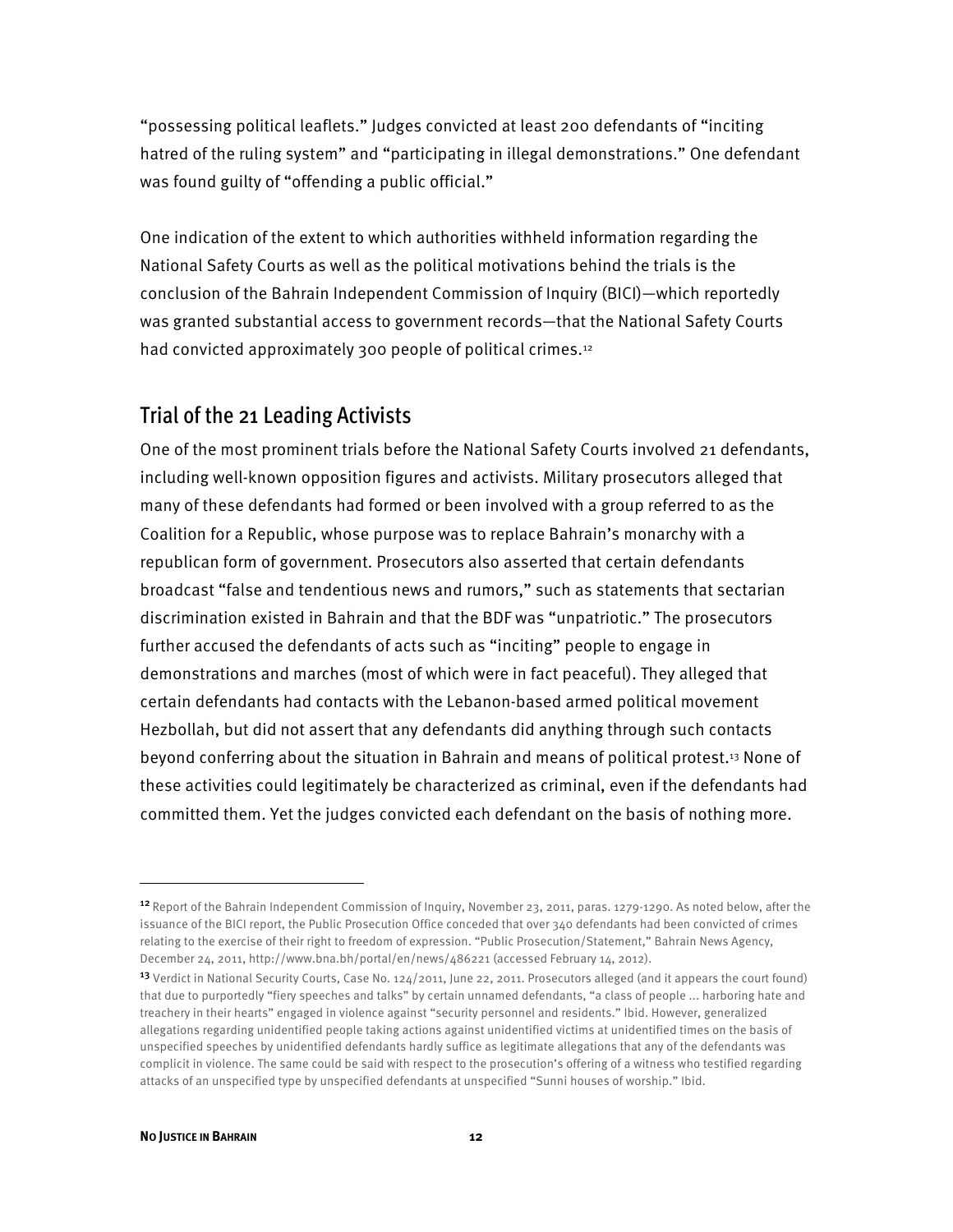Military prosecutors claimed that Abdul Wahab Hussain, a longtime opposition leader and head of Al Wafa' (fidelity) Islamic Movement, had "confessed" to founding a group (preceding the Coalition for a Republic) that "intended to establish a new democratic constitution," and to meeting with religious figures, one of whom "confirmed the permissibility and legitimacy of actions by the people of Bahrain and their demands for their rights." Hussain allegedly "confessed" further that meetings took place in his home, during which he "stressed the need to participate in marches and join the demonstrations organized by political associations" and at which the participants "agreed on the republican system." Prosecutors alleged that Hussain called for the establishment of a republic during a press conference in Pearl Roundabout, the main center for protest activities. The court found that Hussain had committed these actions and on that basis sentenced him to life imprisonment.<sup>14</sup>

Military prosecutors contended that Hassan Mushaima, also a longtime opposition figure, formed a political group that preceded the Coalition for a Republic and was "founded based on the principle of the legitimacy of truth, not the legitimacy of the law." Military prosecutors also accused him of giving interviews to satellite channels regarding Bahrain's internal situation. They further contended that Mushaima went to Pearl Roundabout, and that there he "direct[ed] the youth to hold firm to their position." While Mushaima was there, prosecutors alleged, the crowd (not Mushaima himself, evidently) offered "chants and written slogans, some of which demanded a constitutional monarchy." Prosecutors also accused Mushaima of calling on political forces to rally around the "establishment of a democratic republic." Finally, prosecutors claimed that Mushaima advocated "marches, demonstrations and civil disobedience" as the means to achieve these goals. The court found that Mushaima had engaged in these activities, which are nothing more than classic tools of peaceful protest, and sentenced him to life in prison.15

The military prosecutors charged that Ibrahim Sharif, secretary general of the National Democratic Action Society (Wa'ad), met with Hussain and Mushaima "to discuss the demand for a republic"; "supported the teachers' strike . . . and called for demonstrations"; gave speeches and participated in seminars at "unlicensed demonstrations and in actions

 $14$  Ibid.

 $\overline{a}$ 

<sup>&</sup>lt;sup>15</sup> Ibid. Mushaima, who had been in London for medical treatment and also to avoid arrest in connection with the "terrorist network" civilian court case (see Chapter 3 in this report) returned to Bahrain in February 2011 after Bahraini officials had stated that he would not be taken into custody.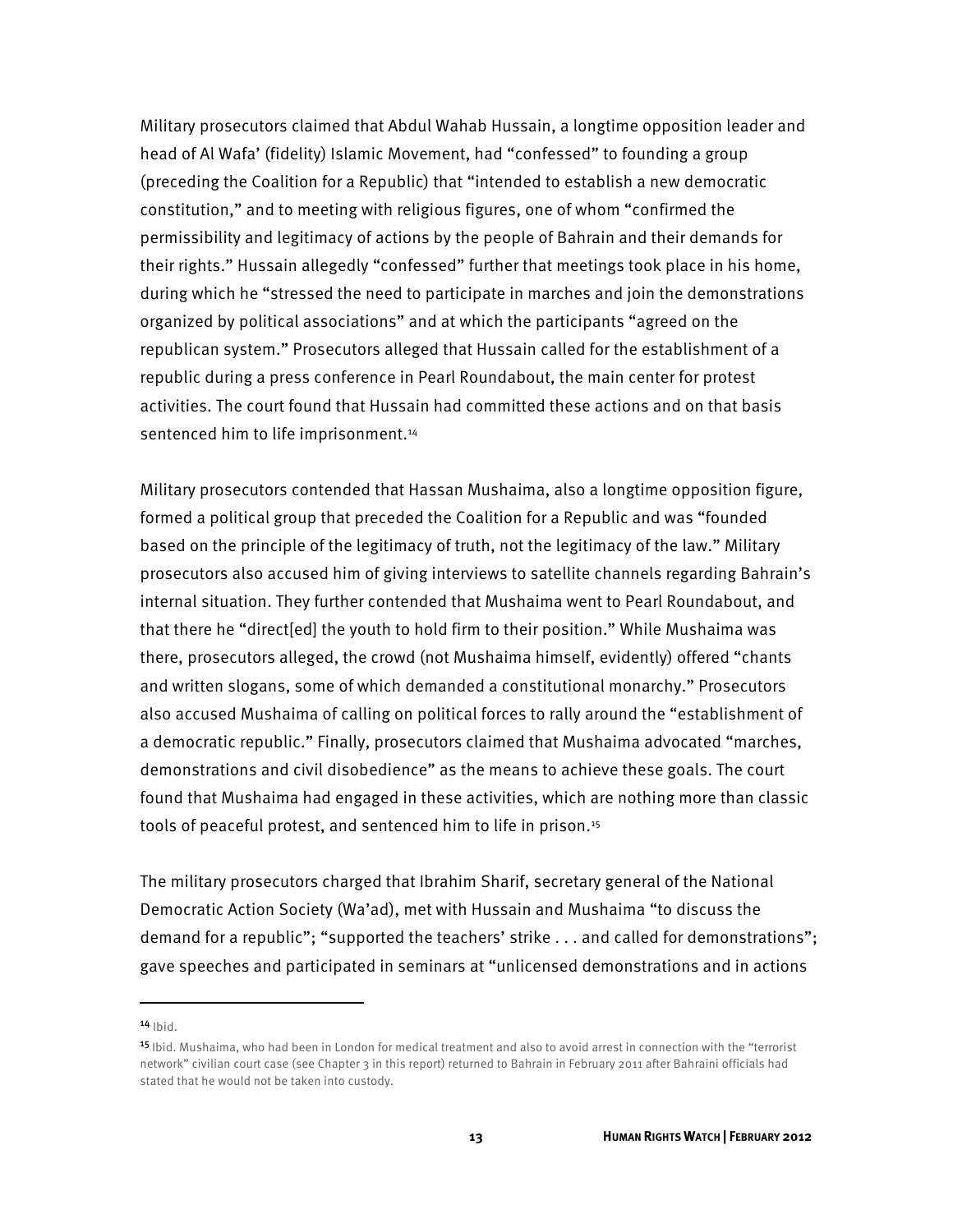at the GCC Roundabout"; and asserted that there was "sectarian and tribal discrimination in the country and that the system of government had lost its legitimacy." Further, prosecutors alleged that Sharif gave interviews to international media outlets and on the internet in which "he spoke about his political views and the events" and stated that his "means for achieving his outlook included assemblies, demonstrations and sit-ins." Finally, Sharif purportedly "confessed" to having "described the Bahraini army as unpatriotic." On the basis of these alleged and entirely non-criminal activities, the court sentenced Sharif to a five-year prison term.<sup>16</sup>

Military prosecutors alleged, and the judges found, that Abdulhadi al-Khawaja, a wellknown human rights and political activist, had attended meetings of the Coalition for a Republic, "was involved in communications with the foreign press," and had been "working to bring down the regime and played an effective role in the assembly at the roundabout."17 Moreover, prosecutors alleged that recordings of speeches al-Khawaja gave "established the existence of a foreign enterprise to enable the Shia to take over the government in Bahrain." Further, it was asserted that al-Khawaja "advocat[ed] the overthrow of the regime, a willingness to sacrifice, disobedience, a general strike, and marches," and that he "described symbols of the regime in disparaging ways." The prosecutors contended further that al-Khawaja "insulted the army" and "impugned the integrity of the judiciary." The court found al-Khawaja "guilty" of these actions and sentenced him to life in prison.<sup>18</sup>

Prosecutors accused the other defendants of taking part in similar protest and political activities that cannot legitimately be characterized as criminal. Nonetheless, the court sentenced a total of eight defendants to life terms, 10 defendants to 15-year terms, two defendants to five-year terms, and one defendant to a two-year term.19 The National Safety Court of Appeals confirmed all of the convictions and these sentences on September 29, 2011.20

 $16$  Ibid.

<sup>17</sup> Al-Khawaja was a founder of the independent Bahrain Center for Human Rights (BCHR) and its president until 2008. In August 2008 he became Middle East field coordinator for Frontline, a Dublin-based international organization dedicated to the protection of human rights defenders. He resigned from Frontline in mid-February 2011 to engage fully in the political protests in Bahrain.

<sup>18</sup> Verdict in National Security Courts, Case No. 124/2011, June 22, 2011.

 $19$  |bid.

<sup>&</sup>lt;sup>20</sup> "National Safety Court of Appeals issues verdicts," Bahrain News Agency,

http://bna.bh/portal/en/news/474496?date=2011-09-28 (accessed February 16, 2012).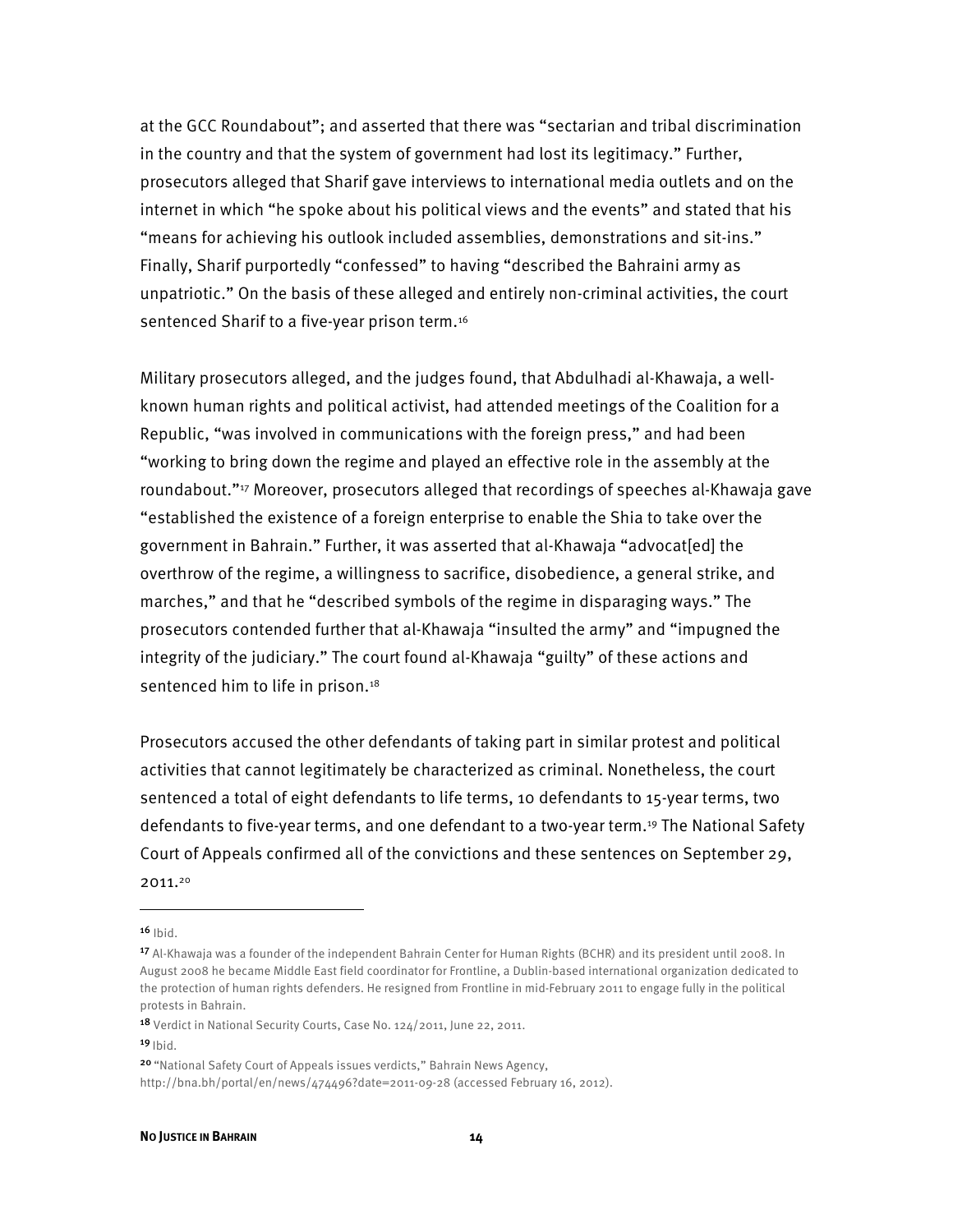In reaching its verdict, the National Safety Court dismissed arguments that the defendants had done no more than exercise their rights to engage in public meetings and assemblies, as provided for by Bahrain's constitution. According to the court, the constitutional provisions setting forth such rights are "not applicable in and of themselves" and "do not regulate procedures for arrest, detention, and incarceration." The trial court also concluded that if the decree establishing the State of National Safety did contravene any other laws, the decree would take precedence.<sup>21</sup> In other words, constitutional protections were, in practice, meaningless.

The court's conclusions on these issues ignored Bahraini law and the true legal effect of the decree, as represented publicly by the Bahraini government. In connection with the issuance of the decree, Bahraini authorities published "An Explanation of 'The State of National Safety' in accordance with Article 36 of the Constitution of the Kingdom of Bahrain."22 The memorandum states that, pursuant to the decree, Bahrain declared a "State of National Safety" and not a state of martial law.23 Crucially, Bahrain's constitution does not permit suspension of any of its provisions except during a period of martial law.24 It states further that the "public rights and liberties laid down in [the constitution] shall neither be regulated nor defined except by law, or in accordance therewith. Such regulation or definition shall not affect the essence of the right or liberty."<sup>25</sup>

For these reasons, the decree could not legitimately abrogate any provision of Bahrain's constitution and the memorandum itself provides that the State of National Safety was to be "consistent with preserving the rights of citizens without being subject to violations that would contravene the Constitution."26 Thus, there was no basis for the court to conclude that in effect the decree rendered constitutional protections meaningless.<sup>27</sup>

<sup>&</sup>lt;sup>21</sup> Verdict in National Security Courts, Case No. 124/2011, June 22, 2011.

<sup>22</sup> The Explanatory Memorandum is on file at Human Rights Watch.

<sup>&</sup>lt;sup>23</sup> Article  $36(b)$  of Bahrain's constitution authorizes the declaration of a state of national safety by a "decree."

<sup>24</sup> Bahrain Constitution, art. 123.

 $25$  Ibid., art. 31.

<sup>&</sup>lt;sup>26</sup> Explanatory Memorandum.

<sup>27</sup> In a late January 2012 ruling, the Constitutional Court found that the king had acted constitutionally in issuing the decree and declaring the State of National Safety. "Emergency Lawful," Gulf Daily News, January 26, 2012, http://www.gulf-dailynews.com/NewsDetails.aspx?storyid=322405 (accessed February 14, 2012).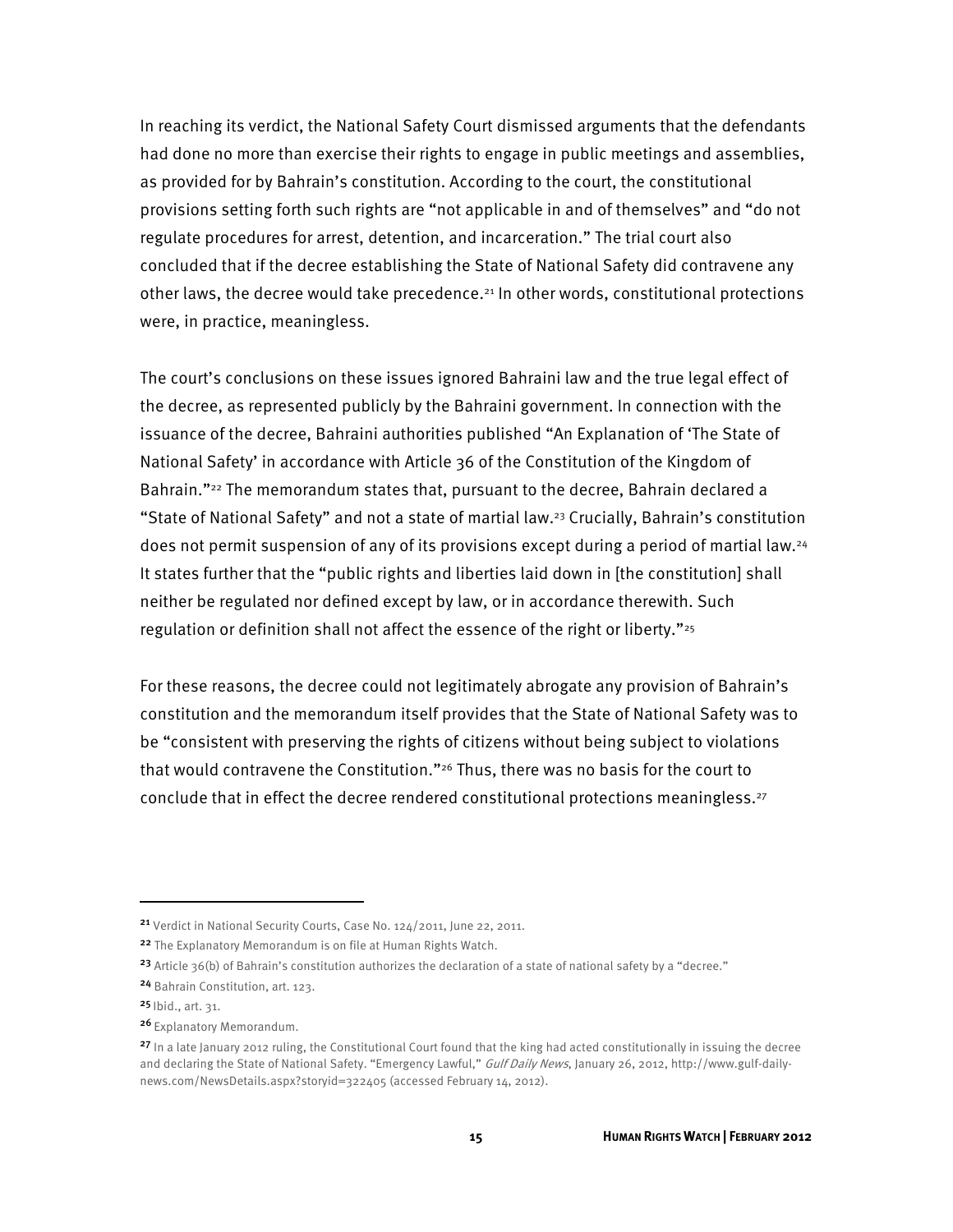The judges also did not take into account that Crown Prince Salman bin Hamad Al-Khalifa had represented to Bahrainis and the world that the peaceful protests in Bahrain were permissible. On February 19, 2011, in response to a question posed by CNN as to whether the protesters would be allowed to stay in Pearl Roundabout, Crown Prince Salman said, "Absolutely. We are working to get them a safe place."28 In remarks made on March 6 on Bahrain National Television, the crown prince reaffirmed that "this is one of the rights of Bahraini citizens, it is their right to gather and walk in peaceful marches. This is protected in the constitution and we have to support it." He stated further that he would "protect the right of a citizen to organize a sit-in even if [he] disagree[d] with him in [his] opinions."<sup>29</sup> Nonetheless, the court convicted the defendants in part for engaging in the very activities that the crown prince had sanctioned.

### Trial of 20 Medical Personnel

Military prosecutors charged 20 doctors and other medical personnel with various crimes largely in connection with events at Salmaniya Medical Complex (SMC), the country's largest medical facility, in the weeks following the February 17 and 18 attacks by security forces on protestors at the Pearl Roundabout.

While military prosecutors and pro-government media contended that the case centered on a forcible occupation of SMC, the court's verdict actually demonstrated otherwise.30 The court convicted all 20 defendants of transparently political offenses, including, as to various defendants, "[p]ublicly incit[ing] … hatred and contempt for the governing regime," "[p]ublicly incit[ing] … hatred and contempt for a certain class of people," and engaging in illegal assemblies. It also convicted 14 defendants of "broadcast[ing] false and tendentious news … about the number of injured persons and type of injuries." The court did convict two defendants of weapons possession charges and two other defendants of

http://www.youtube.com/watch?v=8J3NvT9wpmQ (accessed February 14, 2012).

<sup>&</sup>lt;sup>28</sup> Nic Robertson, "Robertson Speaks to Crown Prince of Bahrain," CNN, February 19, 2011,

http://cnnpressroom.blogs.cnn.com/2011/02/19/robertson-speaks-to-crown-prince-of-bahrain/ (accessed February 14, 2012). 29 Interview with His Highness Crown Prince Salman on Bahrain TV (in Arabic), March 6, 2011, available at

<sup>30 &</sup>quot;Retrial of Medics Ordered," Gulf Daily News, October 5, 2011, http://www.gulf-daily-

news.com/source/XXXIV/200/pdf/page14.pdf (accessed February 14, 2012) ("contrary to allegations that they were tried for treating patients, the charges included possessing unlicensed weapons" and "taking over specific SMC sections," among other things); "Public Prosecutor's Statement on Medical Staff Trials," Bahrain News Agency, October 2, 2011, http://www.bna.bh/portal/en/news/475057 (accessed February 14, 2012) (describing a post-trial statement by military prosecutors regarding the "violent" occupation of SMC).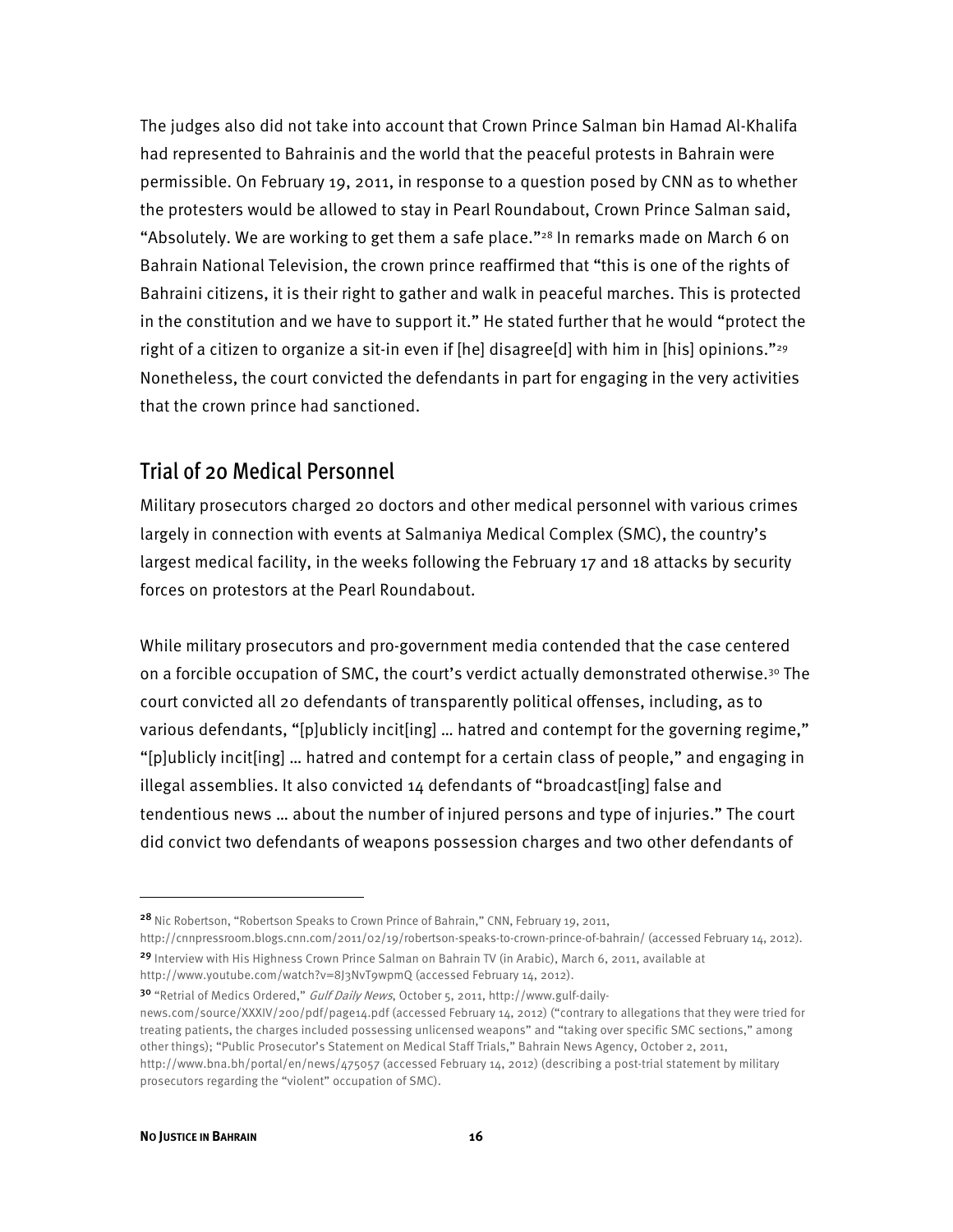illegal detention charges. As to the alleged "occupation" of the medical facility, the court convicted 13 of the defendants of this offense.31

The National Safety Court, comprising the same military presiding judge and two civilian judges who heard the trial of the 21 activists, found that the defendants had engaged in a range of activities that are plainly protected by international and Bahraini law or otherwise not criminal. For example, the court repeatedly referred to the defendants' provision of medical services to injured protestors, to statements allegedly made by the defendants seeking the ouster of the minister of health (for allegedly ordering ambulances not to transport injured protestors from Pearl Roundabout), and to the defendants' alleged calls for a constitutional monarchy or republican system of government. The verdict also referred to allegedly false statements given by certain defendants to media outlets regarding the number of injured people at SMC. It cited alleged attempts by the defendants to secure the intervention of international human rights groups and, in the case of one defendant, to get the attention of Sir Alex Ferguson, the manager of the Manchester United football club in the United Kingdom.32 In another instance, the court found that a defendant had "corrected some spelling errors" in a political statement.33

Nada Saeed Abdulnabi Dhaif, a 39-year-old oral surgeon, is married with two children; her brother is a judge. She did not work at SMC, but rather at her own private clinic.34 The court found that Dhaif had "confessed" during interrogation to participating in a sit-in at SMC; demanding the removal of the minister of health; taking part in a march to the Pearl Roundabout on International Women's Day; and "devot[ing] her efforts to supporting" a medical tent established at the Pearl Roundabout. The court found further that Dhaif had "confessed" that "politicians and public figures came to the [medical] tent and gave speeches hostile to the regime in Bahrain," including by calling for a constitutional monarchy or republic. Finally, Dhaif "confessed" to "support[ing] some of these politicians" and chanting in support of their demands. The court also cited testimony from

j

<sup>&</sup>lt;sup>31</sup> Verdict in National Security Courts, Case No. 191/2011, September 29, 2011.

<sup>&</sup>lt;sup>32</sup> The court found that the defendant had contacted Ferguson and asked him to stand for a moment of silence because a child had been wearing one of the club's shirts when killed by police. Verdict in National Security Courts, Case No. 191/2011, September 29, 2011.

<sup>33</sup> Verdict in National Security Courts, Case No. 191/2011, September 29, 2011.

<sup>34</sup> Human Rights Watch interview with Nada Saeed Abdulnabi Dhaif, Beirut, Lebanon, December 18, 2011.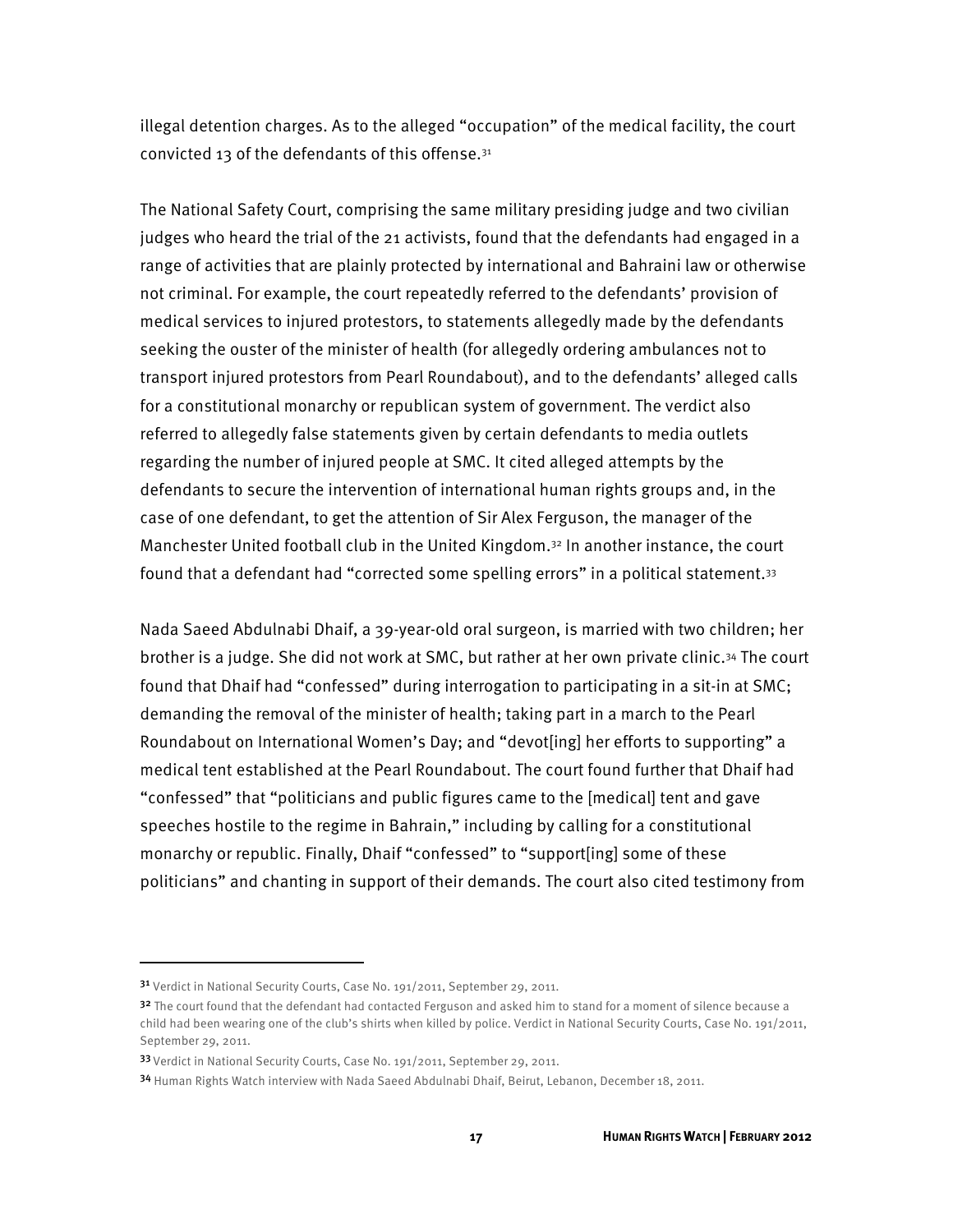an officer with the Ministry of Interior's Criminal Investigation Directorate to the effect that Dhaif had "materially and psychologically" supported the medical tent.35

Dhaif told Human Rights Watch that security officials had inflicted a range of abuses on her while she was in custody, including beatings, and her lawyer told the court that she had been coerced into confessing, as discussed below.36 Even if Dhaif's admissions had been true, however, they would have established only that she engaged in peaceful political protest and undertook lawful activities at the medical tent. Nonetheless, the court found Dhaif guilty of six different "crimes," including "incit[ing] … hatred and contempt for the governing regime," "broadcast[ing] false and tendentious news and statements about the number of injured persons," and participating in "marches without notifying the competent body." Furthermore, the court convicted her of attempting to "occupy a public building by force," even though the only conduct she was found to have engaged in at SMC was participation in an evidently peaceful sit-in. The court sentenced Dhaif to a term of 15 years' imprisonment.37

Military prosecutors accused Deya Ibrahim Ja'far, a nurse at SMC, of participating in shifts at the Pearl Roundabout medical tent, taking part in marches and sit-ins, and destroying state property. According to the court, Ja'far admitted to interrogators that she had removed a photograph of Prime Minister Khalifa bin Salman Al-Khalifa from the wall of SMC's intensive care unit, thrown it down, and "stomped" on it, "while repeating inappropriate phrases ('death to Al Khalifa'), knowing she was being filmed by television cameras." Also, she allegedly "confessed" to working at the Pearl Roundabout medical tent and taking a respirator there without an official permit, and to participating in marches and sit-ins.<sup>38</sup> The one other piece of evidence relating to Ja'far was testimony from a hospital administrator who said that he had seen her break the prime minister's portrait.<sup>39</sup>

 $\overline{a}$ 

<sup>35</sup> Verdict in National Security Courts, Case No. 191/2011, September 29, 2011.

<sup>36</sup> Human Rights Watch interview with Nada Saeed Abdulnabi Dhaif, Beirut, Lebanon, December 18, 2011.

<sup>37</sup> Verdict in National Security Courts, Case No. 191/2011, September 29, 2011.

<sup>&</sup>lt;sup>38</sup> Ibid. The court also found that Ja'far confessed to having knowledge of the detention of two individuals in an ambulance, efforts to fake injuries, unnecessary surgeries performed for the media's benefit, and the location of weapons. Prosecutors did not level any charges against Ja'far in connection with these assertions, even though most defendants were charged with not disclosing to authorities their knowledge regarding the alleged commission of crimes. As such, this alleged conduct was not relevant to the court's disposition of the charges asserted against Ja'far. <sup>39</sup> Ibid.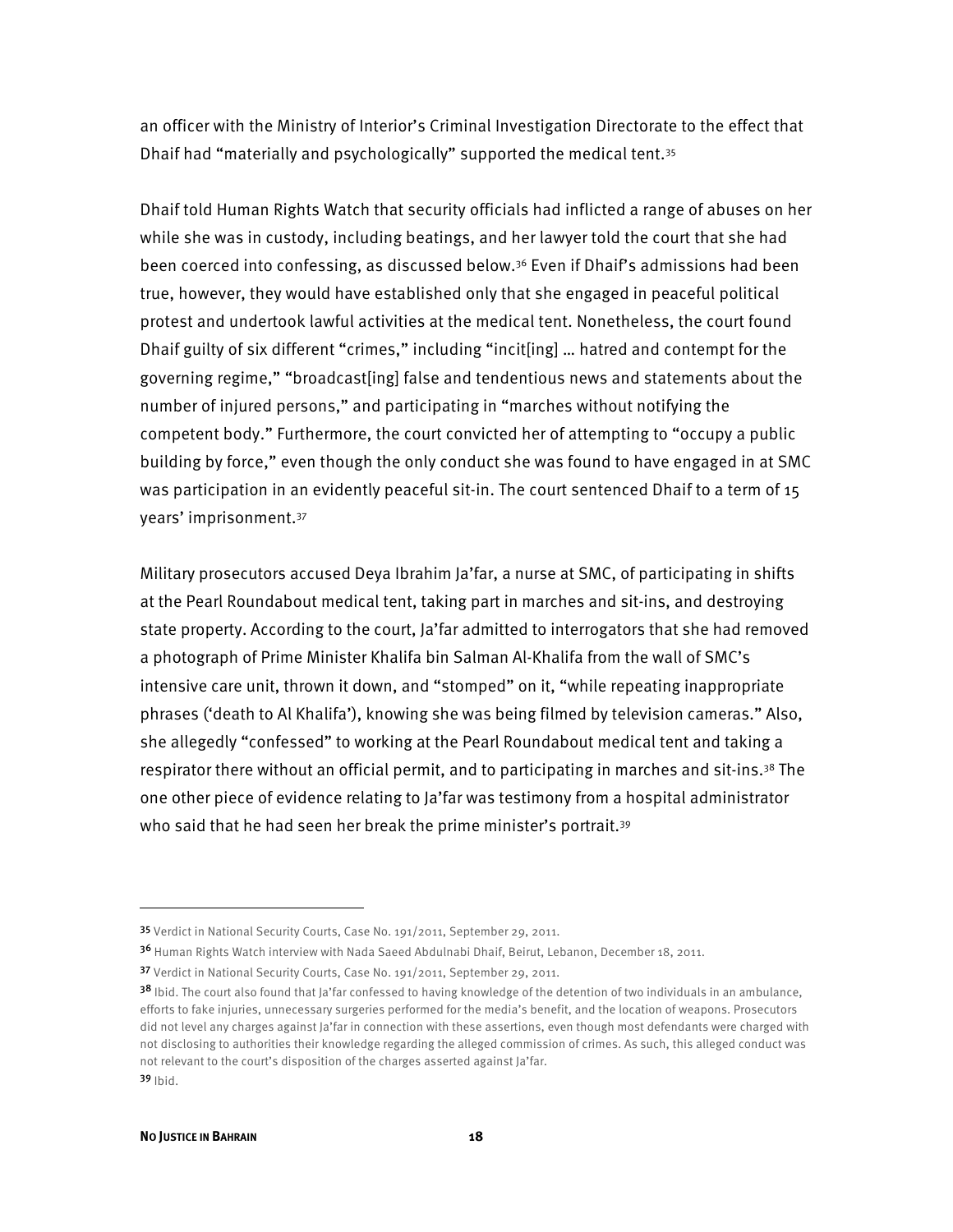The court found Ja'far—who contended that her statements to investigators had been coerced—guilty of "incit[ing] … hatred and contempt for the governing regime" and participating in illegal assemblies. Also, based apparently on the alleged destruction of the prime minister's photograph, the court found Ja'far guilty of "destroy[ing] movable property owned by Salmaniya Medical Complex … in furtherance of a terrorist purpose." The court sentenced her to five years' imprisonment.40

Najah Khalil Hassan, a widow with five children, was the deputy chief of medical services for primary care at SMC.41 According to the court, Hassan "confessed" to supplying various medications and other unidentified medical supplies to the medical tent at Pearl Roundabout. Hassan was said to have further "confessed" to participating in a sit-in at SMC and two marches. According to Hassan's supposed confession, the sit-ins and the marches had the objective of overthrowing the government and involved "slogans and chants demanding this."42

Hassan asserted that she had confessed under duress. But even if her statements to interrogators had been accurate, they would have reflected nothing more than that she engaged in political protest protected under international and Bahraini law, and provided medical supplies consistent with medical ethics. Nonetheless, the court convicted Hassan of "incit[ing] … hatred and contempt for the governing regime" and participating in illegal assemblies, and sentenced her to five years' imprisonment.43

Defense attorneys for the doctors and other health professionals argued that the use of the National Safety Courts was unconstitutional and that their clients were being prosecuted for exercising their right to freedom of expression. The court rejected this argument, finding that the decree fell "within the purview of the unrestricted, absolute prerogatives of the King" and that any challenge to the decree was "impermissible under the law."44 Thus, as in the case of the 21 activists discussed above, the court, consisting of the same judges,

 $40$  Ibid.

1

<sup>41</sup> Human Rights Watch interview with Nada Saeed Abdulnabi Dhaif, Beirut, December 18, 2011.

<sup>42</sup> Verdict in National Security Courts, Case No. 191/2011, September 29, 2011. The court found that the referenced medical supplies were the Ministry of Health's property, but Hassan was neither charged with nor convicted of any crimes relating to the unauthorized use of government property.

 $43$  Ibid.

<sup>44</sup> Ibid.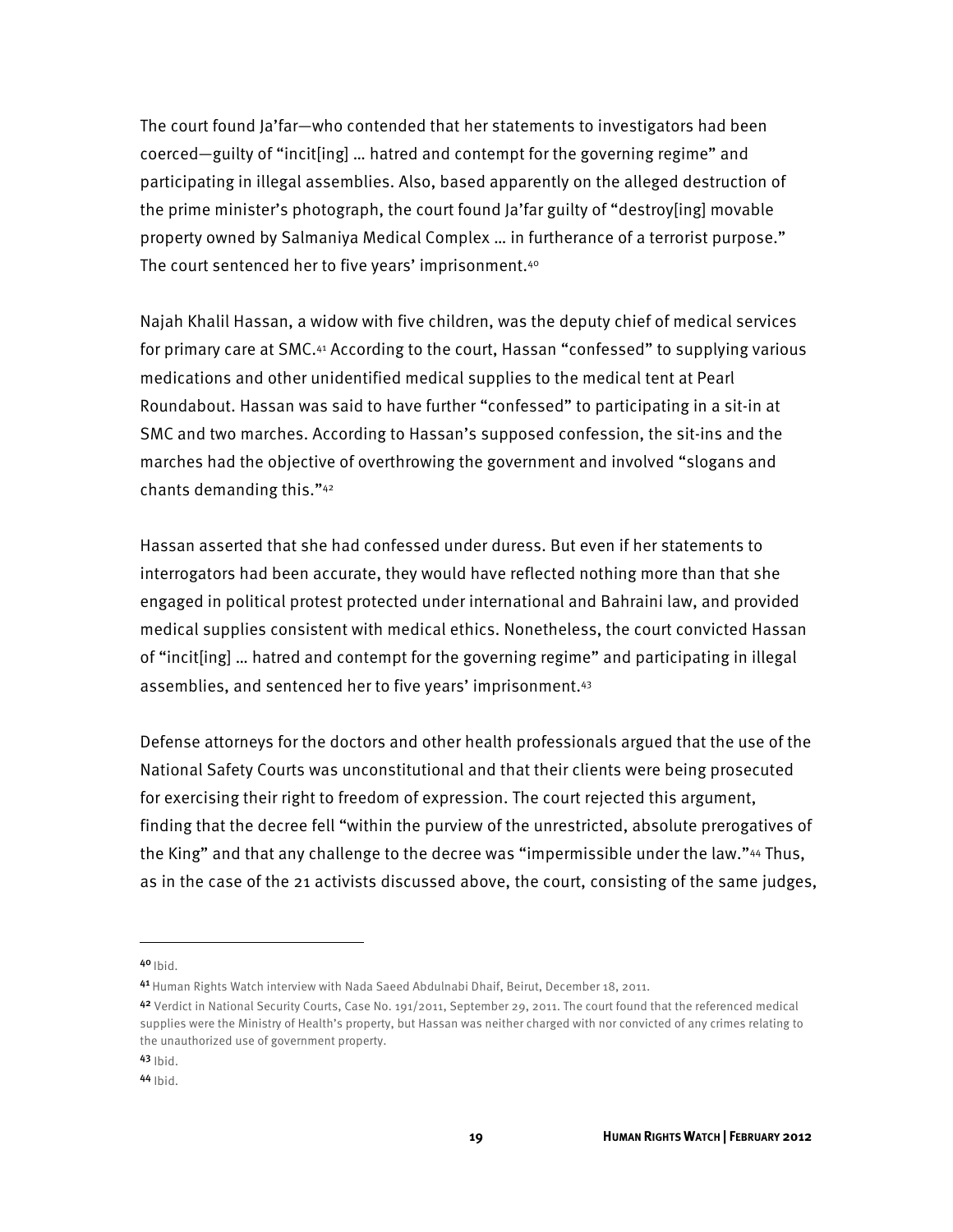concluded that the king can take actions in a state of national safety that would otherwise be unconstitutional.45

As to freedom of expression, the court stated that speech is acceptable "if the intent is to reform state systems," but illegal if "the intent is to incite hatred of the governing regime or show contempt for it … by throwing people into turmoil."46 Such reasoning gives Bahraini authorities unfettered discretion to prosecute people for all manner of speech critical of the government, contrary to Bahrain's constitution.

Underscoring the political nature of the convictions in this case, and following international condemnation of the guilty verdicts, Bahrain's attorney general, Ali Al Buainain, announced that the case would be reheard in a civilian appeals court, as reported on October 5, 2011.47 A Public Prosecution Office official subsequently announced that the prosecution would no longer pursue some of the political charges ("instigating hatred against the ruling system," "incitement to overthrow the regime," and "spreading false news"), stating that "[t]hese are theoretical crimes which are based on disclosure and expression; they may overlap or allegedly overlap with freedom of opinion and expression, and are among those crimes that depend on evaluating the expression and the vocabularies that are uttered by the offender and the intention."48

While the Public Prosecution Office dropped these misdemeanor charges based on peaceful political speech, it is pursuing other charges based solely on peaceful political activities protected under international law. Specifically, the Public Prosecution Office is attempting to vindicate the National Safety Court convictions pursuant to articles 160, 172, and 178 of the penal code.49

http://www.ft.com/intl/cms/s/0/fe4ccafe-ef78-11e0-941e-00144feab49a.html (accessed February 14, 2012).

<sup>45</sup> As addressed, Bahrain's Constitutional Court found that the king had acted constitutionally in issuing the decree. "Emergency Lawful," Gulf Daily News, January 26, 2012, http://www.gulf-daily-news.com/NewsDetails.aspx?storyid=322405 (accessed February 14, 2012).

<sup>4&</sup>lt;sup>6</sup> Verdict in National Security Courts, Case No. 191/2011, September 29, 2011.

<sup>47</sup> Simeon Kerr, "Bahrain Orders Retrial for Medics," Financial Times, October 5, 2011,

<sup>48</sup> According to the Public Prosecution Office, these charges had been brought pursuant to articles 165, 168 and 173 of the penal code. "The Prosecution Drops Three Misdemeanor Charges Against a Group of Medics," Al-Ayam, November 1, 2011; Public Prosecution Office, Fact Sheet for Hearing of 23 October 2011.

<sup>49</sup> Verdict in National Security Courts, Case No. 191/2011, September 29, 2011 (which contains reference to all of the charges on which the defendants were convicted).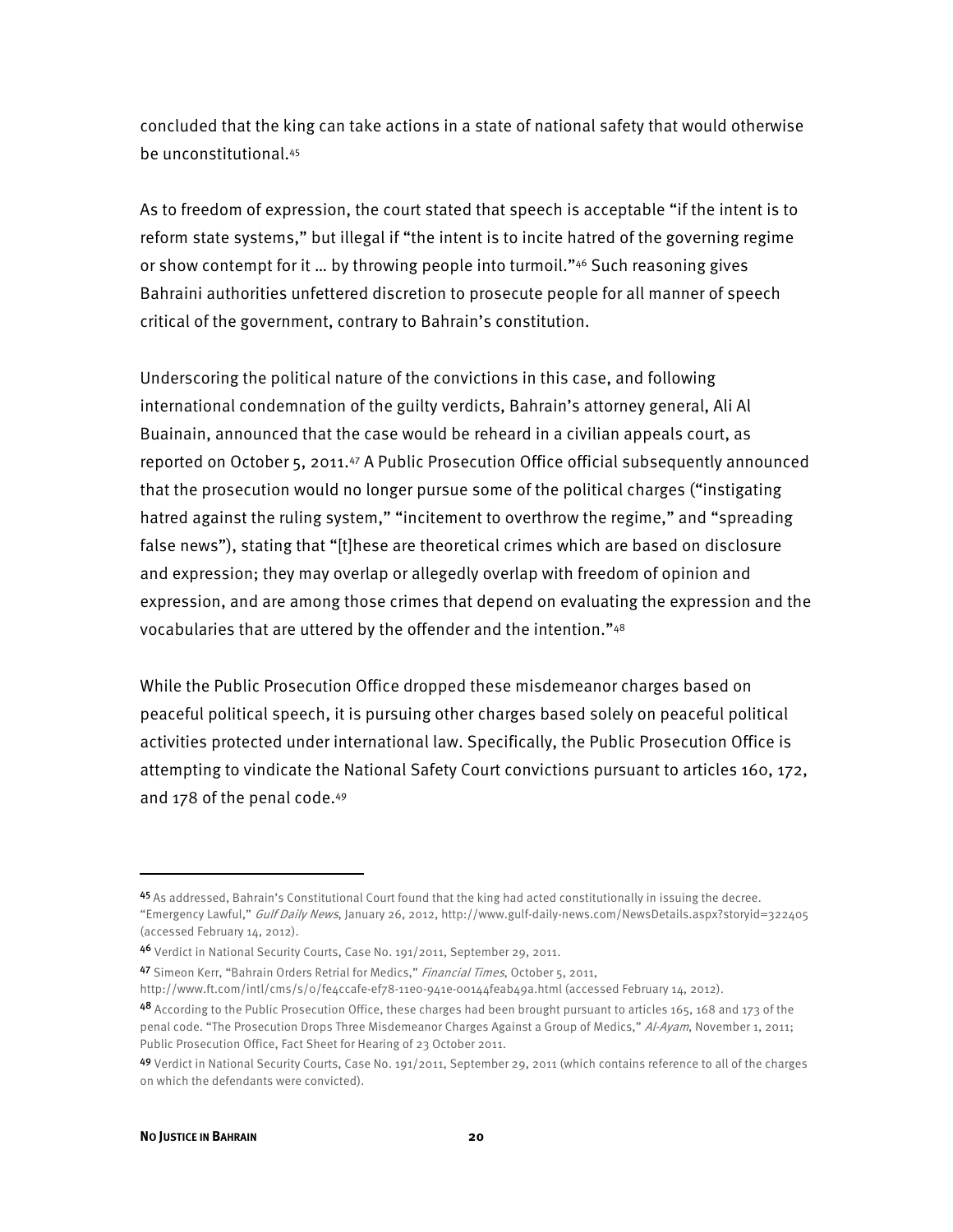Article 160 makes it a crime to promote "changing the political, social or economic system of the State where … any … illegitimate method is noticed."50 Article 172 criminalizes inciting "to hate or show contempt for a certain faction." $51$  Article 178 makes demonstrations involving five or more persons criminal under a variety of circumstances, including when the demonstration is "aimed at undermining public security, even though for the realization of a legitimate objective."52 As such, the Public Prosecution Office is attempting to uphold the guilty verdicts against defendants, including those described above, who were not accused of doing anything more than engaging in peaceful political protest.

The Public Prosecution Office also introduced new evidence against the defendants in the civilian appeals court in a highly prejudicial manner. During a November 28 appeals court session, prosecutors presented an array of weapons, from assault rifles to chains, which allegedly had been in the possession of certain of the defendants.53 However, as discussed, two defendants were charged with and convicted of weapons offenses and therefore the prosecutors' display had no apparent relevance to the other 18 defendants.54 As of this writing, the appeals process is ongoing in this case.<sup>55</sup>

### Other Proceedings before the Special Military Courts

#### *Mohamed al-Tajer*

Military prosecutors brought a case against Mohamed al-Tajer, a well-known lawyer who had acted as defense counsel in many earlier political and state security cases and, as discussed below, who at the time of his arrest was lead counsel in a case before the National Safety Courts that initially resulted in four death sentences. According to the military prosecutor, al-Tajer incited hatred toward the regime, broadcast false and tendentious news, and engaged in illegal protests at the Pearl Roundabout.<sup>56</sup>

<sup>50</sup> Bahrain Penal Code, art. 160.

<sup>51</sup> Ibid., art. 172.

<sup>52</sup> Ibid., art. 178.

<sup>53</sup> Human Rights Watch was able to attend this session after being permitted to enter Bahrain for the release of the BICI report.

<sup>54</sup> Verdict in National Security Courts, Case No. 191/2011, September 29, 2011.

<sup>55</sup> Noor Zahra, "Panel to Probe Medics' Role in Unrest," Gulf Daily News, January 31, 2012, http://www.gulf-dailynews.com/NewsDetails.aspx?storyid=322731 (accessed February 8, 2012).

<sup>56</sup> Closing Argument in the Case of Mohamed al-Tajer, National Safety Court of the First Instance, Case No. 591/2011, June 23, 2011, Part I.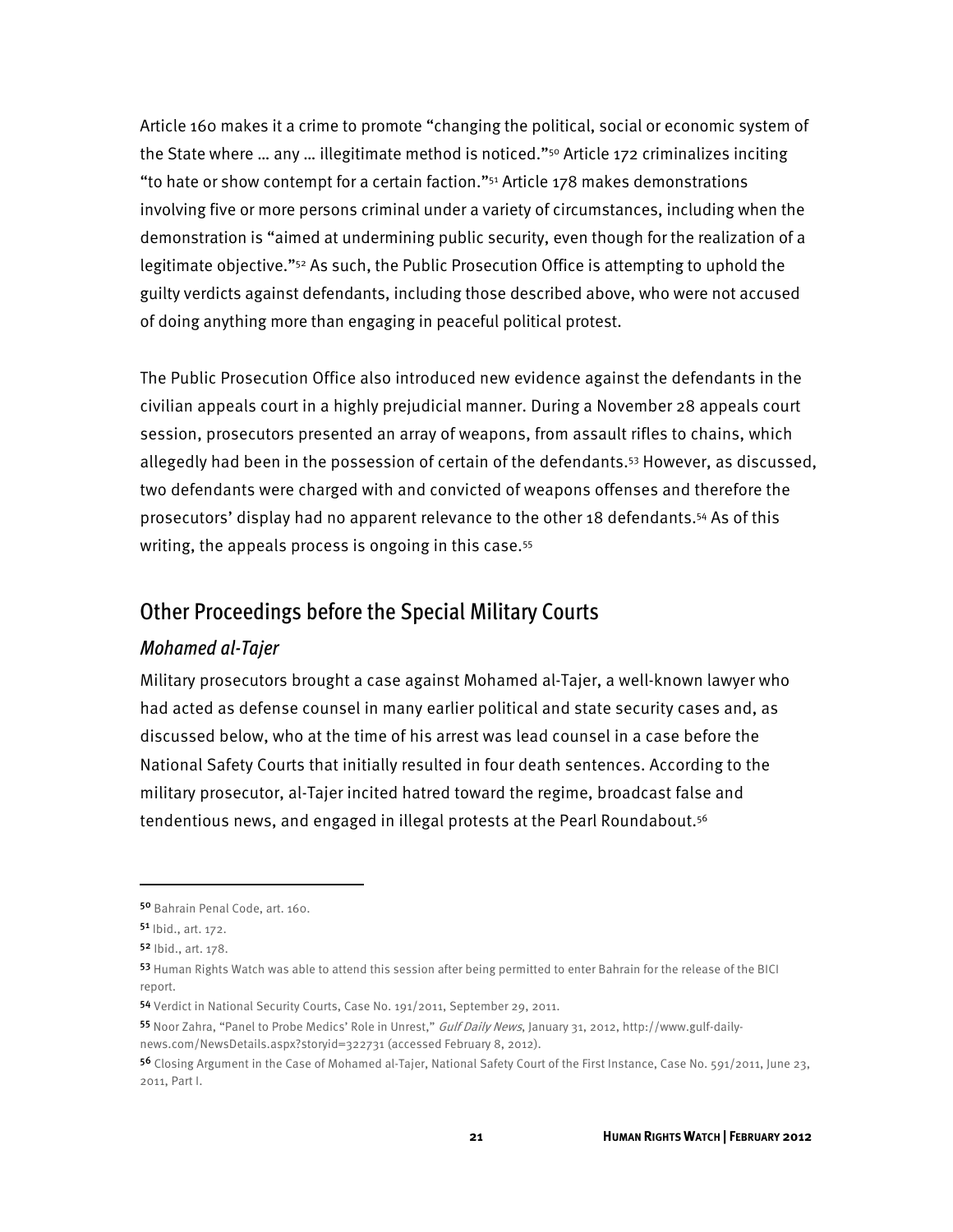As to the charge of inciting hatred toward the regime, the military prosecutor alleged that al-Tajer gave a speech in which he complained that the government hired foreigners for the security forces, that it unfairly accused his clients of terrorism, and that it used torture to extract confessions. According to the prosecutor, al-Tajer also claimed that Bahrain was not secure. Al-Tajer's lawyers questioned whether al-Tajer had actually made these statements and also cited a range of evidence to support the veracity of al-Tajer's alleged remarks.57 Of course, regardless of whether the remarks were made and accurately cited, they are protected expression, and should never have been the subject of a criminal prosecution.

As to the charge of broadcasting false and tendentious news, military prosecutors alleged that al-Tajer had made claims regarding the government's "naturalization" of foreigners and illegal seizure of land, as well as official corruption.58 Defense lawyers questioned whether the prosecutors had established that al-Tajer had made such statements, and also cited evidence supporting the veracity of any statements al-Tajer had made, including expressions of concern by the king and government commissions regarding the same issues.59 Regardless of the resolution of these factual issues, prosecuting an individual for allegedly making the cited comments amounts to a ban on criticism of the government. Similarly illegitimate is the notion, reflected in the third charge against al-Tajer, that it was criminal for him to attend peaceful protests at the Pearl Roundabout.60

#### *Matar Ibrahim Matar*

Matar Ibrahim Matar was a member of parliament from Bahrain's largest legal opposition group, Al Wifaq Islamic Society. He and the 17 other Wifaq parliamentarians resigned on February 17, 2011, to protest the government crackdown. Authorities arrested him in early May 2011 and charged him with "intentionally disseminat[ing] false and tendentious news and rumors, and broadcast[ing] inflammatory propaganda liable to upset public security, sow panic among the people, and harm the general welfare."61 The military prosecutor

<sup>57</sup> Ibid., Part I.B.

<sup>58</sup> The political opposition in Bahrain has long claimed that the authorities have recruited and provided Bahraini citizenship to tens of thousands of Sunni Arabs from outside Bahrain for the purpose of changing the country's demographic composition and lessening the demographic weight of the Shia population, who make up the largest share of the opposition.

<sup>59</sup> Closing Argument in the Case of Mohamed al-Tajer, National Safety Court of the First Instance, Case No. 591/2011, June 23, 2011, Part I.B.

<sup>60</sup> The al-Tajer case did not reach a verdict prior to the king's directive that prosecutions be transferred from the National Safety Courts to civilian courts. That proceeding is pending before a civilian court. "Lawyer's Unrest Trial Adjourned," Gulf Daily News, February 8, 2012, http://www.gulf-daily-news.com/NewsDetails.aspx?storyid=323277 (accessed February 8, 2012). <sup>61</sup> Office of the Military Public Prosecutor, Record of the Investigation, May 23, 2011.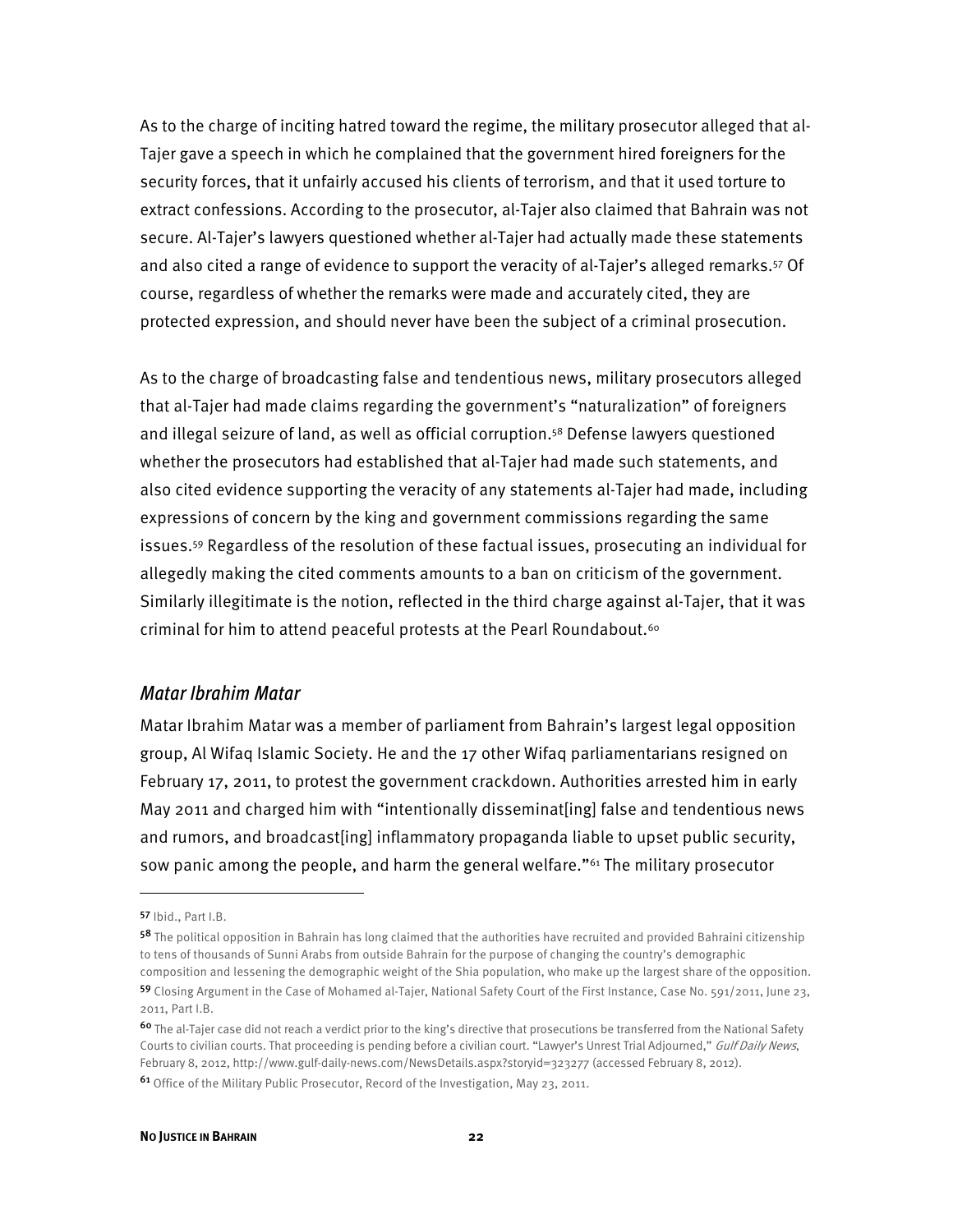alleged that during a speech at a funeral procession in February 2011, Matar "ask[ed] that Bahrain be a constitutional monarchy" and "[c]ondemned actions by the security apparatus against protestors."62 Prosecutors also contended that during a March 22 interview with Al Alam, an Iranian TV network, Matar asked the Bahraini government to "avoid solutions involving violence and force, and [to] turn to political solutions to resolve the Bahraini problem."63 Advocating for a constitutional monarchy, condemning violence, and supporting political solutions are clearly not criminal actions, yet military prosecutors contended otherwise.64

The charges and evidence put forward by the government in these cases highlight the political nature of the proceedings in the National Safety Courts. The judicial panels did nothing to assuage these concerns, repeatedly handing down guilty verdicts and long sentences against defendants for exercising the rights to freedom of expression, association, and assembly protected under Bahrain's constitution and international law.

Even the government has effectively conceded this point. Following the issuance of the BICI report, which found that approximately 300 individuals had been convicted of political crimes, the Public Prosecution Office announced that it would drop charges relating to protected speech that had resulted in the convictions of  $343$  individuals in  $43$ trials before the National Safety Courts.<sup>65</sup> The announced action will be significant should the Public Prosecution Office drop all of the political charges against all defendants. But it will have little effect if the Public Prosecution Office takes the same approach that it did in the case of the 20 medical personnel. There, it dropped some political charges, but not others, and is attempting to uphold the convictions of individuals accused of nothing more than engaging in peaceful protest.

j

<sup>62</sup> Office of the Military Public Prosecutor, Order For Apprehension and Arrest, May 2, 2011.

 $63$  Ibid.

<sup>64</sup>This case was transferred to a civilian court in which prosecutors reportedly dropped certain charges, but attempted to convict Matar for seeking to overthrow the regime and taking part in illegal gatherings. "Some Charges Are Dropped Against ex-MP," Gulf Daily News, January 19, 2012, http://www.gulf-daily-news.com/NewsDetails.aspx?storyid=321941 (accessed February 14, 2012). On February 20, 2012, the civilian court found Matar innocent (Human Rights Watch email correspondence with Matar, February 21, 2012).

<sup>65</sup>"Public Prosecution/Statement," Bahrain News Agency, December 24, 2011, http://www.bna.bh/portal/en/news/486221 (accessed February 14, 2012).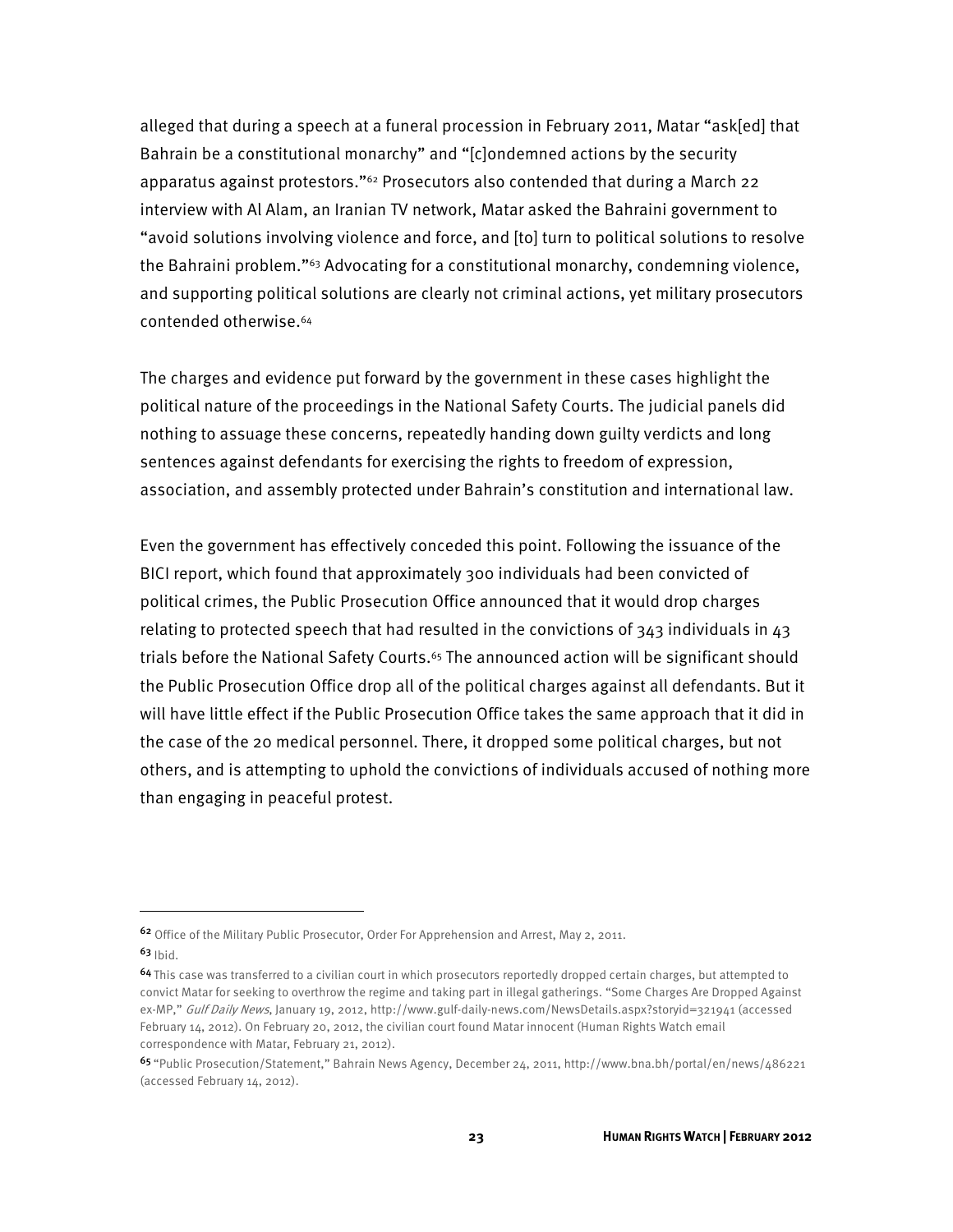### **II. Fair-Trial Violations in Special Military Courts**

Under international and Bahraini law, all defendants have a fundamental right to a trial before a competent, independent, and impartial tribunal.66 The UN Human Rights Committee has stressed that this requirement is "an absolute right that is not subject to any exception."67 Military judges, like all judges, should enjoy statutory independence, which requires that they be autonomous of their superiors in their judicial capacity. Neither the military hierarchy nor the executive branch should be able to interfere in a military court's proceedings.68

The National Safety Courts did not meet these requirements. They had a strong executive branch presence, as they were established by the king, not parliament. The commander-inchief of the BDF appointed military as well as civilian judges to hear cases. Critically, the decree did not affirm the independence of judges appointed to the National Safety Courts, nor did it offer judges any protection from adverse action in the event of rulings not in keeping with the wishes of the ruling family or the BDF commander-in-chief.

The National Safety Courts also violated Bahraini and international laws that govern the jurisdiction of military courts. Bahrain's constitution provides that the jurisdiction of military courts "shall be confined to military offences committed by members of the

 $\overline{a}$ 

<sup>66</sup>ICCPR, art. 14(1); Arab Charter on Human Rights, adopted by the Council of the League of Arab States on May 22, 2004, U.N. Doc. CHR/NONE/2004/40/Rev.1, entered into force March 15, 2008, art. 13(1); Basic Principles on the Independence of the Judiciary, Seventh United Nations Congress on the Prevention of Crime and the Treatment of Offenders, Milan, 26 August to 6 September 1985, U.N. Doc. A/CONF.121/22/Rev.1 ("Basic Principles on the Independence of the Judiciary"), Recitals 1, 2. The Bahraini Constitution in article 104 states:

a. The honour of the judiciary, and the probity and impartiality of judges, is the basis of government and the guarantee of rights and freedoms.

b. No authority shall prevail over the judgment of a judge, and under no circumstances may the course of justice be interfered with. The law guarantees the independence of the judiciary, and the law shall lay down the guarantees of judges and the provisions pertaining to them.

<sup>67</sup>United Nations Human Rights Committee, General Comment No. 32, Article 14: "Right to Equality before Courts and Tribunals and to a Fair Trial," U.N. Doc. CCPR/C/GC/32 (August 23, 2007) ("UN Human Rights Committee, General Comment No. 32"), para. 19.

<sup>68</sup> UN Human Rights Committee, General Comment No. 32, para. 22 ("The provisions of article 14 [of the ICCPR] apply to all courts and tribunals within the scope of that article whether ordinary or specialized, civilian or military."); see also United Nations Human Rights Commission, Report of the Special Rapporteur of the Sub-Commission on the Promotion and Protection of Human Rights, Emmanuel Decaux, Draft Principles Governing the Administration of Justice Through Military Tribunals, U.N. Doc  $E/CN.4/2006/58$  (January 13, 2006) ("Decaux Principles"), paras.  $46, 14$ .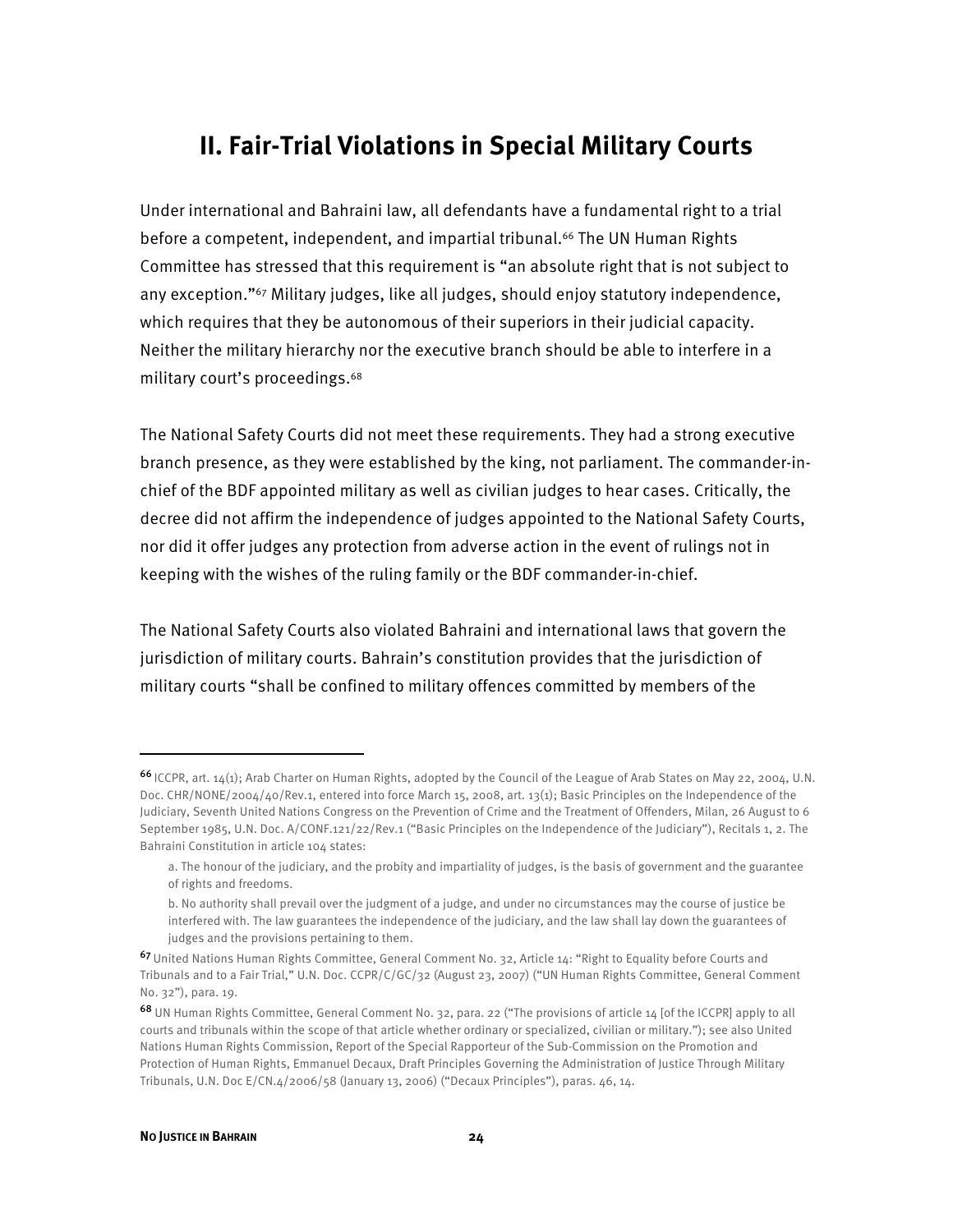Defense Force, the National Guard, and the Security Forces."69 Moreover, the jurisdiction of military courts "does not extend to other persons except when martial law is declared."70

International law severely restricts the circumstances under which civilians may be tried before special courts or military courts. 71 Regional courts, such as the European Court of Human Rights and the Inter-American Court of Human Rights, have largely banned trials of civilians before military courts.72 The ICCPR requires that military trials for civilians be in full conformity with article 14, which guarantees the right to a fair trial (discussed below), and that they be exceptional, "i.e., limited to cases where the State party can show that resorting to such trials is necessary and justified by objective and serious reasons, and where with regard to the specific class of individuals and offences at issue the regular civilian courts are unable to undertake the trials."73

The lines of authority and composition of the National Safety Courts establish that these special courts were military tribunals. Most, if not all, cases were heard before three-judge panels composed of a presiding military judge and two civilian judges, all of whom were appointed by the commander-in-chief of the BDF, whose office also decided which cases to refer to the National Safety Courts.74 Military prosecutors brought charges and

 $\overline{a}$ 

<sup>69</sup> Bahrain Constitution, art. 105(b).

<sup>7</sup>º Ibid. In a June 30, 2011 response to an April 5 letter from Human Rights Watch, Field Marshal Shaikh Khalifa Bin Ahmed Al Khalifa asserted that the national safety decree was permitted by Bahrain's Constitution and was "compatible with article 4" of the ICCPR, but he offered no information to support this claim and his characterization of the treatment of detainees during investigations as proper is at odds with the findings of this report as well as the BICI report (see appendix for copies of this and other Human Rights Watch correspondence with Bahraini authorities).

<sup>71</sup> See United Nations Commission on Human Rights, Working Group on Arbitrary Detention, "Question of the Human Rights of All Persons Subjected to Any Form of Detention or Imprisonment," U.N. Doc. E/CN.4/1996/40 (December 15, 1995), para. 107 ("[O]ne of the most serious causes of arbitrary detention is the existence of special courts, military or otherwise…. [V]irtually none of them respects the guarantees of the right to a fair trial enshrined" in international law); Basic Principles on the Independence of the Judiciary, principle 5 (everyone shall have the right to be tried by ordinary courts using established legal procedures).

<sup>72</sup> See the jurisprudence of the European Court of Human Rights, the Inter-American Court of Human Rights, the Inter-American Commission on Human Rights, and the African Commission on Human and Peoples' Rights. For instance, the Inter-American Commission in 1993 stated that placing civilians under the jurisdiction of military courts was contrary to the right to a fair trial under the Inter-American Convention and that military courts should only be used to try members of the security forces. Inter-American Commission on Human Rights, Annual Report of the Inter-American Commission on Human Rights 1993, OEA/Ser.L/V/II.85 doc. 9 rev. 11 (1994), p. 507.

<sup>73</sup> UN Human Rights Committee, General Comment No. 32, para. 22. The Human Rights Committee has in any case called on specific states, for example Lebanon in 1997, to transfer military court trials of civilians to ordinary courts. <sup>74</sup> BICI Report, paras. 130 and 1701.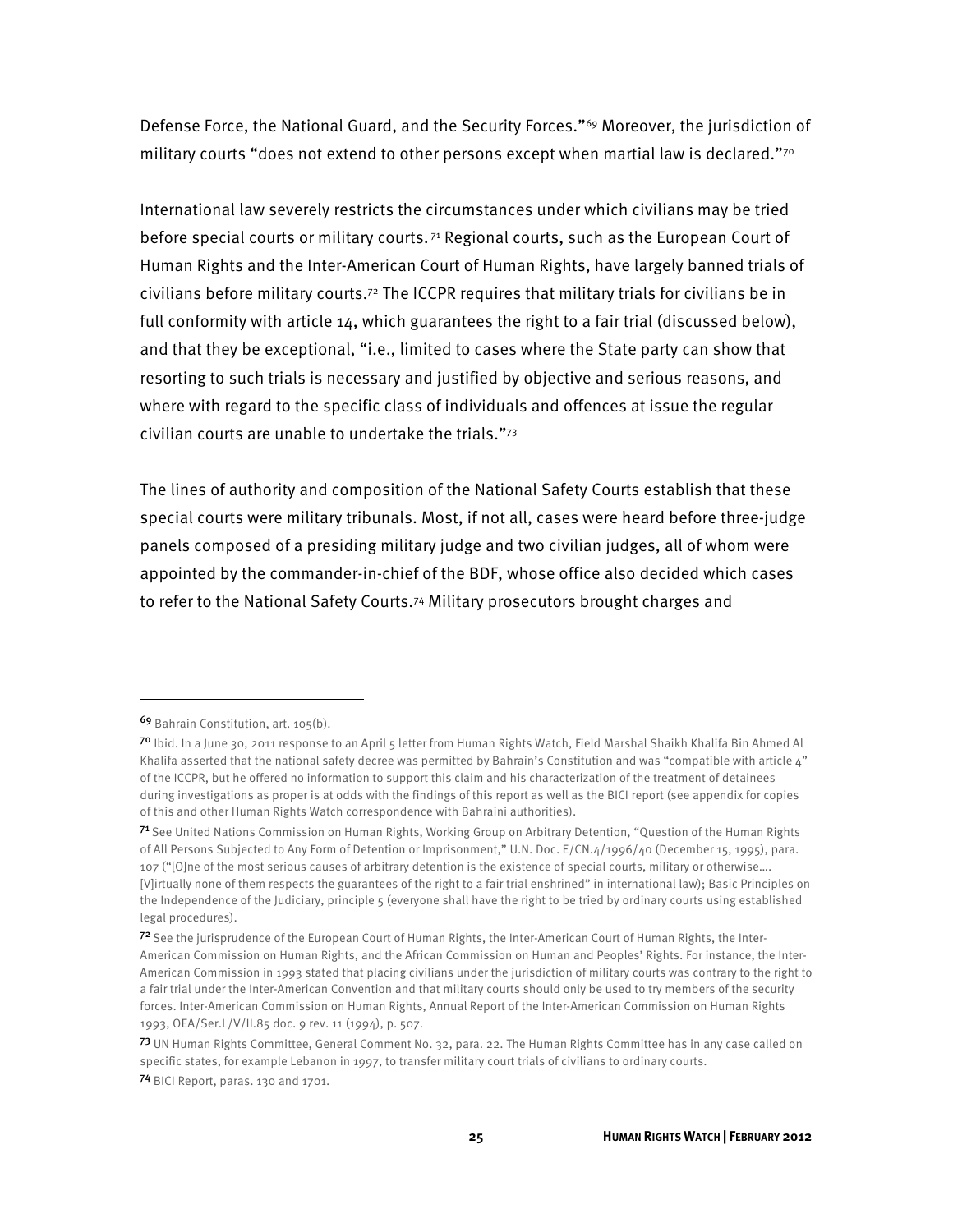conducted the prosecution of National Safety Courts trials.75 The courts were physically located in the BDF compound in al-Riffa.

As a matter of domestic law, the Bahraini government did not declare martial law, with the result that Bahrain's constitution precluded the trial of civilians in military courts. Under international law, the National Safety Courts fell short of the ICCPR's standard with respect to military trials—that they are permissible when "necessary and justified by objective and serious reasons." The decree establishing the National Safety Courts offered no explanation as to why they were "necessary and justified." Civilian courts continued to function in Bahrain while the State of National Safety was in effect, and all misdemeanor cases initiated but not completed in the National Safety Courts prior to June 29, 2011, were transferred to the civilian courts. And circumstances in Bahrain, as characterized by Bahraini officials at the highest levels, provide no justification. For example, in his March 6 interview on Bahrain National Television, Crown Prince Salman stated that "we have thousands protesting in the roundabout and with complete freedom and ease they are expressing their opinions." He added that "the majority in Bahrain want peaceful sit-ins and peaceful marches," and that the state was not weakened by the protests.<sup>76</sup>

### Right to Fair Trial

International and Bahraini law provide for the right to a fair trial and require that certain standards be met. Military tribunals should not be used to compromise the right to a fair trial and, more broadly, there is no justification for derogating from fair trial principles even during a state of emergency.77 The decree creating the National Safety Courts does not on its face violate any of the procedural guarantees contemplated by international or Bahraini law. However, reports and other information on the conduct of trials in the National Safety Courts raise serious questions in this regard.

1

<sup>75</sup> Royal Decree 18/2011, art. 7.

<sup>76</sup> Interview with His Highness Crown Prince Salman on Bahrain TV (in Arabic), March 6, 2011, available at http://www.youtube.com/watch?v=8J3NvT9wpmQ (accessed February 14, 2012).

<sup>77</sup>According to the UN Human Rights Committee, "[T]he principles of legality and the rule of law require that fundamental requirements of fair trial must be respected during a state of emergency. Only a court of law may try and convict a person for a criminal offence. The presumption of innocence must be respected. In order to protect non-derogable rights, the right to take proceedings before a court to enable the court to decide without delay on the lawfulness of detention, must not be diminished by a State party's decision to derogate from the Covenant." UN Human Rights Committee, General Comment No. 29 on States of Emergency (Article 4), CCPR/C/21/Rev.1/Add.11 (August 31, 2001), para. 16.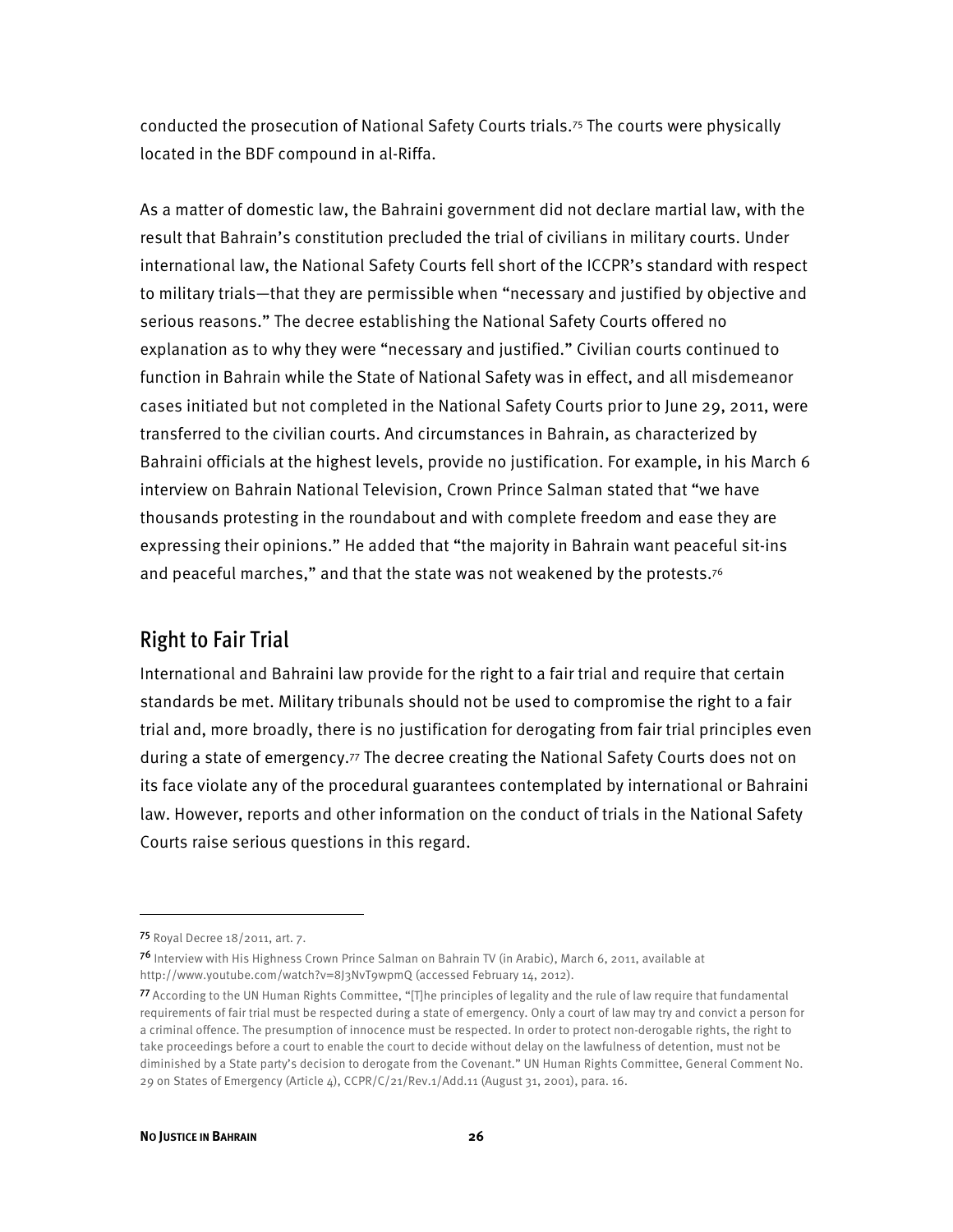The summary nature of these proceedings was evident by the reliance of the courts on very few prosecution witnesses in what were presumably complex trials involving numerous defendants. In the case against the 21 activists, prosecutors relied heavily on one witness, National Security Agency Major Isa Sultan al-Sulayti, who testified as to the alleged actions of all 21 defendants in various countries and during various decades, even though he appeared to have no personal knowledge regarding the subjects of his testimony.<sup>78</sup> In the case against the 20 medical personnel, military prosecutors offered as a witness Lt. Col. Mubarak bin Huwayl, who testified about a wide range of alleged actions by the defendants in various locations and at various times without providing the basis for his purported knowledge.79 In another case, a National Security Agency officer reportedly testified in a single court session about the role of all 32 defendants who stood charged with damaging farms, based on his "extensive investigations," but without claiming to have any first-hand knowledge.<sup>80</sup>

#### *i. Public Hearings*

j

International law requires that in criminal trials, hearings be open to the general public, including members of the media, other than in exceptional circumstances.<sup>81</sup> The Bahraini government stated that civil society institutions, human rights organizations, and media representatives were allowed to attend the trials.<sup>82</sup> Parties sympathetic to the ruling family,

<sup>78</sup> Major al-Sulayti testified regarding: one of the defendants acting to "create" an illegal group called the Coalition for a Republic; the actions of numerous defendants as "leaders" of that group, including actions taken outside Bahrain; discussions at the homes of certain defendants; the presence of certain defendants at various protests; the fact that the defendants acted to benefit Iran; and political movements in Bahrain during the 1980s and 1990s. Verdict in National Security Courts, Case No. 124/2011, June 22, 2011.

<sup>79</sup> Verdict in National Security Courts, Case No. 191/2011, September 29, 2011.

<sup>80</sup> Mohammed Al A'ali, "Hate Campaign 'Orchestrated," Gulf Daily News, June 29, 2011, http://www.gulf-dailynews.com/NewsDetails.aspx?storyid=308844 (accessed February 15, 2012); Mohammed Al A'ali, "Farms 'Attacked by Armed Mob," Gulf Daily News, June 16, 2011, http://www.gulf-daily-news.com/NewsDetails.aspx?storyid=308029 (accessed February 15, 2012). The court convicted each of the 32 defendants and imposed jail terms of 15 years on all. Mohammed Al A'ali, "Farms Attack 32 Are Jailed," Gulf Daily News, September 27, 2011, http://www.gulf-dailynews.com/NewsDetails.aspx?storyid=314174 (accessed February 15, 2012).

<sup>81</sup> ICCPR, art. 14 (courts can exclude the public and media, but only "for reasons of morals, public order ... or national security," in the interests of justice, or "to the extent strictly necessary ... in special circumstances where publicity would prejudice the interests of justice."); Arab Charter on Human Rights, art. 13; UN Human Rights Committee, General Comment No. 32, para. 25; see also UN Human Rights Committee, Polay Campos v. Peru, Communication No. 577/1994,  $CCPR/C/61/D/577/1994$  (January 9, 1997), para. 8.8 (terrorism trial by anonymous judges in a remote prison inaccessible to the public breached ICCPR, art. 14). Similarly, Bahrain's constitution provides that court hearings "shall be held in public except in exceptional circumstances prescribed by law." Bahrain Constitution, art. 105(c); see also Bahrain Code of Criminal Procedure, art, 214.

<sup>82 &</sup>quot;Torture and Unfair Trial of Protestors in Bahrain," Human Rights First press release, May 12, 2011, http://www.humanrightsfirst.org/2011/05/12/when-he-was-recovering-from-the-operation-they-tortured-him-again-tortureand-unfair-trial-of-protesters-in-bahrain (accessed February 15, 2012).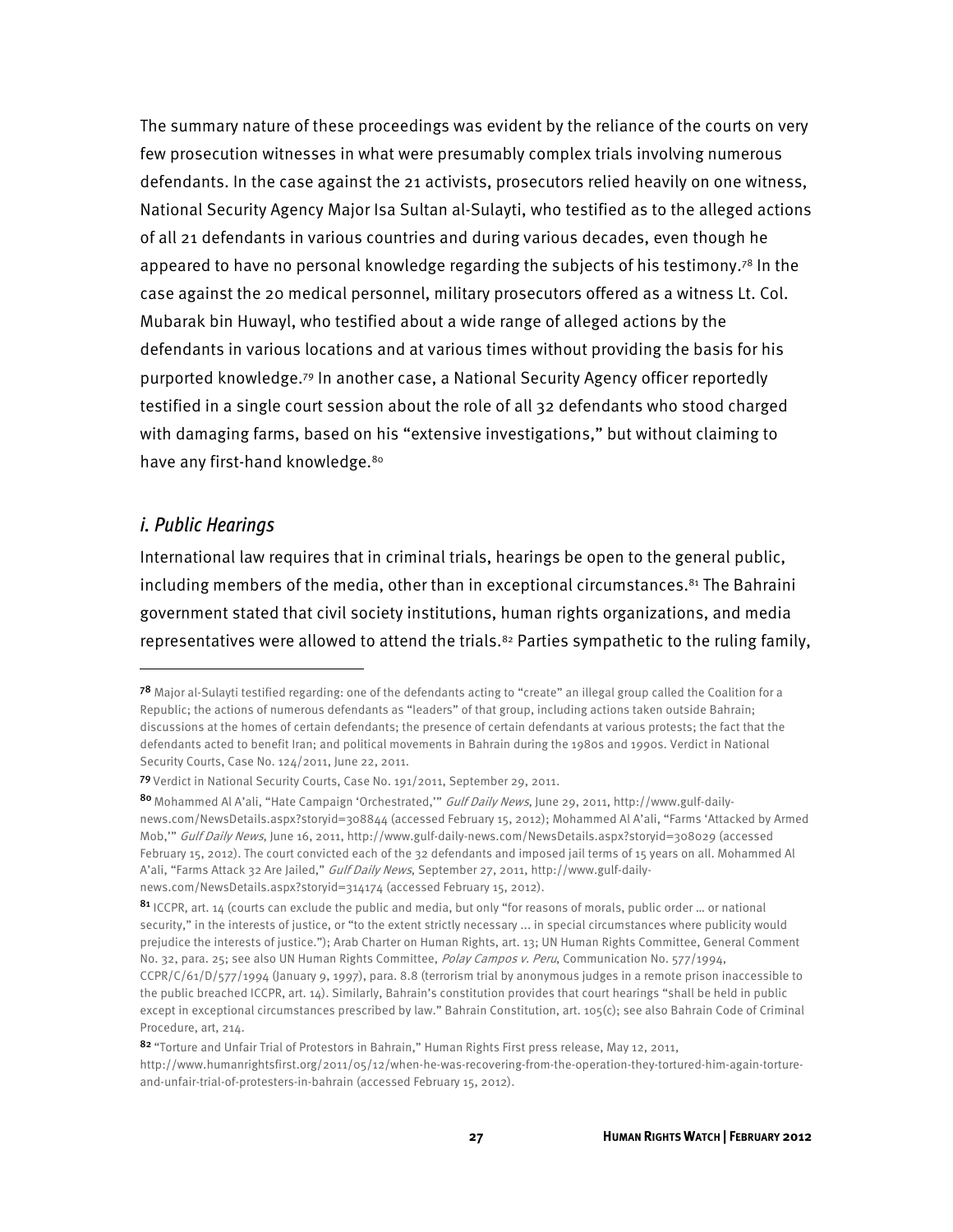such as the Bahrain Human Rights Watch Society and the Gulf European Centre for Human Rights, apparently had frequent access to the National Safety Courts.<sup>83</sup> Representatives of the independent Bahrain Human Rights Society attended a number of sessions.

However, crucial information that should have been made public was withheld by the authorities. The government reportedly commenced proceedings against many defendants in the National Safety Courts without publicly disclosing their names or any other identifying information.84 Further, the first case to come before the National Safety Courts, in which seven defendants faced capital charges, was reportedly held behind closed doors.85 Bahraini authorities also denied access to representatives of some independent human rights organizations, including Human Rights Watch, without explanation.<sup>86</sup>

#### *ii. Presumption of Innocence*

A fundamental procedural guarantee under international and Bahraini law is the presumption of innocence. $87$  This means that a defendant must be treated as innocent unless and until he or she is convicted of a crime in accordance with fair trial standards. In a criminal trial, the presumption of innocence manifests itself by the burden of proof, whereby the prosecutor has to prove the defendant's guilt of the charges beyond a reasonable doubt.88 In a number of prominent cases, Bahrain's National Safety Courts

84 "Bahrain: Trials on Charges of Target Policemen and the Military Prosecutor Demanded the Maximum Punishment," Bahrain Youth Society for Human Rights, April 30, 2011, http://byshr.org/?p=406 (accessed February 15, 2012) (a case against ten unidentified people accused of kidnapping a policeman); "Bahraini Authorities Announced Charges against the Medical Staff," Bahrain Youth Society for Human Rights, May 3, 2011, http://byshr.org/?p=410 (accessed February 15, 2012) (the government charged 47 doctors and nurses without identifying them); "Bahrain: Health Professionals Held Incommunicado," Amnesty International Appeal for Action, AI Index MDE 11/022/2011, April 26, 2011,

<sup>83 &</sup>quot;Two Protesters Sentenced to Death and Five Given Life Imprisonment," Bahrain Center for Human Rights press release, May 2, 2011, http://bahrainrights.hopto.org/en/node/3983 (accessed February 15, 2012).

http://www.amnesty.org/en/library/info/MDE11/022/2011/en (accessed February 15, 2012) (the 47 doctors and nurses were all arrested in mid-March and were not charged until early May).

<sup>85 &</sup>quot;Bahrain Sentences Protesters to Death–Military Court Sentences Four Men to Death over Killing of Police during Unrest, State Media Says," Al Jazeera.net, April 28, 2011,

http://english.aljazeera.net/news/middleeast/2011/04/201142881322769709.html (accessed February 15, 2012). Mohamed al-Tajer was the lead defense counsel in this case prior to his arrest (see above).

<sup>86</sup> Human Rights Watch was not permitted entry to Bahrain between April 20, 2011 – shortly after the trials began – and November 2011, after the trials had ended. Further, representatives of the Bahrain Center for Human Rights were not granted access to the trials. See also "Torture and Unfair Trial of Protestors in Bahrain," Human Rights First press release, May 12, 2011, http://www.humanrightsfirst.org/2011/05/12/when-he-was-recovering-from-the-operation-they-tortured-him-againtorture-and-unfair-trial-of-protesters-in-bahrain (accessed February 15, 2012).

<sup>87</sup> Universal Declaration of Human Rights, G.A. res. 217A, at 71, U.N. Doc A/810 at 71 (December 12, 1948), art. 11; ICCPR, art. 14(2); Arab Charter on Human Rights, art. 16; Bahrain Constitution, art. 20(c).

<sup>88</sup> UN Human Rights Committee, General Comment No. 32, para. 30; see also Bahrain Code of Criminal Procedure, art. 255.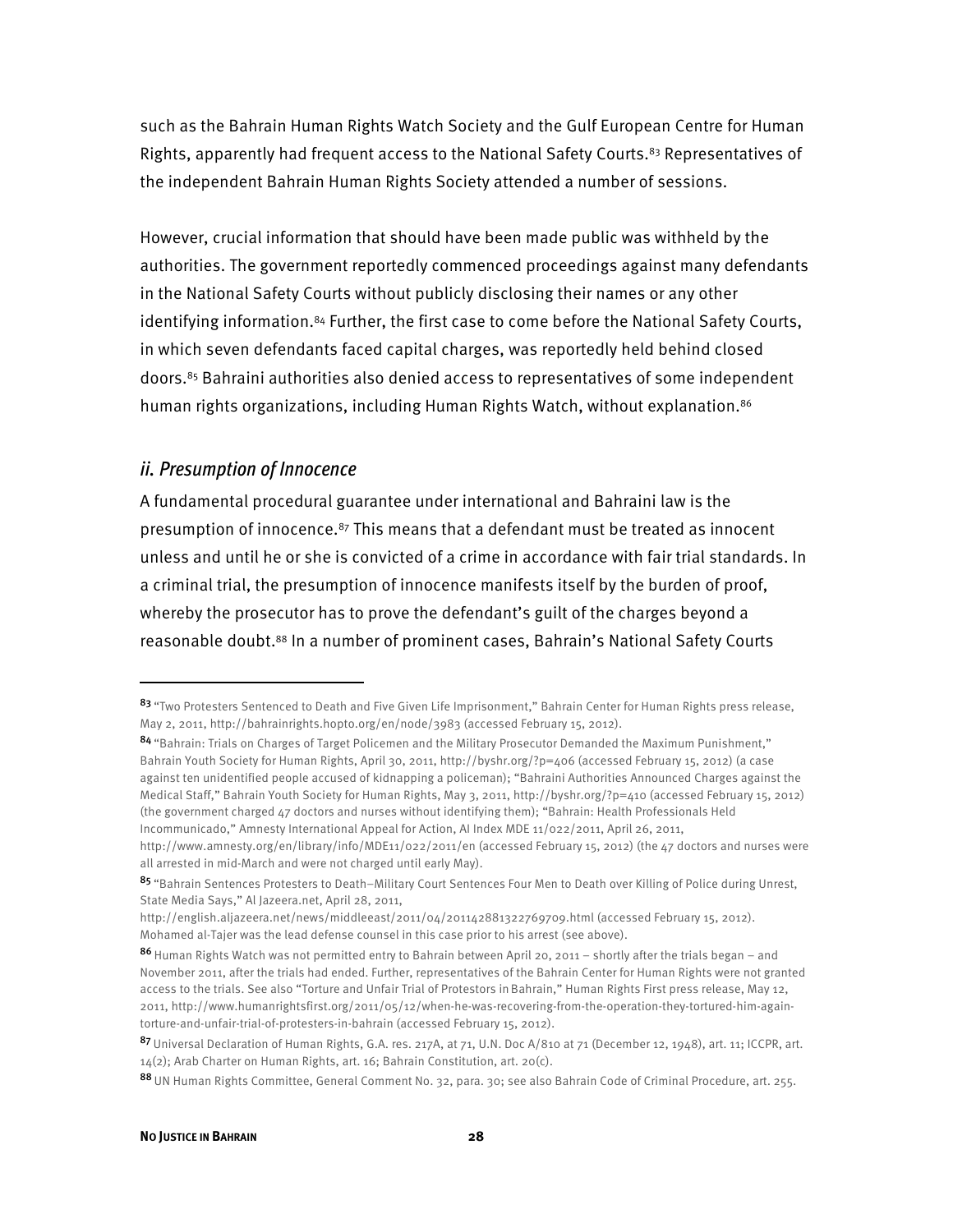convicted defendants even though prosecutors failed to put forward *any* evidence whatsoever of a defendant's guilt of a crime, let alone evidence proving guilt beyond a reasonable doubt.

As discussed, the evidence offered against the defendants in the trial of the 21 leading activists related almost exclusively to peaceful political activities, calling into question all of the convictions in that case. However, regarding at least one defendant, prosecutors presented no evidence at all. Ali Abdulemam, well known for operating Bahrain Online, a pioneering blog, was tried in absentia and sentenced to a 15-year prison term. The court's verdict, which addresses the evidence against the defendants, makes a single mention of Abdulemam: that in February 2011 he had been released from prison in connection with the civilian court "terrorist network" case. Otherwise, the verdict does not reference any activity at all involving Abdulemam. Nonetheless, and without explanation, the court found Abdulemam guilty of joining a "group established in violation of the law" and attempting "by force to overthrow" the government.<sup>89</sup>

Another defendant in the case, Abdul Ghani al-Khanjar, a longtime human rights activist, was tried and convicted *in absentia*, evidently without any relevant evidence put forward. Al-Khanjar was charged with joining a "group established in violation of the law" and attempting "by force to overthrow" the government. Prosecutors submitted as evidence a personal computer and two flash drives that a security officer said he found in al-Khanjar's residence.90 The verdict described the computer and flash drives as "contain[ing] political papers, including a file that contained a critical review of the constitution and some laws and another that contained ... the names of officers and personnel with the former intelligence agency and investigations." $91$  But there was nothing that appeared to link these materials to the charged crimes or any unlawful activity.<sup>92</sup> Al-Khanjar received a 15year sentence, but remains at large.

 $\overline{a}$ 

<sup>89</sup> Verdict in National Security Courts, Case No. 124/2011, June 22, 2011.

<sup>90</sup> The officer, Badr al-Ghaith of the National Security Agency, was implicated in the use of coercive interrogation techniques as documented in a 2010 Human Rights Watch report. Human Rights Watch, Torture Redux: The Revival of Physical Coercion during Interrogations in Bahrain, February 2010, http://www.hrw.org/reports/2010/02/08/torture-redux-0. Al-Ghaith's father, Ibrahim, is inspector-general for the Ministry of the Interior. It appears that since the publication of Torture Redux, Badr al-Ghaith was promoted from lieutenant to captain – in the verdict in the case of the 21 activists he is referred to as captain.

<sup>91</sup> As reflected in the Acknowledgments section of *Torture Redux*, al-Khanjar provided assistance to Human Rights Watch in preparing that report, which included details regarding a number of specific security personnel. The possibility that al-Khanjar had information on his computer relating to these issues as addressed in Torture Redux cannot be dismissed.

<sup>92</sup> Verdict in National Security Courts, Case No. 124/2011, June 22, 2011.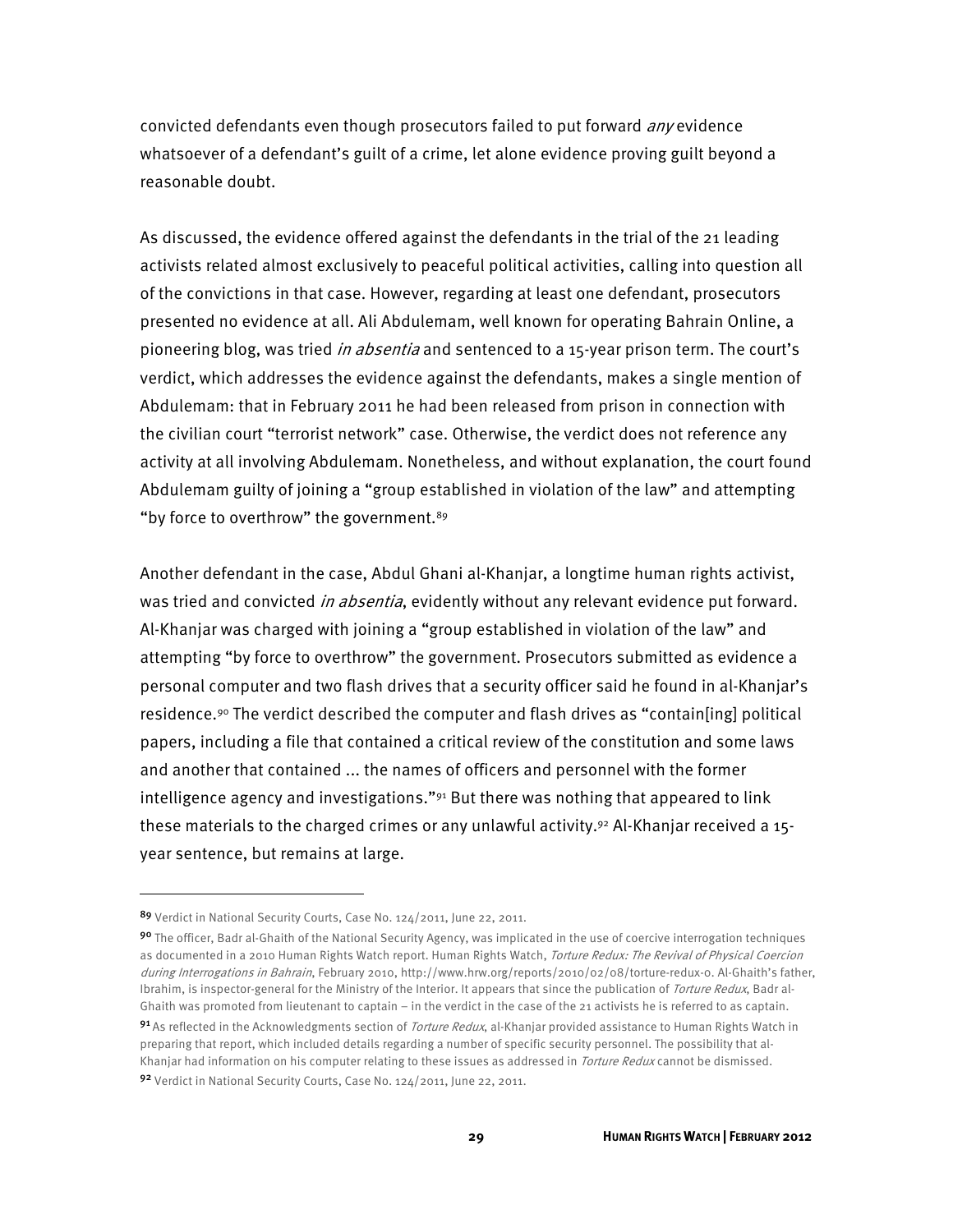In reaching its verdict, the court concluded that it was "not obliged to follow the defendants through the course of their substantive defense and examine every particular [one]." In this way, the court effectively avoided having to find specific proof of each defendant's guilt, stating that "[t]he crimes attributed to each defendant were a systematic part of a single criminal plan ... such that they constitute a whole singular criminal unit" and "must be considered as one crime."93 Convicting an individual without showing that he or she engaged in the conduct in question is a denial of the presumption of innocence.

#### *iii. Access to Counsel to Prepare a Defense*

International and Bahraini law require that criminal suspects have adequate time and facilities to prepare a defense, including the ability to communicate with counsel.94 Defendants in Bahrain's National Safety Courts generally had limited or no access to attorneys in preparing their cases.95

According to the commissioners of the BICI, who unlike Human Rights Watch were able to meet with detainees in National Safety Court cases, many detainees were held for weeks or months with limited or no access to the outside world. Many detainees told the commissioners they were denied access to lawyers for long periods and sometimes even until the day their trials began.96

 $\overline{a}$ 

96 BICI Report, para. 1195.

<sup>93</sup> Ibid.

<sup>94</sup> ICCPR, art.  $14(3)(b)$ ; Arab Charter on Human Rights, art.  $16(2)$ . The right to communicate with counsel requires prompt access and the ability to meet in private to protect the confidentiality of communications. UN Human Rights Committee, General Comment No. 32, para. 34; UN Human Rights Committee, Kelly v. Jamaica, Communication No. 537/1993, U.N. Doc. CCPR/C/57/D/537/1993 (July 26, 1996), para. 9.2 (the five-day period during which police ignored the arrestee's request to speak to his lawyer violated the ICCPR). Bahraini law also explicitly guarantees criminal defendants the right to seek the aid of an attorney. Bahrain Code of Criminal Procedure, art. 61; see also Bahrain Constitution, art. 20(c) (an accused has the right of defense at all stages of a criminal investigation). In addition, Bahraini law grants every criminal defendant the right "always" to contact the attorney defending him without the presence of a third-party. Bahrain Code of Criminal Procedure, art. 146.

<sup>95</sup> See "Unfair Trial and Refusal to Investigate Alleged Torture and Attempted Sexual Assault of Mr. Abdulhadi Alkhawaja," Front Line Defenders press release, May 19, 2011, http://www.frontlinedefenders.org/node/15099 (accessed February 15, 2012) (defendant was denied access to his lawyer for his initial 20 days in detention and had limited access thereafter); Roy Gutman, "Bahrain's Abuse of Dissenters: Four Detailed Cases," Christian Science Monitor, May 26, 2011,

http://www.csmonitor.com/World/Middle-East/2011/0526/Bahrain-s-abuse-of-dissenters-four-detailed-cases (accessed February 15, 2012) (Jawad Fairooz's attorney was prevented from attending his client's questioning by prosecution); "Nurse and Active Member of the Bahrain Nursing Society Facing Four Charges," Bahrain Youth Society for Human Rights, May 10, 2011, http://byshr.org/?p=437 (accessed February 15, 2012) (defendant was arrested March 24 and attended his first hearing on May 9 without a lawyer).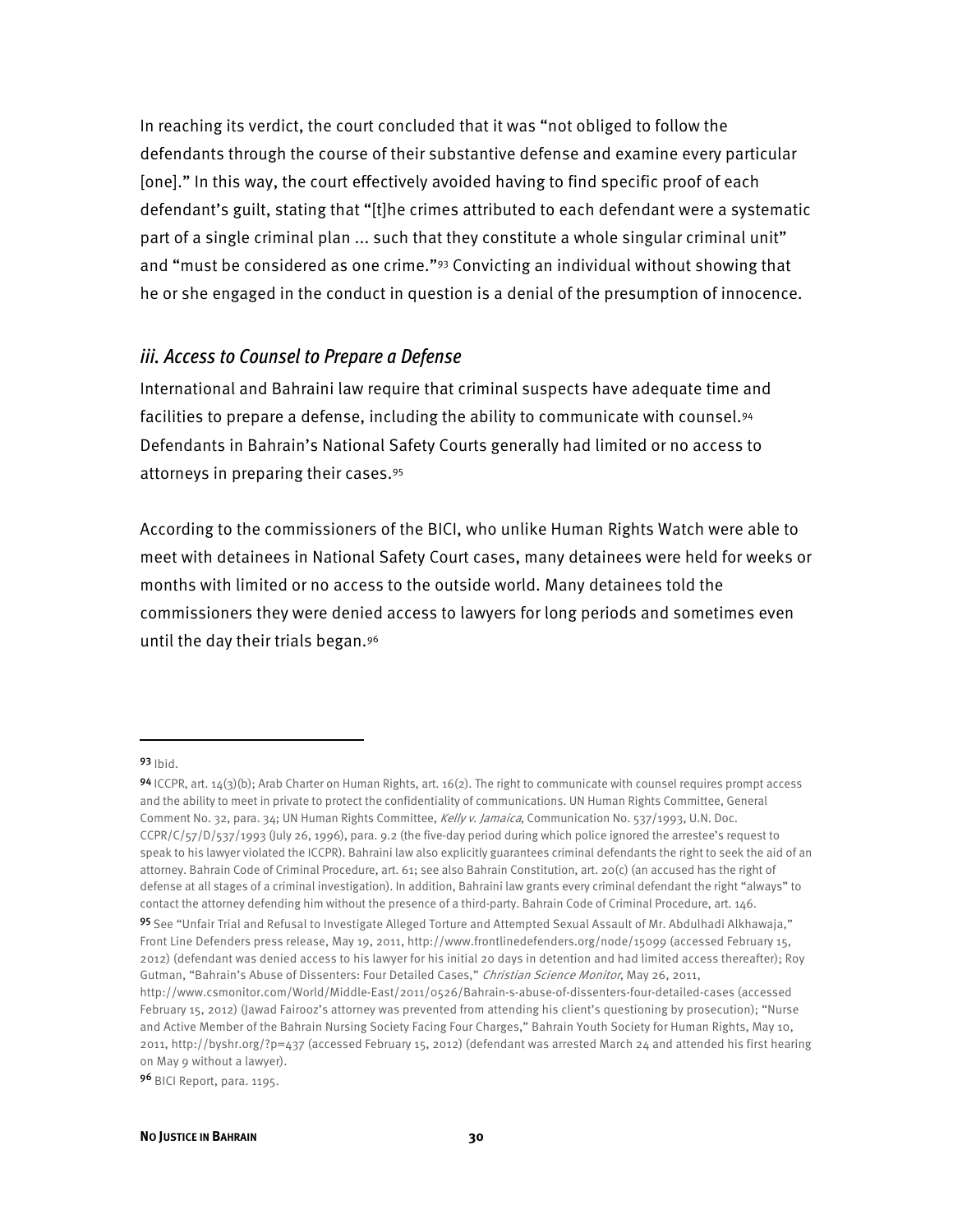In the first case to come before the National Safety Courts, which involved capital charges, the lead defense counsel, Mohamed al-Tajer, was arrested the day before the first hearing, and other defense lawyers were reportedly denied access to their clients until after the trial opened.97 According to his wife, al-Tajer himself had limited access to counsel in the prosecution against him: his attorneys were not informed at all of his first trial session, which al-Tajer was forced to attend alone, precluding his communicating with counsel in preparation for trial.98

In the case against the 20 medical personnel, one defense attorney told Human Rights Watch that she was able to confer with the doctor she represented for the first time only 10 minutes before the first court session on June 6, even though, beginning just after the doctor's March arrest, her co-counsel had sent multiple written requests for access to military prosecutors, the Public Prosecution Office, and the Ministry of Interior.99 Defendant Nada Dhaif, the oral surgeon, told Human Rights Watch that, several weeks after being released from detention, a law enforcement official gave her a summons indicating that her trial was to begin three days later; the trial was then adjourned for an additional day.100 As a result, Dhaif, who had not been aware previously that she was even facing prosecution, did not have adequate time to prepare a defense with her counsel.

Also in the trial of the 20 medical personnel, counsel for nine defendants contended that authorities had interrogated their clients without counsel, contrary to Bahraini law.101 In response the court found that these defendants did not have counsel during their interrogations, but dismissed this complaint because the defendants had not formally filed the names of their counsel. The court said that this had to have been done through the Court Clerk Office, without explaining how individuals in military custody could make such a

 $\overline{a}$ 

<sup>97</sup> Roy Gutman, "Bahrain Sentences Two Protesters to Death, but Frees Newspaper Columnist," McClatchy Newspapers, May 22, 2011, http://www.mcclatchydc.com/2011/05/22/114550/bahrain-sentences-two-protesters.html (accessed February 15, 2012). 98 Human Rights Watch telephone interview with Dr. Huda Jufairi, June 23, 2011.

<sup>99</sup> Human Rights Watch email correspondence with Jalila Sayeed, October 16, 2011.

<sup>100</sup> Human Rights Watch interview with Nada Saeed Abdulnabi Dhaif, Beirut, Lebanon, December 18, 2011.

<sup>&</sup>lt;sup>101</sup> Bahraini law provides that an accused and his attorney shall be entitled to attend all investigation procedures and that prosecutors shall give the accused and his attorney notice of the date on which any interrogation by the Public Prosecution Office is to occur. Bahrain Code of Criminal Procedure, art. 84. Bahraini law also provides that in all cases the accused shall not be separated from his lawyer during the course of questioning. Bahrain Code of Criminal Procedure, art. 135. These rights should have been observed even in the context of a military prosecution because the State of National Safety Decree provided that other laws remained in effect unless contradicted by the decree and the decree did not address these issues. Royal Decree 18/2011, art. 15.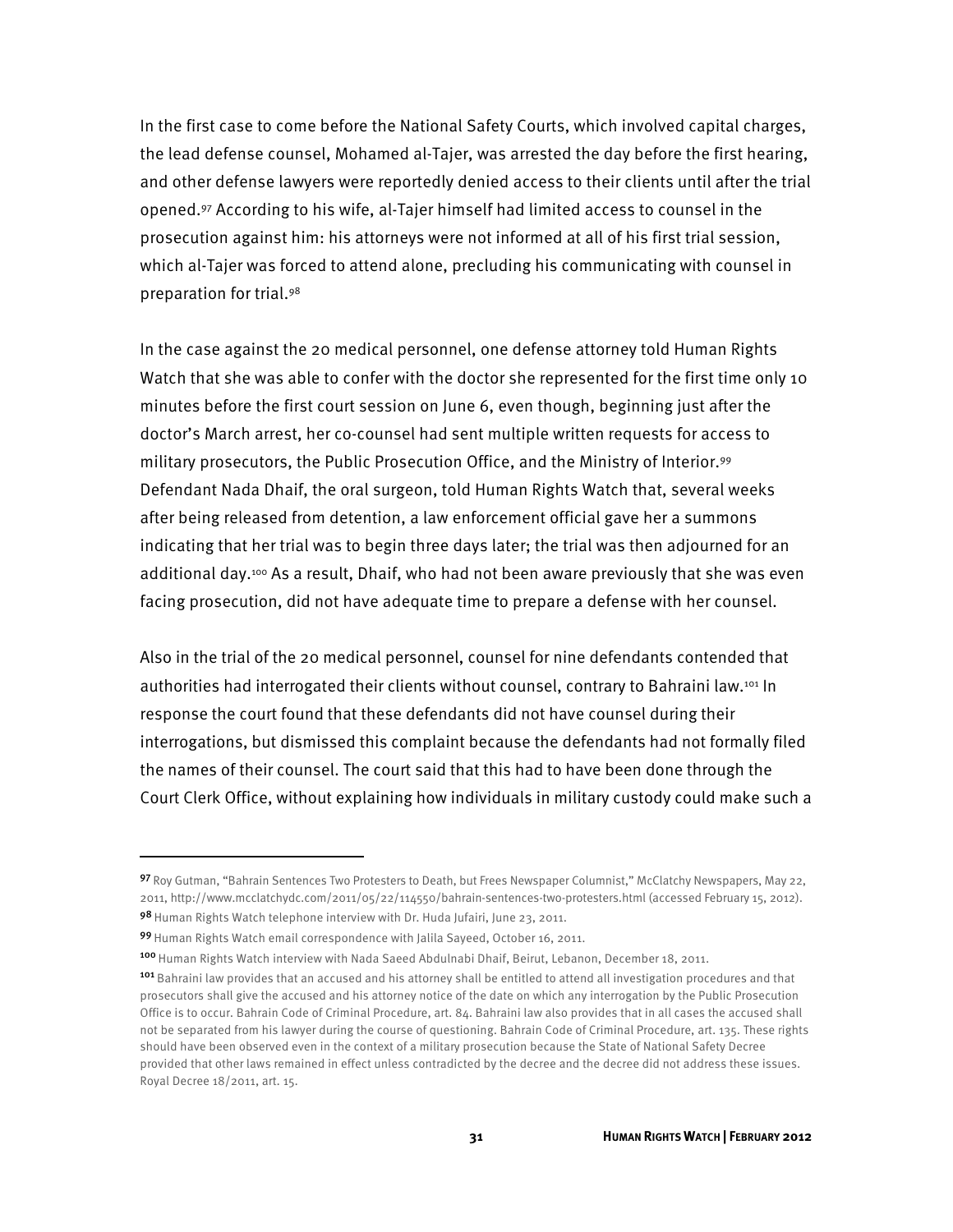declaration, or why the failure to make the declaration obviated the requirement under Bahraini law for criminal defendants to have counsel present during interrogations.<sup>102</sup>

In another case, the court appointed a defense lawyer at a hearing on May 3 for a defendant charged with the attempted murder of a policeman, with final pleadings scheduled for May 8. $103$  A guilty verdict and 15-year sentence were issued on May 12. $104$ According to a local human rights group, in a different case the defendant had no lawyer to represent him in a case that commenced on May 9 and culminated in a guilty verdict three days later, on May 12.105

Prosecutors defended these practices, contending in one case that the first hearing in a proceeding was merely to determine whether the defendant had an attorney and that the defendant would be allowed to consult with counsel thereafter.<sup>106</sup> This position is in direct contravention of the right of defendants under international and Bahraini law to meet promptly with counsel upon being detained, and is especially problematic because the first sessions of many proceedings in the National Safety Courts were, to some extent at least, substantive trial sessions.

### *iv. Right to Call and Examine Witnesses*

The right to a fair trial under international law includes the principle of "equality of arms," which requires that both parties have a similar opportunity to make their case.<sup>107</sup> Under both international and Bahraini law, the defendant has the right to cross-examine prosecution witnesses, and to call defense witnesses under the same conditions as

<sup>106</sup> Erika Solomon, "Dozens of Bahrainis Face Court, 7 Already Convicted," Reuters, June 12, 2011, http://af.reuters.com/article/worldNews/idAFTRE75B1MV20110612 (accessed February 15, 2012).

j

<sup>102</sup> Verdict in National Security Courts, Case No. 191/2011, September 29, 2011.

<sup>103</sup> "Trials Held Today May 3, 2011," Bahrain Youth Society for Human Rights, May 3, 2011, http://byshr.org/?p=413 (accessed February 15, 2012).

<sup>104</sup> Mohammed Al A'ali, "15 Years for Bid to Kill Policeman," Gulf Daily News, May 13, 2011, http://www.gulf-dailynews.com/NewsDetails.aspx?storyid=305828 (accessed February 15, 2012).

<sup>105 &</sup>quot;Nurse and Active Member of the Bahrain Nursing Society Facing Four Charges," Bahrain Youth Society for Human Rights, May 10, 2011, http://byshr.org/?p=437 (accessed February 15, 2012); "First Nurse Is Sentenced since February 14 Unrest," Bahrain Youth Society for Human Rights, May 12, 2011, http://byshr.org/?p=458 (accessed February 15, 2012).

<sup>107</sup>According to the Human Rights Committee, "equality of arms" means that "the same procedural rights are to be provided to all the parties unless distinctions are based on law and can be justified on objective and reasonable grounds, not entailing actual disadvantage or other unfairness to the defendant." UN Human Rights Committee, General Comment No. 32, para. 13.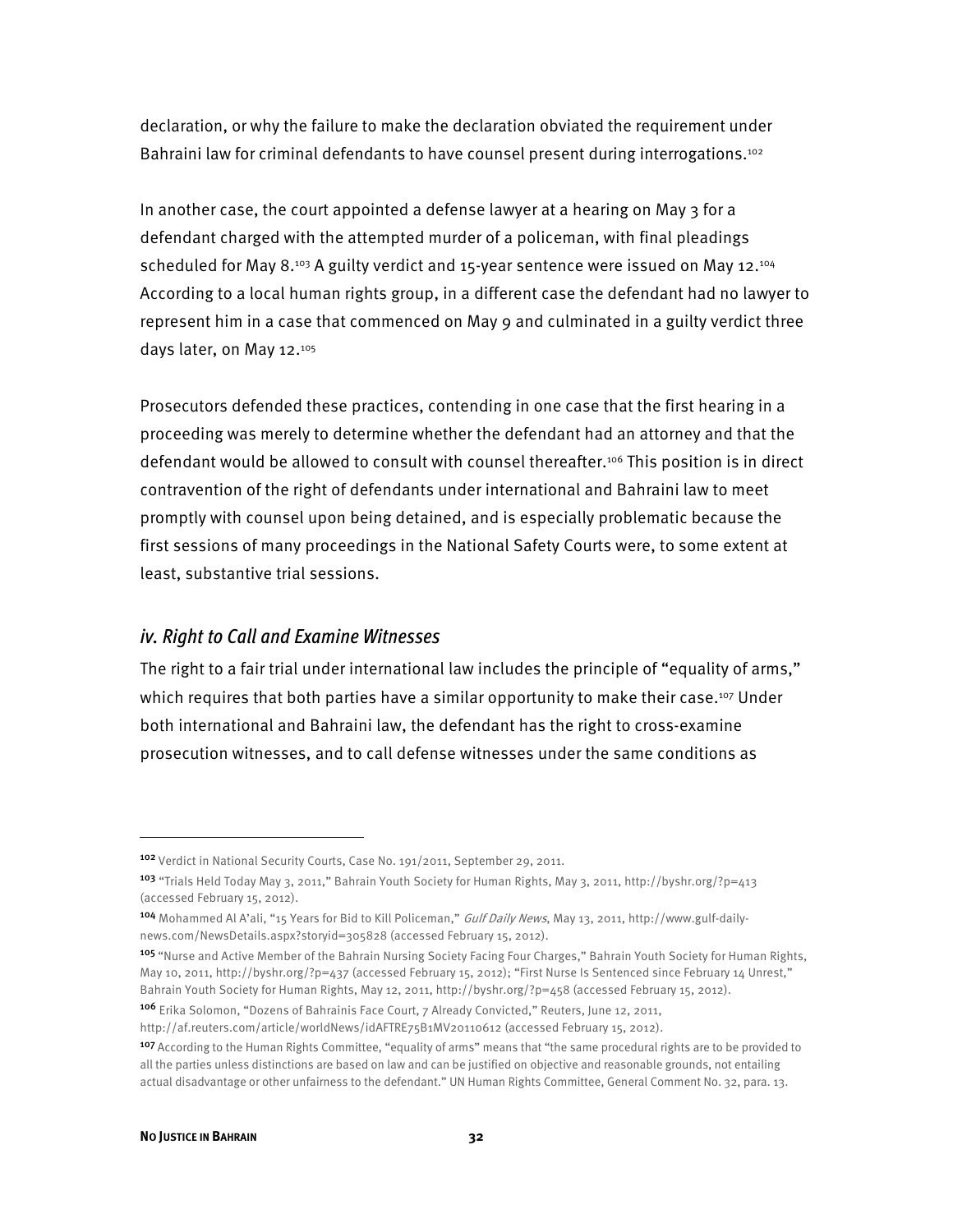prosecution witnesses.108 In the National Safety Courts, however, the defense was frequently denied these rights.

A person who attended the trial of the 20 medical personnel told Human Rights Watch that defense counsel during their cross-examination of prosecution witnesses had to address questions to the presiding military judge, who reformulated the questions before allowing the witnesses to answer.109 The judge also refused to ask certain questions pertaining to the alleged possession of live ammunition submitted by defense counsel, despite this issue being highly relevant to one of the charges against two defendants.<sup>110</sup>

According to another person who attended a hearing for a related misdemeanor case against 28 doctors and nurses, the court refused to compel the attendance of witnesses whose testimony from the felony trial the prosecution appears to have introduced in the misdemeanor case. The judge in the misdemeanor case asserted that the witnesses' testimony would be similar to that they had given in the felony trial—even though the trials involved different defendants and charges.111 The misdemeanor defendants were thus denied the opportunity to cross-examine these prosecution witnesses.

The National Safety Courts also made broad use of testimony by investigators who recounted what witnesses had supposedly reported to them during investigations. These second-hand statements were often quite vague, making general references to what unidentified groups of people supposedly did, frequently employing the pronoun "they" rather than naming any individual defendants.

UN Human Rights Committee, General Comment No. 32, para. 39.

<sup>108</sup> ICCPR, art. 14(3)(e); Arab Charter on Human Rights, art. 16(5); Bahrain Code of Criminal Procedure, arts. 220, 221; UN Human Rights Committee, Grant v. Jamaica, Communication No. 353/1988, U.N. Doc. CCPR/C/50/D/353/1988 (April 4, 1994), para. 8.5 (refusal of the court to subpoena witness at defendant's request in a death penalty case violated ICCPR art.  $14(3)(e)$ ). According to the Human Rights Committee, the ICCPR provides for:

the right of accused persons to examine, or have examined, the witnesses against them and to obtain the attendance and examination of witnesses on their behalf under the same conditions as witnesses against them. As an application of the principle of equality of arms, this guarantee is important for ensuring an effective defence by the accused and their counsel and thus guarantees the accused the same legal powers of compelling the attendance of witnesses and of examining or cross-examining any witnesses as are available to the prosecution.

<sup>109</sup> Human Rights Watch Skype interview with person who attended trial but who asked not to be named, June 21, 2011.  $110$   $|bid.$ 

<sup>111</sup> Human Rights Watch Skype interview with person who attended trial but who asked not to be named, June 29, 2011.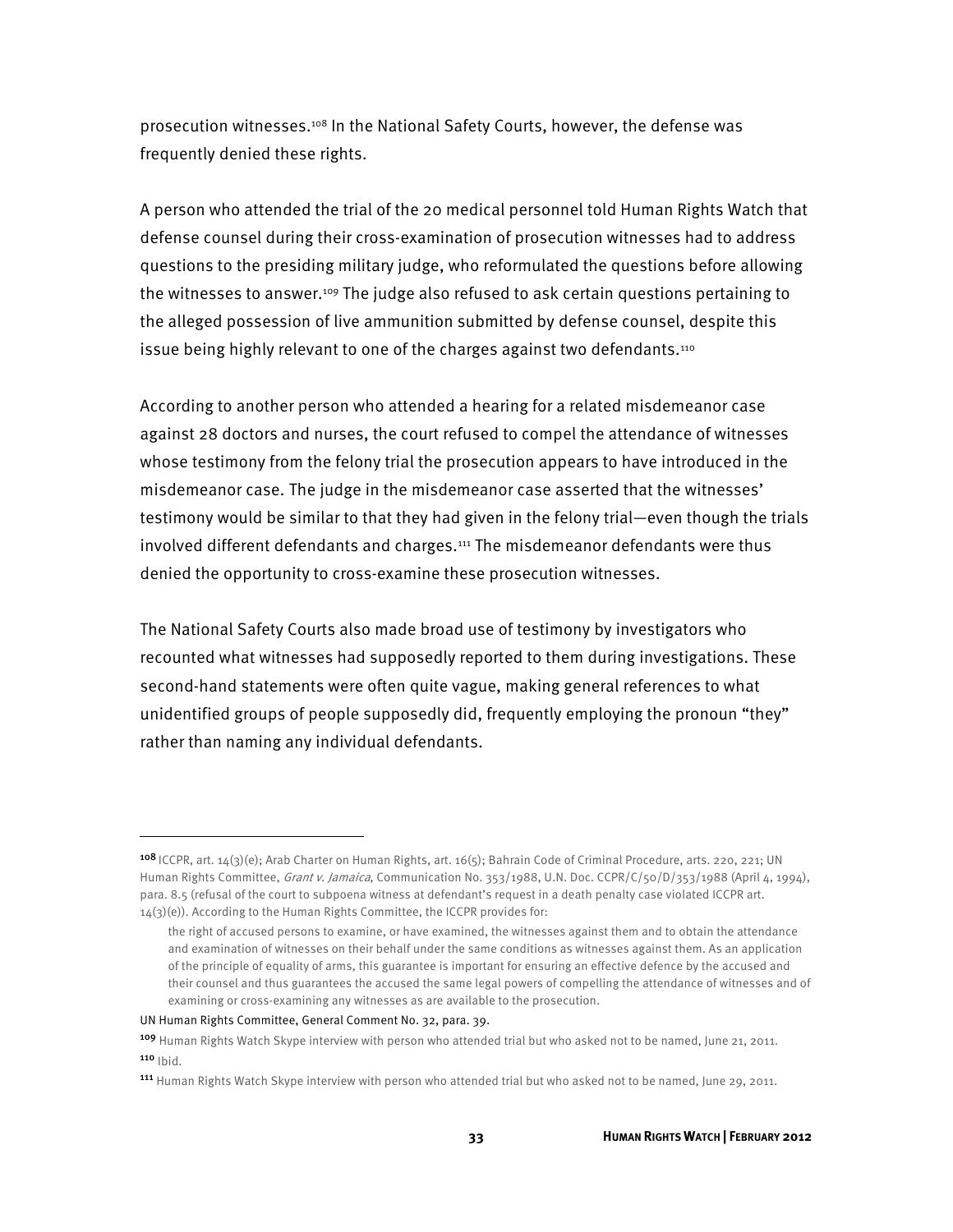In the case against the 20 medical personnel, the court's verdict relied, in part, on statements by nine doctors who prosecutors contended had witnessed the alleged crimes at issue. However, according to the verdict, six of these doctors did not appear in court; instead, prosecutors offered the statements they had allegedly made to investigators.112 This precluded defense lawyers from questioning these witnesses.

For instance, a doctor at SMC supposedly told government officials during the preliminary investigation that on February 21, 2011, "she found lawbreakers and others assembled, all of them Shia, in the [SMC] parking lot, the emergency ward, and in wings inside the hospital." Given that there were often hundreds of protesters in the parking lot, it strains credulity that the doctor could have known that every person she saw there and in other areas of the hospital was Shia. Yet this and other similar statements were accepted into evidence (and relied upon by the court) without the defense being able to cross-examine the witness.<sup>113</sup>

In several cases, prosecutors presented the testimony of police officials, who in turn relied on unidentified confidential informants or other unidentified police officials; in some instances this appears to have been the only testimony offered by prosecutors.<sup>114</sup> As discussed, in the trial of the 21 leading activists, Major al-Sulayti testified regarding the alleged actions of many defendants in different countries and in different years.<sup>115</sup> Defense counsel complained about their inability to challenge the factual assertions made by this witness and other police and intelligence officials who testified similarly. The court dismissed these concerns, finding it was proper to accept the testimony of such officials without requiring disclosure to the defendant of the identity of the informants or other officers who supposedly supplied the facts to which the witness testified.<sup>116</sup>

<sup>112</sup> Verdict in National Security Courts, Case No. 191/2011, September 29, 2011.

<sup>&</sup>lt;sup>113</sup> Ibid. The court also accepted statements without cross-examination from an SMC doctor who testified in the preliminary investigation that one defendant was "constantly" with another defendant, and from another doctor who had told investigators that he had observed several defendants make statements to the media for the "purpose" of "inflam[ing] sectarian tension."

<sup>114</sup>See, for example, "Severe Punishment Demanded in Al Mrissi's Murder Case," Bahrain News Agency, June 15, 2011, http://www.bna.bh/portal/en/news/460946 (accessed February 15, 2012) (in the Bahrain Teachers' Society case, the prosecution's sole witness was a detective); "National Safety Court Hears Seven Criminal Cases," Bahrain News Agency, June 21, 2011, http://www.bna.bh/portal/en/news/461819 (accessed February 15, 2012) (in case against 13 individuals accused of kidnapping a security officer, the prosecution's sole witness was a detective who testified as to the intent of certain defendants). <sup>115</sup> Verdict in National Security Courts, Case No. 124/2011, June 22, 2011.  $116$  Ibid.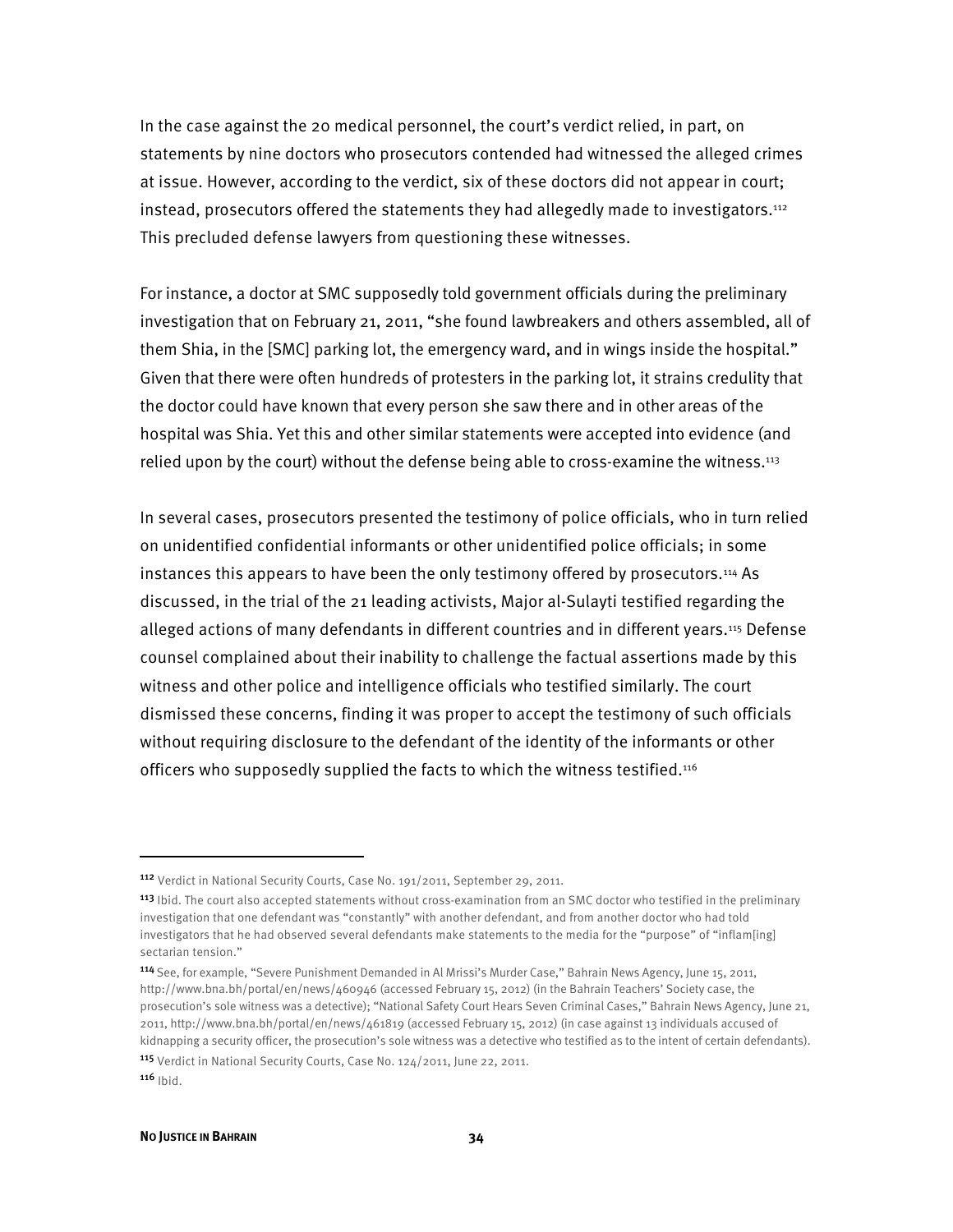Prosecutors offered similar testimony from a police officer in the felony case against the 20 medical personnel, which was credited by the court. There, Lt. Col. Mubarak bin Huwayl, speaking of the defendants generally, testified that "[t]hey organized themselves," "[t]hey prepared a statement" and "[t]hey called for the ouster of the minister of health," without making any mention of his sources for this information.<sup>117</sup>

In a case involving an alleged attack on a Pakistani muezzin, prosecutors produced two key witnesses in court who did not speak Arabic, but the court did not provide interpreters, making it impossible for defense counsel to cross-examine the witnesses. Each of the 10 defendants in that case was sentenced to 15 years' imprisonment.<sup>118</sup>

Given the practices referenced in this section, the National Safety Courts denied the defendants in these key trials the right to cross-examine prosecution witnesses meaningfully.

Another fundamental element of a fair trial is the right to defend oneself in person.119 In certain cases, including the prosecution of the 20 medical personnel, the court did not permit the defendants themselves to testify.120

### *v. Torture and Self-Incrimination*

-

International law guarantees to accused persons the right not to be compelled to testify against themselves or confess guilt.121 Statements, including confessions, obtained through coercion are inadmissible in court.<sup>122</sup> All credible allegations that a defendant has

<sup>117</sup> Verdict in National Security Courts, Case No. 191/2011, September 29, 2011.

<sup>118</sup> Mohammed Al A'ali, "Muezzin Assault 10 are Jailed," Gulf Daily News, September 26, 2011, http://gulf-dailynews.com/NewsDetails.aspx?storyid=314143 (accessed February 15, 2012).

<sup>119</sup> ICCPR, art. 14(3)(d) (everyone tried for a criminal offense has the right "[t]o be tried in his presence, and to defend himself in person").

<sup>120</sup> Statement by the Lawyers of the Bahraini Medics Regarding the Start of the Hearings before the Criminal High Court of Appeal, October 23, 2011; Human Rights Watch interview with Nada Saeed Abdulnabi Dhaif, Beirut, Lebanon, December 18, 2011.

<sup>121</sup> ICCPR, art. 14(3)(g); Arab Charter on Human Rights, art. 16(6). According to the Human Rights Committee, this right contemplates the "absence of any direct or indirect physical or undue psychological pressure from the investigating authorities on the accused, with a view to obtaining a confession of guilt." UN Human Rights Committee, General Comment No. 32, para. 41.

<sup>122</sup> Convention against Torture and Other Cruel, Inhuman or Degrading Treatment or Punishment, adopted December 10, 1984, G.A. res. 39/46, annex, 39 U.N. GAOR Supp. (No. 51) at 197, U.N. Doc. A/39/51 (December 10, 1984), entered into force June 26, 1987 ("Convention against Torture"), art. 15; see also UN Human Rights Committee, General Comment No. 32, para. 6.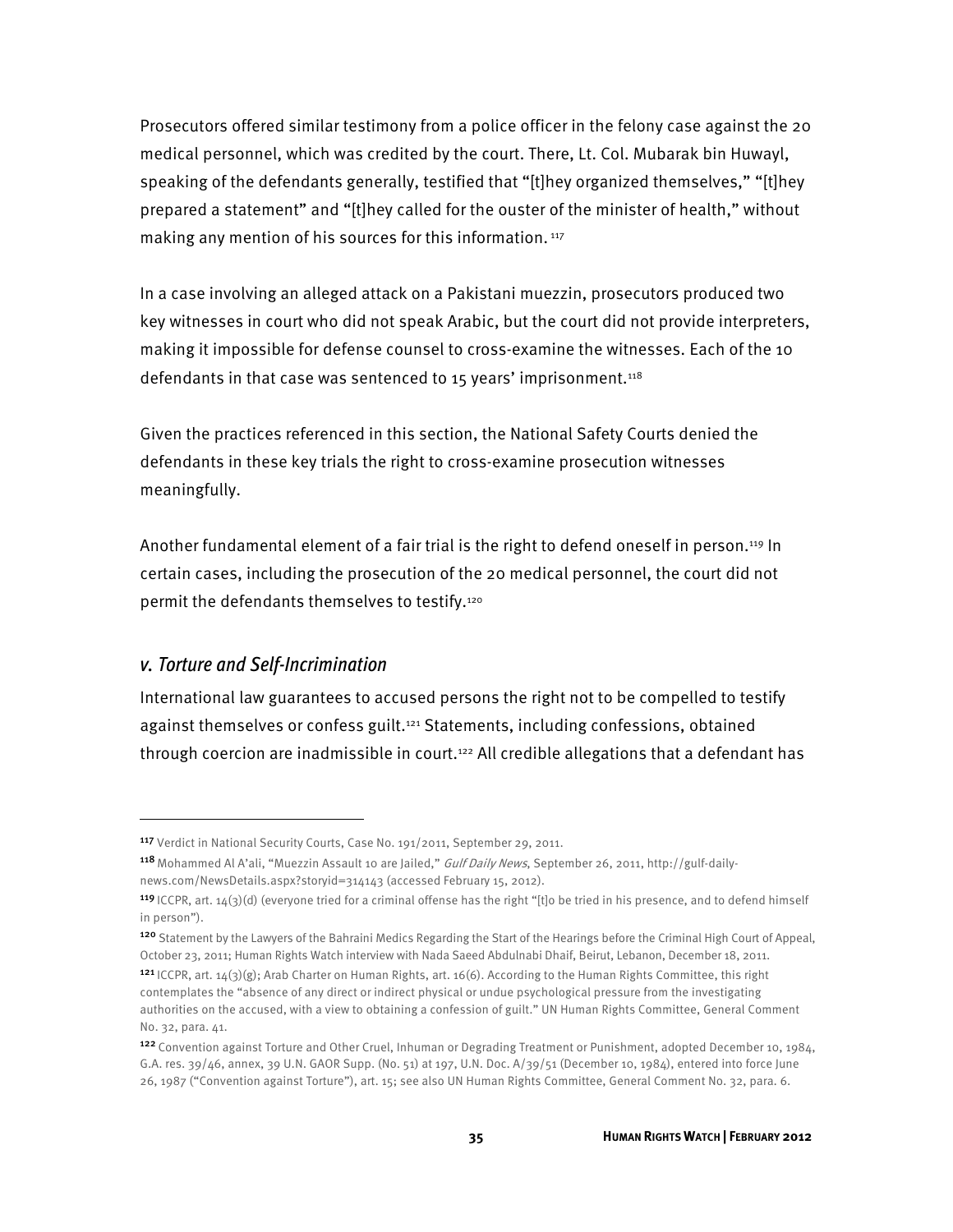been tortured or ill-treated should be promptly and impartially investigated.123 Bahraini law provides similar guarantees.124

Many suspects tried before the National Safety Courts were reportedly tortured or otherwise ill-treated in custody.125 Human Rights Watch documented four cases of persons who died in custody as a result of torture and denial of medical care.<sup>126</sup> According to the BICI report, five individuals died in custody or shortly after being released due to torture.127 In addition, the BICI found that security forces subjected a large number of detainees to a "systematic practice of physical and psychological mistreatment, which in many cases amounted to torture," often to extract confessions or for purposes of punishment and retribution.128 The BICI found that the most common techniques used included blindfolding; enforced standing for prolonged periods; beatings, including with rubber hoses, cables, whips, and planks; electric shock; sleep deprivation; exposure to extreme temperatures; threats of rape; and verbal abuse.129 In a statement issued on January 11, 2012, the government stated that as of that date "the public prosecutor [was] pursuing 107 cases of deaths, torture and mistreatment of civilians … involving 48 officers."130

<sup>123</sup> Convention against Torture, arts. 12, 13 and 16.

<sup>124</sup> Bahrain's constitution provides that "[n]o person shall be subjected to physical or mental torture, or inducement, or undignified treatment, and … [a]ny statement or confession proved to have been made under torture, inducement, or such treatment, or the threat thereof, shall be null and void." Bahrain Constitution, art. 19(d). Bahrain's penal code criminalizes the use of "torture, force or threats, either personally or through a third party, against an accused person, witness or expert" in order to induce a person to confess to an offense or to offer statements or related information. Bahrain Penal Code, arts. 208, 232. Bahrain's criminal procedure code provides that anyone arrested or detained must be treated "in such a manner as to maintain his human dignity and shall not be subjected to any bodily or psychological harm." Bahrain Code of Criminal Procedure, art. 61.

<sup>125</sup> Simon Santow, "Bahrain Accused of Torturing Detained Protesters," ABC News, May 14, 2011,

http://www.abc.net.au/news/stories/2011/05/14/3216934.htm (accessed February 15, 2012); Talea Miller, "Doctors Detained in Bahrain Face Accusations of Medical Abuses," PBS: The Rundown, May 18, 2011,

http://www.pbs.org/newshour/rundown/2011/05/detained-doctors-in-bahrain-face-accusations-of-medical-abuses.html (accessed February 15, 2012); Ali Khalil, "Bahraini Female Doctors Recount Detention 'Horror,'" Agence France-Presse, May 29, 2011, http://www.google.com/hostednews/afp/article/ALeqM5jojcZ8GM-0J\_0gTLt5KsY12IiiJQ (accessed February 15, 2012). Moreover, Human Rights Watch has documented the Bahraini government's use of torture during interrogations in recent years. See Torture Redux.

<sup>126</sup> See "Bahrain: Suspicious Deaths in Custody," Human Rights Watch news release, April 13, 2011

http://www.hrw.org/en/news/2011/04/13/bahrain-suspicious-deaths-custody (accessed February 15, 2012); "Bahrain's Human Rights Crisis," Human Rights Watch news release, July 5, 2011, http://www.hrw.org/node/100668 (accessed February 15, 2012).

<sup>127</sup> Report of the Bahrain Independent Commission of Inquiry, November 23, 2011, para. 873.

<sup>128</sup> Ibid., para. 1298.

<sup>129</sup> Ibid., para. 1234.

<sup>&</sup>lt;sup>130</sup> "Executive Actions Taken by National Committee to Implement the Recommendations of the BICI Report," sent by fax from the Permanent Mission of the Kingdom of Bahrain in Geneva to Human Rights Watch, January 11, 2012. The government has provided, in this and in other statements, little information about the ranks of those being investigated or the specific offenses under investigation.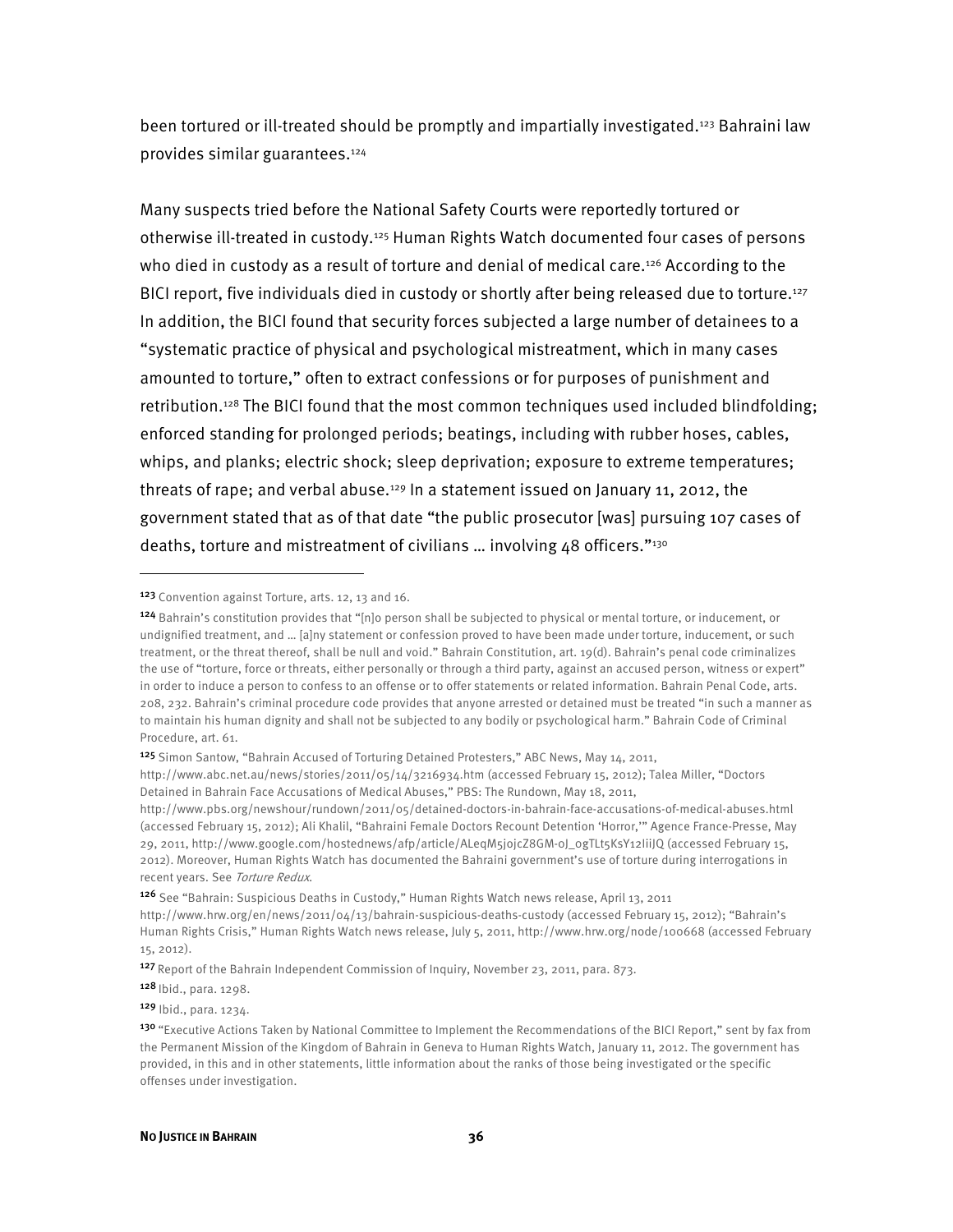There is no evidence that the National Safety Courts properly addressed serious issues of abuse. The problems of detainee mistreatment were exacerbated because prosecutors relied on confessions as the primary evidence in a number of cases, including those of the 21 leading activists and the 20 medical personnel. $131$ 

In one such case, military prosecutors charged 15 defendants with premeditated murder, assault, destroying property, and unlawful assembly in connection with an alleged plot to "kill Asians" that left one man dead and another seriously injured from beatings. Prosecutors presented confessions made by seven of the defendants during interrogations that inculpated those seven and all but one of the other defendants as well. Beyond these confessions, prosecutors offered no evidence making specific reference to any defendant.132

Counsel for the seven confessing defendants asserted that their clients' statements resulted from what the court's verdict termed "physical duress." Moreover, medical reports demonstrated that five of these seven defendants suffered from "discolorations" on their skin, suggesting ill-treatment.

The court dismissed one of these medical reports, which found that the injuries on the defendant differed from the "type left by shackles," though without seeking to determine the cause of the injuries. The court noted that the other four medical reports did not date the diagnosed injuries and for that reason alone the court decided there was no "link between these injuries and the confessions of these defendants." On this basis and a finding that the defendants' statements had been "detailed," the court found the confessions to be "free of the taint of coercion."133 The court apparently did not question

1

<sup>131</sup> See also "Man 'Stole Weapon from Policeman," Gulf Daily News, May 11, 2011, http://www.gulf-dailynews.com/NewsDetails.aspx?storyid=305692 (accessed February 15, 2012); "Terror Deaths Appeal Heard," Gulf Daily News, May 16, 2011, http://www.gulf-daily-news.com/NewsDetails.aspx?storyid=306029 (accessed February 15, 2012); "National Safety Court Hears Seven Criminal Cases," Bahrain News Agency, June 21, 2011, http://www.bna.bh/portal/en/news/461819 (accessed February 15, 2012); "Bahrain Teachers' Case Adjourned to June 15," Bahrain News Agency, June 6, 2011, http://www.bna.bh/portal/en/news/459866 (accessed February 15, 2012); "Lower National Safety Court Adjourns 6 Cases," Bahrain News Agency, June 8, 2011, http://www.bna.bh/portal/en/news/460027 (accessed February 15, 2012).

<sup>&</sup>lt;sup>132</sup> The other evidence offered consisted of testimony from the surviving victim who did not identify any defendant, testimony from a police official who spoke in terms of what the defendants generally did without identifying any individual defendant, and a coroner's report. Verdict in National Security Courts, Case No. 65/2011, October 3, 2011.

<sup>&</sup>lt;sup>133</sup> The court's assertion that the confessions were detailed is not evident in the verdict. For example, the first defendant allegedly admitted that in some unspecified way, every single defendant "agreed and resolved to beat Asians" and that all 15 defendants beat the victims. Similar statements are attributed to the other confessing defendants, who were often said to have described actions "they" took, without reference to any specific defendant. Verdict in National Security Courts, Case No. 65/2011, October 3, 2011.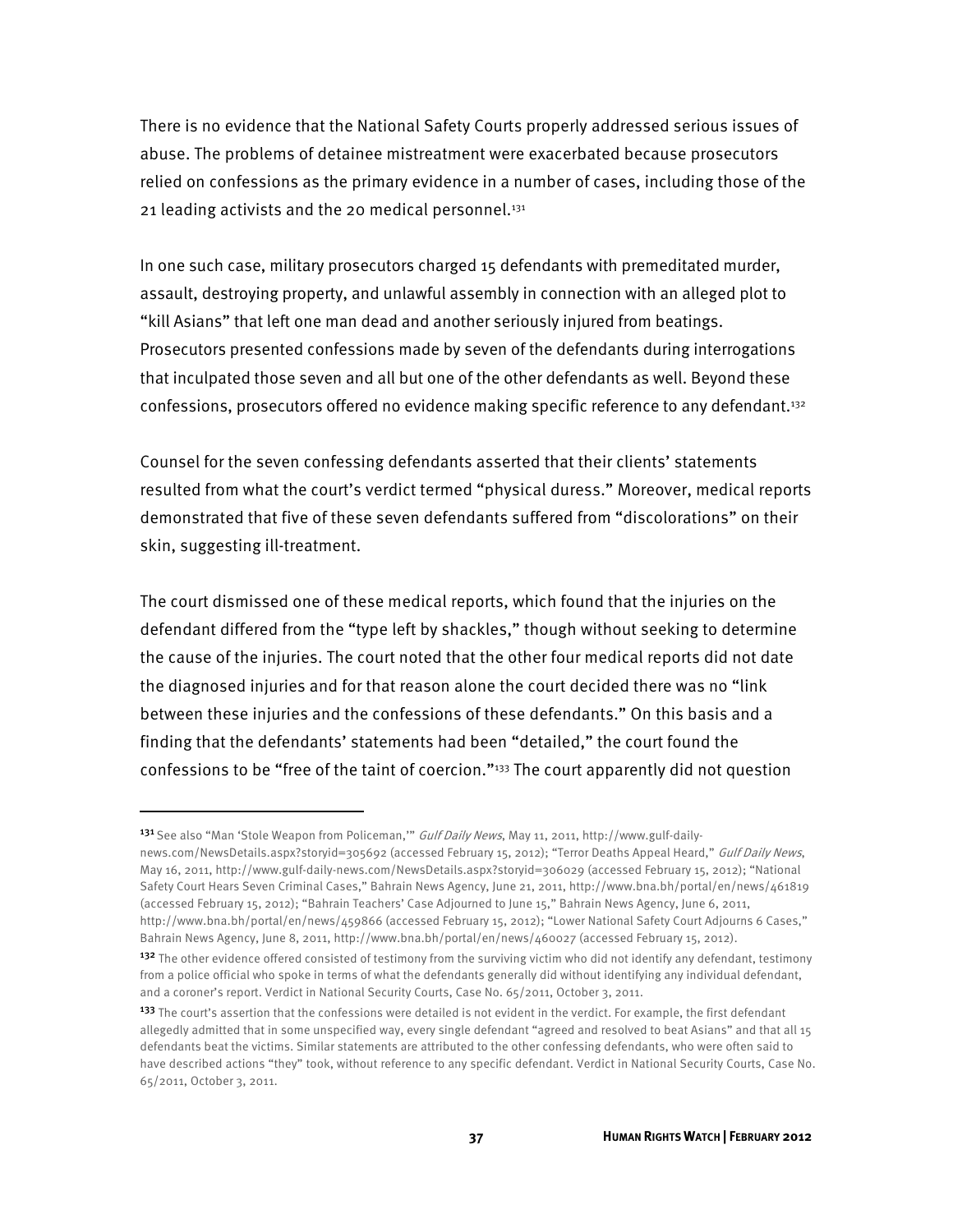the defendants as to their claims of coercion or question those who had interrogated them. Nor did the court seek an additional medical opinion. It did, however, convict 14 of the defendants.<sup>134</sup> An appeal in the Supreme Criminal Appeals Court is pending.<sup>135</sup>

During a hearing in the case against the 20 medical staff charged with felonies in connection with events at SMC, three defendants attempted to complain to the court that they had been tortured.136 The judges not only disregarded their statements, but unjustifiably removed one of the defendants from the courtroom, despite the presence of US government officials.<sup>137</sup>

In addition, counsel for six defendants, including Nada Dhaif, Deya Ibrahim Ja'far, and Najah Khalil Hassan, discussed above, contended that authorities had subjected their clients to what the court's verdict characterized as "duress" during interrogations. In response, the court found simply that "the documents contained no evidence that any defendant was subjected to torture or duress."138 The Public Prosecution Office nevertheless announced on October 23 that it would not rely on confessions in the civilian court appeal in this case.139 However, at a January 9, 2012 appeals session, the Public Prosecution Office declined to confirm in front of the court that it would not introduce the defendants' confessions.140

138 Verdict in National Security Courts, Case No. 191/2011, September 29, 2011.

<sup>134</sup> The court acquitted one defendant as to whom no specific evidence at all was offered. Verdict in National Security Courts, Case No. 65/2011, October 3, 2011.

<sup>135</sup> Noor Zahra, "Murder Convicts' Plea Adjourned," *Gulf Daily News*, January 9, 2012, http://www.gulf-dailynews.com/NewsDetails.aspx?storyid=321213 (accessed February 8, 2012).

<sup>136</sup> Mohammed Al A'ali, "Trial of Hospital Staff Opens," Gulf Daily News, June 15, 2011, http://www.gulf-dailynews.com/NewsDetails.aspx?storyid=307917 (accessed February 15, 2012).

<sup>137</sup> Ibid.; see also Roy Gutman, "Bahrain's Government Tries Dissidents While Calling for Dialogue," McClatchy Newspapers, June 14, 2011, http://www.mcclatchydc.com/2011/06/13/115727/bahrains-government-tries-dissidents.html (accessed February 15, 2012). The court allowed a fourth defendant to be medically examined after his defense counsel reported injuries the defendant sustained while in detention. Jeremy Laurance, "Judge Allows Bahraini Medics to Be Examined for Torture Evidence," The Independent (U.K.), June 14, 2011, http://www.independent.co.uk/news/world/middle-east/judgeallows-bahraini-medics-to-be-examined-for-torture-evidence-2297098.html (accessed February 15, 2012).

<sup>139</sup> Public Prosecution Office, Fact Sheet for Hearing of 23 October 2011.

<sup>140</sup> "Bahrain: Rights Activist Attacked," Human Rights Watch news release, January 13, 2012, http://www.hrw.org/news/2012/01/13/bahrain-rights-activist-attacked.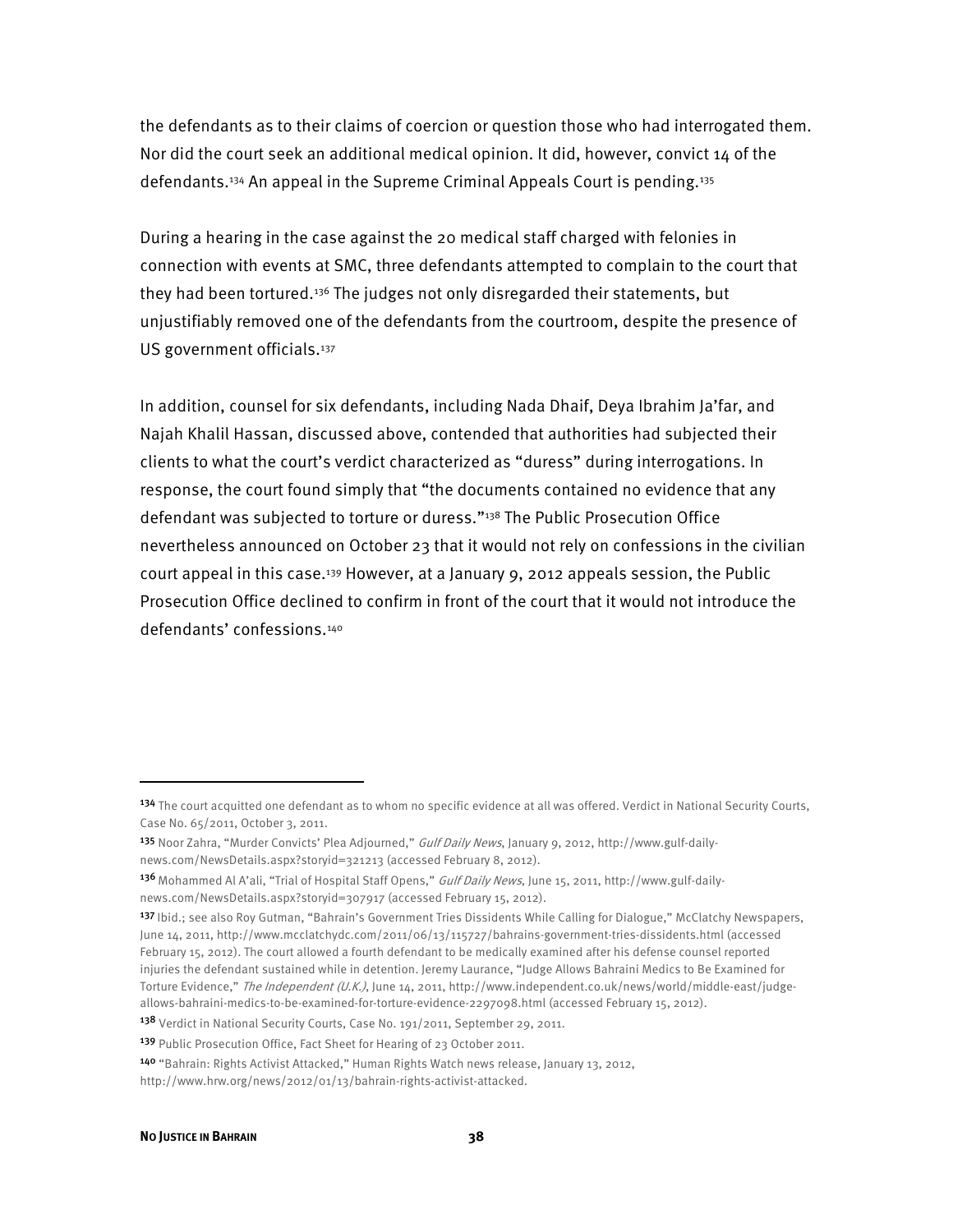# **III. Civilian Courts: the "Terrorist Network" Trial**

While the discontinuation of the National Safety Courts was a positive development, Bahrain's civilian criminal courts have also failed to provide impartial justice, including in well-publicized national security and political cases. In 2010—prior to the events addressed in the first two chapters of this report—Bahrain's civilian criminal courts heard several high-profile cases involving alleged national security offenses, including one case that involved 11 of the defendants later convicted in the 2011 National Safety Court trial of the 21 leading activists. Human Rights Watch documented systematic procedural and substantive violations of due process by Bahrain's criminal courts in these cases.

On August 13, 2010, Abdul-Jalil al-Singace, a professor of engineering at the University of Bahrain and a leading member of the Haq Movement, an opposition group without legal recognition, was arrested at Bahrain's international airport on his return from the United Kingdom. There, he had criticized the Bahraini government's human rights record at a public event in the House of Lords. Authorities seized al-Singace's laptop computer and other property at the time of arrest.<sup>141</sup>

Bahraini authorities quickly arrested an additional 22 individuals who it alleged were, with al-Singace, part of a "sophisticated terrorist network operating with international support."<sup>142</sup> Among those taken into custody were other high-profile opposition figures, including clerics, a well-known blogger, and several human rights activists. Through state media and newspapers close to the government, authorities asserted in the most ominous terms that these individuals had been planning a campaign of violence designed to overthrow the government.<sup>143</sup>

 $\overline{a}$ 

http://www.alwasatnews.com/elections/page/465569.html (accessed February 16, 2012).

142 "Terrorism Network is Broken," Gulf Daily News, September 5, 2010, http://www.gulf-daily-

<sup>141 &</sup>quot;Bahraini Authorities Arrest an Opponent," al-Wasat, August 13, 2010,

news.com/source/XXXIII/169/pdf/PAGE02.pdf (accessed February 16, 2012). Two additional defendants were named in the charging instrument eventually presented to the court, but were out of the country and thus tried *in absentia*. Referral Order, Public Prosecution Case No. 1026/2010, October 13, 2010.

<sup>143 &</sup>quot;Terrorism Network is Broken," *Gulf Daily News*, September 5, 2010, http://www.gulf-dailynews.com/source/XXXIII/169/pdf/PAGE02.pdf (accessed February 16, 2012).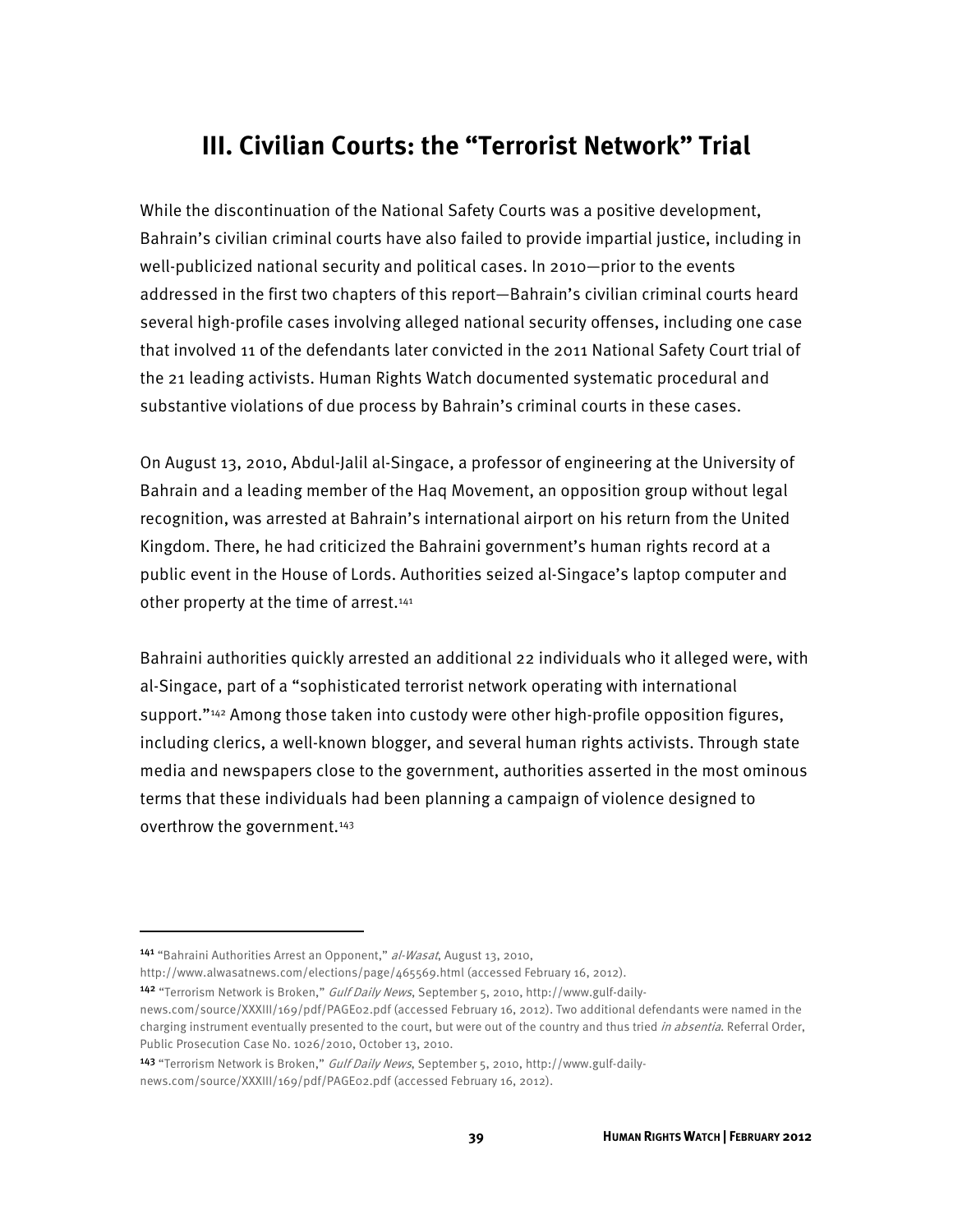As detailed below, Bahraini officials violated the rights of the defendants under international human rights law in this case. In particular, the government denied the 23 defendants the right to access counsel and the right to prepare a legal defense by prohibiting them from meeting privately with counsel and, in a number of instances, by not allowing counsel to attend interrogations. The government also denied counsel the opportunity to review investigative materials before the start of trial. Further, officials provided to the media highly inflammatory allegations regarding the 23 defendants, undermining their right to the presumption of innocence. All of these abuses also appear to have violated Bahraini law.

The prosecution's criminal investigation appeared more concerned with obtaining information on the political views of the defendants and their connections to domestic and international organizations than with pursuing a criminal prosecution. Prosecutors questioned some of the 23 defendants regarding their political beliefs and opinions, including on subjects such as the boycott of Bahraini parliamentary elections (a stance promoted by some opposition groups) and constitutional reform. They also inquired about the sermons of cleric Abd al-Hadi Abdullah Mahdi Hassan Juma'a, referred to often as al-Mukhaudar, and the platforms, membership, and manner of operation of political societies such as Al Wifaq (which is legally recognized) and the Haq Movement (which is not). Prosecutors further inquired as to the defendants' alleged contacts with various international nongovernmental organizations, including Human Rights Watch, the International Center for Transitional Justice, and Amnesty International. 144

In addition, concerns regarding the physical and psychological mistreatment of these defendants were raised when a judicial panel convened in the Third Greater Criminal Court on October 28, 2010, for the first time in the case. During that session all but one of the 23 defendants alleged that security forces had subjected them to physical and psychological

<sup>144</sup>Minutes of the prosectuor's interrogation of Abd al-Hadi Abdullah Mahdi Hassan Juma'a, often referred to as al-Mukhaudar, contain questions about sermons al-Mukhaudar gave in which he asked whether justice was "applied" in Bahrain and discussed corruption by public officials. Prosecutors asked if al-Mukhaudar had any "particular political sympathies" and about what "real reform [is] in [his] view and what rights the people should have." They asked about the members and goals of the Wafa' and Haq movements, both opposition groups that have called for a change of government. They also asked whether al-Mukhaudar advocated boycotting elections. Public Prosecution Office, untitled report regarding Abd al-Hadi Abdullah Mahdi Hassan Juma'a, known as Abdulhadi al-Mukhaudar, August 31, 2010.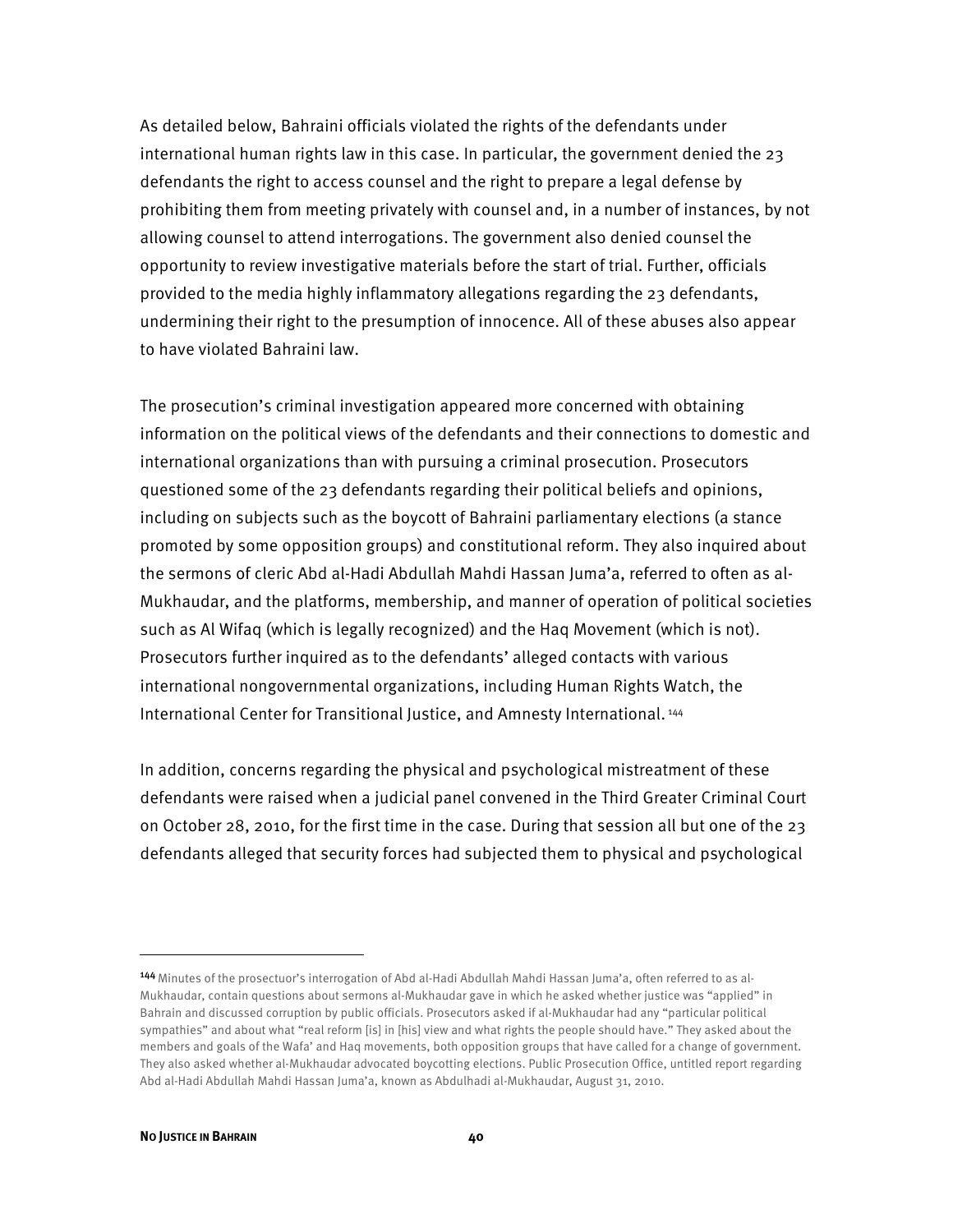abuse.145 Photographic and documentary evidence, including government medical reports, subsequently emerged that provided corroboration for certain allegations of torture.

On February 22, 2011, following the eruption of massive street demonstrations that began on February 14, King Hamad ordered the release of the 23 defendants, effectively ending the prosecution.146 As such, there was no official resolution regarding the accounts of torture offered by the 23 defendants or the many procedural violations discussed below. Human Rights Watch spoke with eight of the defendants about the conduct of the trial and their ill-treatment in detention, following their release in the early morning of February 23. Notably, 11 of the defendants were shortly thereafter arrested and named as defendants in the National Safety Court trial of the 21 activists.

# Denial of Due Process Rights

## *i. Right of Access to Counsel*

As addressed in detail above, international and Bahraini laws guarantee criminal defendants access to counsel; Bahraini law provides that a criminal accused has the right "always" to contact the attorney defending him without the presence of a third-party.147

Defense lawyers told Human Rights Watch that none of the 23 defendants was able to initiate contact with an attorney following his arrest. Defense counsel also said they were unable to meet privately with any of the 23 defendants prior to the first trial session on October 28, when the court allowed a 30-minute meeting of defendants and counsel in the courtroom. The only time any of the 23 defendants saw an attorney at all before October 28 was during some, but not all, of the formal interrogations conducted by the Public Prosecution Office.<sup>148</sup> Documentary evidence and court statements by government attorneys support these assertions.149

<sup>145</sup> Court Minutes, Case No. 9078/2010/07, October 28, 2010.

<sup>146</sup> Barbara Surk and Hadeel Al-Shalchi, "Bahrain King Orders Release of Political Prisoners," Associated Press, February 22, 2011, http://www.washingtontimes.com/news/2011/feb/22/bahrain-king-orders-release-political-prisoners/?page=all (accessed February 16, 2012).

<sup>147</sup> Bahrain Code of Criminal Procedure, art. 146.

<sup>148</sup> Human Rights Watch interview with Abdulla al-Shamlawi, Manama, September 25, 2010; Human Rights Watch interview with Muhammad al-Tajer, Manama, September 23, 2010; Human Rights Watch interview with Muhammad Ahmed, Manama, September 23, 2010. We understand that a few of the 23 defendants met with their attorneys during short breaks from interrogation sessions, but always with security personnel close at hand.

<sup>149</sup> Human Rights Watch reviewed written requests from defense counsel to the Public Prosecution Office seeking meetings with some of the 23 defendants in August and September 2010. These requests are on file with Human Rights Watch.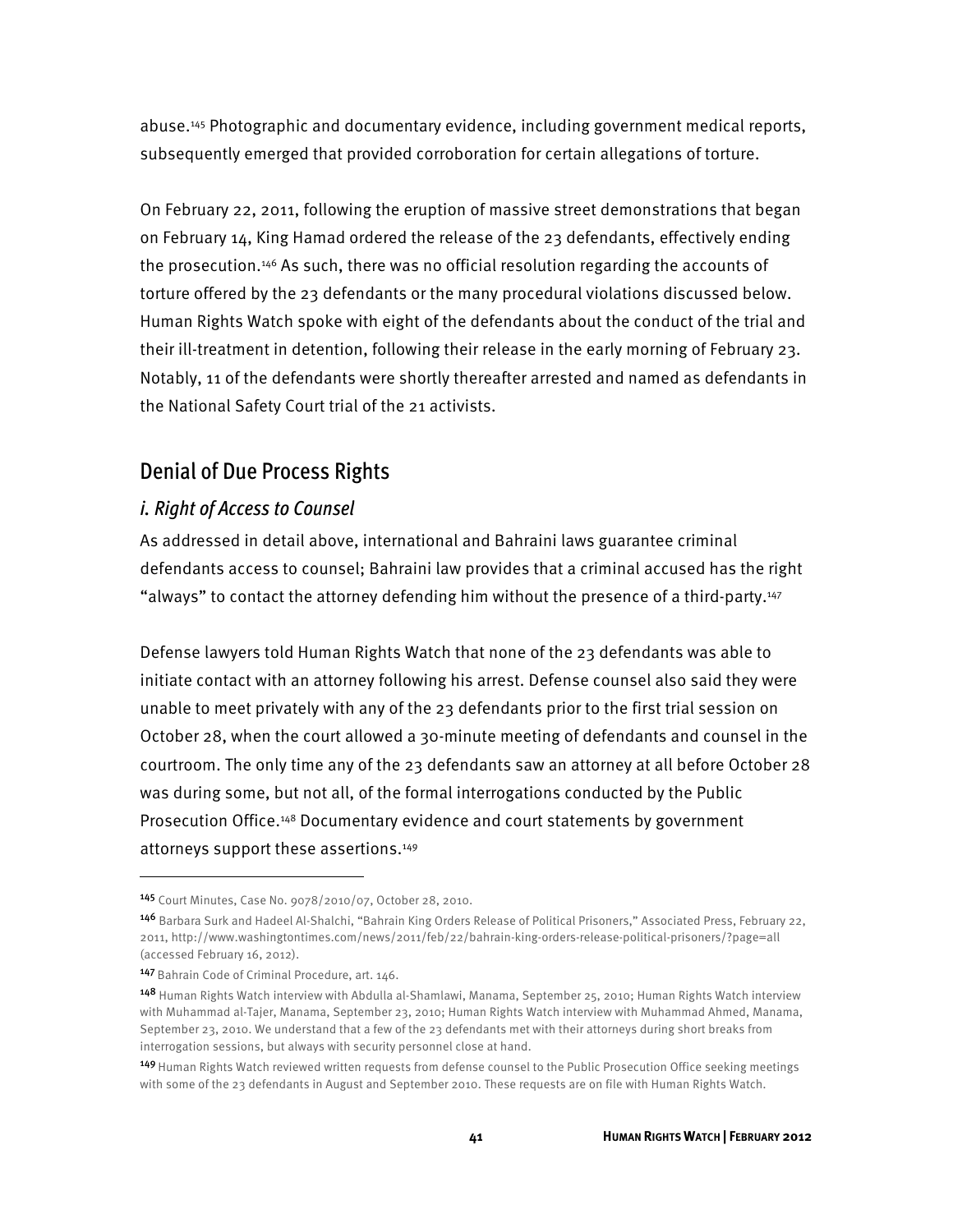A September 7, 2010 letter from defense counsel to the Public Prosecution Office complained that counsel had not been permitted access to their clients. The letter stated that on those occasions when defense counsel had been present for interrogations by prosecutors, officials denied their requests for private client meetings, claiming to rely on article 134 of the Bahrain code of criminal procedure, which prevents defense lawyers from speaking during interrogations unless allowed by a prosecutor.<sup>150</sup> The matter of speaking during interrogations is of course a different matter from counsel's being able to meet in private with clients. Defense counsel asserted that there was no response to this letter.

On September 12, 2010, defense counsel initiated a case with the Court of Urgent Matters, asserting that they were being denied access to their clients in violation of Bahrain law.151 In an October 10 response, the attorney general referred several times to a "decision by the Public Prosecution to refrain from issuing the permission" for attorney-client visits, indicating that the prosecutor had made a formal decision to deny such requests. The attorney general argued that the Court of Urgent Matters had no jurisdiction to issue an order regarding a "judicial" decision of the Public Prosecution Office.152 Ultimately, the Court of Urgent Matters, accepting the government's arguments, found it had no jurisdiction and did not rule on defense counsel's request for access.<sup>153</sup>

At the October 28 trial session, defense lawyer Hassan Radhi told the court that counsel had not been allowed to meet with the defendants and asked that the defense lawyers immediately be given time to consult with their clients. The judge ordered a 30-minute adjournment to allow for an attorney-client meeting in the courtroom, which was cleared of everyone except defense counsel and the defendants.<sup>154</sup> At the conclusion of that day's session, the court ordered that defense counsel "be allowed to visit the defendants" in detention, rejecting an argument by prosecutors that Bahraini law does not require private

j

<sup>150</sup> Correspondence from defense counsel to the Public Prosecution Office, dated September 7, 2010, on file with Human Rights Watch.

<sup>151</sup> Court of Urgent Matters Petition, Case No. 2010/01426/9, filed on behalf of Abdul-Jalil al-Singace and others, September 12, 2010.

<sup>152</sup> Response of Attorney General to Court of Urgent Matters Petition, Case No. 2010/01426/9, October 10, 2010. 153 Court of Urgent Matters Judgment, Case No. 2010/01462/9, October 17, 2010.

<sup>154</sup> Court Minutes, Case No. 9078/2010/07, October 28, 2010. One of the defense lawyers said that meeting with clients under such circumstances was reminiscent of proceedings in Bahrain's widely criticized and now-defunct State Security Court. Human Rights Watch telephone interview with Jalila Sayeed, November 1, 2010. On the State Security Courts, see Human Rights Watch, *Routine Abuse, Routine Denial: Civil Rights and the Political Crisis in Bahrain* (New York, 1997), chapter 5.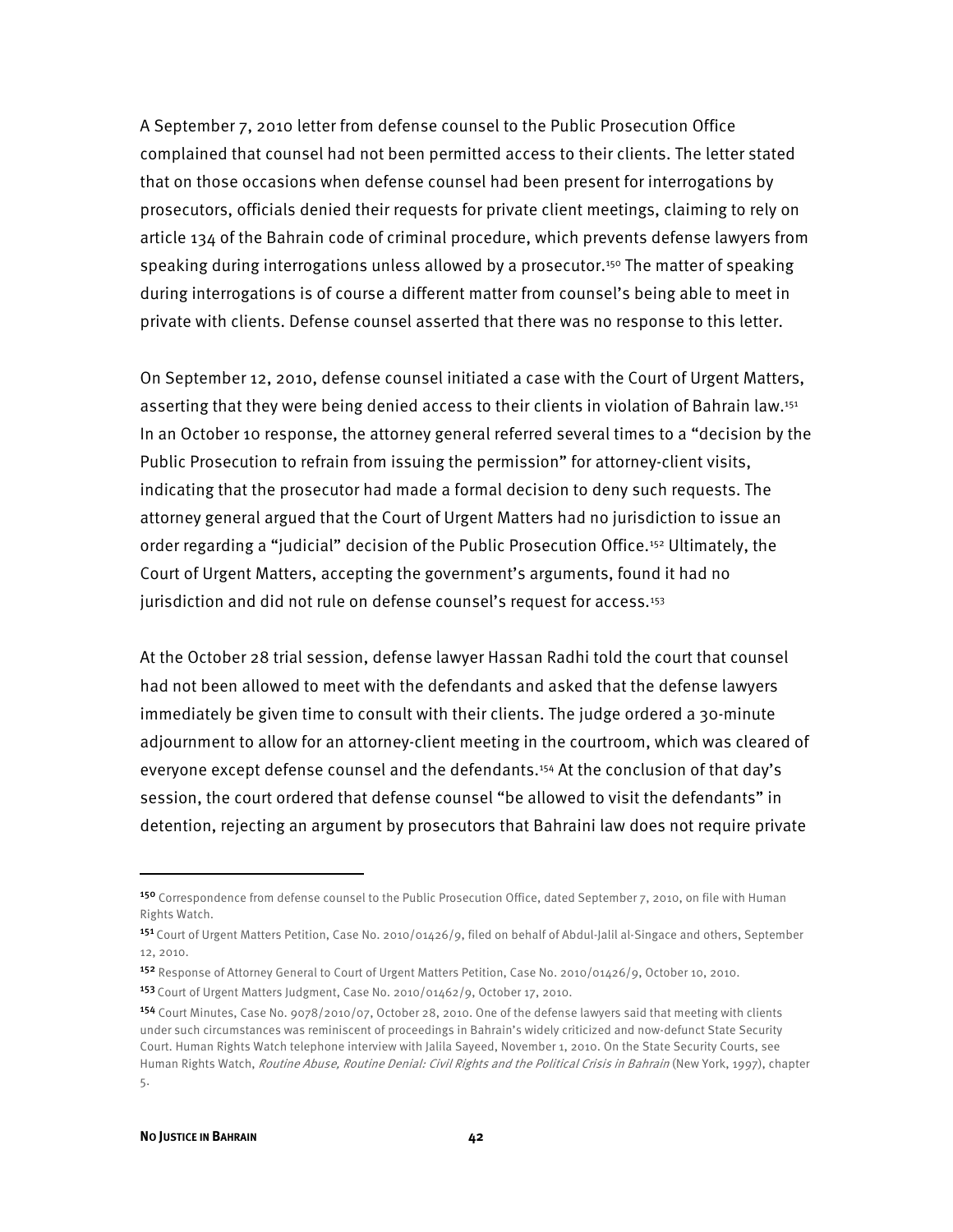meetings between defendants and defense counsel, and that allowing such meetings is entirely at the discretion of prosecutors.<sup>155</sup>

Defense counsel told Human Rights Watch that this order did not suffice to persuade the Public Prosecution Office to permit meetings, and counsel had to make repeated requests in writing, and again seek the court's intervention, before they were able to have meetings on November 6, limited to 10 minutes, with each of the 23 defendants.<sup>156</sup>

### *ii. Right to Be Represented during Interrogation*

International law provides that everyone facing a criminal charge has the right to the assistance of legal counsel at all stages of the proceedings, including during interrogations.157 Bahraini law also provides that the accused and his or her attorney shall be entitled to attend all investigation procedures and that prosecutors shall give the accused and counsel notice of the date on which any interrogation by the Public Prosecution Office is to occur.<sup>158</sup> Moreover, prosecutors are not permitted to question the accused without inviting counsel to appear, with limited exceptions.159 Finally, Bahraini law provides that in all cases the accused "shall not be separated" from his or her lawyer during the course of questioning.<sup>160</sup>

In their September 12 petition to the Court of Urgent Matters, defense attorneys raised concerns about not being given adequate notice to attend interrogations. They asserted that the Public Prosecution Office had violated Bahraini law by giving them notice of interrogations only a few hours in advance in many instances, less than three hours in

<sup>155</sup> Court Minutes, Case No. 9078/2010/07, October 28, 2010. In a letter dated November 4, 2010, Human Rights Watch asked Attorney General Al Buainain whether any of the 23 defendants had been allowed to initiate contact with defense counsel or meet privately with counsel before the October 28 court session. As of this writing we have received no response.

<sup>156</sup> Human Rights Watch telephone interview with Jalila Sayeed, November 11, 2010; Human Rights Watch interview with Jalil Aradi, Manama, December 22, 2010. Human Rights Watch has reviewed correspondence from defense counsel to the Public Prosecution Office dated October 31, 2010, November 2, 2010, and November 3, 2010 requesting client access.

<sup>157</sup> See Basic Principles on the Role of Lawyers, Eighth United Nations Congress on the Prevention of Crime and the Treatment of Offenders, Havana, 27 August to 7 September 1990, U.N. Doc. A/CONF.144/28/Rev.1 at 118 (1990), principle 1. The UN Human Rights Committee has stated that "all persons arrested must have immediate access to counsel." Human Rights Committee, Concluding Observations: Georgia, U.N. Doc. CCPR/C/79/Add.74, April 9, 1997, para. 28; see also UN Human Rights Committee, General Comment No. 32, para. 34 ("lawyers should be able to advise and to represent persons charged with a criminal offence in accordance with generally recognised professional ethics without restrictions, influence, pressure or undue interference from any quarter.").

<sup>158</sup> Bahrain Code of Criminal Procedure, art. 84.

<sup>159</sup> Ibid., art. 134.

<sup>160 |</sup> bid., art. 135.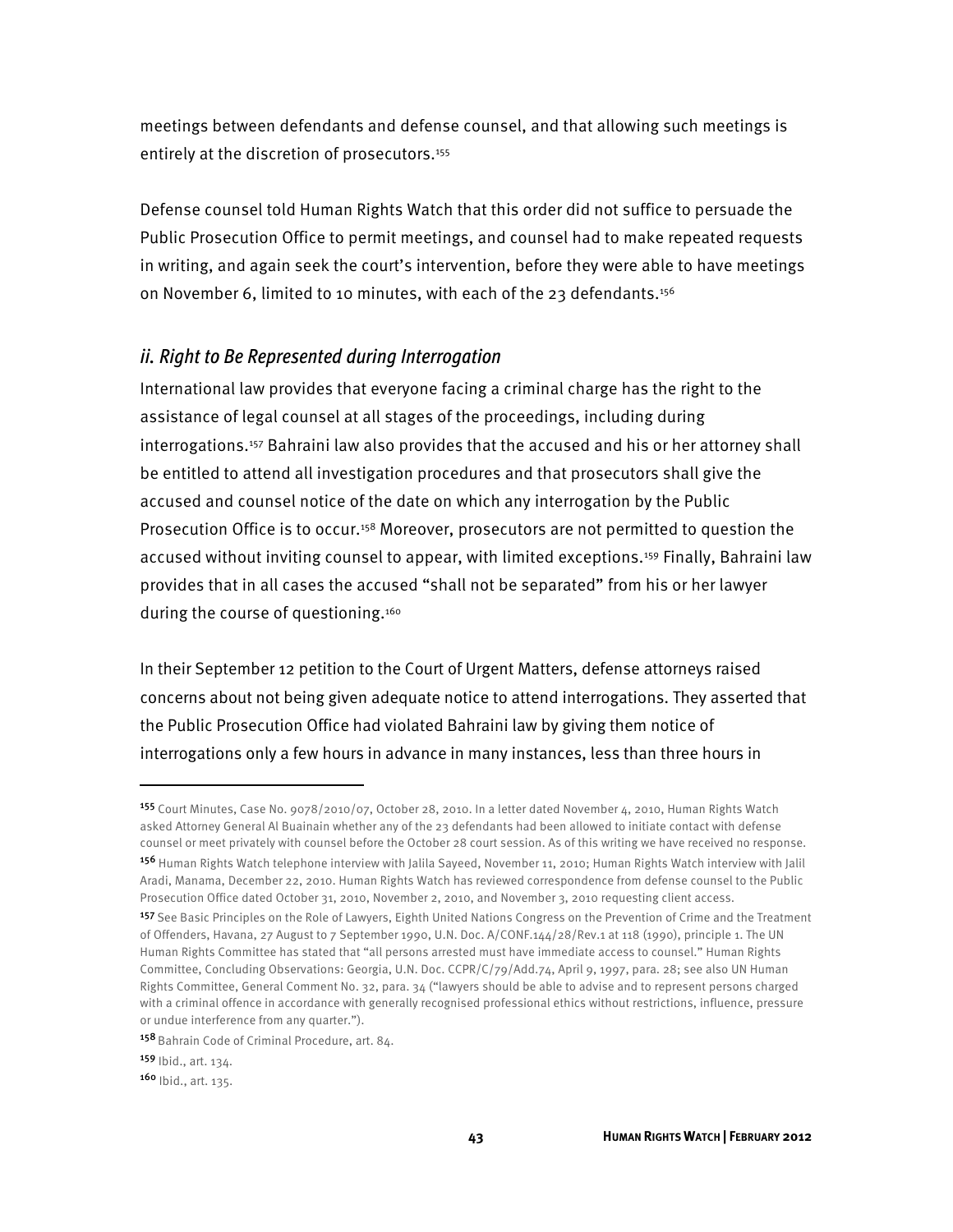advance in others, once only 15 minutes in advance, and not at all in other instances.161 At the October 28 trial session, a defense lawyer asserted that 11 of the 23 defendants had been interrogated without counsel.162 Other documentation provided to Human Rights Watch by defense counsel suggests that nine individuals were questioned without attorneys.<sup>163</sup>

The government, in its arguments to the Court of Urgent Matters and during the October 28 trial session, did not dispute as a factual matter that prosecutors gave extremely short notice of interrogations and interrogated some of the 23 defendants without counsel.<sup>164</sup> Independent information also indicates that interrogations took place without defense counsel. For example, a September 5, 2010 report by the official Bahrain News Agency (BNA) noted that one of the 23 defendants, Ali Abdulemam, the well-known blogger and administrator of the Bahrain Online Website, had been arrested the day before and "presented to the Director of Public Prosecution."165 A September 9 BNA report stated that Abdulemam had confessed during his Public Prosecution Office interrogation that Saeed Shehabi—one of the two defendants who was being prosecuted *in absentia* —funded his blog.166 Abdulemam was not represented by counsel during the interrogation and he told the court on October 28 that he had requested counsel before being interrogated, to no avail.<sup>167</sup>

The prosecution took other actions that appeared to limit or otherwise interfere with the defendants' right to have representation during interrogations. Defense counsel told Human Rights Watch that prosecutors frequently made counsel sit behind rather than next to their clients during interrogations, contrary to common practice.168 In their September 12 petition to the Court of Urgent Matters, defense counsel said they could think of no purpose to such

<sup>161</sup> Court of Urgent Matters Petition, Case No. 2010/01426/9, filed on behalf of Abdul-Jalil al-Singace and others, September 12, 2010.

<sup>162</sup> Court Minutes, Case No. 9078/2010/07, October 28, 2010.

<sup>&</sup>lt;sup>163</sup> List compiled by defense counsel and provided to Human Rights Watch by Jalila Sayeed on November 29, 2010.

<sup>164</sup> Response of Attorney General to Court of Urgent Matters Petition, Case No. 2010/01426/9, October 10, 2010; Court minutes, Case No. 9078/2010/07, October 28, 2010.

<sup>165 &</sup>quot;Statement on Arrest of Ali Abdulemam," Bahrain News Agency, September 5, 2010,

http://www.bna.bh/portal/en/news/443478 (accessed February 16, 2012).

<sup>166</sup>"The Public Prosecution Started Questioning Abdulemam," Bahrain News Agency, September 9, 2010,

http://www.bna.bh/portal/en/news/443539 (accessed February 16, 2012).

<sup>167</sup> Human Rights Watch telephone interview with Jalila Sayeed, November 11, 2010; Court Minutes, Case No. 9078/2010/07, October 28, 2010. Human Rights Watch, in its letter dated November 4, 2010 to Attorney General Al Buainain, asked whether prosecutors had informed defense counsel of interrogation sessions in advance and whether defense counsel had attended the interrogations of the 23 defendants. As of this writing, we have received no response.

<sup>168</sup>Human Rights Watch interview with Abdulla al-Shamlawi, Manama, September 25, 2010; Human Rights Watch interview with Mohamed Ahmed, Manama, September 23, 2010.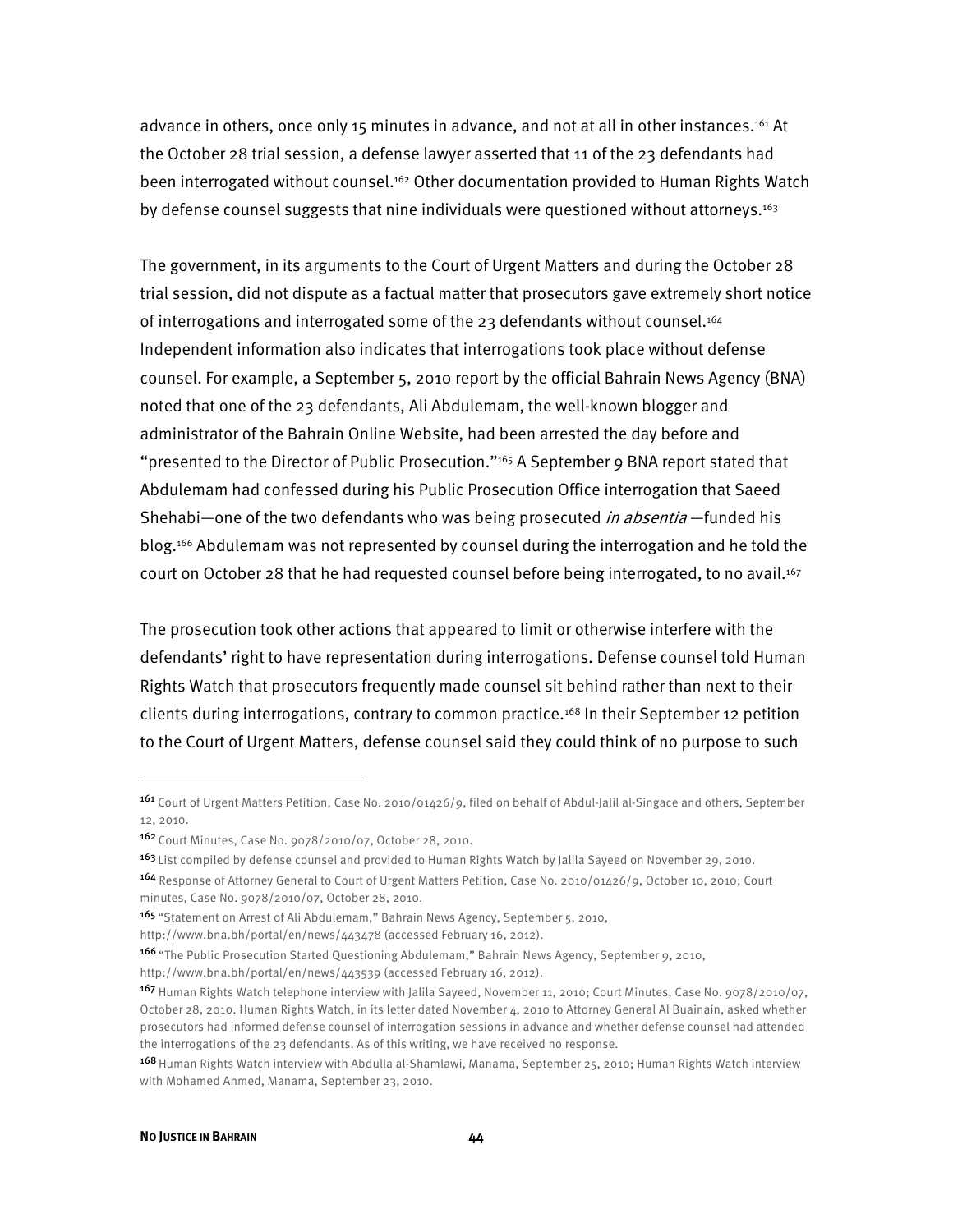an arrangement other than putting "awe and fear in a defendant's heart."169 In response the government did not deny that prosecutors had employed this practice.<sup>170</sup>

Defense counsel also told Human Rights Watch that the Public Prosecution Office held some interrogations of the 23 defendants during irregular hours, including in some instances, from the evening until the early morning. They said prosecutors do not typically conduct interrogations at such hours.171

While Bahraini law does not appear to explicitly prohibit these practices, it does prohibit "undignified treatment"172 and the use of "threats ... in order to induce a person to confess to an offense."173 Bahraini law also requires that interrogations by prosecutors be conducted in the presence of the accused's lawyer.174 Tactics such as keeping defendants from being able to see their attorneys during questioning and interrogating defendants in the middle of the night appear to be designed to interfere with the right to counsel.

### *iii. Right to Trial Information*

International law provides that defendants have the right to "adequate facilities" to present their defense.175 The Human Rights Committee has explained that "adequate facilities" includes access to all materials that the prosecution plans to offer in court against the accused."176 Bahraini law provides that in the course of an investigation, the accused shall be entitled to request, at his or her expense, "copies of the documents of whatever kind unless the investigation takes place without [the accused's] attendance."<sup>177</sup> The accused's attorney also is entitled to examine such materials at least one day prior to the interrogation of a client by prosecutors. $178$ 

<sup>169</sup> Court of Urgent Matters Petition, Case No. 2010/01426/9, filed on behalf of Abdul-Jalil al-Singace and others, September 12, 2010.

<sup>170</sup>Response of Attorney General to Court of Urgent Matters Petition, Case No. 2010/01426/9, October 10, 2010.

<sup>171</sup> Human Rights Watch interview with Abdulla al-Shamlawi, Manama, September 25, 2010; Human Rights Watch interview with Muhammad al-Tajer, Manama, September 23, 2010; Human Rights Watch interview with Muhammad Ahmed, Manama, September 23, 2010.

<sup>172</sup> Bahrain Constitution, art. 19(d).

<sup>173</sup> Bahrain Penal Code, arts. 208, 232.

<sup>174</sup> Bahrain Code of Criminal Procedure, arts. 133-35.

<sup>175</sup> ICCPR, art.  $14(3)(b)$ .

<sup>176</sup> UN Human Rights Committee, General Comment No. 32, para. 33.

<sup>177</sup> Bahrain Code of Criminal Procedure, art. 87.

<sup>178 |</sup> bid., art. 135.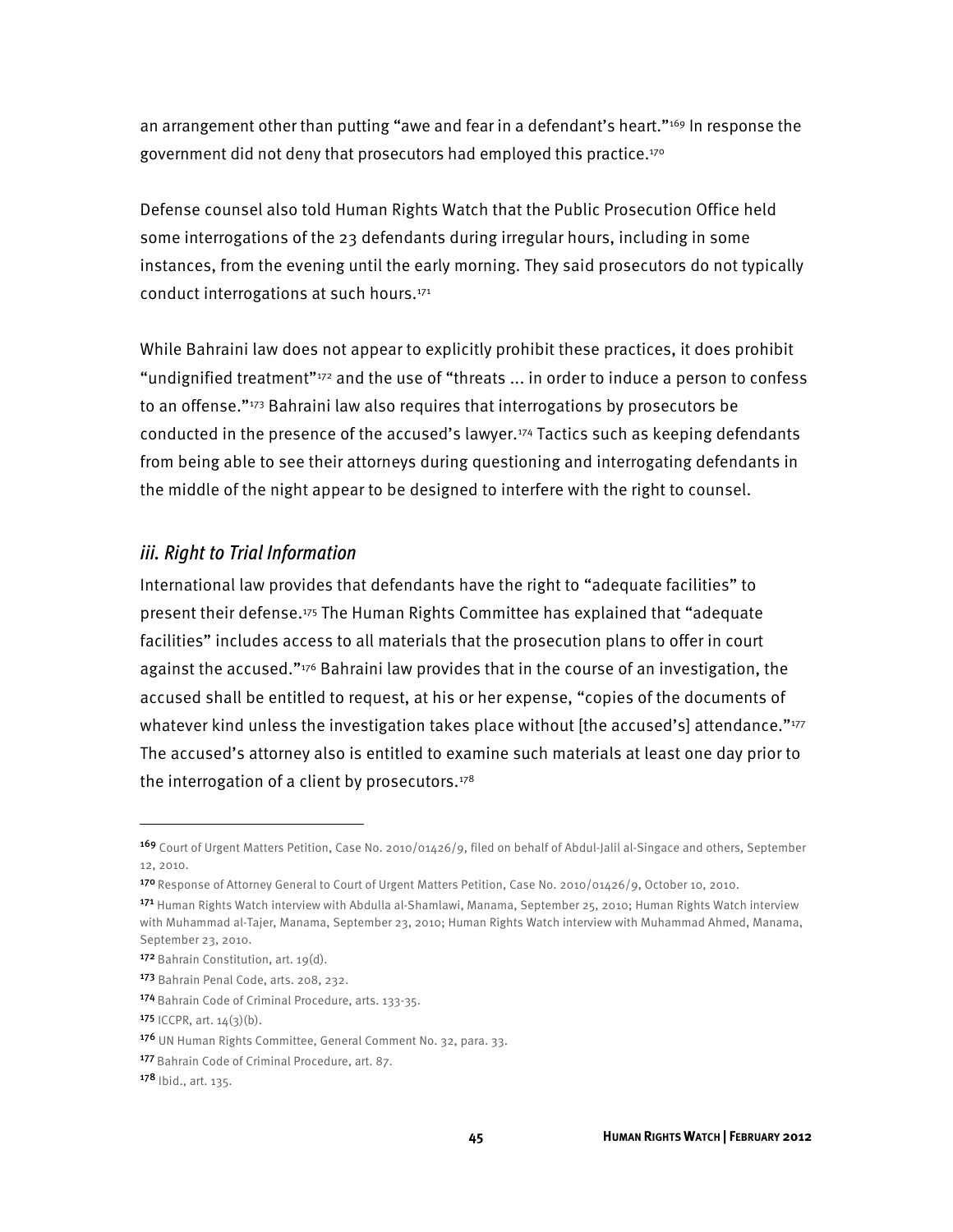Defense counsel told Human Rights Watch that the Public Prosecution Office provided the lawyers no investigation materials prior to the formal interrogations of any of the 23 defendants or at any time prior to the first court session.179 Defense counsel raised this matter in their petition to the Court of Urgent Matters on September 12.180 Similarly, during the October 28 trial session, counsel asked the court to order the production of investigation materials that prosecutors had turned over to the court, but not to defense counsel.181

The government did not contend in their written or oral statements to either court that it had provided investigation materials to defense counsel.<sup>182</sup> The court at the October 28 trial session ordered that the defense be "granted a copy of the case documents."<sup>183</sup> Defense counsel eventually received a copy of the documents.

### *iv. Presumption of Innocence*

As discussed above, international and Bahraini law provide for the presumption of innocence. One element of this fair trial right is that prosecutors, in accordance with the United Nations Guidelines on the Role of Prosecutors, "[c]arry out their functions impartially … act with objectivity" and "[k]eep matters in their possession confidential, unless the performance of duty or the needs of justice require otherwise."<sup>184</sup> Bahraini law likewise establishes that investigation procedures and their results are confidential, specifically prohibits the Public Prosecution Office from disclosing such results, and provides for imprisonment of anyone who violates this mandate.185

In the "terrorist network" case the government undermined the presumption of innocence and thus the right to a fair trial by attacking the defendants in the media. In disregard of Bahraini law, Bahraini authorities prior to trial provided the media information that sought

<sup>179</sup> Human Rights Watch interview with Abdulla al-Shamlawi, Manama, September 25, 2010; Human Rights Watch interview with Muhammad Ahmed, Manama, September 23, 2010.

<sup>180</sup> Court of Urgent Matters Petition, Case No. 2010/01426/9, filed on behalf of Abdul-Jalil al-Singace and others, September 12, 2010.

<sup>181</sup> Court Minutes, Case No. 9078/2010/07, October 28, 2010.

<sup>182</sup> Response of Attorney General to Court of Urgent Matters Petition, Case No. 2010/01426/9, October 10, 2010; Court Minutes, Case No. 9078/2010/07, October 28, 2010.

<sup>183</sup> Court Minutes, Case No. 9078/2010/07, October 28, 2010. Human Rights Watch asked the Public Prosecution Office about this issue in its letter of November 4, 2010, but has received no response.

<sup>184</sup> Guidelines on the Role of Prosecutors, Eighth United Nations Congress on the Prevention of Crime and the Treatment of Offenders, Havana, 27 August to 7 September 1990, U.N. Doc. A/CONF.144/28/Rev.1 at 189, para. 13 (1990). 185 Bahrain Code of Criminal Procedure, art. 83; Bahrain Penal Code, art. 246.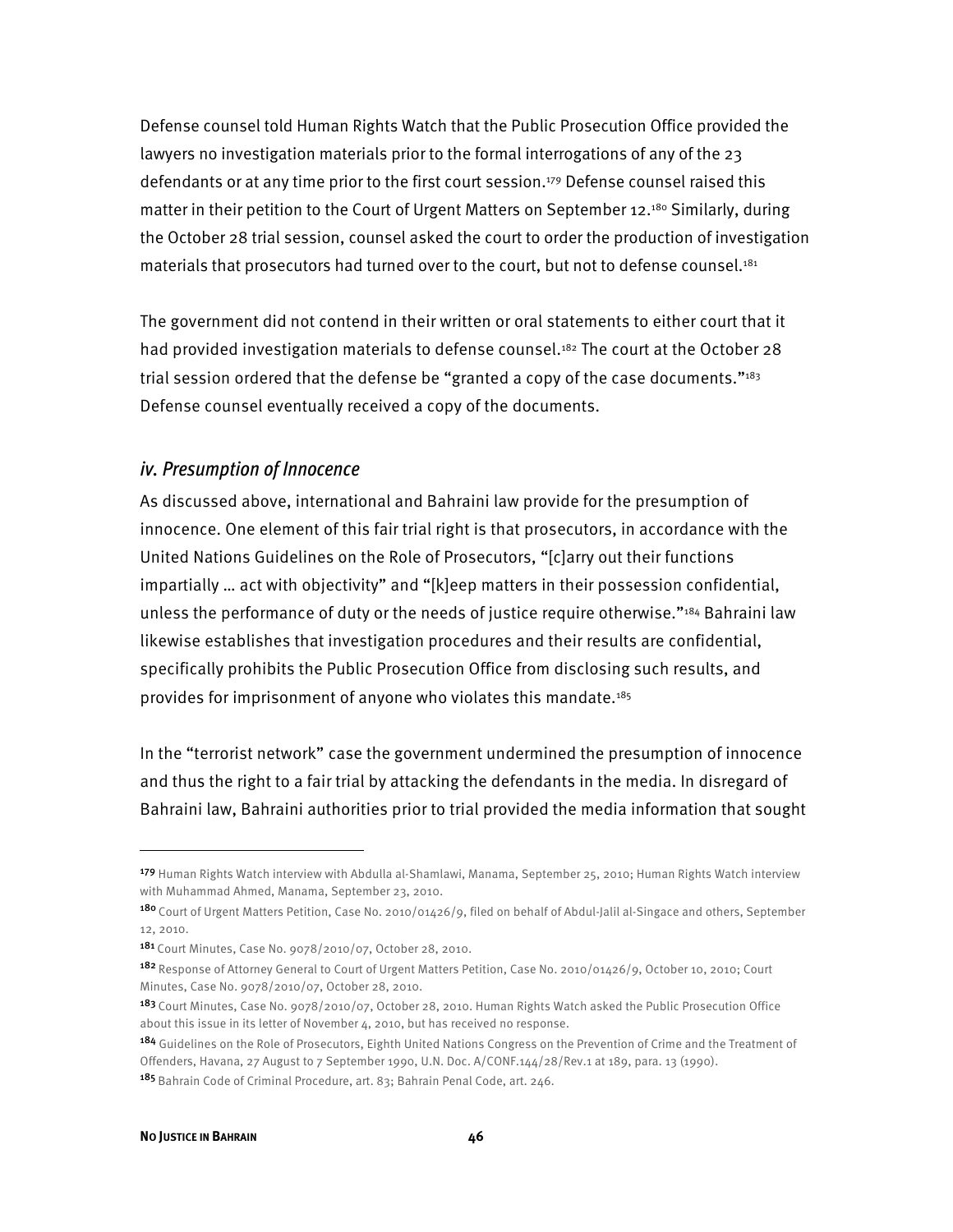to demonstrate the guilt of the 23 defendants. Local newspapers, almost all of them close to the government and ruling family, announced on September 4 that a government television channel, Bahrain TV, would air a program that evening regarding the discovery of "the terrorist plot," including "details of the plot, its methods of action, and the terrorist elements involved in it."186 Defense counsel immediately filed a petition with the Court of Urgent Matters, seeking to block the airing of the program, and a hearing was scheduled for  $4$  p.m. that afternoon.<sup>187</sup> Bahrain TV proceeded to broadcast a portion of the program at 3 p.m. that day. At the 4 p.m. hearing, the Court of Urgent Matters ruled it had no jurisdiction to hear the case and Bahrain TV broadcast the full program at 8 p.m.<sup>188</sup>

The next day, the *Gulf Daily News*, a pro-government daily, reported that "Bahrain's Public Prosecutors yesterday released details of the charges being brought against 23 suspects relating to planning and executing a campaign of violence, intimidation and subversion in the Kingdom." According to the article, "[p]rosecutors described the group as a sophisticated terrorist network operating with international support." The article also reported that prosecutors had revealed that alleged leaders of the "network" were accused of planning and instigating violence, including for the purpose of overthrowing the government, and that prosecutors had identified specific individuals as members of this network. The *Gulf Daily News* proceeded to name the individuals and published their photographs under various headings such as "Instigators of Violence and Terrorism" and "Terror Finance."189

Defense counsel, in addition to raising these issues before the Court of Urgent Matters in their September 4 petition relating to the Bahrain TV program, sought relief in their September 12 petition to the Court of Urgent Matters.<sup>190</sup> In response, the government did not dispute that prosecutors had violated Bahraini law, but contended that the court had

1

<sup>186</sup> Court of Urgent Matters Petition, September 4, 2010 (attaching a newspaper report).

<sup>187</sup> Ibid.; Human Rights Watch telephone interview with Jalila Sayeed, November 1, 2010.

<sup>188</sup> Human Rights Watch telephone interview with Jalila Sayeed, November 1, 2010.

<sup>189 &</sup>quot;Terrorism Network is Broken," Gulf Daily News, September 5, 2010, http://www.gulf-dailynews.com/source/XXXIII/169/pdf/PAGE02.pdf (accessed February 16, 2012). The article also identified as members of the "network" individuals who were never arrested and included their photographs. Those identified but never arrested included human rights defender Nabeel Rajab, a member of the Human Rights Watch Middle East and North Africa Division Advisory Committee.

<sup>19</sup>º Court of Urgent Matters Petition, Case No. 2010/01426/9, filed on behalf of Abdul-Jalil al-Singace and others, September 12, 2010.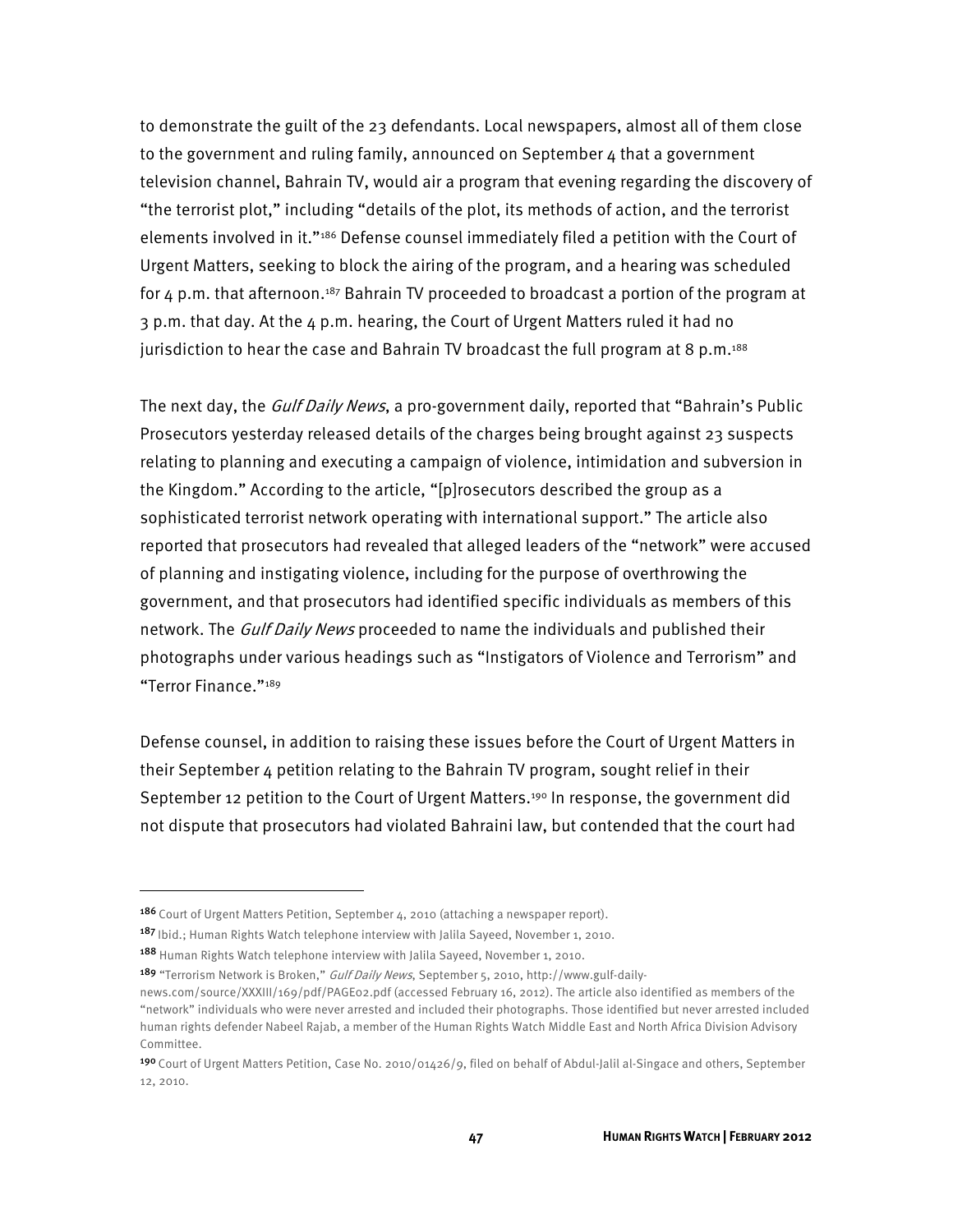no jurisdiction, an argument the court accepted.<sup>191</sup> When defense counsel raised this issue during the October 28 trial session, the prosecutor likewise offered no factual rebuttal.<sup>192</sup>

Human Rights Watch is not aware of any effort to investigate those members of the Public Prosecution Office who may have violated Bahraini law in this manner.193 Ironically, at the very time that the Public Prosecution Office was supplying the pro-government media with information supposedly showing the guilt of the defendants, the attorney general was issuing a gag order to the media—apparently to prevent independent parties from disclosing information on the case that might contest the official line. Attorney General Al Buainain issued a statement on August 27, 2010, prohibiting the press from publishing any news related to the case of the 23 defendants. The statement, which was reported widely in Bahraini media, said that "ongoing investigations require secrecy in order to uncover the truth and preserve public order" and noted that violators of the ban could face a year in prison.194 On October 27, Bahraini media reported that the High Criminal Court had extended this gag order.<sup>195</sup> While reporting restrictions on cases during trial are common in some countries, the prior broad-based imposition of sanctions, including criminal sanctions, to a particular case without a demonstrated showing of the threat to public order, violates the right to freedom of expression.

# Torture and Ill-Treatment in Detention

International and Bahraini law prohibit torture and cruel, inhuman, and degrading treatment.196 In its 2005 Concluding Observations to Bahrain, the Committee Against Torture, which monitors state compliance with the Convention against Torture, criticized

j

<sup>191</sup> Response of Attorney General to Court of Urgent Matters Petition, Case No. 2010/01426/9, October 10, 2010; Court of Urgent Matters Judgment, Case No. 2010/01462/9, October 17, 2010.

<sup>192</sup> Court Minutes, Case No. 9078/2010/07, October 28, 2010.

<sup>193</sup> Human Rights Watch requested information regarding any such investigation or prosecution in its November 4, 2010 letter to the Bahraini attorney general, but has received no response.

<sup>194</sup> "Bahrain Bans Reporting on Held Shiite Activists," Associated Press, August 27, 2010, http://news.yahoo.com/bahrainbans-reporting-held-shiite.html (accessed February 16, 2012).

<sup>195 &</sup>quot;Public Hearings Start Tomorrow; the Continuation of a Gag Order in the Terrorism Case," Al-Ayam, October 27, 2010, (accessed February 17, 2012).

<sup>196</sup> Convention against Torture, arts. 1(1), 2(1); ICCPR, art. 7; Arab Charter on Human Rights, art. 8(1). Bahrain's constitution provides that "[n]o person shall be subjected to physical or mental torture, or inducement, or undignified treatment." Bahrain Constitution, art. 19(d). Bahrain's penal code criminalizes the use of "torture, force or threats, either personally or through a third party, against an accused person, witness or expert" in order to induce a person to confess to an offense or to offer statements or related information. Bahrain Penal Code, arts. 208, 232. Bahrain's criminal procedure code provides that anyone arrested or detained must be treated "in such a manner as to maintain his human dignity and shall not be subjected to any bodily or psychological harm." Bahrain Code of Criminal Procedure, art. 61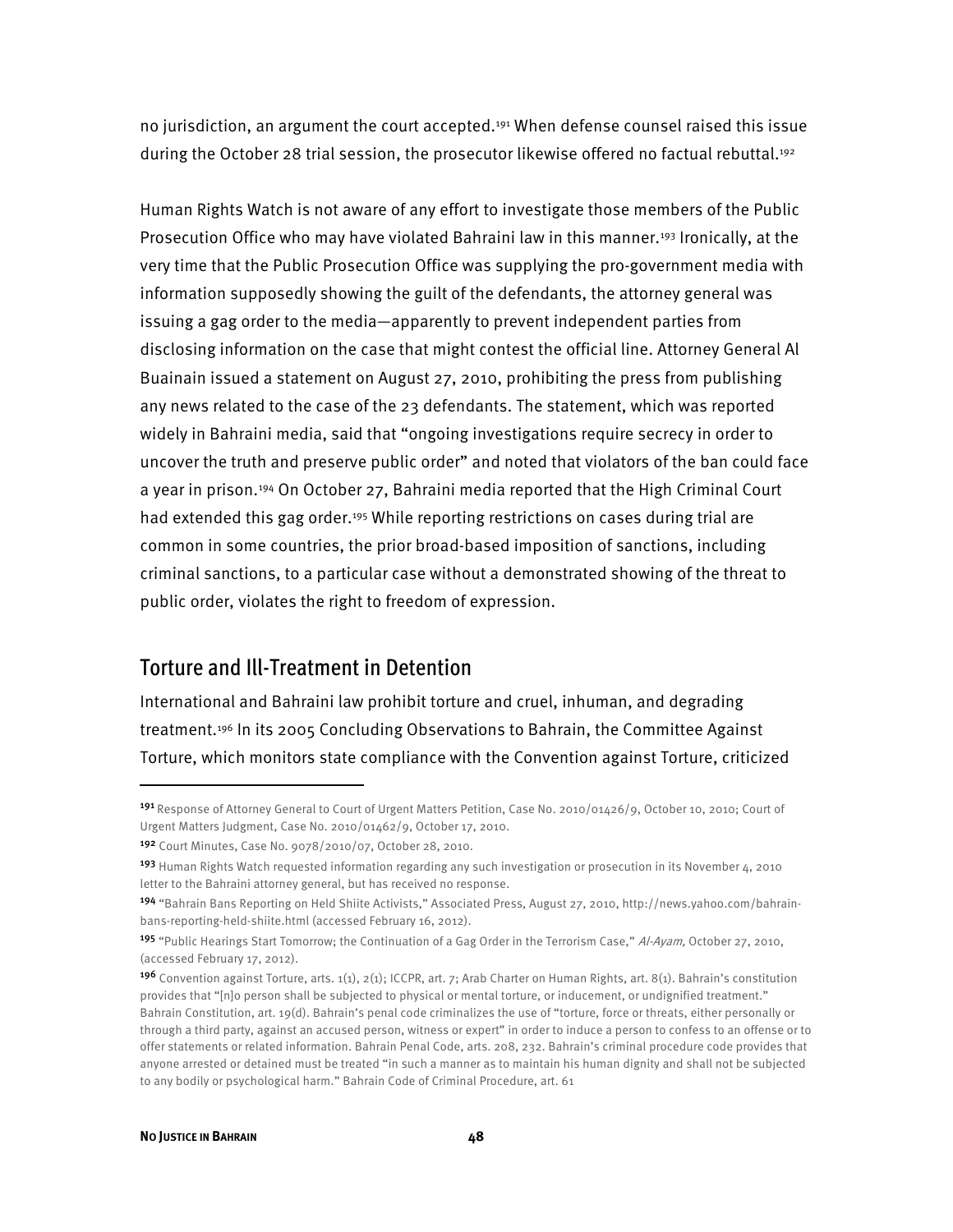the government for its "apparent failure to investigate promptly, impartially and fully the numerous allegations of torture and ill-treatment and to prosecute alleged offenders, and in particular the pattern of impunity for torture and other ill-treatment committed by law enforcement personnel."197 In addition, Human Rights Watch documented numerous cases of alleged torture and ill-treatment in 2009 and 2010, as discussed.198

At the first court session in the case of the 23 defendants, on October 28, 2010, all but one defendant told the court that security officials had subjected them to physical and psychological abuse. Human Rights Watch was able to meet with eight of the defendants after King Hamad ordered the release of the 23 defendants on February 22, 2011. These eight individuals described to Human Rights Watch their interrogation sessions, which had been accompanied by both physical and psychological abuse, some amounting to torture. Psychological abuse included threats, harassment, and extended detention in solitary confinement. Physical abuse included regular beatings to the head, chest, and other sensitive areas with fists and kicks, beatings on the soles of the feet with sticks or hoses ( $falaka<sup>199</sup>$ ), sleep deprivation, forced standing, denying access to the bathroom, and electric shocks. The eight told Human Rights Watch that their mistreatment was worse during the interrogation phase of their detention. In addition to these accounts, Human Rights Watch has secured independent evidence, including photographs and medical reports by government doctors, that relate to and corroborate the accounts of a number of the 23 defendants.

Bahraini authorities initially were adamant that the 23 defendants had been arrested on the basis of evidence gathered before arrests were made, rather than on the basis of statements made to interrogators. In early September 2010, the Ministry of the Interior said that the defendants had been apprehended because evidence "emerged" that they were "in a structured network aimed at compromising national security."<sup>200</sup> On September 5, 2010, the *Gulf Daily News*, relying on government sources, reported that the alleged network members had been arrested "[f]ollowing an extensive intelligence gathering

<sup>197</sup> United Nations, Committee Against Torture, Concluding Observations/Comments, CAT/C/CR/34/BHR, June 21, 2005, para. 6(f).

<sup>198</sup> See Torture Redux.

<sup>199</sup> The term "*falaka*" is often used in Bahrain to refer to being suspended by a bar or pole that is affixed under the knees and then set on supports; it is otherwise more typically understood to entail the beating of the soles of the feet, sometimes with the ankles affixed to a pole. See Darius M. Rejali, Torture and Democracy (Princeton: Princeton University Press, 2007), pp. 273-74. <sup>200</sup> Ministry of Interior correspondence with Human Rights Watch, September 2, 2010.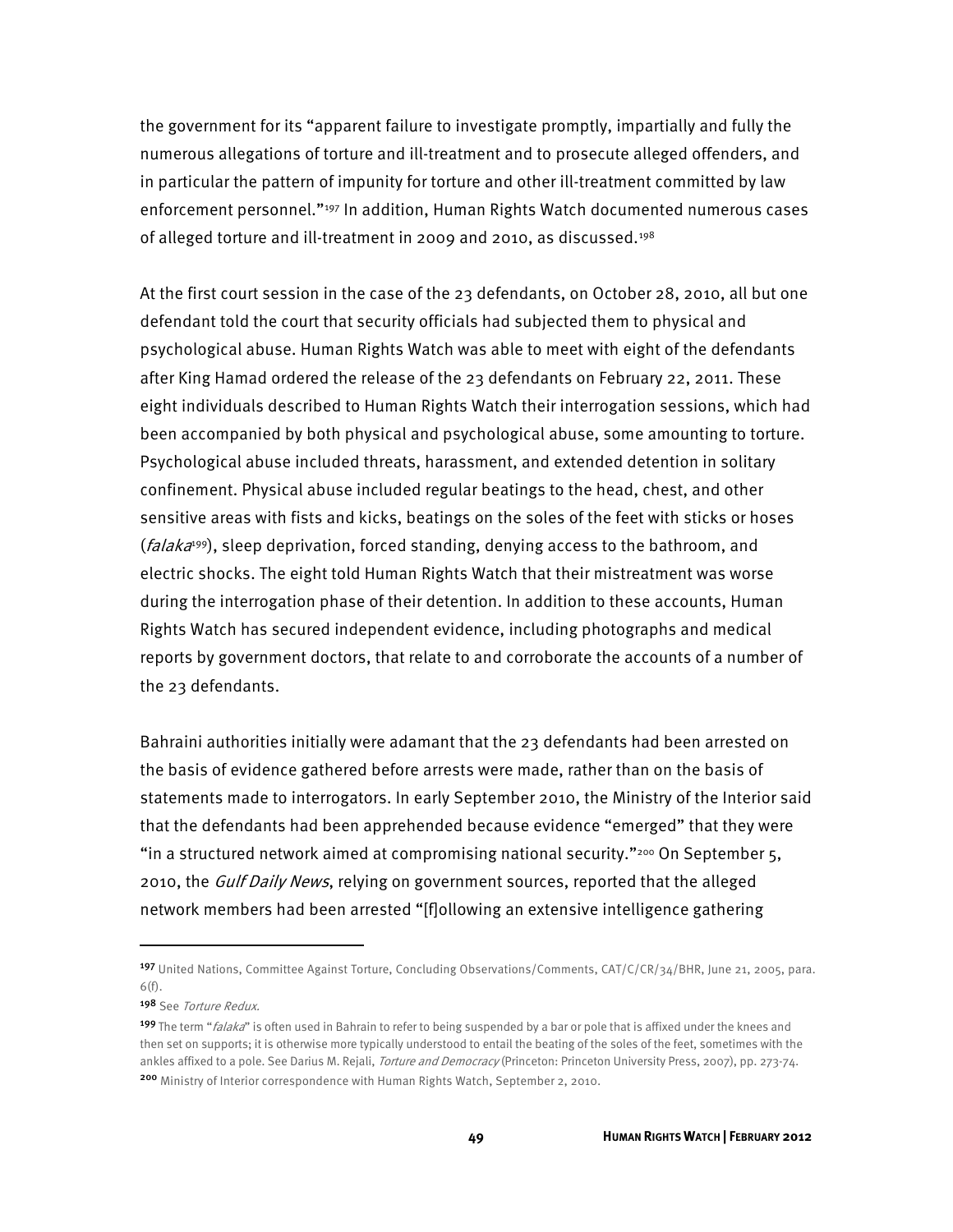operation by Bahrain's National Security Agency."201 Also on September 5, a Ministry of Interior statement regarding the arrest of the blogger Ali Abdulemam asserted that the arrest followed an investigation from which "compelling evidence emerged."<sup>202</sup>

However, the Public Prosecution Office told the court on October 28 that charges against the 23 defendants were based on "clear, untainted evidence" and that "this proof came out of the mouths of the defendants themselves."<sup>203</sup> This acknowledgement that the prosecution's case was based mainly on confessions makes the allegations of mistreatment of the 23 defendants particularly significant.

## *Accounts of Abuse*

The court minutes, authored by the presiding judge, Ibrahim Sultan al-Zayid, from the October 28, 2010 proceedings reflect the reports of abuse made by 22 of the 23 defendants, although not fully, according to defense counsel.204 Counsel told Human Rights Watch that the presiding judge directed those defendants who spoke later in the proceedings to address torture issues briefly and simply refer to the remarks made by defendants who had spoken earlier.205 As such, the court minutes reflect a number of defendants saying that they "endorsed" the allegations of torture made earlier by their "colleagues."206 Set forth below are summaries of the allegations made by ten of the 23 defendants to the court in October 2010 and in certain cases to Human Rights Watch in February and March 2011 as well as a discussion of corroborating evidence.

#### Abdul-Jalil al-Singace

Abdul-Jalil al-Singace, a leader of the opposition Haq Movement who was arrested in mid-August 2010, told the court that security officials had beaten him, particularly on his left ear. As a result, he said, his eardrum was punctured and he had received treatment at a military hospital. Al-Singace, who has limited use of one leg and no use of the other due to

- 201 "Terrorism Network is Broken," Gulf Daily News, September 5, 2010, http://www.gulf-dailynews.com/source/XXXIII/169/pdf/PAGE02.pdf (accessed February 16, 2012).
- <sup>202</sup> "Statement on Arrest of Ali Abdulemam," Bahrain News Agency, September 5, 2010,
- http://www.bna.bh/portal/en/news/443478 (accessed February 16, 2012).

- 204 Ibid.; Human Rights Watch telephone interview with Jalila Sayeed, November 1, 2010.
- <sup>205</sup> Human Rights Watch telephone interview with Jalila Sayeed, November 1, 2010.

<sup>203</sup>Court Minutes, Case No. 9078/2010/07, October 28, 2010.

<sup>206</sup> Court Minutes, Case No. 9078/2010/07, October 28, 2010.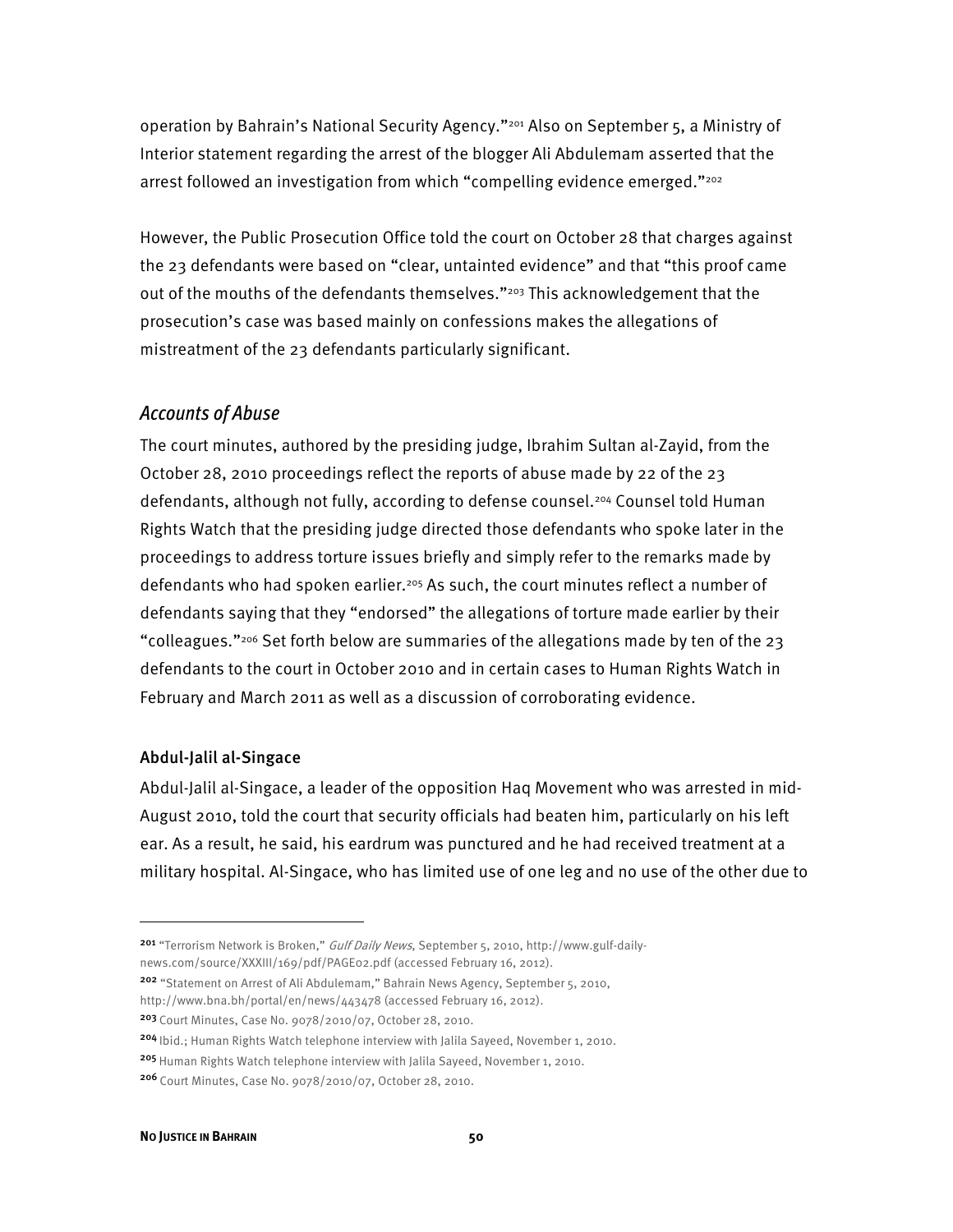childhood polio, also stated that his crutches had been taken from him and that he had been forced to stand without them. He told the court that officials had threatened to harm his family and have his employment as a University of Bahrain professor terminated; the government ultimately terminated his employment.207

According to the court minutes, al-Singace alleged that he had been told that if he denied the charges against him he would be "worked over." He nonetheless denied the accusations during his first interrogation by a prosecutor. Before his second interrogation, he told the court, a policeman grabbed him and said, "Don't you dare repeat yesterday's drama or it will be your end." Al-Singace said he was denied sleep that night and forced to stand from the morning until going back to the Public Prosecution Office. When he fell, security personnel stood him up and hit him. He said that eventually he was forced to sign three statements without reading them at the Ministry of Interior's Criminal Investigation Directorate.<sup>208</sup>

Doctors from the Bahrain Defense Force Royal Medical Services examined al-Singace on September 22, 2010, and stated in a report dated September 26 that he had a 20 percent perforation and hearing loss in his left ear. While the doctors drew no conclusions about the cause of these injuries, their diagnosis appears to be consistent with al-Singace's allegation that security forces beat his left ear.209

#### Sheikh Muhammad Habib al-Saffaf (al-Moqdad)

Shaikh Muhammad Habib al-Saffaf (known as al-Moqdad), an activist, told the court that he had been tortured, including by electro-shocks while blindfolded with his hands tied behind his back. He reported that his jailers had denied him sleep for days and forced him to stand until he fell unconscious from exhaustion. Al-Moqdad also said that he had been suspended "like a sheep" and "beaten brutally," leaving marks on his body. According to al-Moqdad, he was referred to the medical examiner in the Public Prosecution Office and a Dr. Amal at a military hospital. Dr. Amal had told him that his ear was punctured, he told the court. Al-Moqdad said that he "remained in this state" until he signed a statement that a National Security Agency investigator would not let him see.<sup>210</sup>

 $207$  Ibid.

 $\overline{a}$ 

<sup>209</sup>Bahrain Defense Force Royal Medical Services, Medical Report on Abdul-Jalil al-Singace, September 26, 2010. 210 Court Minutes, Case No. 9078/2010/07, October 28, 2010.

<sup>208</sup> Court Minutes, Case No. 9078/2010/07, October 28, 2010. For background on the Ministry of Interior's Criminal Investigation Directorate's record of torture and ill-treatment, see Torture Redux.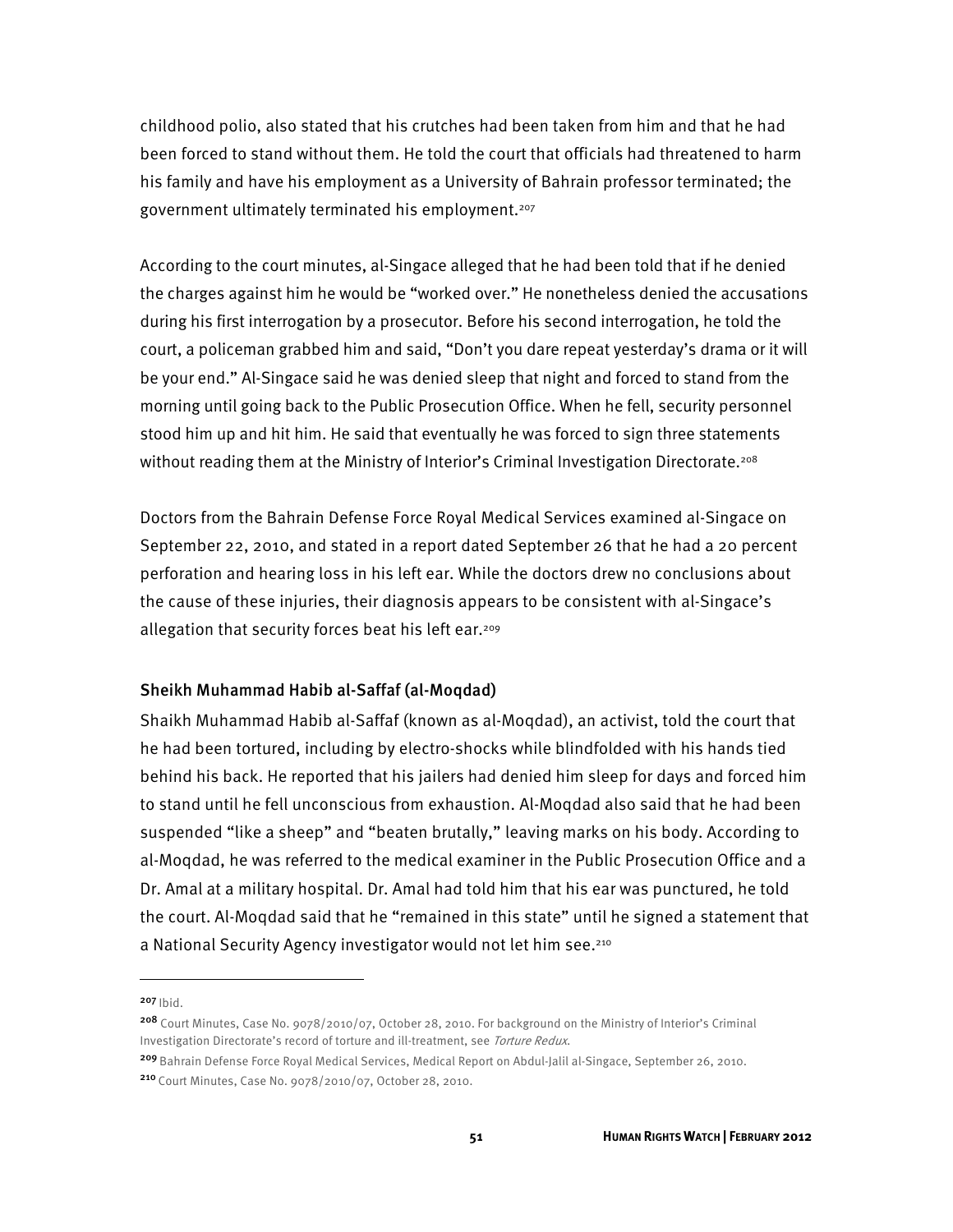Human Rights Watch reviewed photographs credible sources said were of al-Moqdad's stomach and wrist taken around the time of the October 28 court session.<sup>211</sup> The photographs reveal a circular abrasion on the stomach and a bruise on the wrist. These injuries appear to be consistent with al-Moqdad's allegations of being subjected to an electro-shock device and being suspended. A report by a physician with the Public Prosecution Office noted that al-Moqdad had bruises on his stomach and forearm. The doctor concluded that the injuries resulted from "a clash or pressure of a hard mass."212 In February 2011 Human Rights Watch observed circular abrasions on al-Moqdad's stomach, upper legs, and other parts of his body.<sup>213</sup>

#### Abd al-Amir Yusif Ali Malullah

Abd al-Amir Yusif Ali Malullah told the court that his toenails had been ripped during beatings and that one was later removed at a hospital. He reported that a second toenail still had marks and, according to the court minutes, he raised his legs to the court and pointed to his toes. Malullah also told the court that he had been threatened while being transported to the Public Prosecution Office and that he had not met with any attorney before the October 28 trial session.<sup>214</sup> A photograph of toes credibly said to be Malullah's taken around the time of this testimony shows a significant portion of the nail on the big toe of the left foot is missing and that the nail on the big toe of the right foot is severely bruised. A medical report noted that Malullah had required surgery to remove one of his toenails (without specifying which foot) and that a toenail on his right foot had been treated medically, but not removed.<sup>215</sup>

<sup>211</sup> Defense counsel reported to Human Rights Watch that no photographs were taken during Public Prosecution Office interrogations, even if a defendant had obvious injuries, and that prosecutors did not permit defense counsel to take photographs of clients. Human Rights Watch interview with Mohamed al-Tajer, Manama, September 23, 2010. However, Human Rights Watch has obtained photographs of certain of the 23 defendants taken in October 2010; we reviewed electronic copies of these photographs to confirm the date when they were taken. In addition, we showed the photographs to defense counsel who had observed personally injuries to those defendants shown in the photographs, and counsel confirmed that the photographs depict accurately the condition of the defendants shown. Human Rights Watch interview with Muhammad al-Tajer, Manama, December 21, 2010; Human Rights Watch interview with Muhammad Ahmed, Manama, December 22, 2010; Human Rights Watch interview with Jalil Aradi, Manama, December 22, 2010; Human Rights Watch interview with Jalila Sayeed, Manama, December 21, 2010. In addition, Human Rights Watch has viewed the location at which the photographs were reportedly taken and has confirmed that this location is as it appears in the photographs.

<sup>212</sup> Public Prosecution, General Directorate of Forensic Science Evidence, Forensic Medical Report regarding Mohammed Habib al-Saffaf, September 7, 2010.

<sup>213</sup> Human Rights Watch interview with Sheikh Muhammad Habib al-Saffaf, Manama, February 23, 2011.

<sup>214</sup> Court Minutes, Case No. 9078/2010/07, October 28, 2010.

<sup>215</sup> Public Prosecution, General Directorate of Forensic Science Evidence, Forensic Medical Report regarding Abd al-Amir Yusif Ali Malullah, September 19, 2010. According to the report, Malullah told the medical examiner that he suffered these injuries during a fall in the bathroom.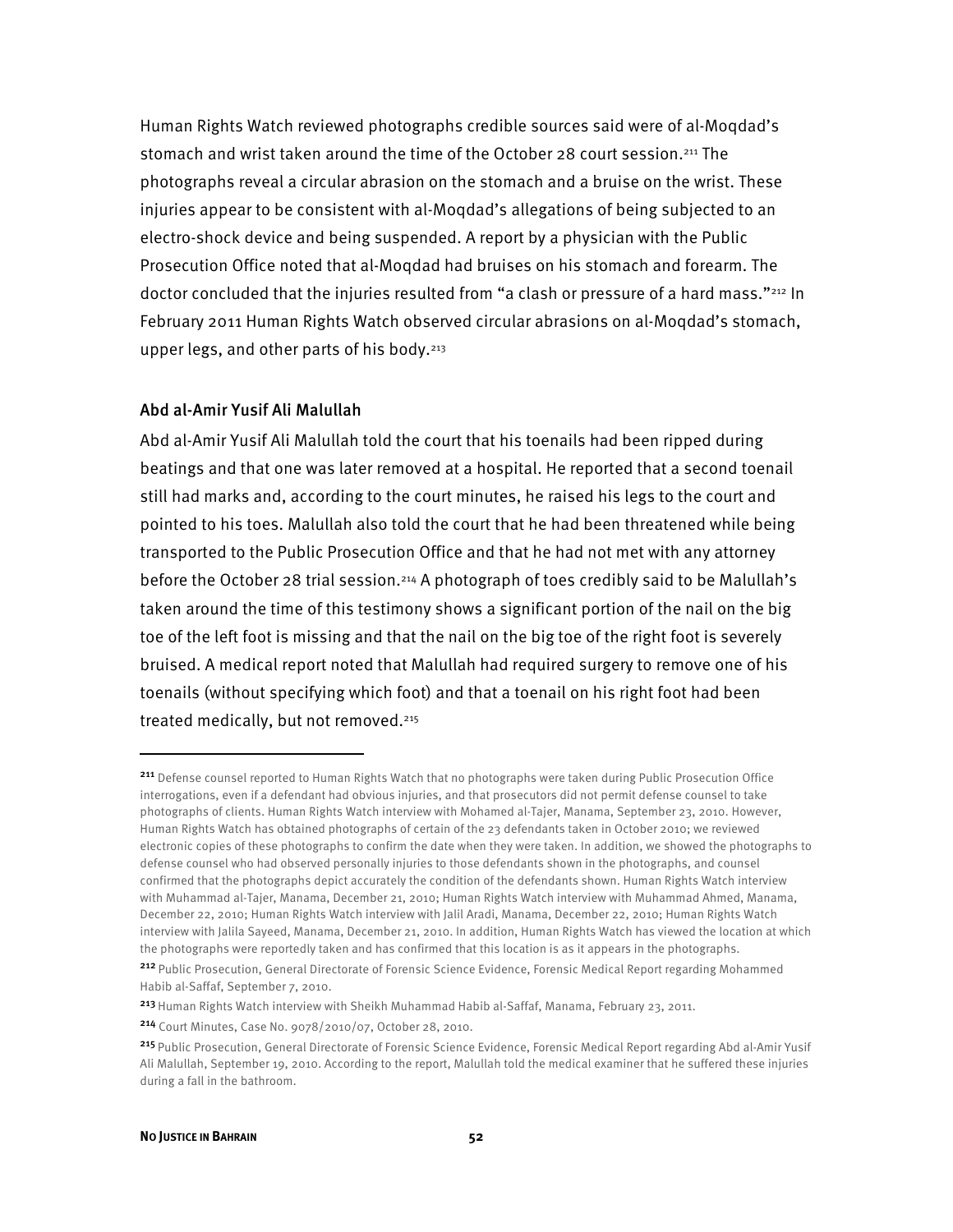#### Muhammad Said Musa al-Sahlawi

Muhammad Said Musa al-Sahlawi, a dentist and board member of the Bahrain Center for Human Rights, told the court that just after being brought to the Ministry of Interior's Criminal Investigation Directorate, he was stripped of his clothing and told, "We can do what we want with you, including sexual assault," according to the court minutes. Al-Sahlawi said that he was slapped, kicked in the ear, and beaten on his feet. According to al-Sahlawi, a doctor observed bruises on him, but said simply that they would go away. Al-Sahlawi said that he reported having chest pain as a result of beatings and requested an xray. The doctor did not act upon this request.<sup>216</sup>

Human Rights Watch interviewed al-Sahlawi in February 2011. He said then that his interrogators had subjected him to repeated beatings in the head, some of which were so hard they knocked him to the ground. He also reported that interrogators had beaten the soles of his feet with what he believed was a rubber hose, causing severe swelling and bleeding. At one point the beating was so severe that he began screaming, he said, but his interrogator ordered one of the guards to shove a shoe in his mouth to shut him up. Al-Sahlawi told Human Rights Watch that his interrogators also had threatened him with sexual assault, and reminded him that he was a "dignified" doctor and that he should not compel them to treat him "like the others."<sup>217</sup>

Al-Sahlawi told Human Rights Watch that most of this abuse was administered in connection with interrogators' efforts to elicit a confession from him regarding alleged relationships between the Bahrain Center for Human Rights, and opposition figures and international human rights organizations, like Human Rights Watch.<sup>218</sup>

#### Al-Hurr Yusif Muhammad Sabikh

 $\overline{a}$ 

Al-Hurr Yusif Muhammad Sabikh told the court that he signed two statements, one of which he did not read. He told the court that he had been hanged by his feet at one point after refusing to confess.<sup>219</sup> Human Rights Watch reviewed a photograph credibly reported to be of Sabikh taken around the time of these statements. The photograph appears to

<sup>216</sup> Court Minutes, Case No. 9078/2010/07, October 28, 2010.

<sup>217</sup> Human Rights Watch interview with Muhammad Said Musa al-Sahlawi, Manama, February 26, 2011.  $218$  Ibid.

<sup>219</sup> Court Minutes, Case No. 9078/2010/07, October 28, 2010.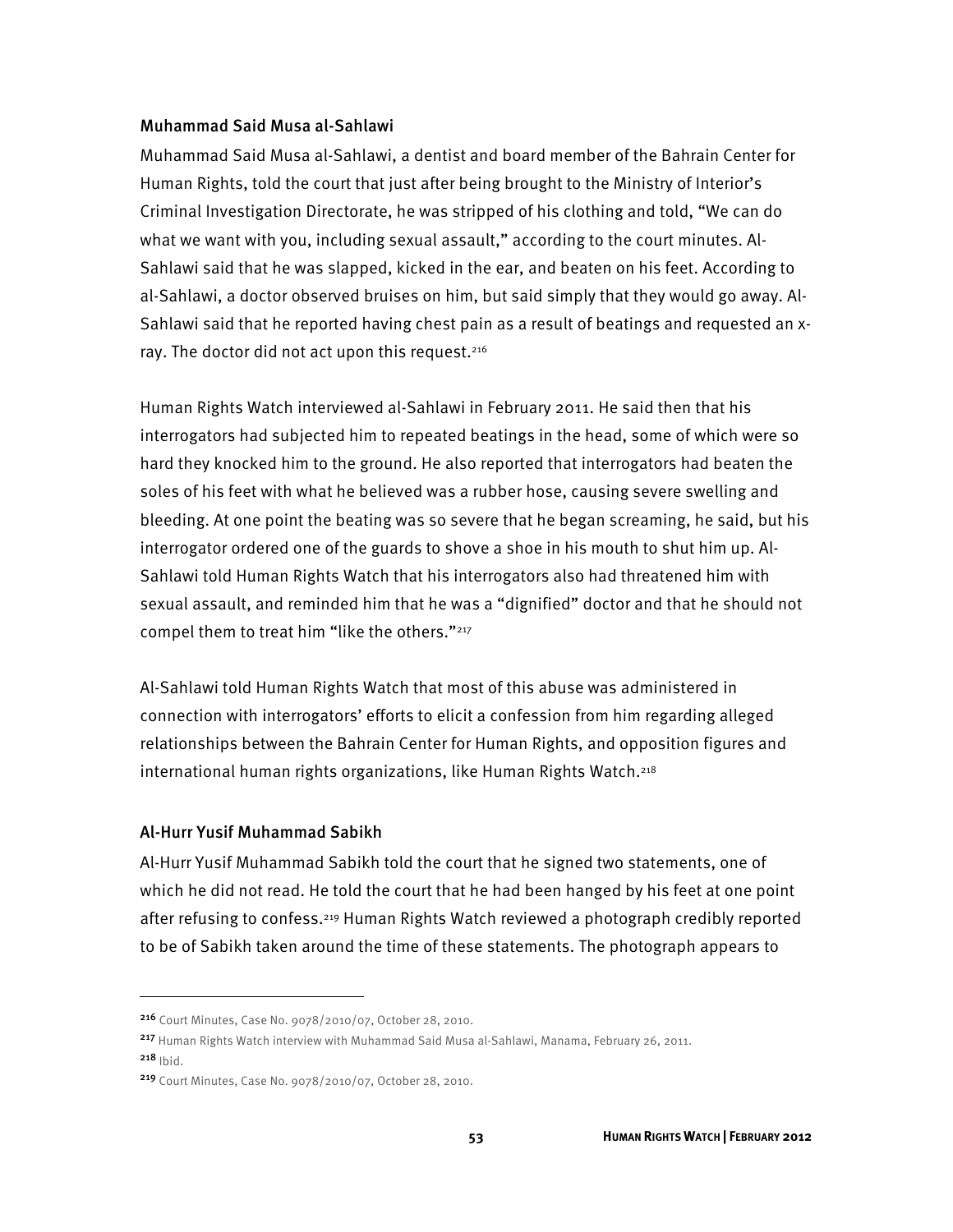depict a sizeable injury just above Sabikh's ankle that is consistent with Sabikh's allegation that he was suspended by his feet. A defense lawyer recorded in notes from a meeting with Sabikh personal observations of this injury.<sup>220</sup> Further, a report by a Public Prosecution Office doctor found that Sabikh had injuries (with scabs and pus) on the front of his ankles, behind his right ankle, and on the "lateral side of the left ankle," in addition to a bruise on one of his toenails. The doctor concluded that the ankle injuries "agree with and emerged from the iron cuffs" and that the injury to the toe was "possible from a traumatic clash with a hard mass, whatever its type was."<sup>221</sup>

#### Salman Naji Salman

Salman Naji Salman told the court that he had been tortured, pointing to his hands and legs to indicate the injuries he suffered. According to court minutes, Salman then "endorsed" the accounts of torture offered by his "colleagues."222 A medical examiner in the Public Prosecution Office observed discoloration on Salman's right wrist and right ankle, and concluded that these marks were similar to those that would be caused by the scraping of an iron shackle. The medical examiner's report also noted that Salman had been diagnosed by a Bahrain Defense Force doctor on October 18, 2010 with swelling of his right wrist and "pain in the right wrist joint and muscles."<sup>223</sup> Similarly, defense counsel reported observing an obvious injury on Salman's wrist shortly after the medical examiner had seen Salman.<sup>224</sup>

Human Rights Watch interviewed Salman in February 2011. He said that interrogators had stripped him naked on several occasions and subjected him to severe beatings, including on the soles of his feet. He said these beatings sometimes lasted more than two hours, and that on a few occasions his jailors threatened to rape him with a stick while he was stripped naked. Salman told Human Rights Watch that his interrogators had also used an electroshock device on his genitals, head, and hands when he was naked. Some of the electroshocks were administered while he was suspended, he said. Salman said he felt his arms

1

<sup>&</sup>lt;sup>220</sup> Defense counsel's interview notes from a November 6, 2010 client meeting.

<sup>221</sup> Public Prosecution, General Directorate of Forensic Science Evidence, Forensic Medical Report regarding Al-Hurr Yusif Muhammad Sabikh, September 16, 2010.

<sup>222</sup> Court Minutes, Case No. 9078/2010/07, October 28, 2010.

<sup>223</sup> Public Prosecution, General Directorate of Forensic Science Evidence, Forensic Medical Report regarding Salman Naji Salman, November 1, 2010.

<sup>224</sup> Defense counsel's interview notes from a November 6, 2010 client meeting.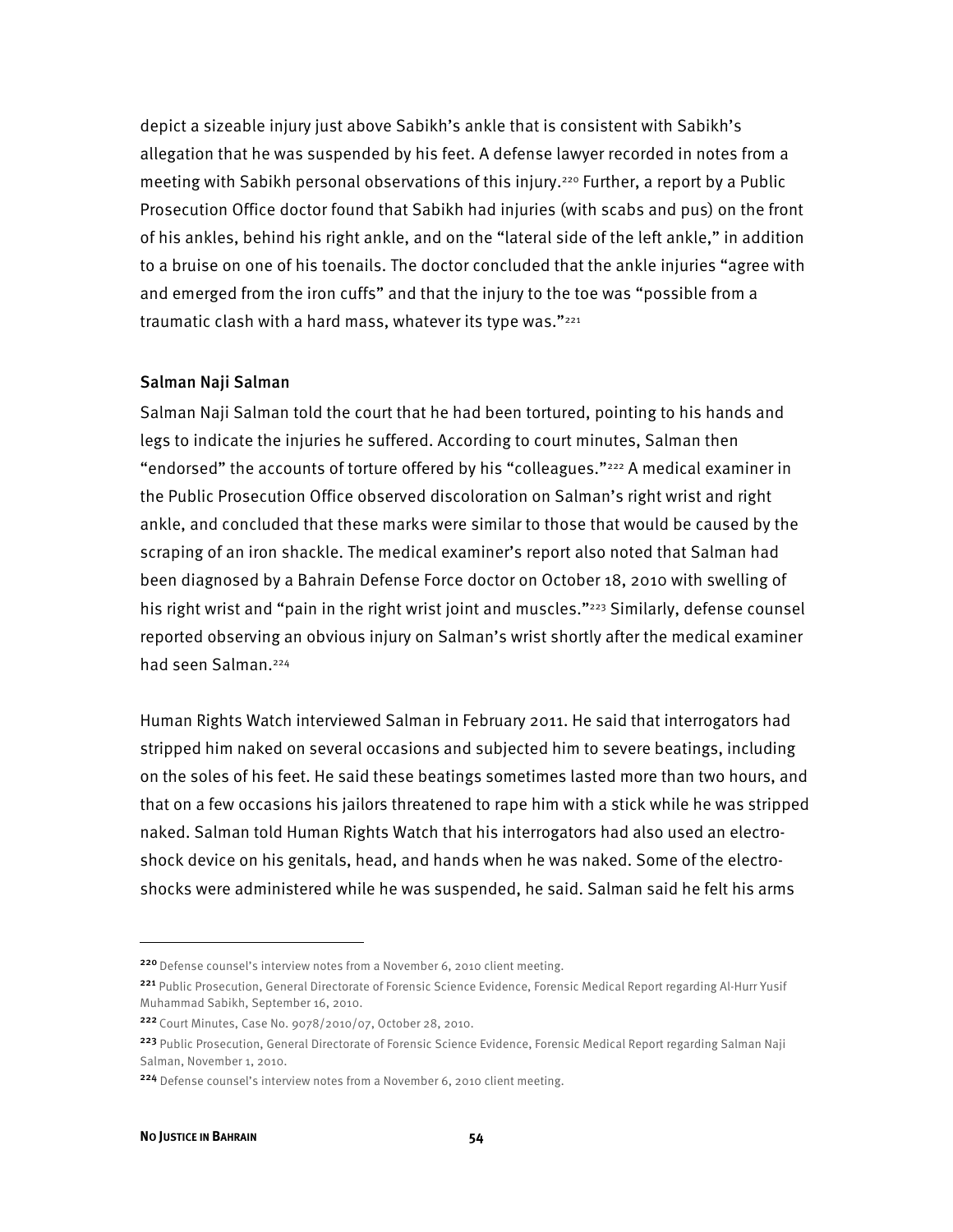were being ripped apart as he was hanging and he asked for mercy. He also told Human Rights Watch that a forensic doctor examined him and took pictures of his wounds.<sup>225</sup>

#### Abd al-Hadi al-Saffar

Abd al-Hadi al-Saffar told the court that he had been tortured, beaten on his feet, and hanged in the *falaka* position. Al-Saffar asked the court to provide a safeguard against further abuse.226 Human Rights Watch reviewed a photograph reliably said to be of al-Saffar's ankles taken close to the time of this testimony. The photograph reveals pronounced red abrasions on the ankles, consistent with a complaint of being suspended. Also, defense counsel reported to Human Rights Watch having observed clear signs of injury on al-Saffar's ankle that al-Saffar attributed to having been suspended.227 A report by a doctor from the Public Prosecution Office indicated that al-Saffar had bruises on his ankles that were the "result of the occurrence of pressure and contact with the iron shackles."<sup>228</sup>

#### Ibrahim Taher Muhammad al-Shaikh

Ibrahim Taher Muhammad al-Shaikh told the court that he had been tortured. According to the court minutes, al-Shaikh "pointed at his legs and said that he could not walk."229 Photographs credibly reported to be of al-Shaikh taken around the time of this testimony show pronounced red bruises and scars around his ankle and lower leg that appear to be the result of some violent action. Defense counsel also reported observing obvious injuries on al-Shaikh's ankle and leg.230 A report by the medical examiner found that al-Shaikh had wounds on his ankle that could have been caused by "a traumatic clash with a hard mass, whatever its type was."<sup>231</sup>

<sup>225</sup> Human Rights Watch interview with Salman Naji Salman, Manama, February 28, 2011.

<sup>226</sup> Court Minutes, Case No. 9078/2010/07, October 28, 2010.

<sup>&</sup>lt;sup>227</sup> Defense counsel's interview notes from a November 6, 2010 client meeting.

<sup>228</sup> Public Prosecution, General Directorate of Forensic Science Evidence, Forensic Medical Report regarding Abd al-Hadi Abdullah Ali al-Saffar, September 15, 2010. This report referenced an earlier medical report (of which Human Rights Watch does not have a copy), which noted that al-Saffar had bruises on his knees and ankles.

<sup>229</sup>Court Minutes, Case No. 9078/2010/07, October 28, 2010.

<sup>&</sup>lt;sup>230</sup> Defense counsel's interview notes from a November 6, 2010 client meeting.

<sup>&</sup>lt;sup>231</sup> Forensic Medical Report by First Forensic Doctor of the Prosecution regarding Ibrahim Taher Muhammed al-Shaikh, September 16, 2010.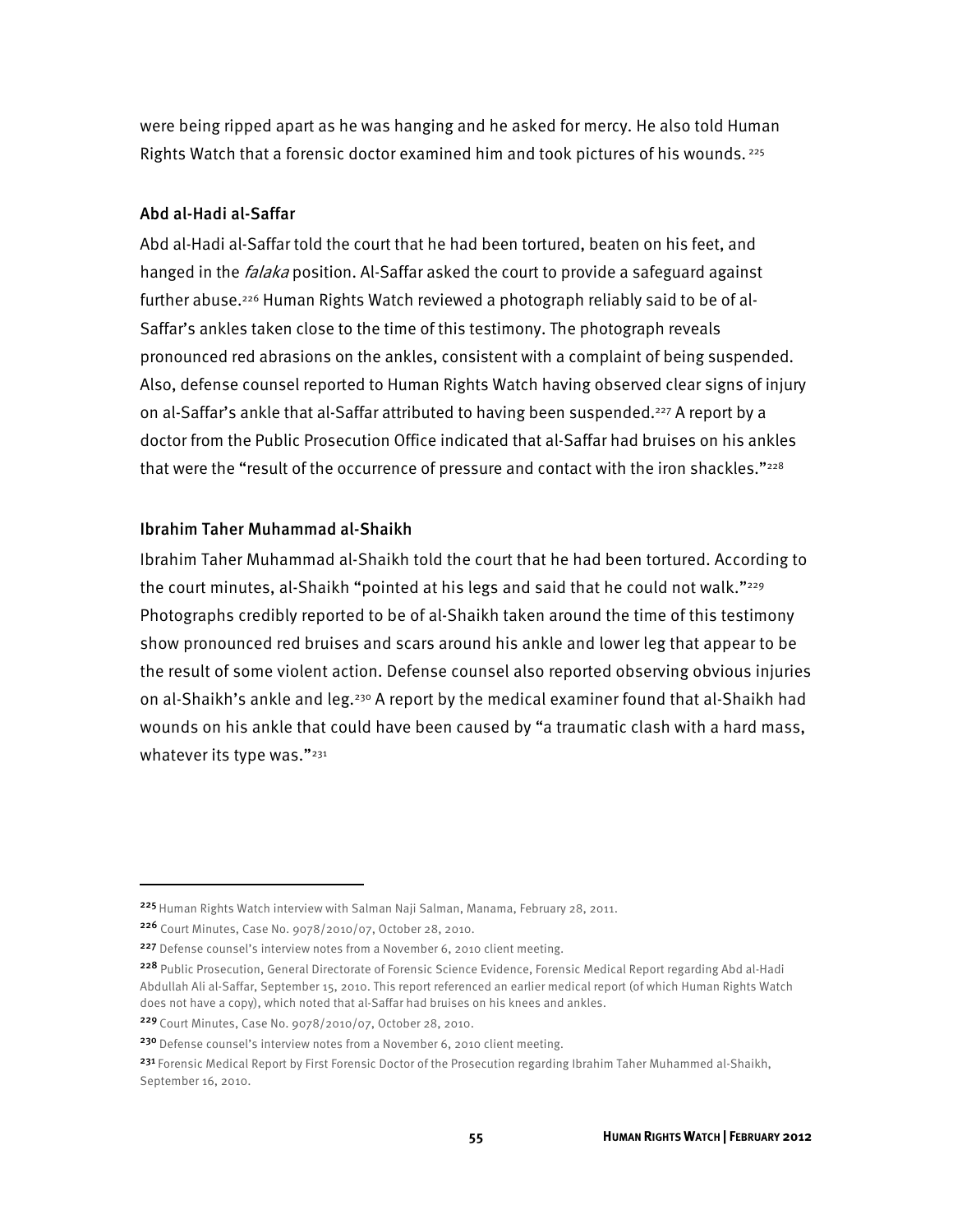#### Ahmad Jawad al-Firdan and Ali Jawad al-Firdan

Ahmad Jawad al-Firdan told the court that he had been subjected to torture similar to that reported by defendants who had spoken before him; he was among those the court had directed to keep their statements brief.232 A photograph reliably reported to be of Ahmad Jawad al-Firdan's ankle and shin that Human Rights Watch reviewed shows an obvious and significant scar on the ankle and a somewhat less pronounced scar on the shin, which appear to be the result of a violent trauma.

Ali Jawad al-Firdan also told the court, by reference to the accounts of other defendants, that he had been tortured.233 Human Rights Watch reviewed a photograph credibly said to be of Ali Jawad al-Firdan's right ankle that shows a sizeable scar. In addition, a Public Prosecution Office doctor found that he had bruises on his ankles that were "the result of pressure and a violent clash."234

## *Access to Independent Medical Examinations*

International law obliges states to provide adequate medical care to all prisoners.235 Access to doctors, including those provided by the detainee or the detainee's family, is important to prevent the occurrence of torture and ill-treatment in detention.<sup>236</sup> In 2005 the Committee Against Torture concluded that the government of Bahrain provided detainees "inadequate access … to medical assistance … thereby reducing the safeguards available to detainees."<sup>237</sup>

Defense counsel requested that the court refer those individuals who had alleged torture to impartial medical examinations conducted by doctors other than the Public Prosecution

<sup>232</sup> Court Minutes, Case No. 9078/2010/07, October 28, 2010.

<sup>233</sup>Court Minutes, Case No. 9078/2010/07, October 28, 2010.

<sup>234</sup> Public Prosecution, General Directorate of Forensic Science Evidence, Forensic Medical Report regarding Ali Jawad Ahmad Jawad al-Firdan, September 9, 2010.

<sup>235</sup> Basic Principles for the Treatment of Prisoners, G.A. res. 45/111, annex, 45 U.N. GAOR Supp. (No. 49A) at 200, U.N. Doc. A/45/49 (1990), principle 9; Standard Minimum Rules for the Treatment of Prisoners, adopted Aug. 30, 1955 by the First United Nations Congress on the Prevention of Crime and the Treatment of Offenders, U.N. Doc. A/CONF/611, annex I, E.S.C. res. 663C, 24 U.N. ESCOR Supp. (No. 1) at 11, U.N. Doc. E/3048 (1957), amended E.S.C. res. 2076, 62 U.N. ESCOR Supp. (No. 1) at 35, U.N. Doc. E/5988 (1977), rules 22-26.

<sup>236</sup> See UN Human Rights Committee, General Comment No. 20: concerning prohibition of torture and cruel treatment or punishment (Art. 7), October 3, 1992 ("The protection of the detainee also requires that prompt and regular access be given to doctors and lawyers and, under appropriate supervision when the investigation so requires, to family members."), para. 11.

<sup>237</sup> United Nations Committee Against Torture, Concluding Observations/Comments, CAT/C/CR/34/BHR, June 21, 2005, para. 6(e).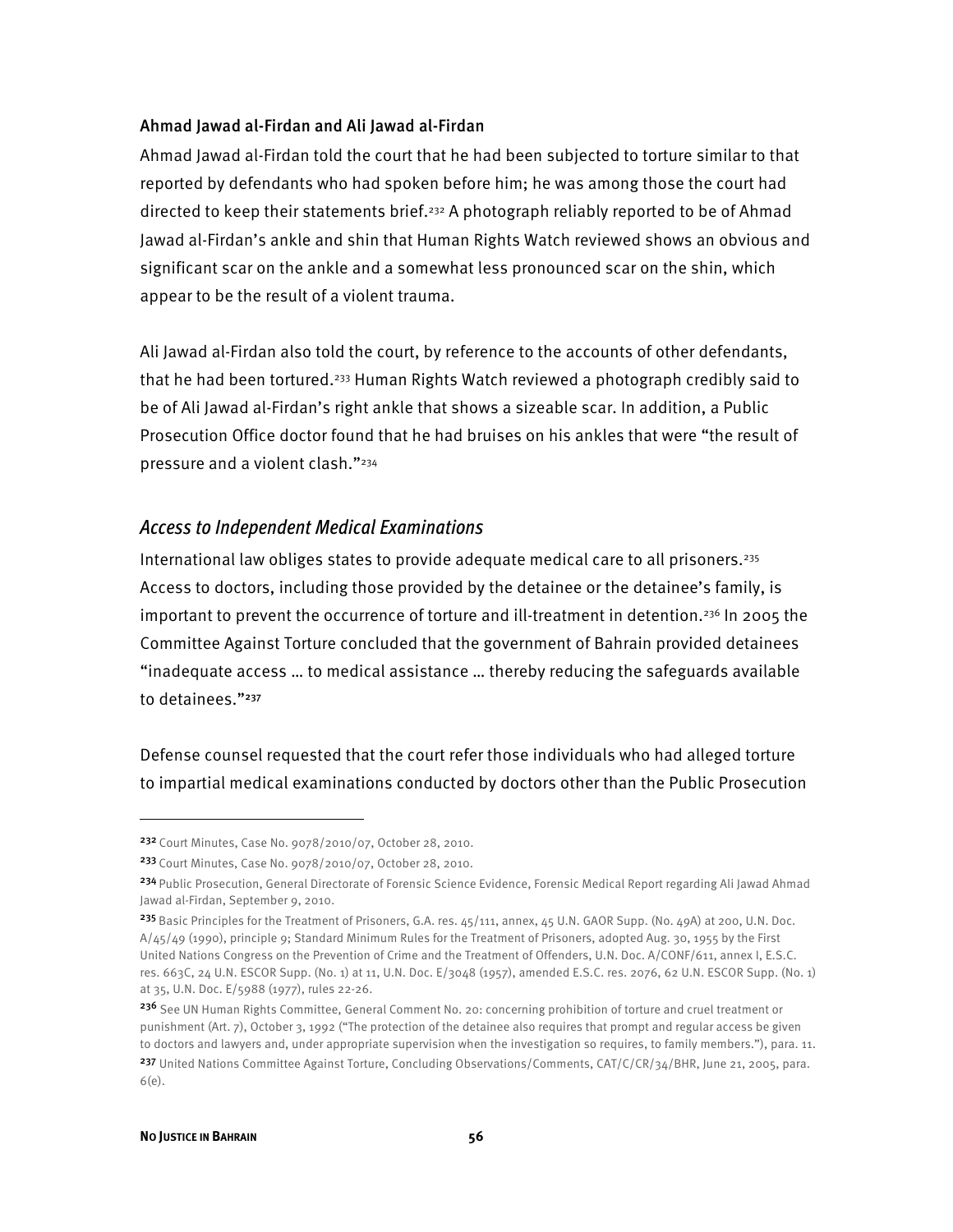Office's medical examiner.<sup>238</sup> The Public Prosecution Office argued that only its own doctors could properly conduct any medical assessments, describing the medical examiner as the "sole body with the technical expertise necessary to identify injuries, if any, and to determine their consistency with the conditions and circumstances alleged by the defendant." Prosecutors also told the court that any of the 23 defendants who had alleged abuse had already been appropriately examined by the medical examiner.<sup>239</sup>

Human Rights Watch found that reports generated in connection with examinations by the medical examiner were inadequate on their face. For instance, prosecutors referred the court to an examination of Abd al-Hadi Abdullah Mahdi Hassan Juma'a (al-Mukhaudar) by the medical examiner as an example of an appropriate examination; prosecutors had referred al-Mukhaudar to the medical examiner based on his allegations of abuse and their observations of an injury.240 However, the medical examiner's report, based on an examination conducted on September 8, 2010, states that there were no signs of injury at all to al-Mukhaudar, contrary to what prosecutors themselves had reported.<sup>241</sup>

Many reports by the medical examiner also fail to address adequately causation issues. After Salman Naji Salman complained of physical abuse, the medical examiner diagnosed injuries to Salman's wrist and leg. While indicating that the wrist injuries were consistent with scraping by iron shackles, the medical examiner concluded that it was "technically not possible to determine the nature, cause, date or implement used to produce the visible marks on the legs, or whether they result from some illness or injury."242 Other reports, as described above, also lack definitive conclusions as to whether diagnosed injuries were actually caused in the manner alleged by the defendants.

<sup>238</sup> Court Minutes, Case No. 9078/2010/07, October 28, 2010. In this vein, defense counsel had complained in their September 12 petition to the Court of Urgent Matters that prosecutors' minutes of interrogations had not adequately reflected allegations and signs of abuse. Court of Urgent Matters Petition, Case No. 2010/01426/9, filed on behalf of Abdul-Jalil al-Singace and others, September 12, 2010.

<sup>239</sup>Court Minutes, Case No. 9078/2010/07, October 28, 2010.

<sup>240</sup> Court Minutes, Case No. 9078/2010/07, November 11, 2010; Public Prosecution Office, untitled report regarding Abd al-Hadi Abdullah Mahdi Hassan Juma'a, known as Abdulhadi al-Mukhaudar, August 31, 2010.

<sup>241</sup> Public Prosecution Office, General Directorate of Forensic Science Evidence, untitled report regarding Abd al-Hadi Abdullah Mahdi Hassan Juma'a al-Mukhaudar, September 9, 2010.

<sup>242</sup> Public Prosecution, General Directorate of Forensic Science Evidence, Forensic Medical Report regarding Salman Naji Salman, November 1, 2010.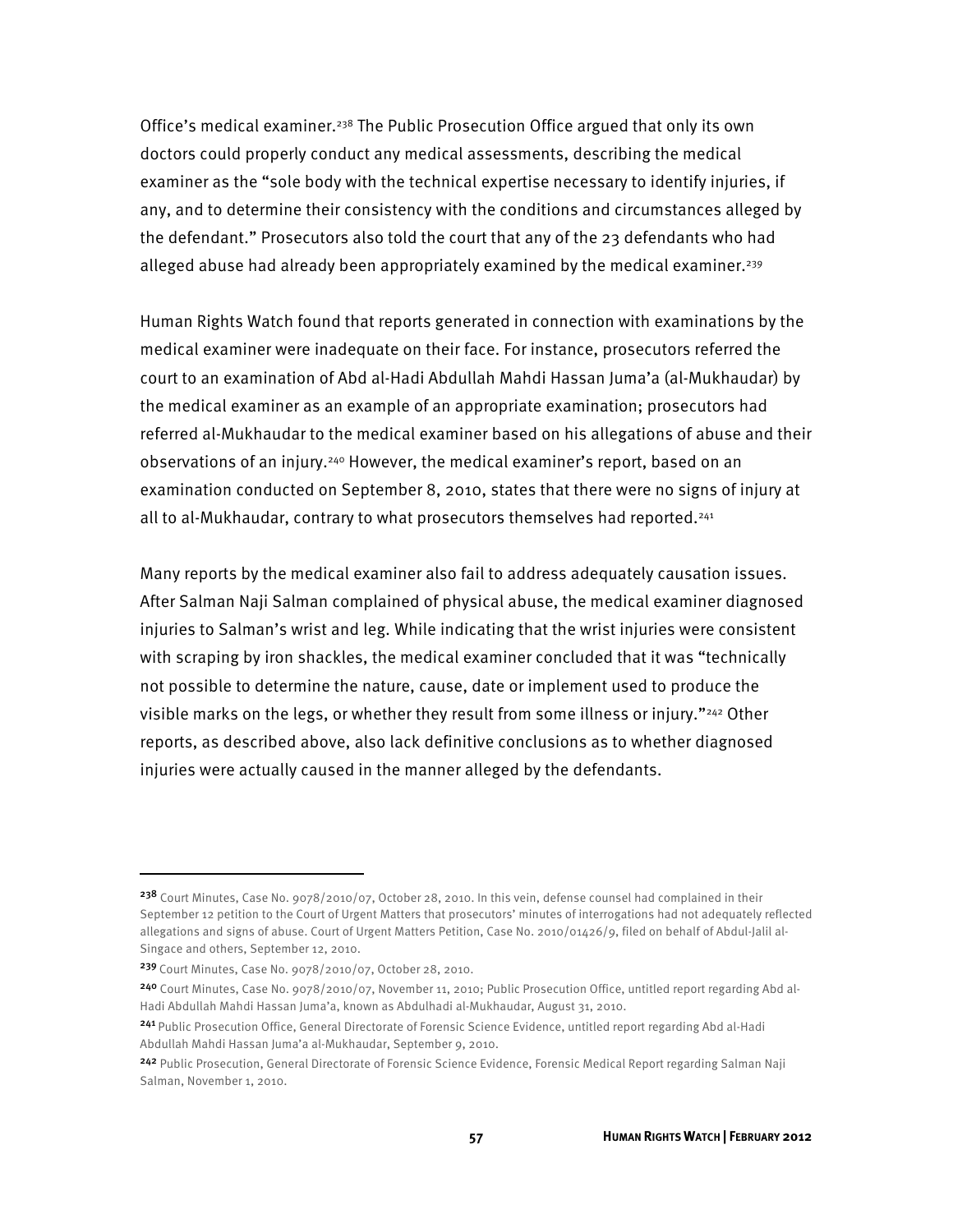Human Rights Watch found similar problems in reports by the medical examiner in other national security cases. In almost all instances, the medical examiner professed an inability to draw any conclusion regarding the cause of diagnosed injuries. For example, in the al-Hujaira case from December 2008—which involved allegations that an illegal group had been formed to undermine Bahrain's constitution—the medical examiner evaluated Hassan Jassim Muhammad, finding "old healing injury signs." The medical examiner concluded, however, that "[d]ue to the lack of attached medical documentation, it was technically impossible to determine the injuries, the date of infliction, or its nature."243 The medical examiner found a scar on the back of another defendant, Qasim Ali Hassan Jasim, but noted that "[t]he mentioned subject has no previous medical reports and this scar is healed, and took place a few days ago and we are not able to detect the time of the injury precisely or its relation to the alleged incident."244

In contrast, government doctors from the Ministry of Health in the past have reached at least tentative conclusions regarding causation when courts have ordered them to examine defendants. For example, Health Ministry doctors testified in court regarding the results of their examinations of defendants in the Jidhafs case from December 2007, which arose from clashes between protesters and security forces. The doctors had found "rings" or scars around the wrists of certain defendants, which they believed resulted from the tightening of an item around the wrists (not handcuffs used in the normal course of detention or restraint). The doctors also found irregularities in the shoulders and clavicle joints of certain defendants. According to the doctors, it was "probable" that these defendants had been "suspended from the ceiling." The doctors, when asked how they explained the "pains, burns and scars in the same places over all the suspects' bodies," testified that the cause could be "their exposure to hanging, beating, torture or handcuffs."245

j

<sup>243</sup> Public Prosecution Office, General Directorate of Forensic Science Evidence [official translation], Undated Forensic Report regarding Hasan Jassem Muhammad.

<sup>244</sup> Public Prosecution Office, General Directorate of Forensic Science Evidence [official translation], Forensic Report regarding Qasim Ali Hasan Jasim, February 25, 2009. See also Public Prosecution Office, General Directorate of Forensic Science Evidence [official translation], Forensic Report regarding Hussein Ali Abdullah Ibrahim, February 25, 2009 (finding a "small scar on lateral aspect of left thigh," and stating that "due to absence of previous medical reports, we cannot relate now this scar to alleged incident..."); Public Prosecution Office, General Directorate of Forensic Science Evidence [official translation], Forensic Report regarding Ibrahim Saleh Ga'far, May 8, 2008 ("coloring under the arms does not enable us to identify the cause or the time it occurred.").

<sup>245</sup> Ministry of Justice and Islamic Affairs, Courts' Administration, Case No. 7/2008/797, May 11, 2008.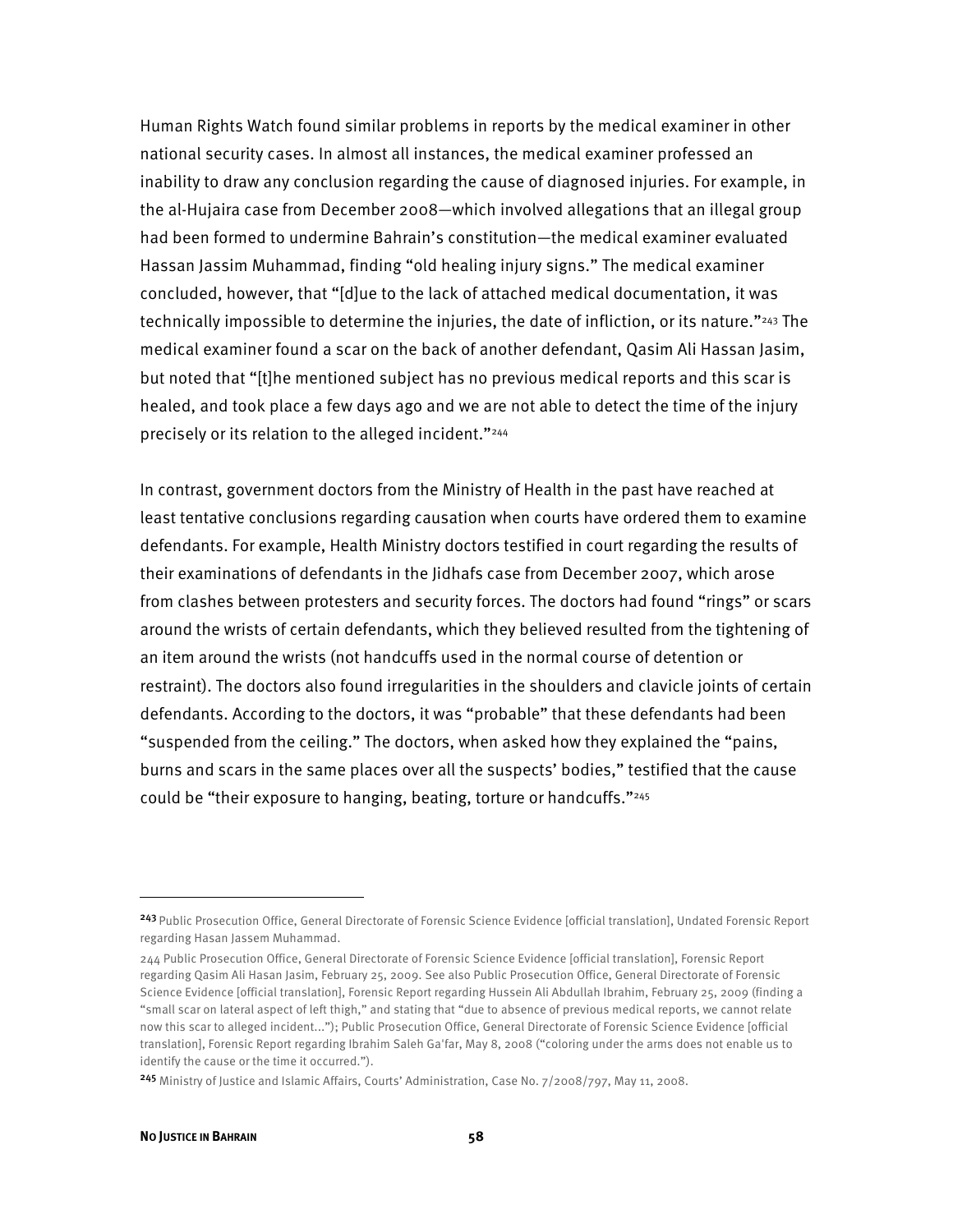Similarly, Health Ministry doctors were able to draw conclusions regarding the treatment of 28 suspects in the Karzakan case from March 2008, which involved an alleged arson attack on the farm of a ruling family member. The doctors found that 17 of these suspects had scars, bruises, or both. Five of the suspects had scars or bruises on their wrists that, according to the doctors, were caused by "handcuffing this area or being hung from the ceiling as most suspects testify." The doctors further concluded that the other scars and bruises could have "resulted from beatings."246 Cases such as these undermine the claims of the Public Prosecution Office that only the medical examiner had the sole "technical expertise" to conduct examinations of the detainees and reach conclusions about causation.

Nevertheless, the court, without a written explanation, rejected the request for independent medical examinations and instead ordered medical exams for only three defendants, with two of those examinations to be conducted by the medical examiner. As to the third defendant, the court ordered an examination by an ear, nose, and throat specialist.247

While this decision suggested a certain indifference to the torture allegations, the court's recording of those allegations did so as well. Specifically, the court minutes, as dictated by the presiding judge, reflect that certain defendants attempted to show injuries to the court, but make no mention of any injuries themselves. For example, court minutes note that Abd al-Amir Yusif Ali Malullah "raised his legs to the court pointing to his toes." The minutes say nothing about any observed injuries even though, as discussed, a photograph of Malullah's feet showed that one of his toenails was partially removed and the other was almost entirely blackened.<sup>248</sup>

Similarly, court minutes describe Ibrahim Taher Muhammad al-Shaikh as "pointing to his legs" in the context of alleging he had been tortured. The minutes say nothing about al-Shaikh's condition, however, despite photographs showing pronounced red bruises and scars around al-Shaikh's ankle and lower leg.<sup>249</sup> Indeed, there is not a single mention in the court minutes of any injury to any of the 23 defendants.<sup>250</sup>

<sup>246</sup> Ministry of Health, Report to Minister of Health from Committee Assigned to Examine Suspects Upon Court Order (First Supreme Criminal Court), September 1, 2008.

<sup>247</sup>Court Minutes, Case No. 9078/2010/07, October 28, 2010.

 $248$  Ibid.

 $249$  Ibid.

 $250$  Ibid.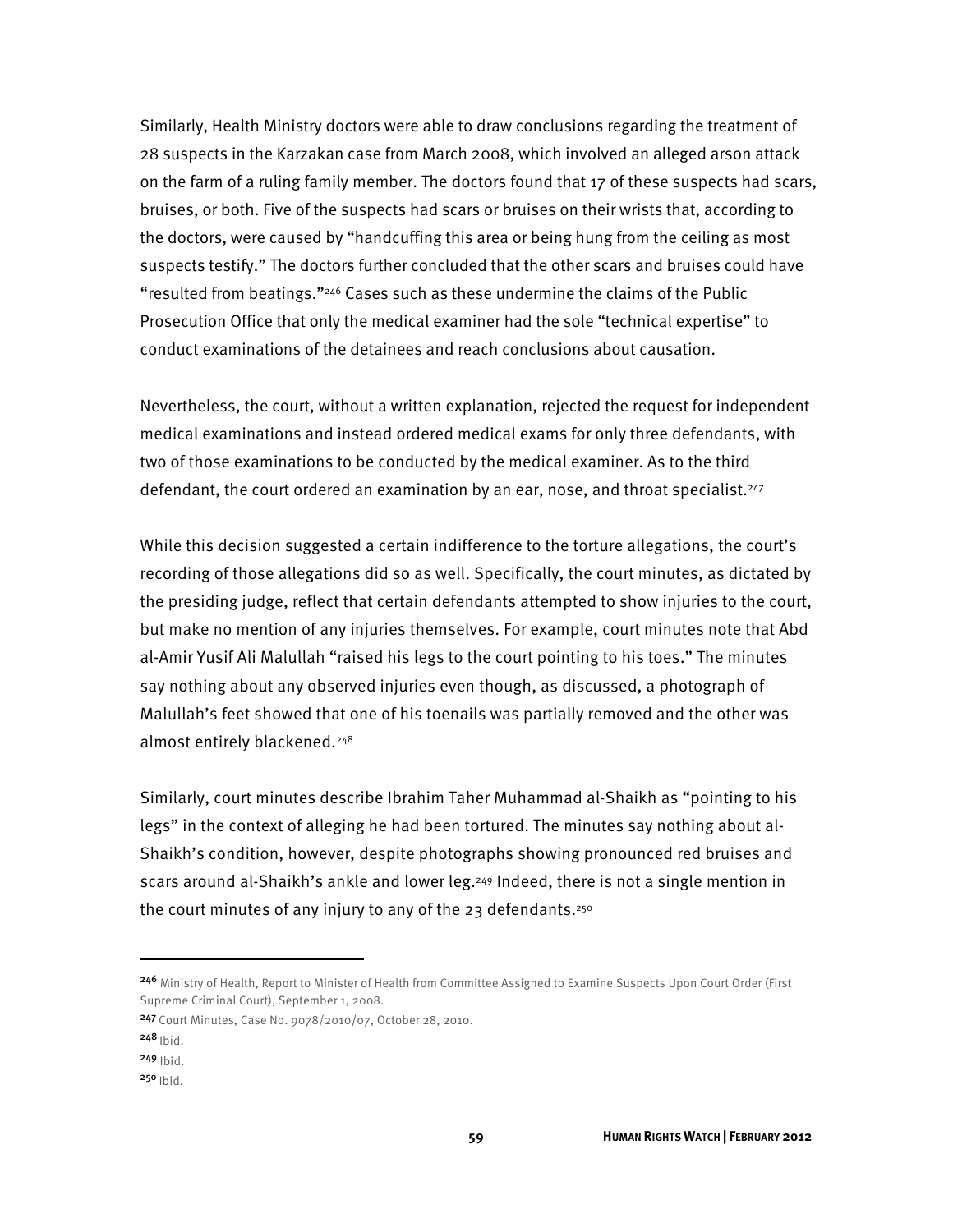# **IV. Civilian Courts: Other National Security Cases**

The case against the 23 defendants was not the only national-security case prosecuted in 2010, the year prior to the outbreak of massive pro-democracy demonstrations in Bahrain. In the two cases discussed below, security forces coerced defendants into falsely confessing to crimes, and prosecutors appear to have knowingly colluded in securing those confessions.

## The Zaitoon Case

On September 23, 2010, the Public Prosecution Office brought terrorism and other charges against Ahmad Ja'far Nasir Juma'a and Hassan Ali Mahdi Ramadan Muhammad in connection with an alleged August 25 assault against Muhanad Abu Zaitoon, the editor of Al-Watan, a pro-government newspaper. Prosecutors alleged that both defendants had assaulted Zaitoon in an unspecified manner, that Juma'a had attacked Zaitoon with a sharp object, and that Juma'a had set Zaitoon's car on fire.<sup>251</sup>

Even prior to the prosecution's bringing formal charges, the government had publicly pronounced the two defendants guilty. Five days after the alleged assault, Abd al-Rahman al-Sayed of the attorney general's office stated that "the Public Prosecution Office interrogated the two at which time they confessed in detail that they had committed the incident and agreed to attack the victim and burn his car." Al-Sayed said also that prosecutors had taken the defendants to the crime scene where they reenacted the crime and "came to agreement on their admissions." According to al-Sayed, Juma'a and Muhammad had intended to intimidate Zaitoon into changing his "journalistic opinions."<sup>252</sup>

The prosecutors' referral order to the court alleged that "the two defendants confessed to committing the incident during questioning by the Public Prosecution." Moreover, it said that "forensic photographs of the scene of the incidents confirmed that the defendants committed the crime as is consistent with their confessions during questioning." The prosecutors appended a CD containing the defendants' reenactment of the crime.253

j

<sup>251</sup> Referral Order, Public Prosecution Case No. 1009/2010, September 23, 2010.

<sup>252</sup> "Public Prosecutor: The Two Charged with Assaulting Abu Zaitoon Confessed," Manama Voice, August 30, 2010, http://manamavoice.com/news-news\_read-4665-0.html (accessed February 16, 2012).

<sup>253</sup> Referral Order, Public Prosecution Case No. 1009/2010, September 23, 2010. Other evidence submitted by the prosecution included Zaitoon's testimony regarding the attack, including his supposition that he had been assaulted due to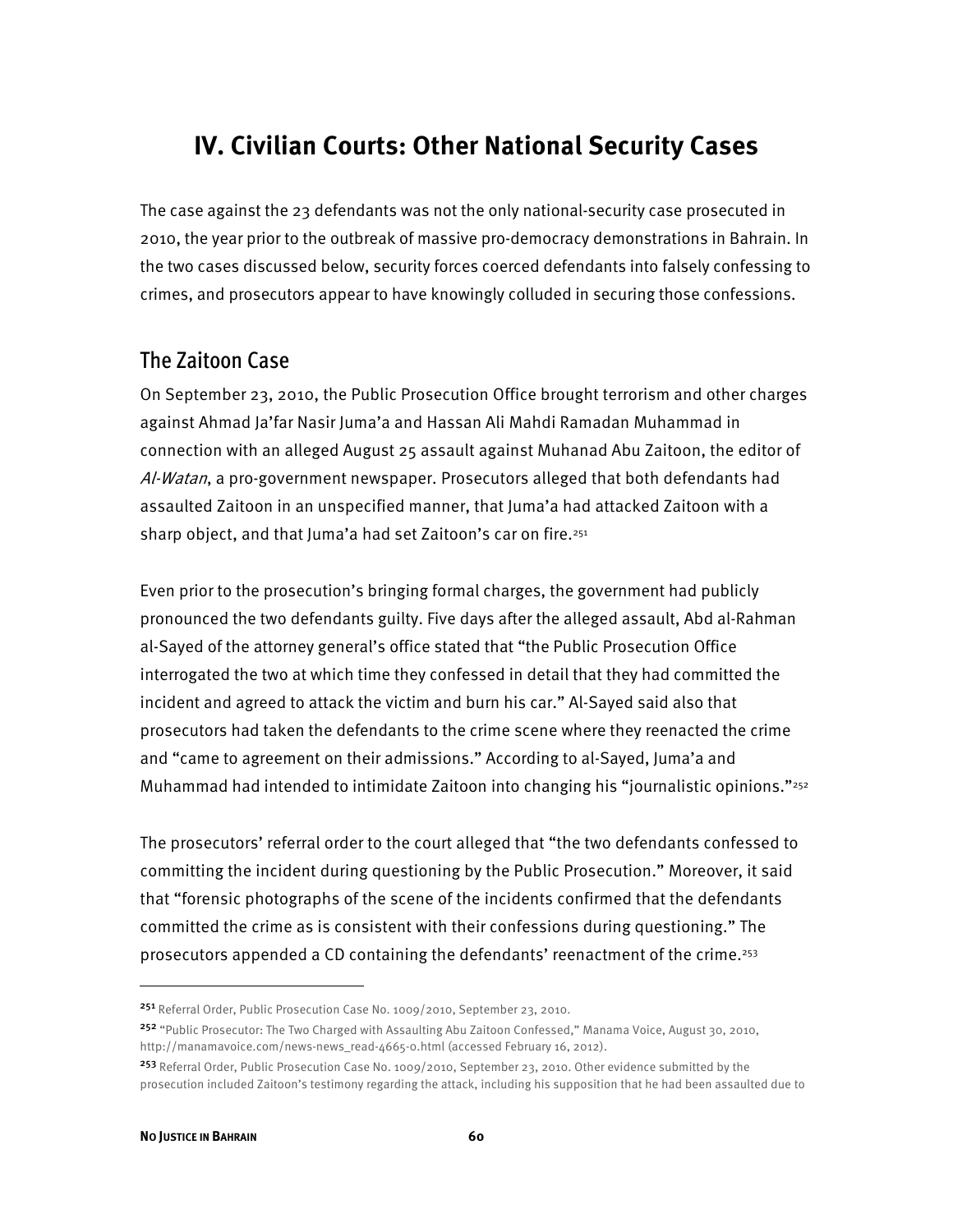The prosecution's case was unexpectedly derailed by Zaitoon, the victim of the alleged assault. On December 12 he testified in court at some length regarding the assault. He described his primary attacker as being approximately six-feet tall with a medium but strong build. At the end of his testimony, Zaitoon was asked if he had anything to add. "I wish to tell the court that this is the first time I have seen the defendants [Juma'a and Muhammad]," he replied. "The body of the defendant I fought with was more filled-out than the defendants here, and the person I fought with is taller than the defendants, about my height."<sup>254</sup>

On the basis of this testimony, the court released the defendants from custody, although it remanded them to house arrest.255 In January 2011, the court acquitted the defendants of all charges.

Shortly after their release from jail in mid-December 2010, Juma'a and Muhammad described to Human Rights Watch their arrest and detention. Both men are of below-average height and physique, not resembling the tall man with a strong build described by Zaitoon as his attacker. Muhammad, at the time an unemployed 21 year old, said that security forces came to his house on August 29, 2010, to arrest him. Not finding him, they detained his 15-year-old brother, essentially to hold the brother as a hostage until Muhammad turned himself in. Upon learning of his brother's detention, Muhammad presented himself at the Isa Town police station in the hope that his brother would be released.

Muhammad told Human Rights Watch that security officers took him to an empty room, blindfolded him, and began questioning him. Each time Muhammad said he did not know the answer to a question, an officer slapped him in the face or on the back. Eventually, Muhammad said, officers took him to a different room with an electrical cable hanging from the ceiling and said they would electrocute him. They told him that he had tried to assassinate Zaitoon and asked for the names of any co-conspirators, specifically mentioning Juma'a. Muhammad denied that he played any role in the incident, but the officers insisted that he had.

<sup>&</sup>quot;Al-Watan's counterterrorism editorial policy." The prosecutors also cited a Ministry of Interior lieutenant as saying that "confirmed, trustworthy confidential sources indicated … that the two defendants committed the incident, targeting the victim due to his policy against acts of sabotage and terrorism."

<sup>254</sup> Court Minutes, Case No. 07/2010/8229, December 12, 2010.  $255$  Ibid.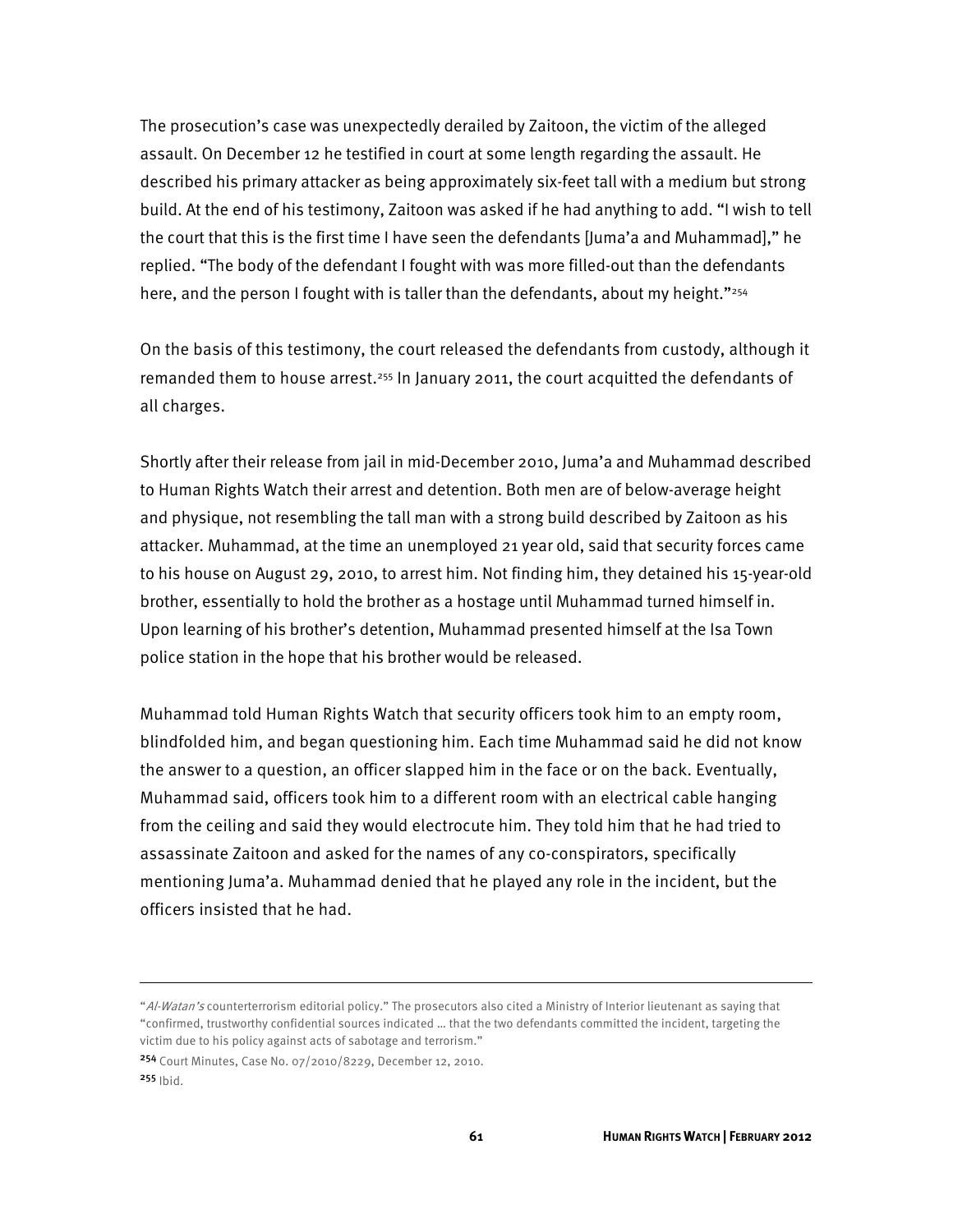Officers then took Muhammad in a car to Juma'a's house, where they arrested Juma'a, before returning to the police station. There, Muhammad saw his 15-year-old brother still in custody. Muhammad told Human Rights Watch that he was then taken to a room, where his interrogation continued, and he named for Human Rights Watch the lieutenant and captain involved in the interrogation. Officers asked Muhammad how he had beaten Zaitoon and who else had been involved in the attack. Muhammad again denied any involvement.

After a short break, the interrogation resumed with officers slapping Muhammad on the head and back, and punching him in the stomach. Muhammad said he then decided to confess falsely. He told his interrogators that he had beaten Zaitoon. He also said, as directed by interrogators, that Juma'a had burned Zaitoon's car. The interrogators told him that he had to make the same confession at the Public Prosecution Office.

Muhammad told Human Rights Watch he decided to confess because he was worried about damage that his ear might suffer from beatings, especially because he had had medical issues with one of his ears in the past. He also was concerned that security officers would continue to detain and possibly abuse his younger brother, and that he (Muhammad) would be asked to implicate other people as well. Finally, he told Human Rights Watch that he had been arrested before and in his experience, "If you don't confess the prosecutor gives you a week's detention and they torture you until you confess."

Muhammad said that he was not subjected to any abuse following his confession and that he was taken to the Public Prosecution Office that day. There, he said, a prosecutor told him, "If you don't confess, I will show something you have never seen in your life." Muhammad made the same confession to the prosecutor as he had to security officials.<sup>256</sup>

At the time of the incident, Juma'a, then 27, worked for *Al Wasat*, Bahrain's only independent newspaper. He told Human Rights Watch that security officers arrested him at his home on August 29, 2010. He said that after they put him in a car, a security officer told him he would be raped. While driving to the Isa Town police station, the car passed the offices of Al Watan, where Zaitoon was the editor. "These are your charges," one of the officers told Juma'a, pointing at the offices.

<sup>256</sup> Human Rights Watch interview with Hassan Ali Mahdi Ramadan Mohammed, Manama, December 21, 2010.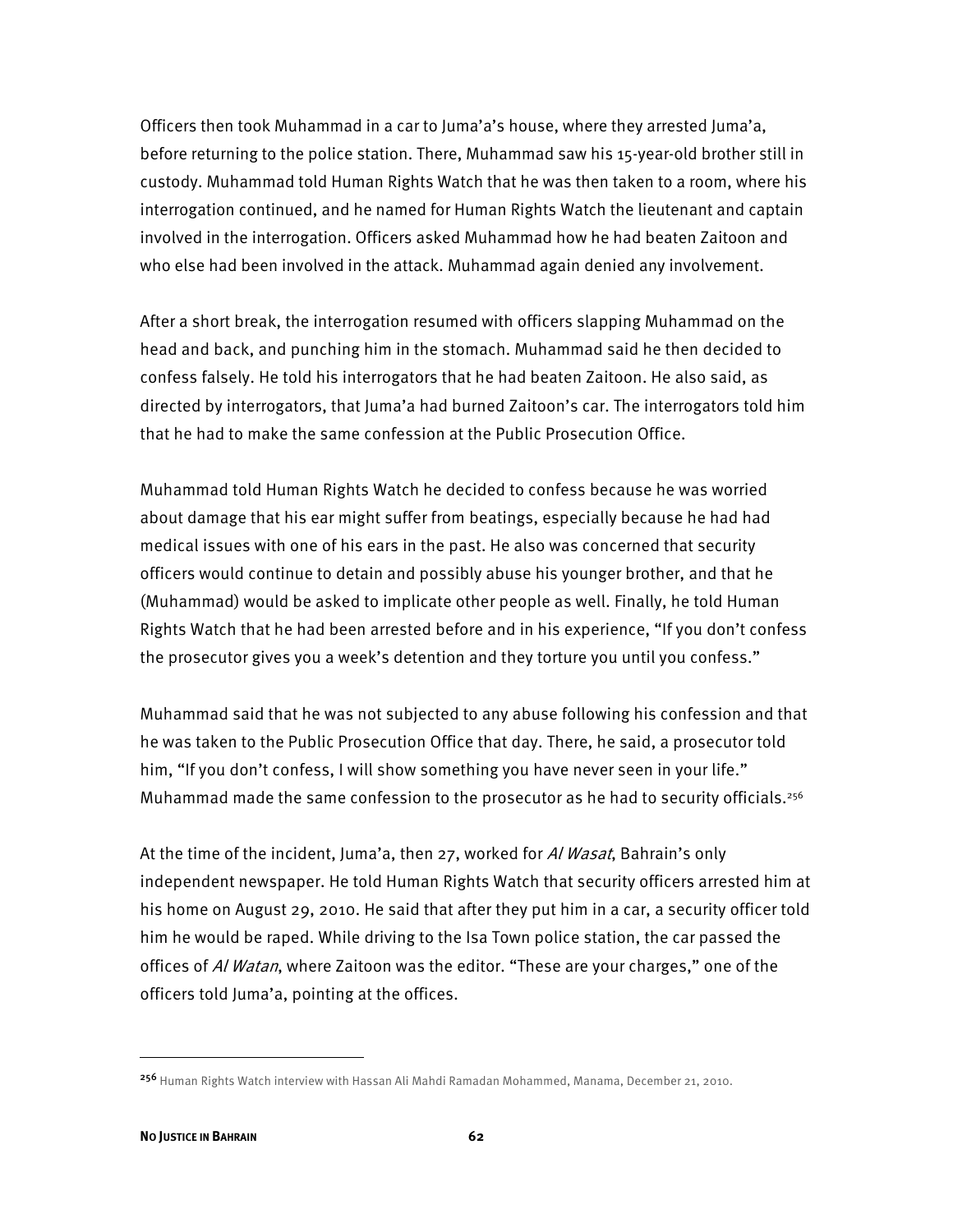Juma'a told Human Rights Watch that at the Isa Town police station, officers took him into a small room, where one of them said, "You should confess to save your dignity and get out of here." When Juma'a asked to what he should confess, the officer said, "Don't pretend. You know." Then one security officer kicked him in the legs, ordering him to talk. Another pulled Juma'a's shirt over his head and Juma'a felt a blow to his stomach. Officers then moved Juma'a to another room, slapping him on the neck and back as they did.

In the second room, Juma'a said, his interrogators made him stand against a wall and put an object of some sort against his back. One said that he would be given electro-shocks. Juma'a told the interrogators that he would confess. According to Juma'a, he decided to confess falsely because "sooner or later they will get what they want, so it's better to confess before they break everything."

An interrogator then described to Juma'a how the attack on Zaitoon allegedly transpired, saying that Juma'a should confess to assaulting Zaitoon and that Muhammad had burned Zaitoon's car. Juma'a indicated his assent to each piece of information. Then he was presented with a statement that he signed without reading.

That evening officers took Juma'a to the Public Prosecution Office, where one said, "Repeat what you told us or you will spend the night with the National Security Apparatus. Nothing has happened to you yet, but you will see real things if you don't confess." A prosecutor asked Juma'a questions evidently based on the statement Juma'a had signed. At one point, the prosecutor asked what Zaitoon had been wearing at the time of the attack. Juma'a guessed that it was a business suit and the prosecutor corrected him, saying it was a Tshirt. Similarly, Juma'a guessed incorrectly when the prosecutor asked for the color of Zaitoon's car, prompting the prosecutor to supply the correct information.

Juma'a told Human Rights Watch that the prosecutor and security officers then took him and Muhammad to the crime scene for a reenactment before a video camera. When Juma'a and Muhammad were asked where Zaitoon's car had been parked, they had to plead ignorance, and a security officer pointed out the location. At one point, a prosecutor gave Muhammad a pen to demonstrate how he, Muhammad, had attacked Zaitoon. This surprised Juma'a, who had been told that he had attacked Zaitoon and had already so confessed.<sup>257</sup>

<sup>&</sup>lt;sup>257</sup> Human Rights Watch interview with Ahmad Ja'far Nasir Juma'a, Manama, December 22, 2010.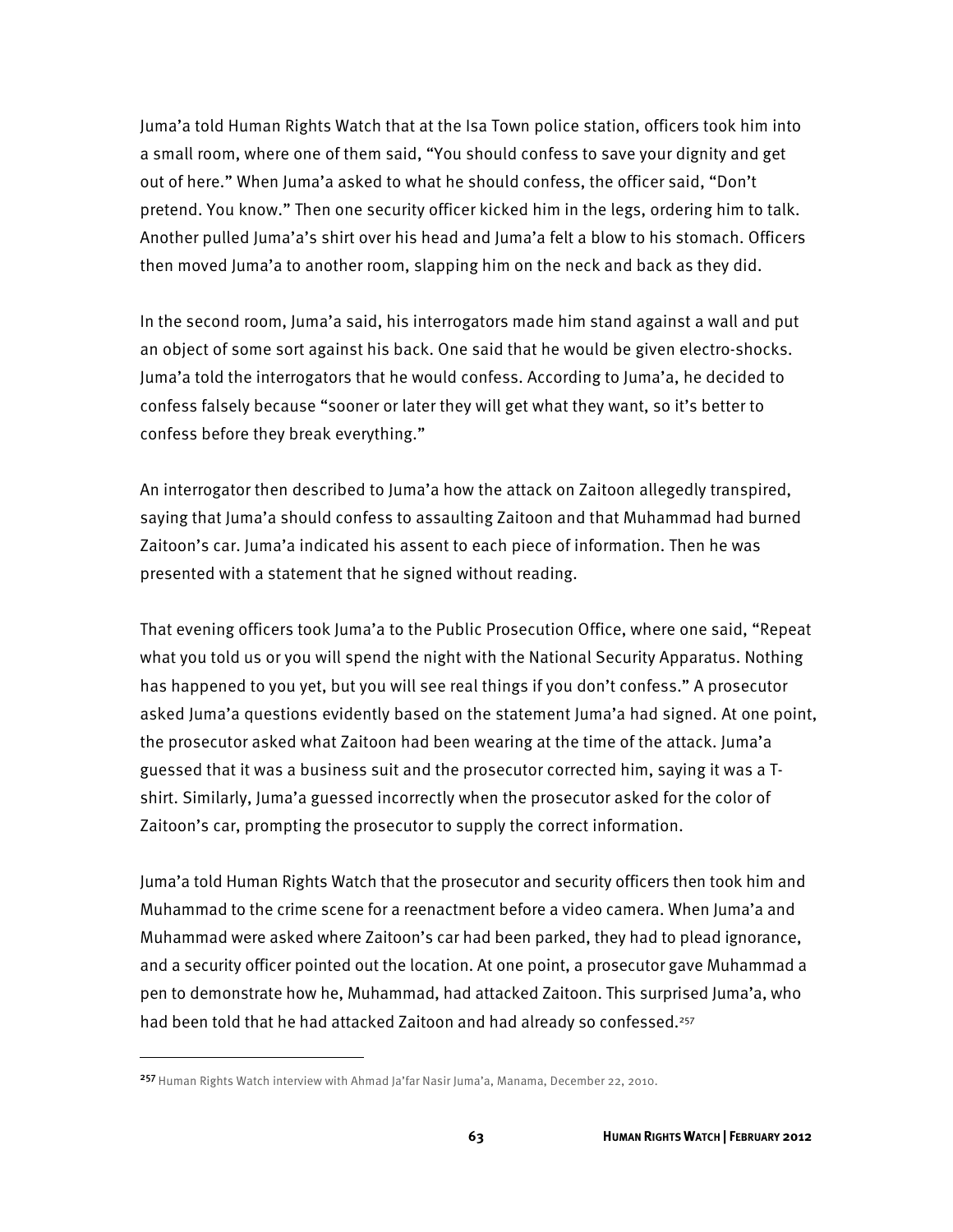### *The "Passport" Case*

In September 2010, prosecutors charged Husain Ali Salman with participating in an illegal and violent assembly on August 8, 2010. In the same charging instrument, prosecutors alleged that Muhammad Hassan Mushaima, the son of Hassan Mushaima, a prominent opposition figure, had participated with Salman in the August 8 unrest by providing "slingshots for use in the assembly and rioting." Prosecutors also charged the two with possessing and transmitting images "liable to harm the reputation of the Kingdom of Bahrain," and Mushaima with possessing an axe "without a license from the competent authorities."258

According to the minutes of Salman's interrogation by prosecutors, he confessed to engaging in the illegal assembly on August 8, aided by Mushaima.<sup>259</sup> For his part, Mushaima confessed to having been involved in sending photographs of incidents in Bahrain to his father, who was then in London.<sup>260</sup> In court, the defendants alleged that they had given their statements as a result of duress.<sup>261</sup> Nonetheless, the court relied largely on these statements in finding both defendants guilty and sentencing them each to one year in prison.<sup>262</sup>

This conviction was notable because the passport of Mushaima showed definitively that he had left Bahrain for the United Kingdom on June 29, 2010, and had not returned to Bahrain until August 20, nearly two weeks after he allegedly aided the August 8 assembly.<sup>263</sup> The passport had been presented to the court, but evidently this submission did not affect the court's verdict. Similarly, it appears that the court made no attempt to reconcile that Salman had "confessed" to being aided by Mushaima on a date when Mushaima was thousands of miles away.264

<sup>258</sup> Public Prosecution Office, untitled charging instrument against Muhammad Hassan Mushaima and Husain Ali Salman, September 22, 2010.

<sup>259</sup> Public Prosecution Office, untitled minutes of interrogation of Husain Ali Salman; Human Rights Watch interview with Muhammad al-Tajer, Manama, December 21, 2010.

<sup>260</sup> Human Rights Watch interview with Mohamed al-Tajer, Manama, December 21, 2010.

<sup>261</sup> Court Minutes, Case No. 8481/2010/7, October 11, 2010; Human Rights Watch interview with Muhammad al-Tajer, Manama, December 21, 2010.

<sup>262</sup> Human Rights Watch interview with Mohamed al-Tajer, Manama, December 21, 2010.

<sup>263</sup> The passport with visa stamps is on file with Human Rights Watch.

<sup>264</sup> Human Rights Watch interview with Mohamed al-Tajer, Manama, December 21, 2010.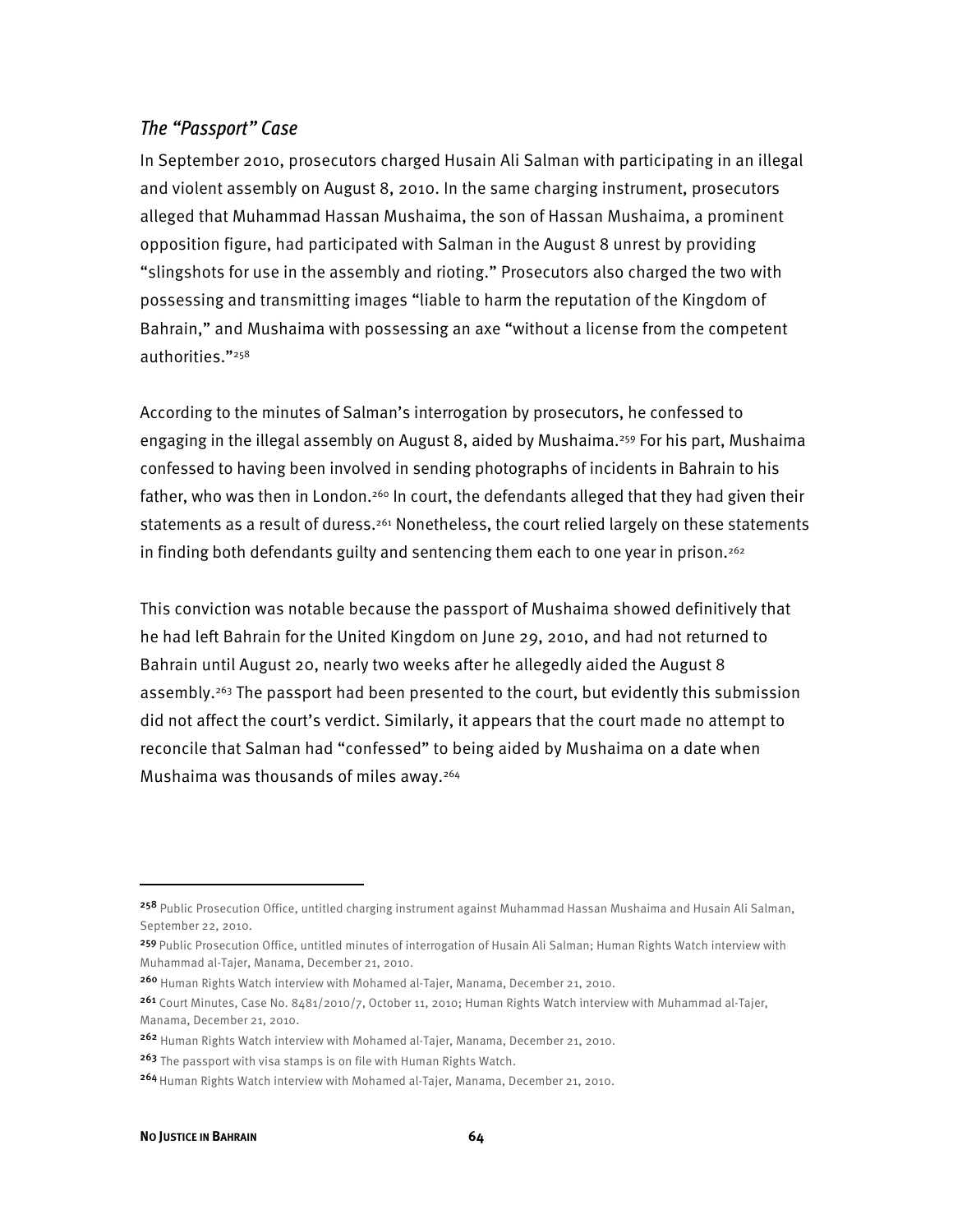# **V. Recommendations**

# To the Government of Bahrain

- Conduct thorough and impartial investigations into the human rights violations detailed in this report by the Ministry of Interior, the National Security Agency, the Bahrain Defense Force, the Ministry of Justice and Islamic Affairs, and the Public Prosecution Office; prosecute those responsible for serious abuses, regardless of position or rank; and adopt measures to deter future violations.
- Withdraw all charges and expunge all convictions lodged since February 2011 in the National Safety Courts or civilian courts based on the exercise of the rights to freedom of expression, association, and peaceful assembly, and all convictions based solely on confessions.
- Release immediately all individuals, including Ibrahim Sharif, Abdulhadi al-Khawaja, Hassan Mushaima, and the other activists, who have been detained or convicted solely for the exercise of the rights to freedom of expression, association, and peaceful assembly.
- Terminate ongoing prosecutions and do not institute future prosecutions against any individual based solely on the exercise of the rights to freedom of expression, association, and peaceful assembly.
- Amend or revoke Bahrain Penal Code articles that have been or can be used to prosecute individuals for the exercise of the rights to freedom of expression, association, and peaceful assembly, so that such articles comply with international law.
- Ensure that authorities provide all criminal defendants with prompt and full access to counsel, as prescribed by Bahraini and international law, including in connection with interrogations and in preparation for trials, and hold accountable any officials who fail to meet this requirement.
- Amend the Bahrain Code of Criminal Procedure to require explicitly that defense counsel be given adequate notice of any interrogation of a client.
- Amend the Bahrain Code of Criminal Procedure to require a medical examination by a physician in addition to the Public Prosecution Office's medical examiner of any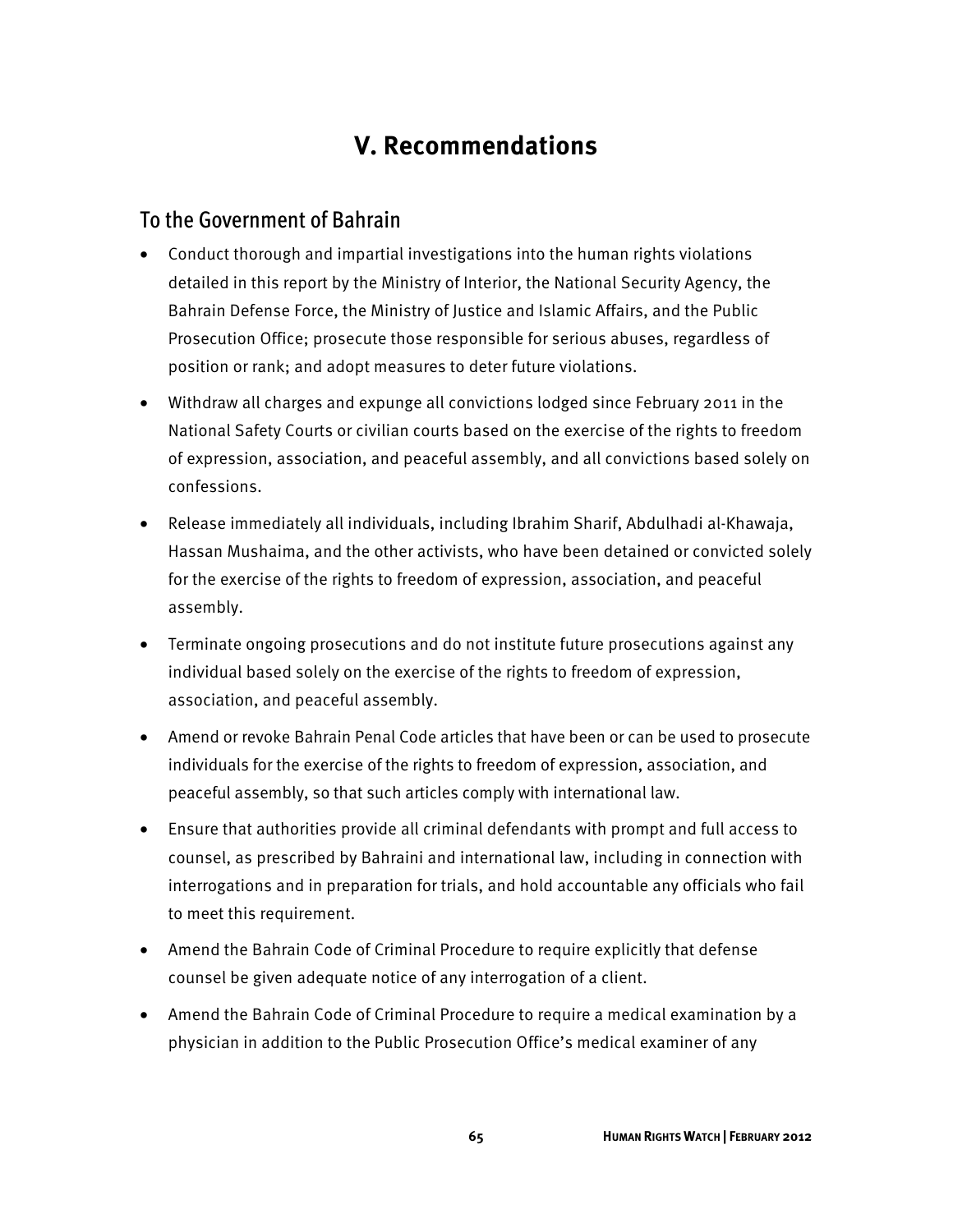criminal suspect who claims to have been subjected to torture or ill-treatment while in custody and who requests such an independent examination.

- Appoint an independent commission to investigate and report publicly on the Public Prosecution Office's unlawful use of evidence obtained through torture or ill-treatment in the indictments and legal proceedings examined in this report, in violation of article 19(d) of Bahrain's Constitution and international law.
- Conduct independent and impartial criminal investigations of prosecutors and other law enforcement officials who, in the trials examined in this report, colluded in obtaining evidence through torture and ill-treatment or failed to report allegations that evidence had been obtained through torture or ill-treatment, and prosecute those found responsible.
- For officials found responsible for subjecting detainees to torture and ill-treatment, or condoning such practices, in addition to possible criminal prosecution, impose disciplinary measures commensurate with the seriousness of the offenses, including dismissal.
- Ensure that all criminal trials are open to the public, including civil society organizations, except to the extent that restrictions on access are permitted by international law.
- Ensure that criminal defendants are permitted to call defense witnesses and crossexamine prosecution witnesses under the same conditions as the prosecution, consistent with the principle of "equality of arms" under international law.
- Amend the Bahrain Code of Criminal Procedure to bar the prosecution from submitting as evidence at trial any investigation materials that have not been provided in a timely manner to the defense, as required by Bahraini law.
- Repudiate the use of military courts to try civilians other than as narrowly prescribed by Bahrain's constitution and allowed under international law.
- Ensure that the presumption of innocence, as established in international law, is not violated by the public disclosure of prejudicial information regarding criminal defendants.
- Establish a law reform commission to review the Bahrain Penal Code and Code of Criminal Procedure, and other principal legal instruments, and recommend amendments to those articles to ensure compliance with international standards.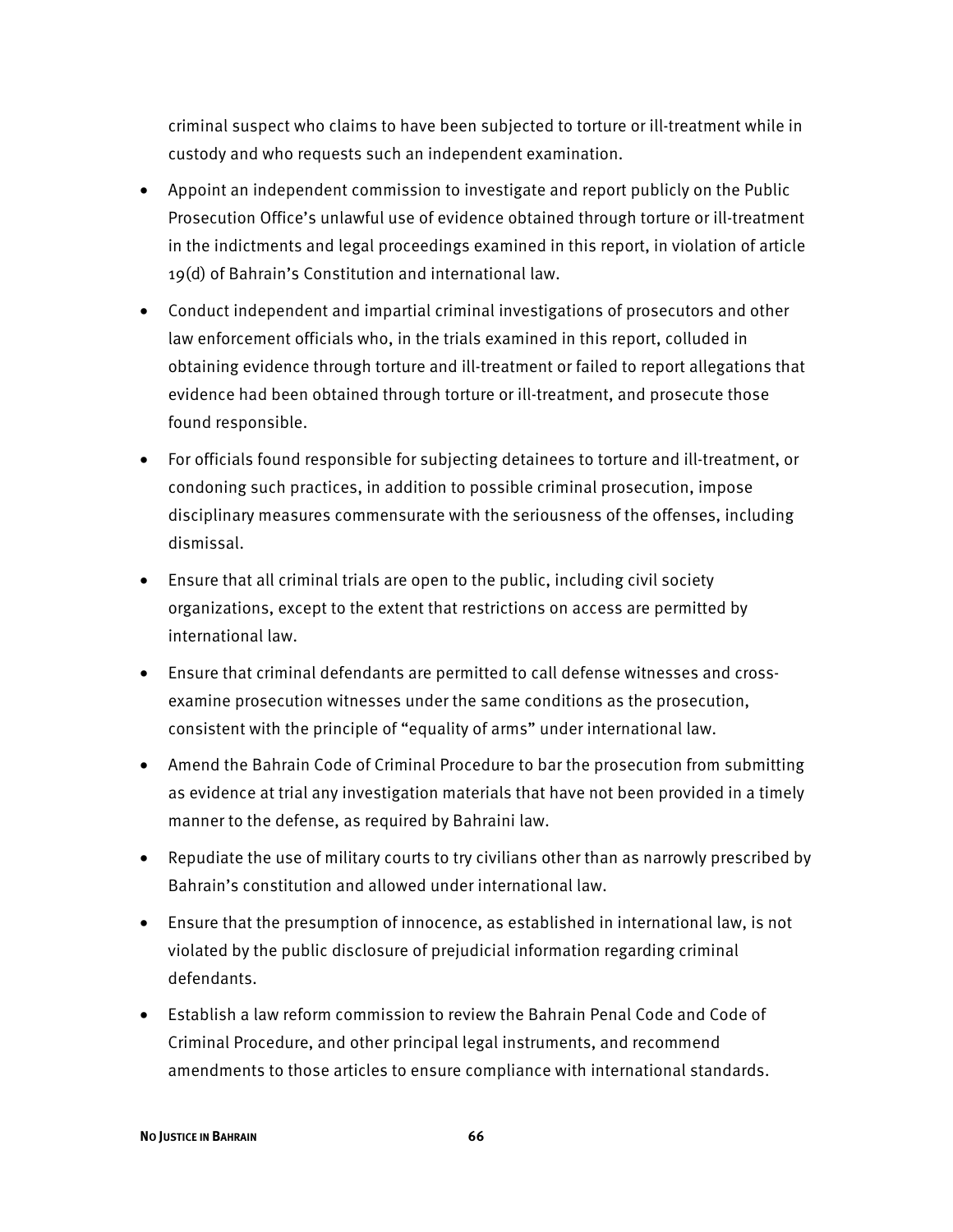- Request a formal debate at the March 2012 regular session of the UN Human Rights Council on the conclusions and recommendations of the Bahrain Independent Commission of Inquiry and on the report of the assessment mission conducted by the Office of the High Commissioner for Human Rights.
- Extend a standing invitation to the Special Procedures of the UN Human Rights Council, respond positively to the visit request of the Special Rapporteur on the rights to freedom of peaceful assembly and of association, and facilitate in a timely manner a visit by the Special Rapporteur on the independence of judges and lawyers.

# To the Member States of the UN Human Rights Council

• Request a formal debate on the conclusions and recommendations of the Bahrain Independent Commission of Inquiry and the report of the assessment mission conducted by the Office of the High Commissioner for Human Rights at the Human Rights Council's March 2012 regular session.

# To the Office of the High Commissioner for Human Rights

• Request the government of Bahrain to extend a standing invitation to the Special Procedures of the UN Human Rights Council, in particular the Special Rapporteur on the independence of judges and lawyers, and to respond positively to the visit request of the Special Rapporteur on the rights to freedom of peaceful assembly and of association.

# To the Special Rapporteur on the independence of judges and lawyers

• Request the government of Bahrain to extend an invitation to visit the country.

# To the United States and the member states of the European Union, the Arab League, and the Gulf Cooperation Council

- Urge the government of Bahrain to implement the recommendations in this report.
- Urge the government of Bahrain to request a formal debate at the March 2012 regular session of the UN Human Rights Council on the conclusions and recommendations of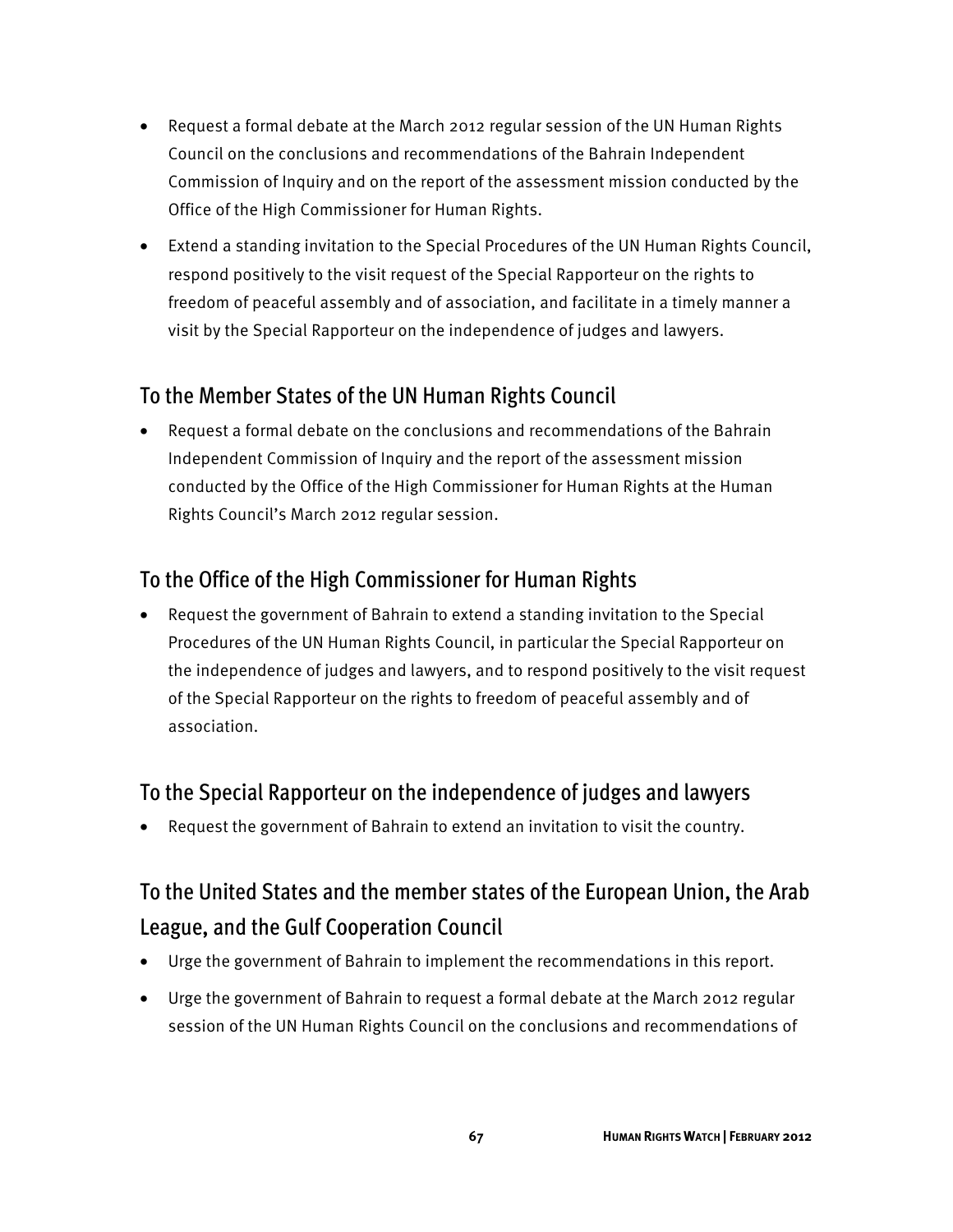the Bahrain Independent Commission of Inquiry and the report of the assessment mission conducted by the Office of the High Commissioner for Human Rights.

- Urge the government of Bahrain to extend a standing invitation to the Special Procedures of the UN Human Rights Council, respond positively to the visit request of the Special Rapporteur on the rights to freedom of peaceful assembly and of association, and facilitate in a timely manner a visit by the Special Rapporteur on the independence of judges and lawyers.
- Suspend all sales and provision of military and security-related items and assistance to Bahrain until the government adopts measures to end serious human rights violations such as those resulting from the suppression of peaceful demonstrations and from the holding of unfair trials in special military courts.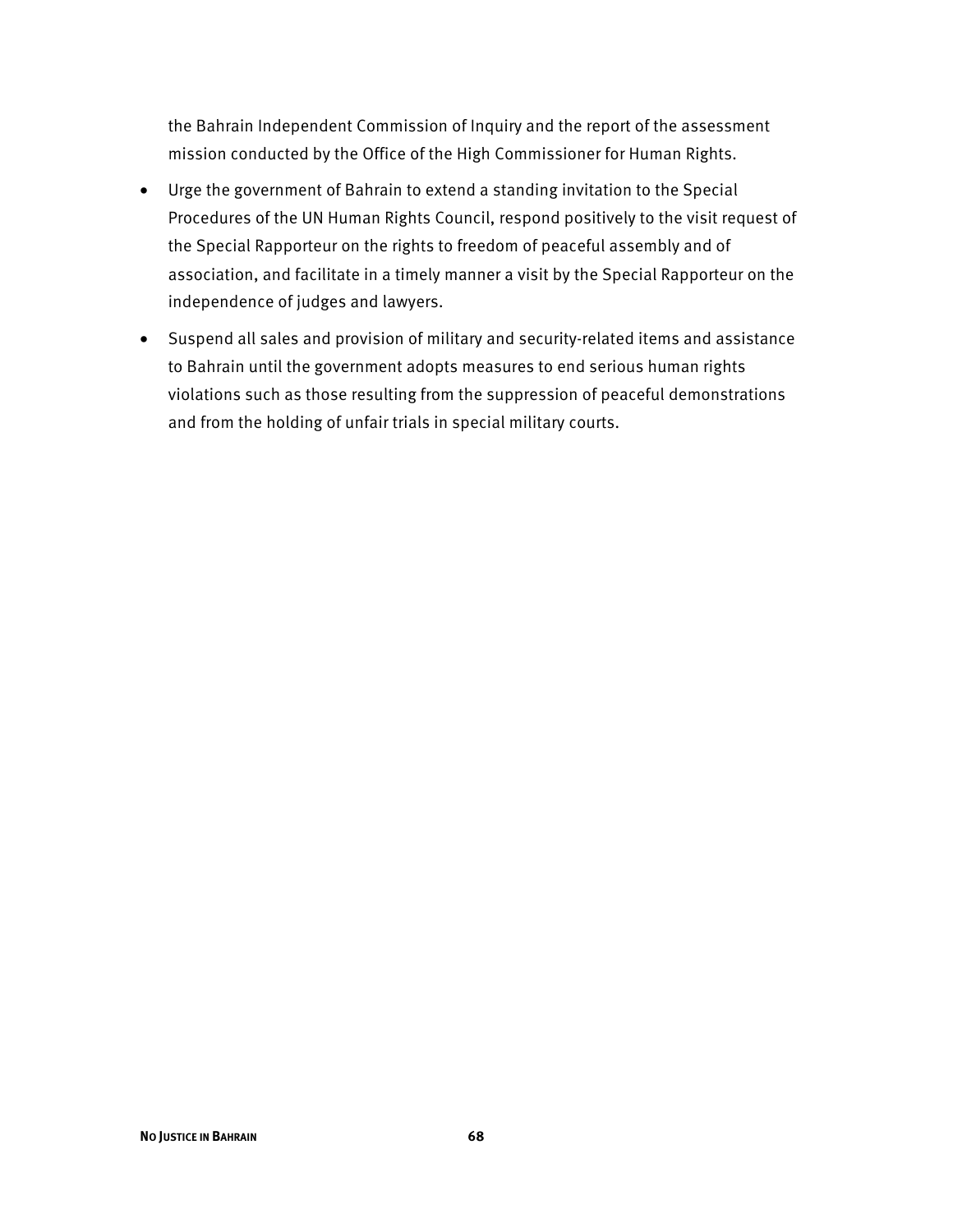## **Acknowledgements**

Joshua Colangelo-Bryan, a consultant with Human Rights Watch and senior attorney in the New York office of Dorsey & Whitney LLP, researched and wrote this report, with assistance from Joe Stork, deputy director of Human Rights Watch's Middle East and North Africa Division, and Jennifer Hassemer, Ben Hellerstein, Jamie Benson, and Jessica Mikhailevich at Dorsey & Whitney LLP. Joe Stork and Tom Porteous, deputy program director at Human Rights Watch, edited the report, and James Ross, Legal and Policy director, provided legal review. Faraz Sanei and Mariwan Hama-Saeed, researchers with Human Rights Watch's Middle East and North Africa division, and Adam Coogle, associate of the division, also provided research assistance, as did Cortni Kerr and Hebah Albiti, interns with the division. Amr Khairy, Arabic translation and website coordinator with the Middle East and North Africa division, arranged the translation of Arabic documents into English and supervised translation of this report into Arabic. Adam Coogle, Grace Choi, publications director, and Fitzroy Hepkins, mail manager, prepared the report for publication.

Human Rights Watch extends special thanks to Dorsey & Whitney LLP for making it possible for Joshua Colangelo-Bryan and his colleagues to work with us on a pro-bono basis.

Human Rights Watch also thanks attorneys Jalila Sayed, Abdullah Shamlawi, Mohamed Ahmed, Jalil Aradi, Hassan Radhi, and Mohamed al-Tajer, Abdullah Dirazi, former secretary-general of the Bahrain Human Rights Society, Nabeel Rajab and Sayed Yusif al-Muhafadah of the Bahrain Center for Human Rights, and Mohammed al-Maskati, president of the Bahrain Youth Society for Human Rights.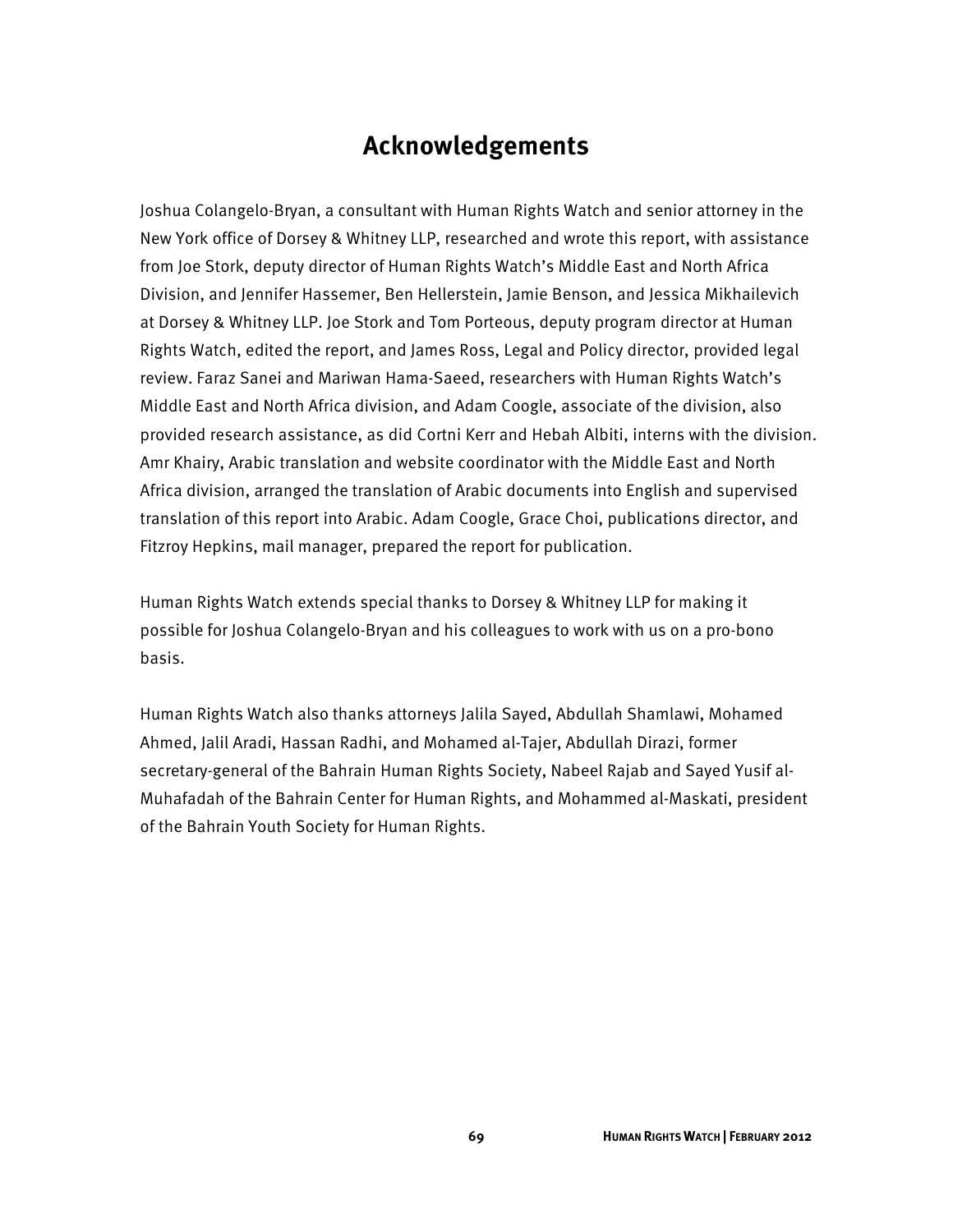#### **HUMAN RIGHTS WATCH**

1630 Connecticut Avenue, N.W. Suite 500 Washington, DC 20009 Tel: 202-612-4321 Fax: 202-612-4333

Sarah Leah Whitson, *Executive Director* Joe Stork, *Deputy Director*  Eric Goldstein, *Deputy Director*  Christoph Wilcke, *Senior Researcher* Nadim Houry, *Senior Researcher*  William Van Esveld, *Researcher* Heba Morayef, *Researcher*  Rasha Moumneh, *Researcher*  Samer Muscati, *Researcher* Amr Khairy, *Arabic translation coordinator and web editor*  Rana Abou Salman, *Development and Outreach Manager*  Faraz Sanei, *Researcher* Priyanka Motaparthy*, Sandler Fellow*  Noga Malkin, *Research Assistant* David Segall, *Associate*  Adam Coogle, *Associate* 

#### **A DVISORY COMMITTEE**

Hassan Elmasry, *Co-Chair*  Kathleen Peratis, *Co-Chair* Bruce Rabb, *Vice Chair*  Gary G. Sick, *Vice Chair* Gamal Abouali Wajeha Al Huwaider Ghanim Alnajjar Lisa Anderson Shaul Bakhash Asli Bali M. Cherif Bassiouni David Bernstein Robert Bernstein Nathan Brown Paul Chevigny Ahmad Deek Mansour Farhang Loubna Freih Fadi Ghandour Aeyal Gross Amr Hamzawy Rita E. Hauser Salah al-Hejailan Prince Moulay Hicham Robert James Mehrangiz Kar Edy Kaufman Marina Pinto Kaufman Ann M. Lesch Robert Malley Ahmed Mansoor Stephen P. Marks Rolando Matalon Habib Nassar Abdelaziz Nouaydi Nabeel Rajab Victoria Riskin Charles Shamas Sid Sheinberg Mustapha Tlili Andrew Whitley James Zogby Ahmed Zuaiter

#### **Human Rights Watch**

 $N$  **N 70** Kenneth Roth, *Executive Director* Michele Alexander, *Development & Outreach Director*  Carroll Bogert, *Associate Director*  Emma Daly, *Communications Director*  Barbara Guglielmo, *Finance & Administration Director*  Peggy Hicks, *Global Advocacy Director* Iain Levine, *Program Director*  Dinah PoKempner, *General Counsel*  James Ross, *Legal & Policy Director* Joe Saunders, *Deputy Program Director* Jane Olson *Chair Board of Directors*

## **Appendix I: Letter to Attorney General, November 4, 2010**

**HUMAN RIGHTS WATCH** 

www.hrw.org

November 4, 2010

Dr. Ali Fadhul Al Buainain Attorney General Kingdom of Bahrain

Dear Dr. Al Buainain,

We regret that we were not able to meet during our recent visits to Bahrain in late September and early October. We hope that your office will be able to respond to the various points of inquiry below. We would also be prepared to come to Manama to meet with you and your staff to discuss these issues.

We write at this time with respect to the 21 individuals detained, beginning in August, by Bahraini authorities in connection with an alleged "terrorist plot" (to avoid confusion, this group includes Abdul-Jalil al Singace and Abdul-Ghani al Khanjar), as well as Ali Abd-al-Imam, who operated Bahrainonline. For ease of reference we will refer herein to these individuals as "the 22 detainees." We understand that the 22 detainees are among the 25 persons whose trial on charges brought under the 2006 counterterrorism law began as to preliminary matters at least on October 28.

#### Article 61 of the Law of Criminal Procedure

Article 61 of the Law of Criminal Procedure provides that every person who is arrested has the right to seek the aid of an attorney. It appears that none of the 22 detainees has initiated contact with an attorney since his arrest. We understand that some of these individuals had attorneys present at interrogations conducted by your office, but those attorneys were present due to the efforts of family members. We also know that there were defense attorneys present at the October 28 court proceedings.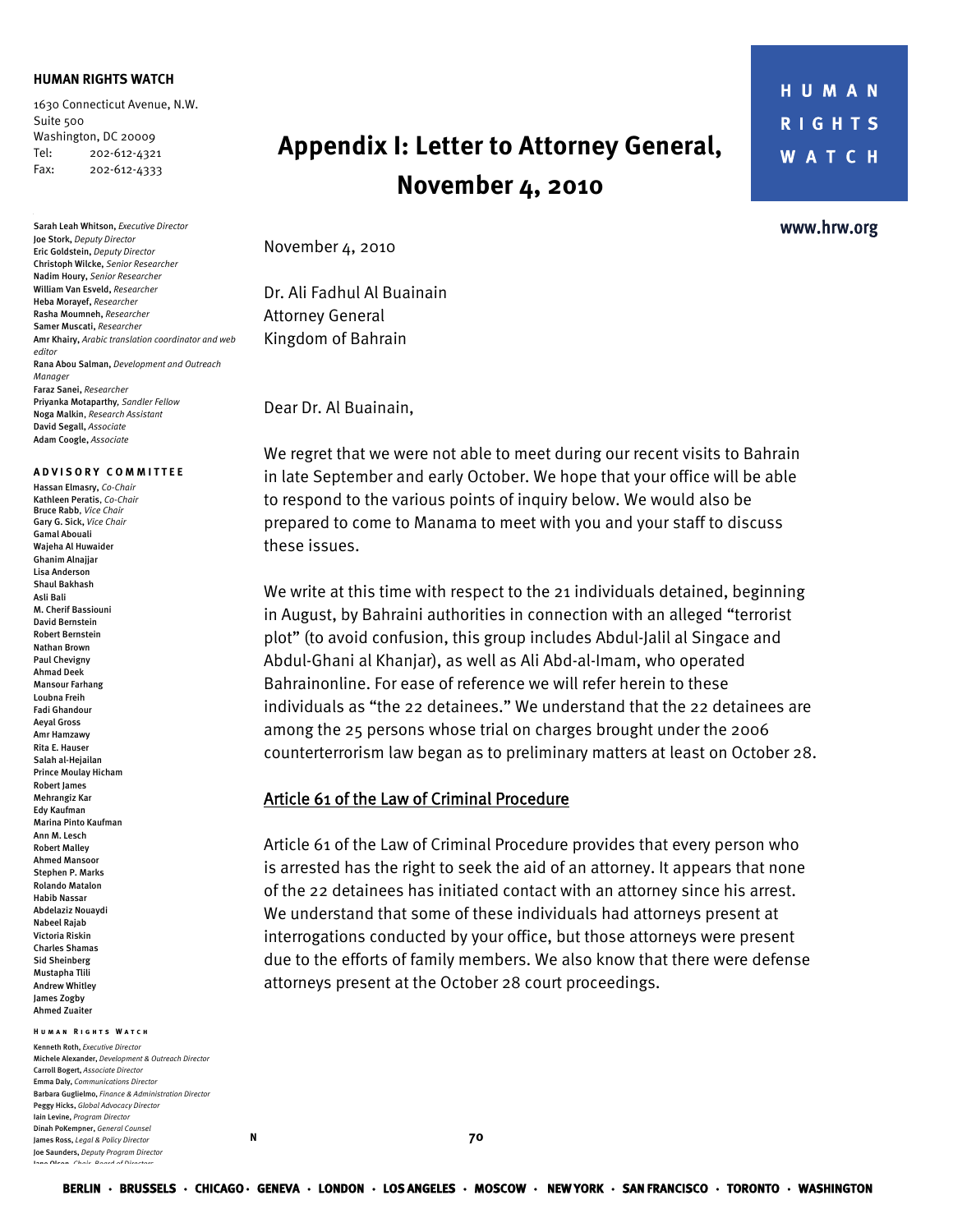- Has any of the 22 detainees in fact been given the opportunity to initiate contact with an attorney other than during the October 28 court proceedings?
- If yes, could you please inform us which detainee(s) have been allowed to initiate contact with an attorney and when?
- If any of the 22 detainees has been allowed to initiate contact with an attorney, did any of them actually initiate contact with an attorney and, if so, which detainee(s) and when, excluding any contact that may have occurred during the October 28 court proceedings?
- Again excluding any contact that may have occurred during the October 28 court proceedings, has any of the 22 detainees not been permitted to initiate contact with an attorney? If so, could you tell us why such initiation of contact has not been allowed?
- Could you please let us know how you determined whether or not, or to what extent, members of your staff allowed detainees to initiate contact with their attorneys?

### Article 146 of the Law of Criminal Procedure

Article 146 of the Law of Criminal Procedure provides that every accused person has the right always to contact the attorney defending him without the presence of a third party. According to our information, none of the 22 detainees has been permitted to see his attorney other than during interrogations conducted by your office at which third parties were present, or during the October 28 court proceedings.

- Other than during the October 28 court proceedings, has any of the 22 detainees been given the opportunity to meet with his attorney without the presence of a third party?
- If yes, could you please tell us which detainee(s) has been allowed to meet with his attorney without the presence of a third party and when?
- Other than during the October 28 court proceedings, has each of the 22 detainees been permitted to meet with his attorney without the presence of a third party?
- If each of the 22 detainees has been given the opportunity to meet with his attorney without the presence of a third party, can you tell us which, if any, of the 22 detainees, declined to do so prior to October 28?
- If any of the 22 detainees has not been permitted to meet with his attorney without the presence of a third party other than during the October 28 court proceedings, could you please tell us why?
- Could you please let us know how you determined whether or not members of your staff permitted detainees to meet with their attorneys?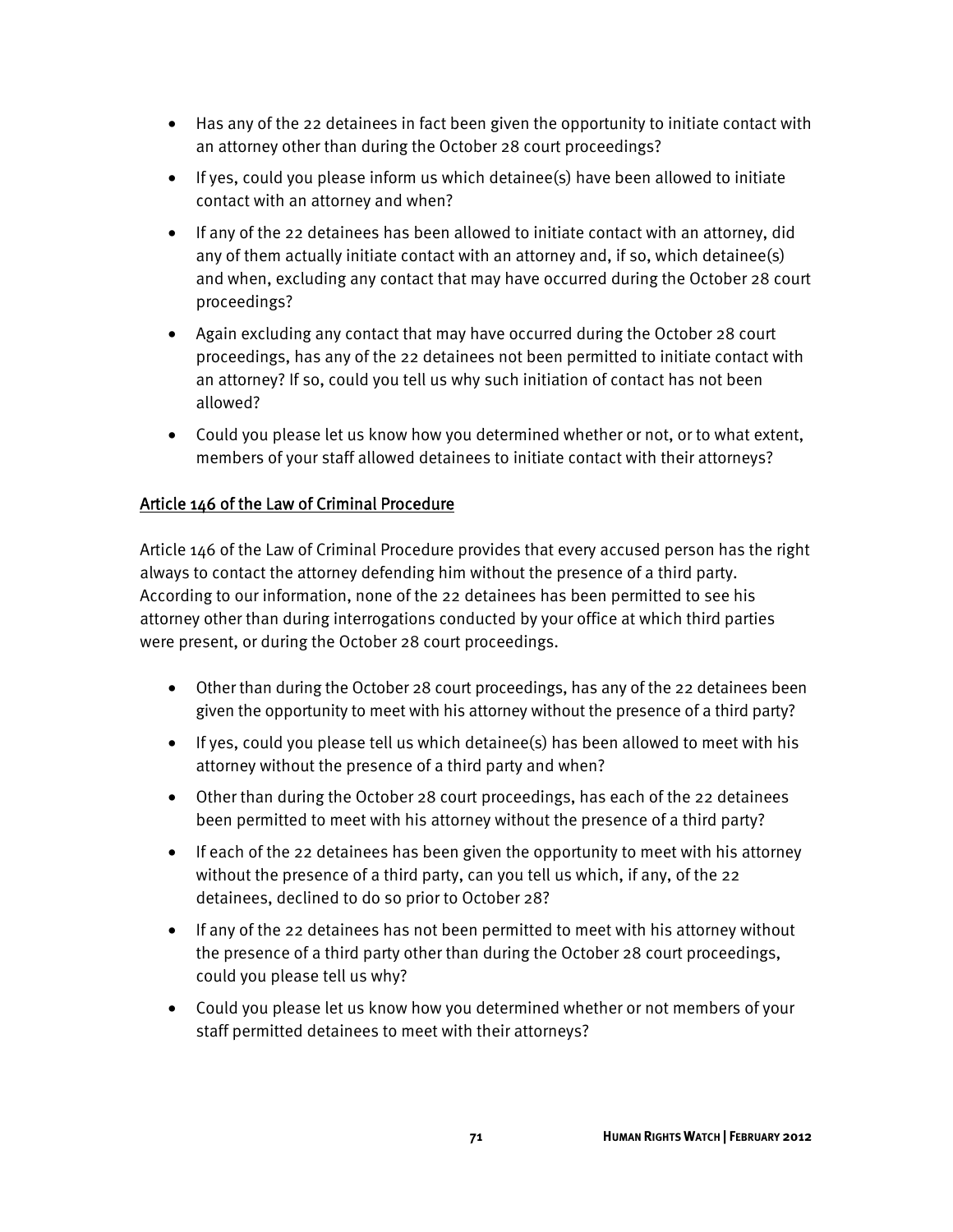#### Articles 84, 134, and 135 of the Law of Criminal Procedure

Article 84 of the Law of Criminal Procedure provides that the accused and his attorney shall be entitled to attend all investigation procedures. Further, according to article 84, a Public Prosecution Office member shall give the accused and his attorney notice of the date on which the investigation procedures are to take place. Similarly, article 134 of the Law of Criminal Procedure provides that, with limited exceptions, a Public Prosecution Office member shall not question the accused without inviting his lawyer to appear. Finally, article 135 of the Law of Criminal Procedure provides that in all cases the accused shall not be separated from his lawyer during the course of questioning and that the accused's attorney shall be entitled to examine investigation materials at least one day prior to the interrogation of his client by your office.

We understand that, as of late September, fewer than half of the 22 detainees had had their attorneys present during interrogations by your office, despite the fact that all 22 detainees had been interrogated by your office.

- For each interrogation conducted by your office of the 22 detainees, did your office invite the attorney for the relevant detainee to appear at the interrogation at least one day before the interrogation? If not, could you please tell us why?
- If yes, has an attorney attended each interrogation conducted by your office of the 22 detainees?
- If no attorney was invited to be present at each interrogation conducted by your office of the 22 detainees, could you please tell us the reason and also inform us as to which of the 22 detainees has been interrogated by your office without an attorney?
- Could you please let us know how you determined whether or not the 22 detainees were accompanied by their attorneys at interrogation sessions?

#### Article 87 of the Law of Criminal Procedure

Article 87 of the Law of Criminal Procedure provides that in the course of an investigation, the accused shall be entitled to request, at his expense, copies of documents of whatever kind unless the investigation takes place without his attendance. We understand that some of the attorneys representing the 22 detainees have requested copies of the minutes created by your office during the interrogation(s) of their clients, but that in no case had your office provided these documents, at least not prior to October 28.

- Has any attorney for any of the 22 detainees requested from your office the minutes of his client's interrogation by your office?
- Prior to October 28, had your office provided such minutes upon request? If not, can you please inform us of the reason?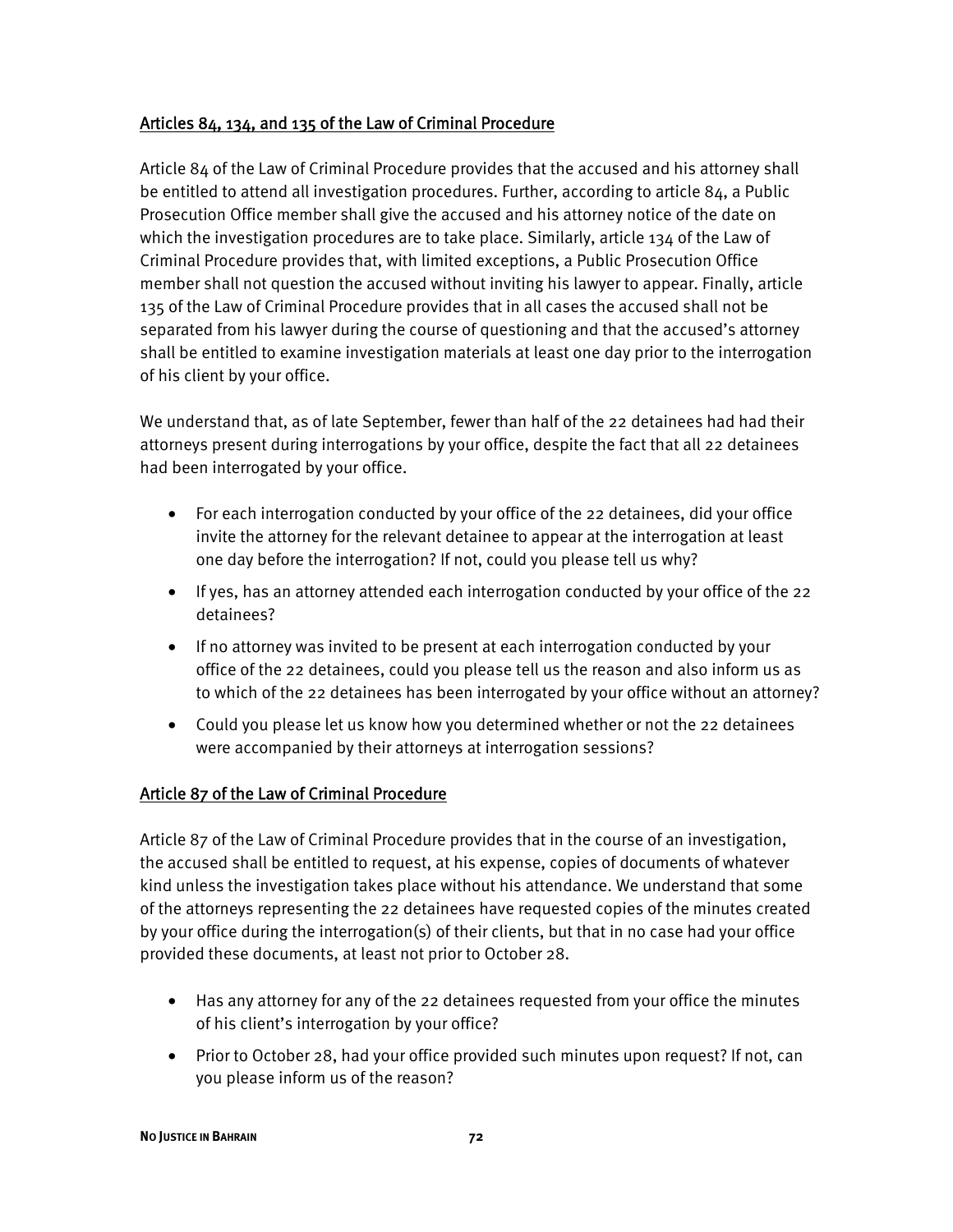- If yes, to which attorneys were minutes provided and in relation to the interrogation(s) of which detainee(s), and when were said minutes provided?
- Prior to October 28, had any attorney for any of the 22 detainees been provided with materials relating to the investigation of his client other than minutes of interrogations? If not, can you please inform us of the reason?
- If yes, to which attorneys have said materials been provided and in relation to which detainee(s), and when were said materials provided?

## Article 83 of the Law of Criminal Procedure

Article 83 of the Law of Criminal Procedure provides that investigation procedures and their results are confidential. It prohibits specifically Public Prosecution Office members from disclosing such results and provides for incarceration of those who violate the provision, as does article 246 of the Penal Code. However, a Bahraini News Agency article dated September 9, 2010, reported that your office had interrogated Ali Abd al-Imam and that during the course of this interrogation, Abd al-Imam had made certain specific admissions, including as to the alleged sources of funding for his website.

- Has your office undertaken any investigations to determine if members of your office violated Bahraini law with respect to the media report described above, or otherwise?
- If yes, could you please inform us who conducted such investigations and what results there have been to date?
- If no, could you please tell us why there has been no investigation of these issues?

## Conduct of Interrogations

We recognize that Bahraini law grants authority to your office to question criminal suspects with respect to potential criminal activity. However, according to information we have received, members of your office have asked certain of the 22 detainees questions regarding their political beliefs and opinions as well as about their alleged contacts with organizations such as the Bahrain Center for Human Rights and the al-Wifaq Islamic Political Society, with individuals such as Nabeel Rajab, and with international human rights organizations such as Human Rights Watch and the International Center for Transitional Justice.

- Could you please inform us if members of your office questioned any of the 22 detainees about their political opinions, or about their contacts with these groups and individuals and, if so, what potential criminal activities are implicated by such questions?
- Could you please let us know how you determined whether or not, or to what extent, members of your staff raised such questions during the interrogations?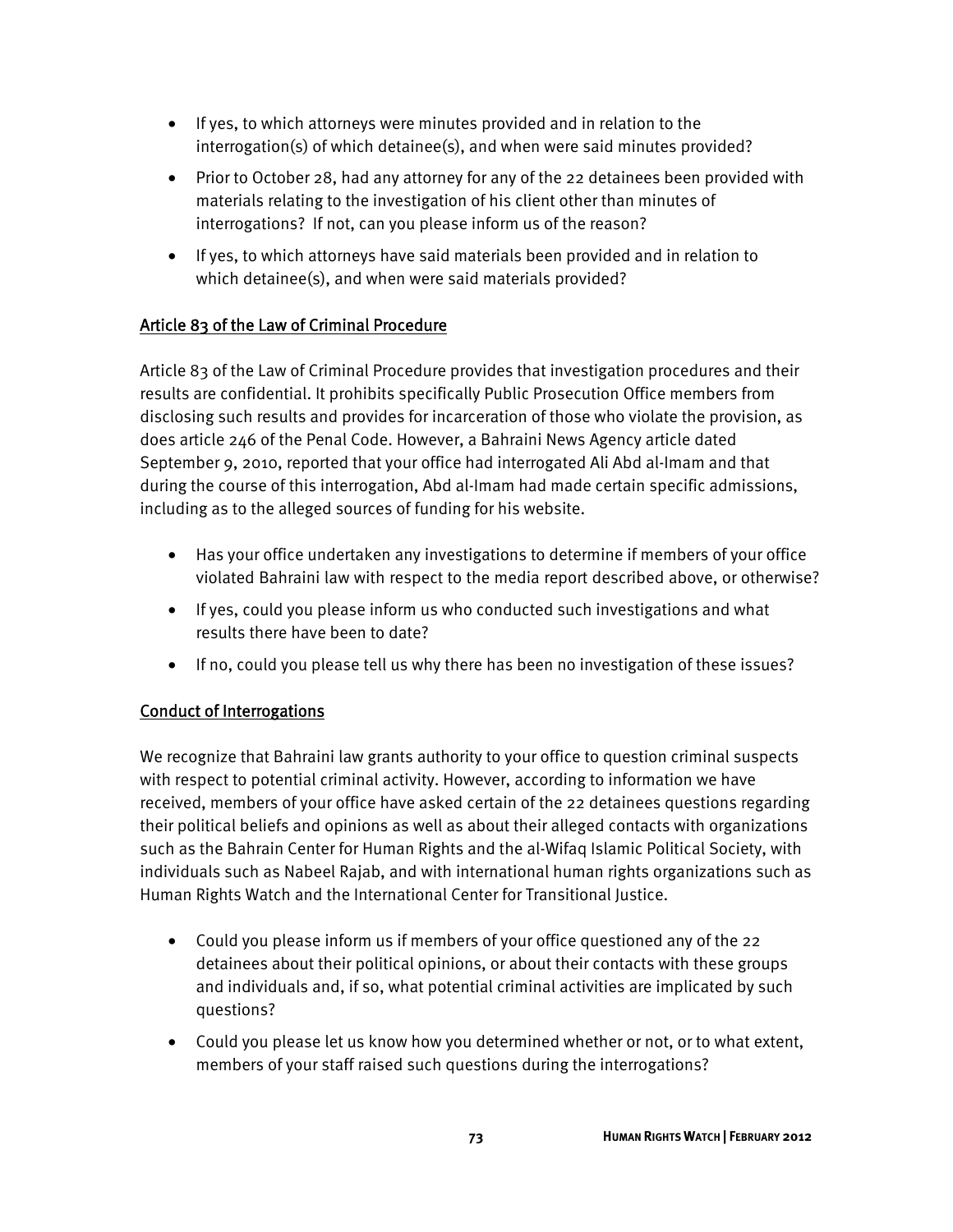We understand that those defense attorneys who have attended interrogations conducted by your office of the 22 detainees have been made to sit behind rather than next to their clients.

- Could you please tell us if this practice was employed during any interrogation of any of the 22 detainees?
- If yes, could you please tell us if this practice is employed as a matter of course during interrogations conducted by your office with suspects other than the 22 detainees?

We understand that interrogations of the 22 detainees were often conducted during irregular hours, including in some instances, beginning in the evening and lasting until the early morning hours.

- Could you please tell us if this practice has been employed during any interrogation of any of the 22 detainees and, if so, why?
- If yes, could you also please tell us if these are the normal hours during which your office conducts interrogations? If no, could you please tell us why the 22 detainees were interrogated during these unusual hours?

#### Arrest Warrants

Bahraini law provides that, with few exceptions, such as flagrante delicto, arrests may be effected only upon the issuance of a warrant.

- Did your office issue arrest warrants for the 22 detainees prior to their arrests?
- Were any of the 22 detainees arrested in the absence of warrants issued by your office?
- If warrants were issued by your office, could you tell us if copies of the warrants were provided to the individuals arrested and their attorneys, and could you provide copies of said warrants to us?
- If your office did not issue warrants for the arrest of any person among the 22 detainees, please state the legal basis (with reference to specific provisions of the Law of Criminal Procedure) for the arrest of said individual.
- Could you please let us know how you determined whether or not each detainee and his attorney had been provided with a copy of the arrest warrant?

#### Allegations of Abuse

According to information we have received, many of the 22 detainees, at the time of their interrogations by your office, complained that they had been subjected to torture or illtreatment in detention. It is our understanding that a member of your office conducting an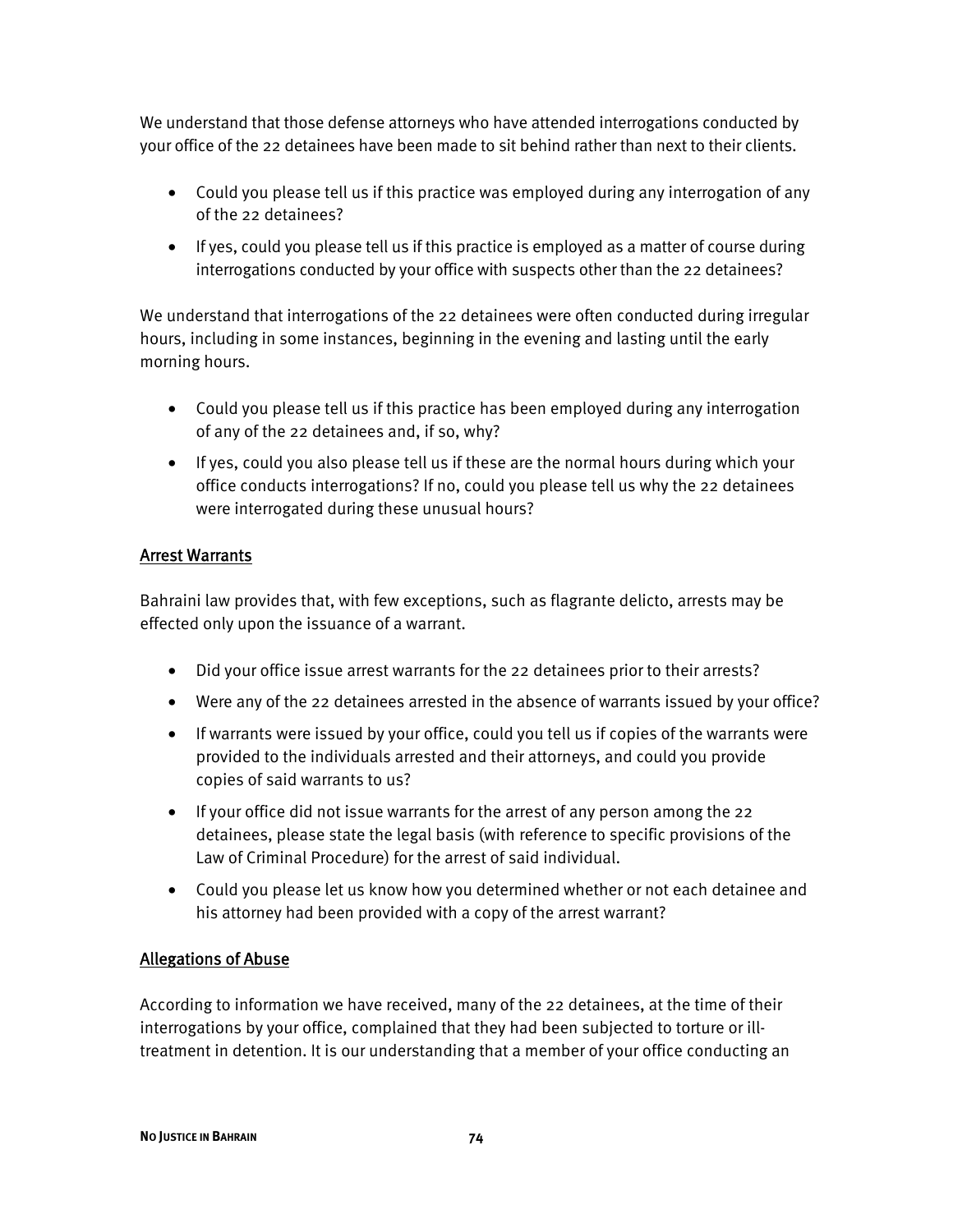interrogation is obliged to report instances of suspected torture or ill-treatment by security personnel (or otherwise).

- Could you please tell us if members of your office at any time observed any indicia at all of physical injuries with respect to any of the 22 detainees, including, but not limited to, scars on the wrist[s] of Jaffar al-Hassabi, injuries to the ankle and leg of Sheik Aqil Musawi, an injury to the wrist of Abdul-Jalil al-Singace, or bruises on the wrist(s) and abdomen of Sheik Mohammed Habib Mansour Moqdad?
- If yes, could you please inform us of the name of the detainee(s) on whom such injuries were observed and the nature of the injuries?
- If no, could you tell us if it is the position of your office that members of your office observed no indicia at all of any physical injuries at any time with respect to any of the 22 detainees?
- Has any of the 22 detainees reported any torture or ill-treatment by security personnel to members of your office at any time? If yes, could you please inform us of the name of the detainee(s) who reported torture or ill-treatment and the nature of the torture or ill-treatment reported?
- Could you please let us know how you determined whether or not any of the detainees reported any torture or ill-treatment to members of your office?
- Has your office conducted any investigations into the possible torture or ill-treatment of any of the 22 detainees? If yes, could you please inform us of the name of the detainee(s) with respect to whom such investigations are being undertaken, and the results of said investigations to date?
- Prior to October 28, had your office referred any of the 22 detainees to a medical examination in connection with alleged torture or ill-treatment? If yes, could you please tell us for whom and by whom such examinations were conducted, and what the results were? If yes, could you please tell us if medical examinations of any of the 22 detainees have been or will be conducted by Ministry of Health doctors and, if not, why?

According to information we have received, the government has claimed that certain of the 22 detainees suffered injuries while attempting to escape from detention.

• Is it the position of your office that certain of the 22 detainees suffered injuries in this fashion, and, if yes, could you please tell us which detainees attempted to escape, when, from where, and what injuries were suffered as a result?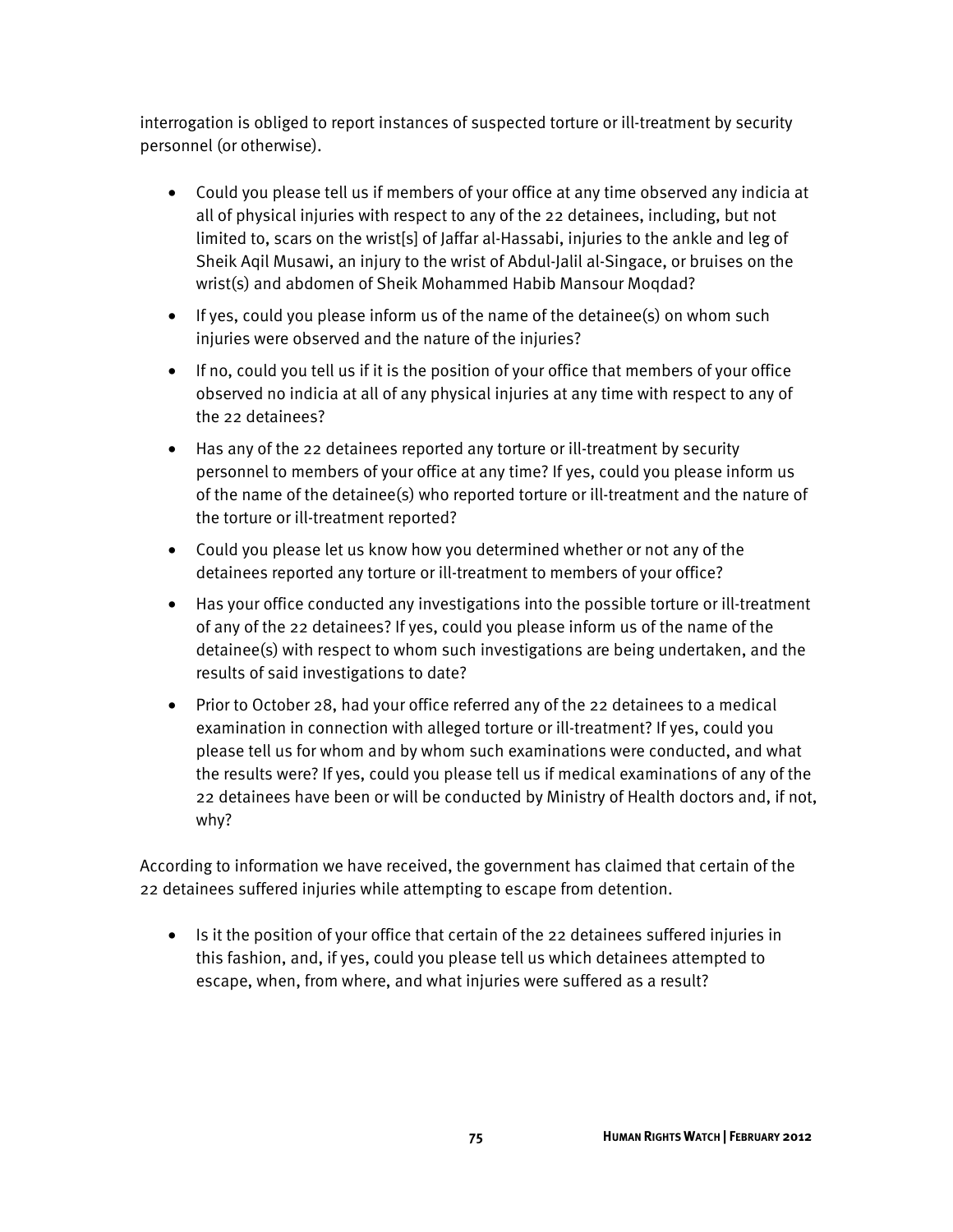#### Law No. 58 of 2006 With Respect to Protection of the Community Against Terrorist Acts

It is our understanding that at least some of the 22 detainees have been detained pursuant to Law No. 58 of 2006 With Respect to Protection of the Community Against Terrorist Acts.

- Could you please tell us how many of the 22 detainees were subject to 60-day detention orders pursuant to Law No. 58 of 2006 prior to October 28?
- Could you please tell us how many persons, if any, are currently being detained in connection with security-related crimes but not pursuant to Law No. 58 of 2006?
- Could you please tell us how many persons are currently being detained pursuant to Law No. 58 of 2006?
- Could you please tell us how many individuals have been detained since August 13, 2010, pursuant to Law No. 58 of 2006, and how many individuals have been detained since August 13, 2010, in connection with security-related crimes, but not pursuant to Law No. 58 of 2006?

We thank you in advance for your attention to this request, and we look forward to your response. In order to be able to reflect the government's positions in the report we are preparing, we would appreciate having your response no later than November 24, 2010. As we mentioned at the outset, we would be happy to come to Bahrain at a mutually convenient time within this period in order to discuss these matters in person with you and your staff.

Sincerely,

Joe Stork Deputy Director Middle East and North Africa Division

 $28B$ 

Joshua Colangelo-Bryan Consultant Middle East and North Africa Division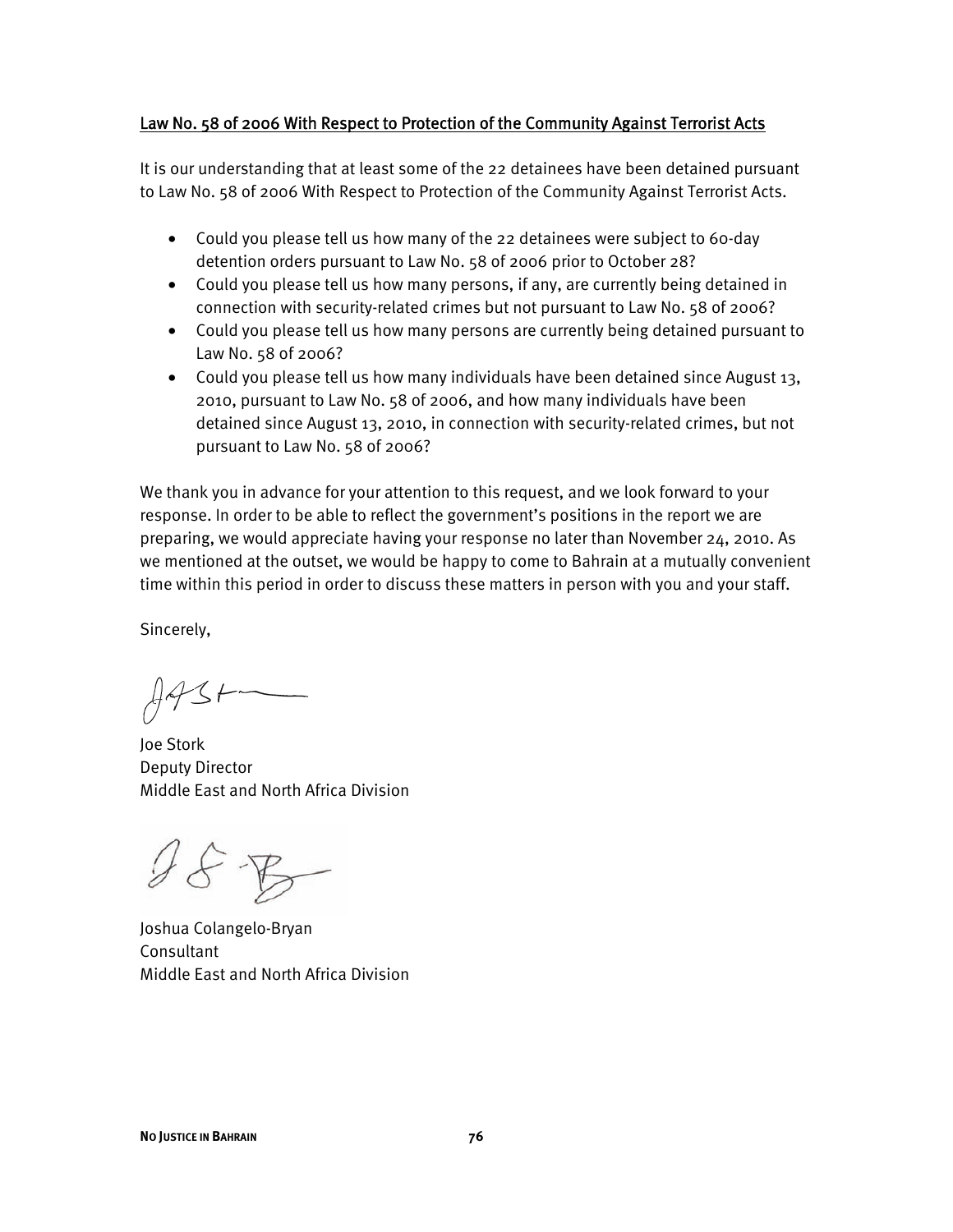#### **HUMAN RIGHTS WATCH**

350 Fifth Avenue, 34<sup>th</sup> Floor New York, NY 10118-3299 Tel: 212-290-4700 Fax: 212-736-1300

#### **MIDDLE EAST AND NORTH A FRICA DIVISION ADVISORY COMMITTEE**

Hassan Elmasry, *Co-Chair*  Kathleen Peratis, *Co-Chair* Bruce Rabb, *Vice Chair*  Gary G. Sick, *Vice Chair* Gamal Abouali Wajeha Al Huwaider Ghanim Alnajjar Lisa Anderson Shaul Bakhash Asli Bali M. Cherif Bassiouni David Bernstein Nathan Brown Paul Chevigny Ahmad Deek Mansour Farhang Fadi Ghandour Aeyal Gross Amr Hamzawy Rita E. Hauser Salah al-Hejailan Prince Moulay Hicham Robert James Mehrangiz Kar Edy Kaufman Marina Pinto Kaufman Ann M. Lesch Robert Malley Ahmed Mansoor Stephen P. Marks Rolando Matalon Habib Nassar Abdelaziz Nouaydi Nabeel Rajab Victoria Riskin Charles Shamas Sid Sheinberg Mustapha Tlili Andrew Whitley James Zogby Ahmed Zuaiter

#### **Human Rights Watch**

Kenneth Roth, *Executive Director* Michele Alexander, *Development & Outreach Director*  Carroll Bogert, *Associate Director*  Emma Daly, *Communications Director*  Barbara Guglielmo, *Finance & Administration Director*  Peggy Hicks, *Global Advocacy Director* Iain Levine, *Program Director*  Andrew Mawson, *Deputy Program Director*  Suzanne Nossel, *Chief Operating Officer*  Dinah PoKempner, *General Counsel*  James Ross, *Legal & Policy Director* Joe Saunders, *Deputy Program Director* Jane Olson, *Chair, Board of Directors*

## **Appendix II: Letter to BDF Commanderin-Chief, April 5, 2011**

April 5, 2011

Sheikh Khalifa bin Ahmed Al Khalifa Commander-in-Chief Bahrain Defense Force Kingdom of Bahrain

Your Excellency:

Human Rights Watch is a nongovernmental organization that monitors human rights in more than 80 countries around the world. We have reported on the human rights situation in Bahrain since the mid-1990s, including the current period of political unrest.

We are extremely concerned about recent human rights developments in the kingdom. Of particular concern is the role of the military in law enforcement and detention following the March 15 declaration of national safety.

We would appreciate it very much if your office could respond to the following questions. A prompt response would allow us to reflect the viewpoint of the Bahraini government in any public document we produce about current detention issues in the country.

- 1. By what legal authority does the military hold and investigate civilians in custody?
- 2. How quickly may detainees communicate with a lawyer of their choice? With their family members?
- 3. Is there are registry of detainees? How can family members access it?
- 4. What measures has the government taken to prevent torture and other ill-treatment of detainees? How many military personnel and/or police have been investigated, prosecuted and convicted for detainee abuse?

www.hrw.org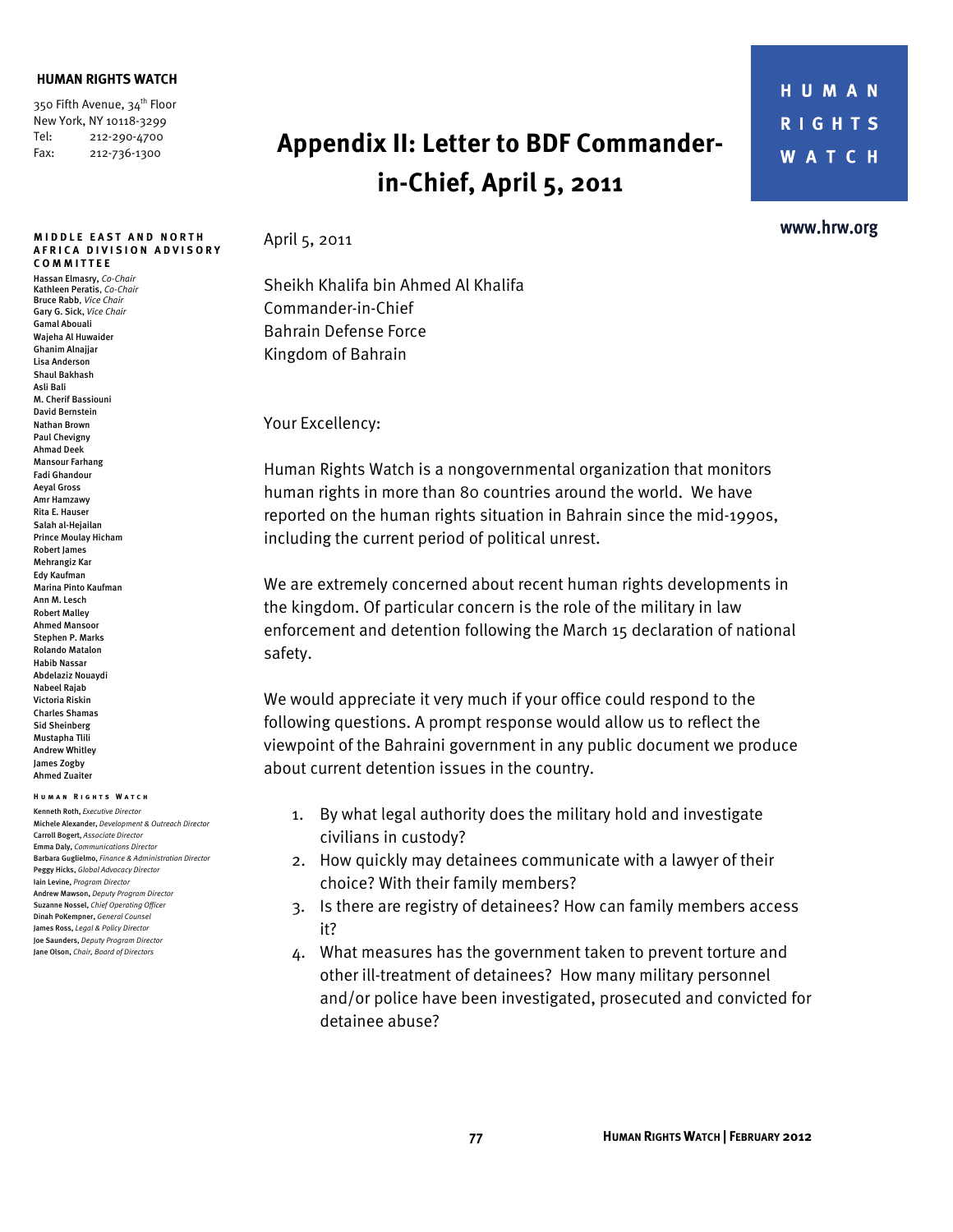5. Is there an investigation under way in the handling and death of Hassan Jassim Mohammed Maki, who was detained on March 28 and reportedly died in custody on April 3?

If it would be possible for me or one of my colleagues to meet with you or other relevant officials to discuss these matters, we would be most happy to do so.

Thank you for your attention to this matter.

Sincerely,

 $443+$ 

Joe Stork Deputy Director Middle East and North Africa Division

cc:

Her Excellency Houda Ezra Ebrahim Nonoo Ambassador of the Kingdom of Bahrain to the United States Fax: +1- 202-362-2192

His Excellency Lieutenant General-Sheikh Rashid Bin Abdullah Al Khalifa Minister of Interior Fax: +973-17-232-661

His Excellency Sheikh Khalid bin Ali bin Abdulla Al Khalifa Minister of Justice and Islamic Affairs Kingdom of Bahrain Fax: +973-17-536-343

Her Excellency Dr. Fatima Mohamed Baluchi Minister of Social Development Fax: +973-17-682-700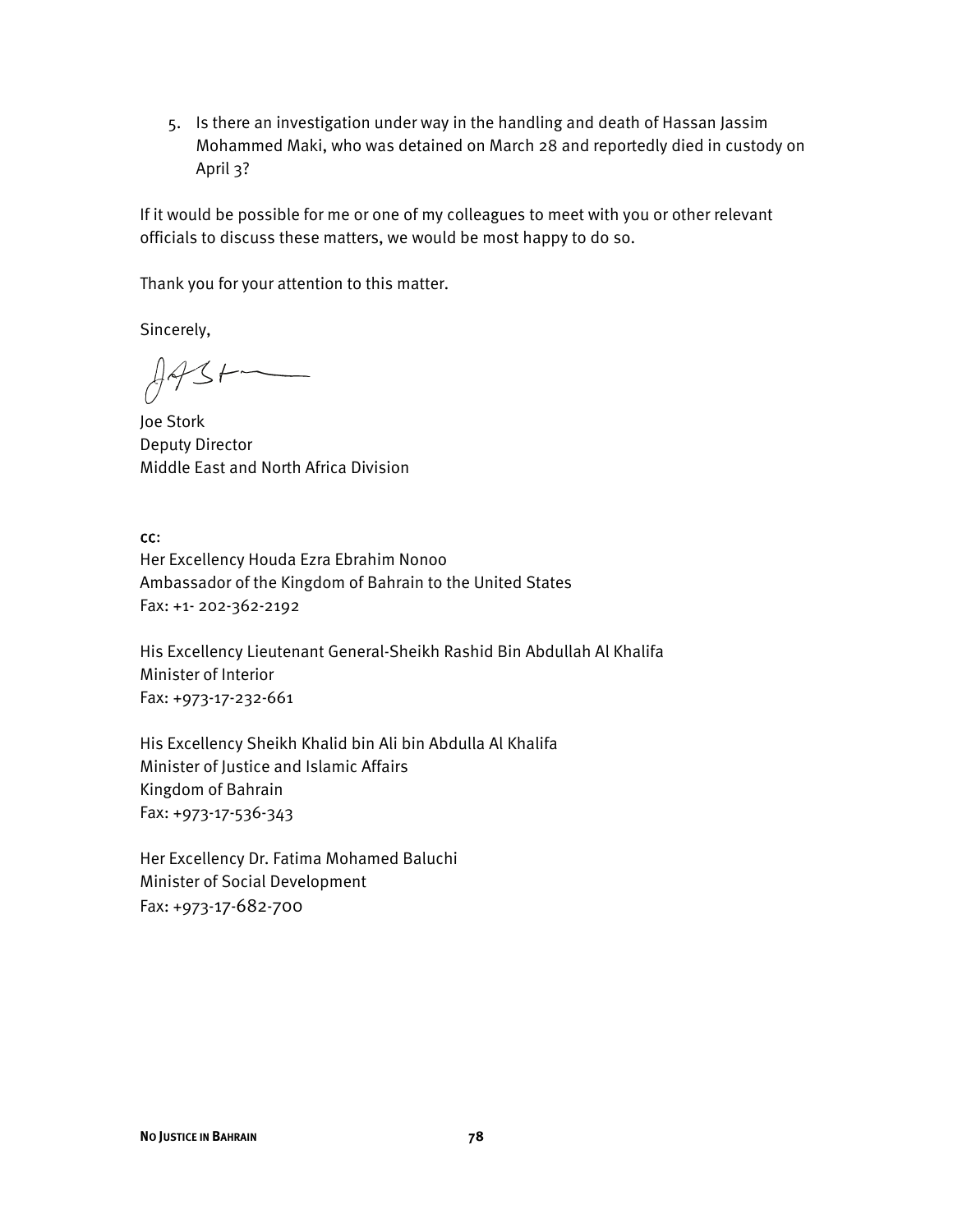## **Appendix III: Response of Bahraini Government to April 5, 2011 Letter to BDF Commander-in-Chief**

(Translation by Human Rights Watch)

#### A Note of Response to Human Rights Watch's Inquiry

In reference to the letter to His Excellency Field Marshal Shaikh Khalifa Bin Ahmed Al Khalifa, Commander in Chief of the Bahrain Defense Force, from Mr. Joe Stork, Deputy Director of the Middle East and North Africa Division at Human Rights Watch, an organization concerned with human rights, dated April 5, 2011, and regarding the recent incidents in the Kingdom, we would like to clarify the following:

1. The Legal Basis for Investigations by the Military Prosecution:

The Military Prosecution is conducting investigations into the crimes that occurred during the unrest witnessed in the Kingdom of Bahrain and the period leading to it based on the provisions of Royal Decree 18/2011 on the declaration of the state of national safety.

The royal decree was issued according to provisions in the constitution that permit taking exceptional measures to confront exigent circumstances the country may face, the way that constitutions of many countries around the world regulate executive and judicial measures for the purpose of confronting emergencies and catastrophes the state may experience where such conditions require limited exceptional measures until such time as the dangers associated with these conditions abate. The decree was also compatible with Article  $4$  of the International Covenant on Civil and Political Rights, to which Bahrain acceded in 2007, which upholds the right of states to take appropriate measures to address such circumstances, stating, "In time of public emergency which threatens the life of the nation and the existence of which is officially proclaimed, the States Parties to the present Covenant may take measures derogating from their obligations under the present Covenant to the extent strictly required by the exigencies of the situation, provided that such measures are not inconsistent with their other obligations under international law…"

The constitution of the Kingdom of Bahrain contains a similar provision in Article 36/b. Yet, to ensure that the measures taken are proportional to the magnitude and severity of the emergency conditions, and in its keenness to avoid exceptional measures exceeding the desired limit, the constitution adopts two means: the first is characterized by a marked expansion of measures and is known as martial law, while the second, which involves simpler measures than the first, is known in the constitution as a state of national safety.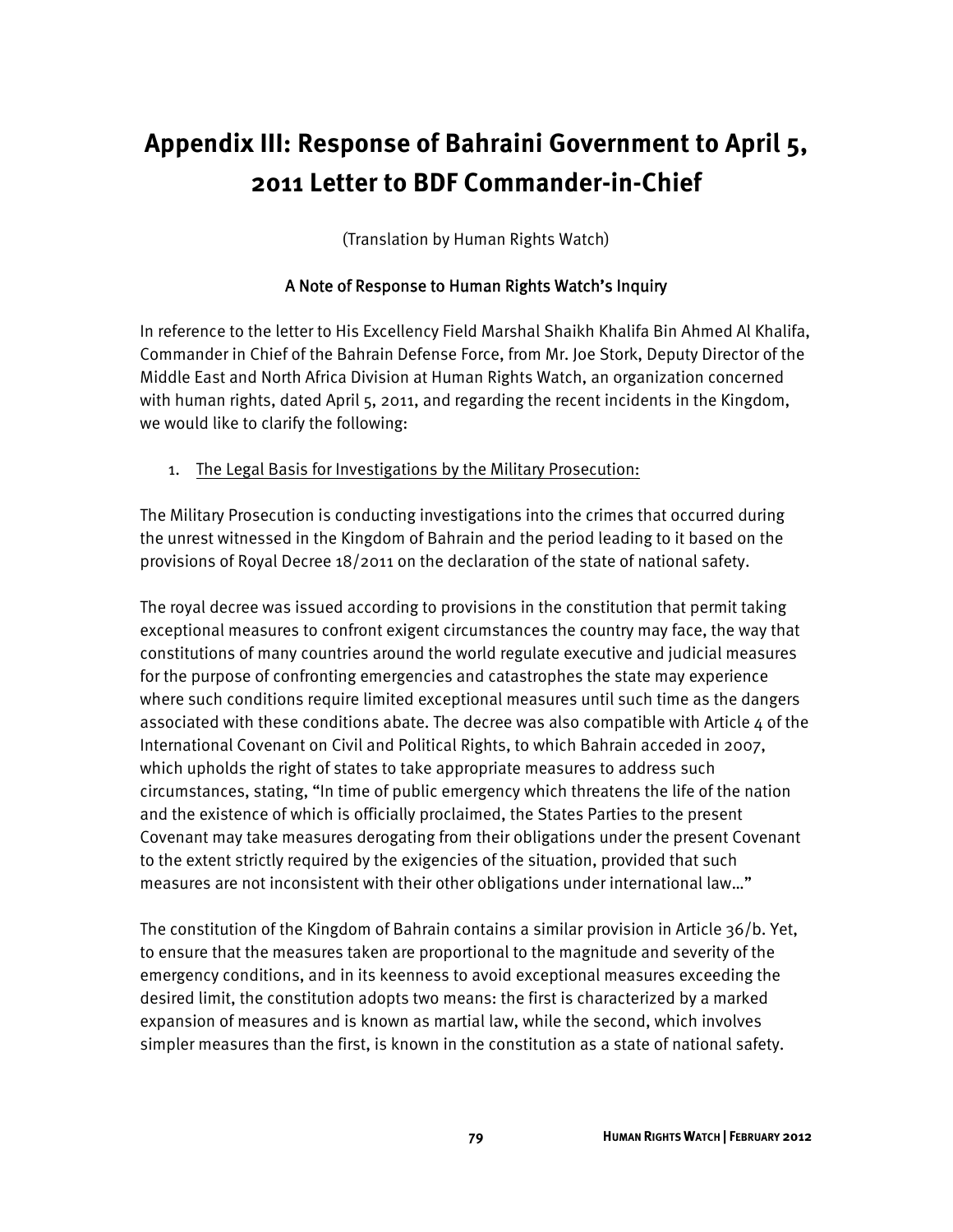During the circumstances experienced recently in the Kingdom of Bahrain, chaos and unrest spread due to illegitimate practices in the midst of which various, numerous crimes were committed, such as murder, abduction, arson, the occupation of government buildings and the obstruction of their operations, the usurpation of public monies, the cutting of roads, and other crimes against persons and property that infringe on the safety and security of the country. This so terrorized citizens and residents that they were compelled to abstain from their daily, normal lives, and it prevented them from exercising their right to work and move freely. It also entailed economic losses, both in the official and private sectors, and the emergence of sectarian strife. The Kingdom took action to deal with the practices that led to this situation with exceptional measures, choosing to declare a state of national safety as the constitutional means that is less oppressive and restrictive than martial law.

The royal decree announcing the state of national safety made the Military Prosecution responsible for investigations into the crimes noted above, mandating compliance with procedural statutes and rules in force in the Kingdom of Bahrain. Thus, the guarantees provided to accused persons by the Code of Criminal Procedure and other ordinary laws are observed from the first presumptive measures taken against them. As such:

- No person may be arrested except in the cases provided by the law or the royal decree on the declaration of a state of national safety.
- Every arrestee is immediately informed of the reasons for his arrest.
- Accused persons may contact their families immediately upon their arrest and inform them of the action taken against them.
- The lawyer for the accused is to be notified immediately upon appointment or determination by the accused and informed of his arrest.
- The investigating body assiduously contacts lawyers and notifies them of hearing dates as soon as they are known; they may attend the interrogation of accused persons and register all of their requests.
- The accused is questioned in a place outfitted for this purpose, in conditions that allow him to give his deposition with full freedom, free of the influence of anyone; any person before whom the accused may be uncomfortable making a statement is prohibited from attendance.
- Accused persons make their statements with full freedom in the presence of their lawyers. They may express their complaints or note any harm caused by any illtreatment, and an investigation is carried out in accordance with the law, by questioning those named in the complaint and by assigning a forensic doctor if necessary. One aspect of the freedom to make a statement includes refraining from breaching the right of the accused to remain silent and refuse to answer questions during the interrogation; this right is not to be held as evidence against him.
- The accused is entitled to attend interrogations conducted in connection with the charges against him, and he may access such proceedings conducted in his absence if he was not present for a reason of his own or because the investigating body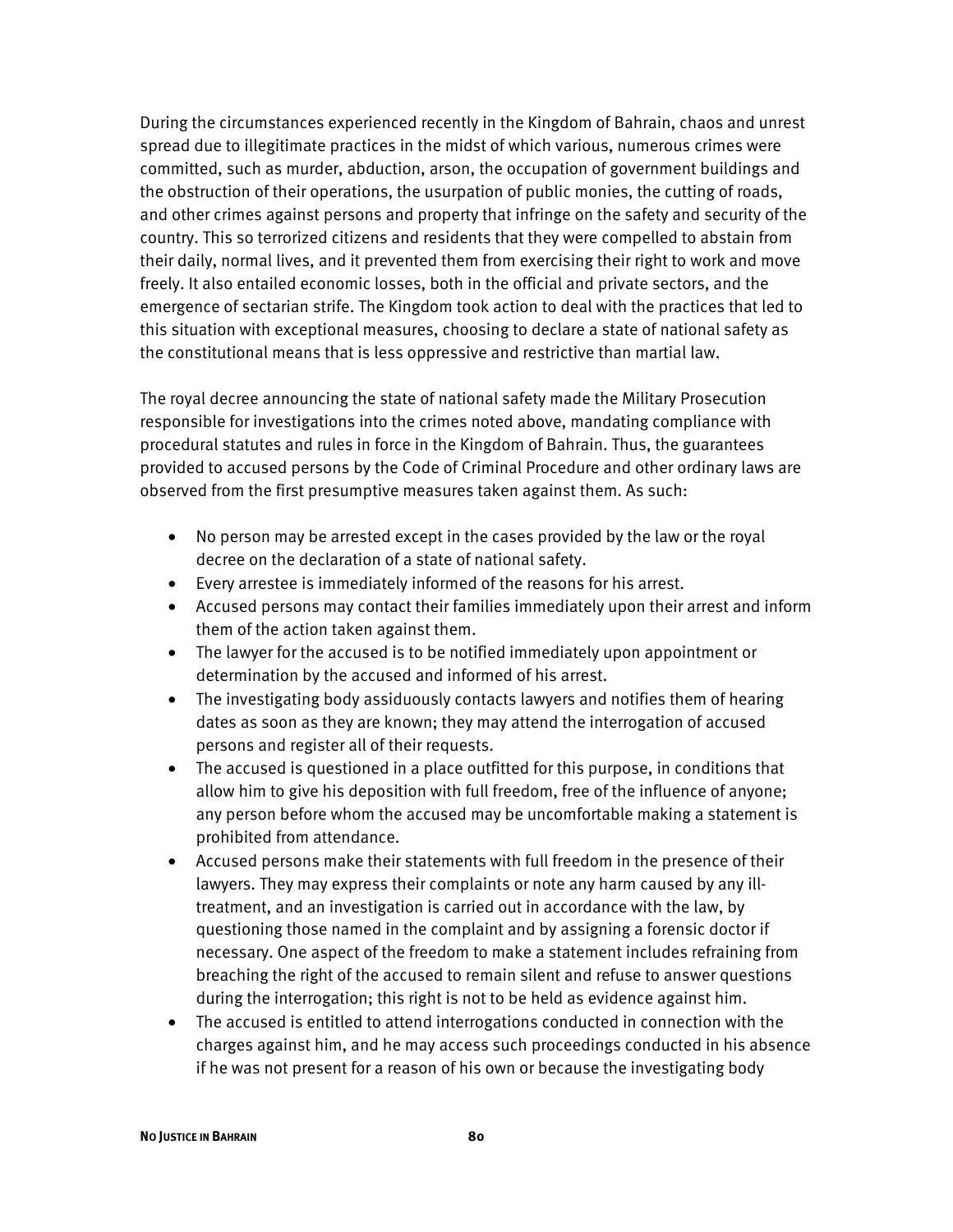deemed it necessary to bring the truth to light, and this in order to enable him to prepare his defense.

- A lawyer charged with defending the accused or an expert retained by him to submit a technical opinion in support of his defense is not permitted to possess documents and papers that the accused may submit to them related to the incident he is alleged to have committed.
- The defendant is to receive necessary medical and health care, even if it requires treatment in hospitals and specialized medical centers outside his place of detention.
- The accused may practice religious rites freely, and he shall be provided with the appropriate atmosphere for this.

In addition, the private civil rights of the accused remain intact throughout the investigation, trial, and remand pending investigation or in implementation of a court order. In the intervening period, he may engage in all legitimate activities, including disbursing his assets unless they are the subject of the crime or under investigation.

Moreover, he may complete his studies and take his exams, and exercise other civil rights that are unrelated to the crime and investigations into it.

#### 2 - Documentation procedures:

The Military Prosecution maintains a system to document all the procedures taken and arrests made in the context of investigations. The families of those arrested may refer to the prosecution to obtain any data or information within the bounds of the law.

#### 3 - Procedures Related to the Prevention of Torture and Ill-treatment:

The legislation of the Kingdom of Bahrain criminalizes torture and mandates appropriate penalties, as follows:

Article 208 of the Penal Code promulgated by Law 15/1976 states, "Any public servant who uses torture, force, or threat, himself or through another, with an accused person, a witness, or an expert to induce him to confess to a crime, or make a statement or provide information about it, shall be punished with imprisonment; the penalty shall be life imprisonment if the torture leads to death."

At the same time, the Bahraini legislator in Article 232 of the same law addressed the crime of torture when committed for the same purposes by an ordinary person who is not a public servant: "Any person who uses torture, force, or threat, himself or through another, with an accused person, a witness, or an expert to induce him to confess to a crime, or make a statement or provide information about it, shall be punished with a term of imprisonment no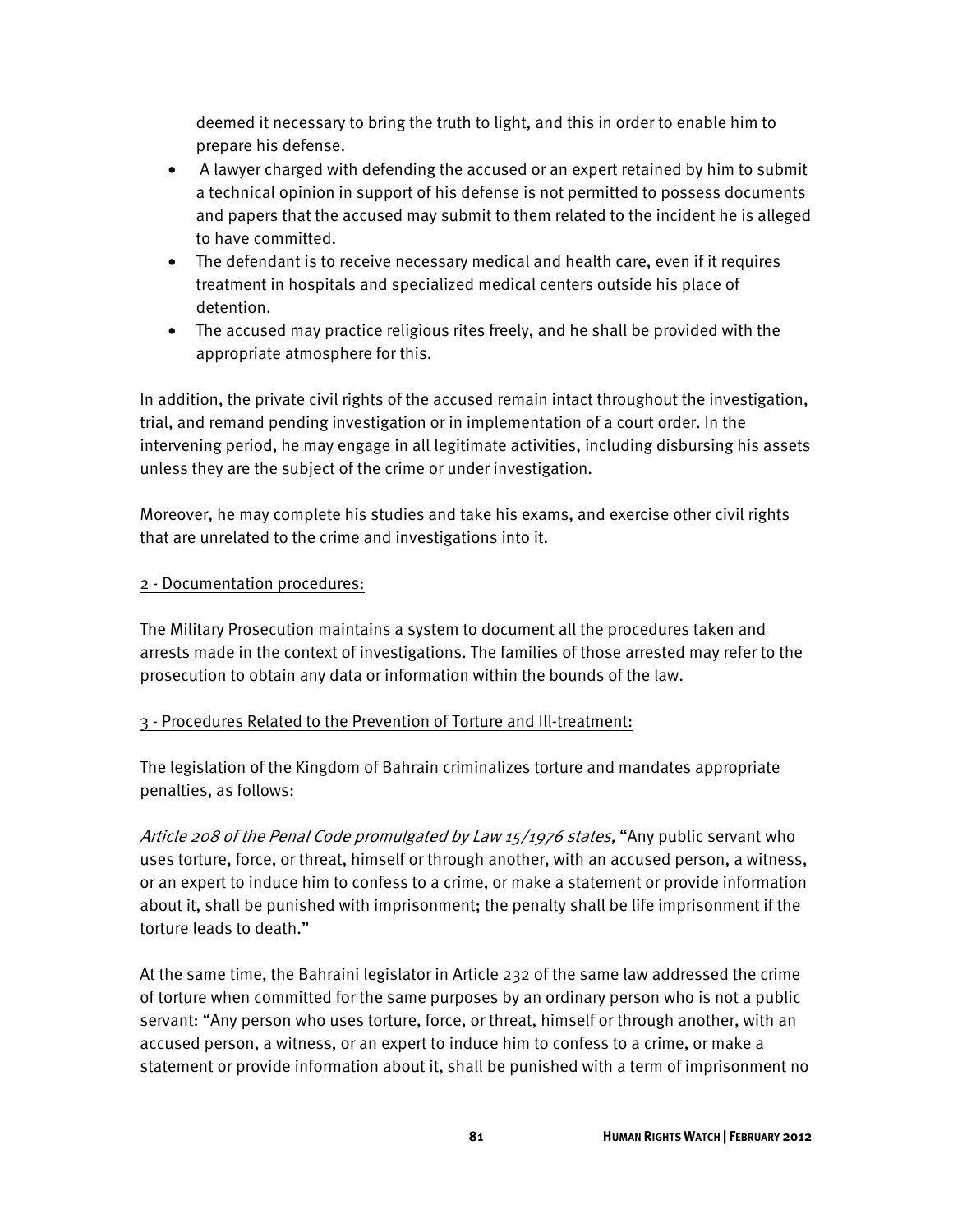less than six months if the torture or force entails a bodily infringement. The penalty shall be imprisonment if the use or torture or force leads to death."

It is clear from the two texts set out above that national legislation has addressed the crime of torture in a framework that is not restricted to official actions and is not limited by the functional status of the offender. This is consistent with the definition of torture contained in Article 1 of the Convention against Torture and Other Cruel, Inhuman or Degrading Treatment and Punishment. Moreover, the Bahraini legislators' understanding of compulsion to confess or make a statement extended to simply the use of force, without specifying the extent of the force or the expected danger arising from it. As such, leaving the formulation unspecified means that it accommodates any perceived form or degree of force, thereby exceeding the definition of physical torture adopted by the convention, which stopped at the limit of "an action resulting in severe pain or suffering." In addition, the term "threat" contained in the national text—a means used by the offender to achieve his purposes– parallels the meaning of "intimidation" as used in the convention's definition.

The Military Prosecution and all auxiliary security bodies carry out their tasks in light of the provisions of the constitution and the law, which are consistent with provisions in the International Declaration for Human Rights issued in 1948 and the International Covenant on Civil and Political Rights on the neutrality of the judiciary and the individual's exercise of his civil and legal rights, as well as the relevant inalienable rights of the individual mandated in other international instruments when defendants are faced with criminal charges. All the tools and legal means to ensure accountability and the punishment of any state official who violates the law are also in force in the Kingdom, regulated with guarantees for the accused and his right to humane treatment.

4 - What are the measures taken by the Government to prevent torture and other forms of illtreatment of detainees? How many military personnel have been investigated and prosecuted for these abuses?

The Kingdom of Bahrain is keen to take all measures to protect and strengthen human rights and basic human liberties, including the rights of detained persons. Article 19, paragraph (d) of the constitution of the Kingdom of Bahrain states, "No person shall be subjected to physical or psychological torture, inducement, or demeaning treatment, and the penalty for such acts shall be determined by law. Any statement or confession proved to have been made under torture or inducement or such treatment or threat thereof shall be void."

Article 20, paragraph (d) of the constitution states, "It is prohibited to harm an accused person physically or psychologically."

The Bahraini Code of Criminal Procedure also upholds the right of the accused, his lawyer, or a member of his family to submit any complaint about a violation of his rights under Article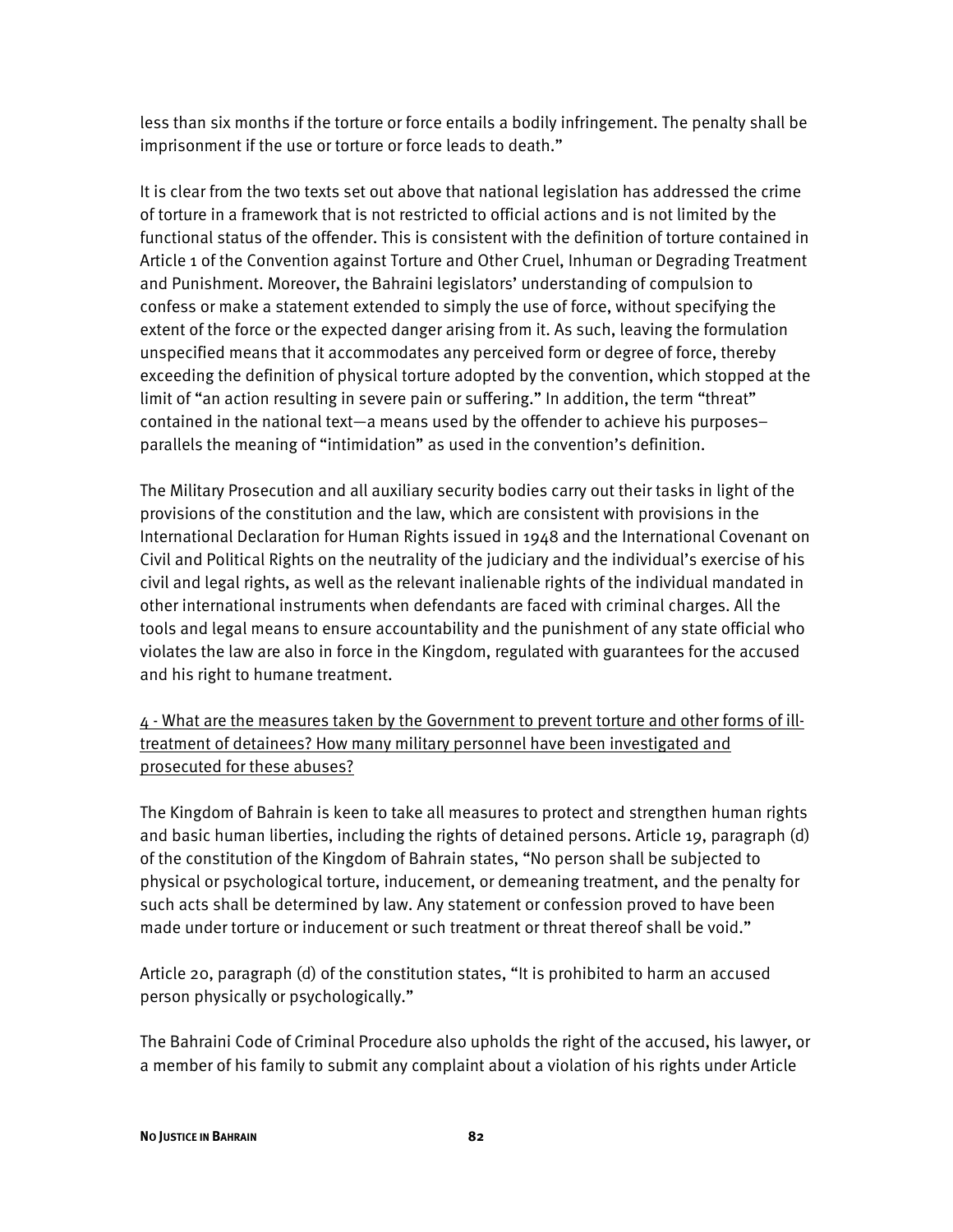64, which states, "Every prisoner has the right to submit a written or oral complaint to the prison warden."

In addition, complaints on human rights-related issues can be submitted to the National Foundation for Human Rights pursuant to Royal Decree 46/2009 on the establishment of the National Foundation for Human Rights. Article 3 paragraph (f) of the law defines the jurisdiction of the institution as "Receiving complaints related to human rights, studying them, and referring them as deemed fit by the institution to the competent bodies while engaging in active follow-up, or educating stakeholders about procedures to be followed or helping them to implement such procedures, and assisting in resolving such issues with the parties concerned."

It should be noted that a Complaints and Human Rights Directorate exists within the Interior Ministry. This directorate specializes in considering complaints related to human rights issues in general, and the Legal Affairs Directorate considers any complaints it receives in this regard.

Moreover, the Ministry of Interior has issued a guide to arrest and provisional detention procedures with the aim of unifying the standards applied at detention facilities and following rules consistent with international standards on the treatment of detainees, taking into consideration the Standard Minimum Rules for the Treatment of Prisoners, to ensure the rights of detainees to proper treatment, maintain their dignity, and prevent any type of torture.

The Ministry strives to educate its staff of officers, personnel, and civilians, and in furtherance of this, a human rights course was added to the education curriculum at the Royal Police Academy as a core course, and training courses are organized to improve their competence in the field of human rights.

### - With regard to the number of military personnel who have been investigated and referred to military courts as a result of ill-treatment:

Twenty (20) cases have been investigated by the Legal Affairs Directorate of the Ministry of Interior regarding complaints and allegations against police officers for ill-treatment and the physical assault of others. Four  $(4)$  cases were referred to criminal court, and 12 cases are still under investigation, awaiting the receipt of the forensic doctor's report or because the victim has not appeared for questioning; 5 cases were closed and no criminal prosecution was pursued due to the absence of a crime, the falsity of the allegation, or insufficient evidence.

The Military Courts Directorate (the Military Prosecution at the Interior Ministry) investigated the death of a person in custody that occurred in April 2011. Security guards and officials at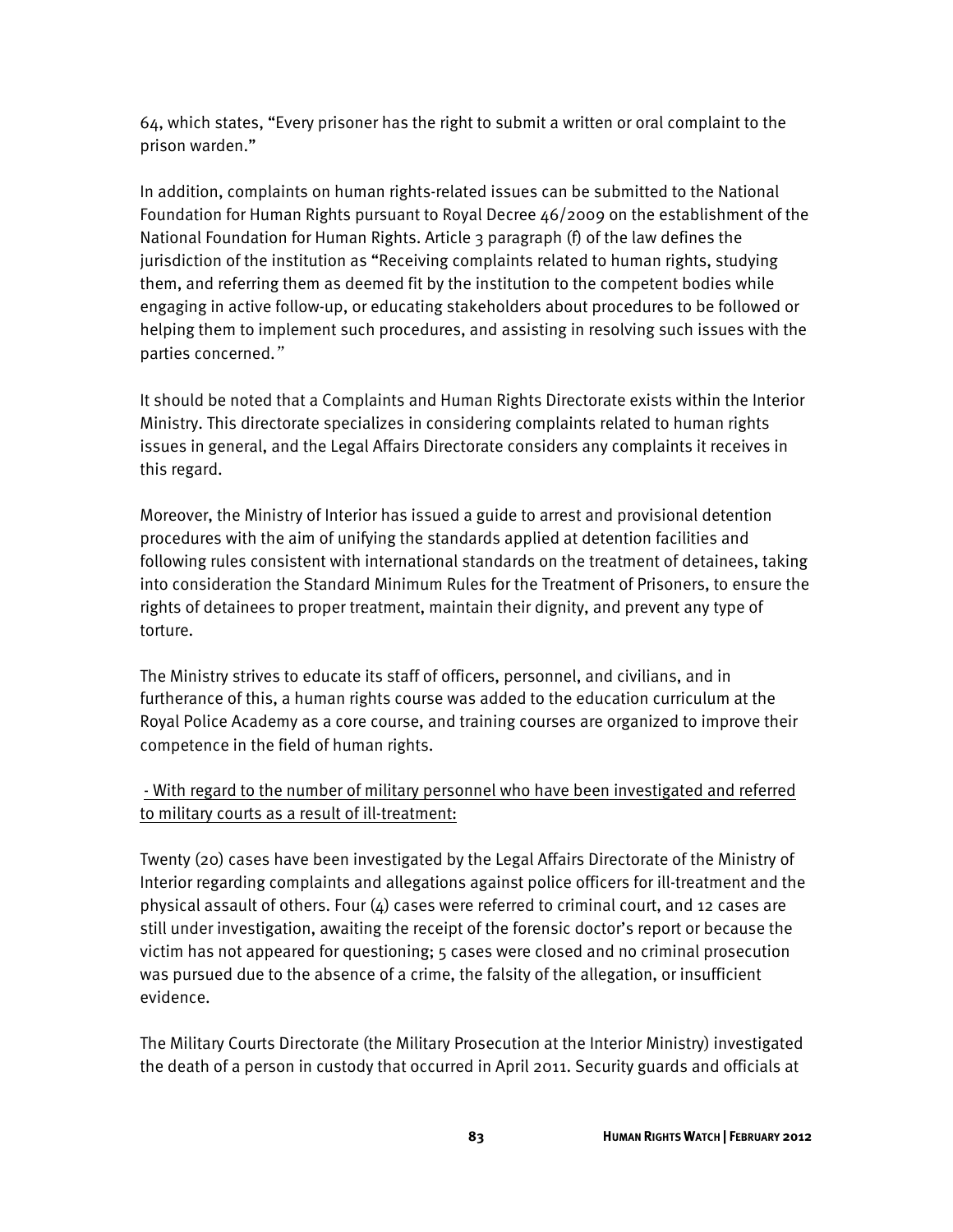the detention center were questioned, and the investigations concluded that there was evidence that two security guards on the detention bloc where the deceased was held were responsible for irregularities in their treatment of him, and three others violated the law by refraining from informing their subordinates about the incident; they were referred to criminal courts.

An investigation was also conducted into the deaths of two other detainees. The preliminary medical reports concluded that one of them died due to an illness (diabetes), and investigations into both cases are still underway. In addition, investigations into the death that occurred during the recent events are still underway in preparation for further action.

We would like to note that the Ministry is committed to the application of the principle of accountability against those found to have committed any abuses, and it does not hesitate to confront and investigate any reports of infringement of these principles.

### 5 – Is there any investigation pending into the death of Hassan Jassim Mohammed Makki, who was arrested on March 28 and whose death in custody was announced on April 3?

According to the Ministry of Interior, *Hassan Jassim Mohammed Makki* passed away on the morning of April 3 in the detention center. Preliminary investigations established that he suffered from diabetes. At exactly 9 am on Sunday, April 3, the competent physician signed off on a regular medical examination of the deceased, prescribing the necessary medication for diabetes, but at approximately 10:30, the colleagues of the deceased saw him fall to the ground unconscious. An ambulance was immediately called to take him to the hospital, where it became clear that he had died. The incident is still under investigation.

6 – The leadership expresses its readiness to communicate with human rights organizations and to respond to their inquiries about incidents and persons subject to its procedures.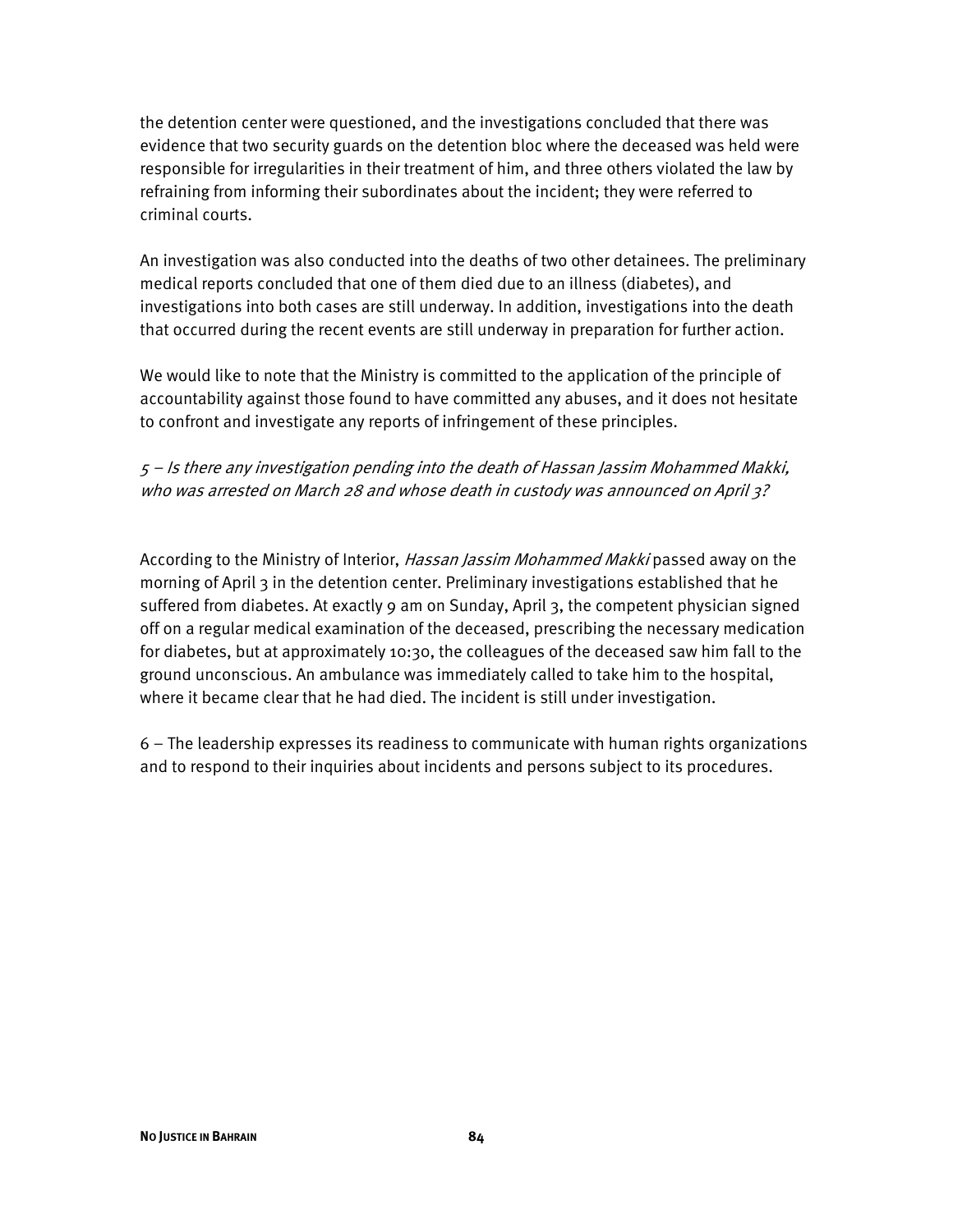#### **HUMAN RIGHTS WATCH**

350 Fifth Avenue, 34<sup>th</sup> Floor New York, NY 10118-3299 Tel: 212-290-4700 Fax: 212-736-1300

#### **MIDDLE EAST AND NORTH A FRICA DIVISION**

#### **A DVISORY COMMITTEE**

Hassan Elmasry, *Co-Chair*  Kathleen Peratis, *Co-Chair*  Asli Bali, *Officer* Prince Moulay Hicham, *Officer* Bruce Rabb, *Officer*  Gary G. Sick, *Officer* Gamal Abouali Ghanim Alnajjar Lisa Anderson Shaul Bakhash M. Cherif Bassiouni David Bernstein Nathan Brown Paul Chevigny Ahmad Deek Hanaa Edwar Mansour Farhang Louba Freih Fadi Ghandour Aeyal Gross Asos Hardi Bahey El Din Hassan Salah al-Hejailan Wajeha Al Huwaide Shawan Jabarin Robert James Mehrangiz Kar Edy Kaufman Marina Pinto Kaufman Robert Malley **Ahmed Mansoor** Stephen P. Marks Rolando Matalon Habib Nassar Abdelaziz Nouaydi Nabeel Rajab Victoria Riskin Charles Shamas Sid Sheinberg Sussan Tahmasebi Mustapha Tlili Ferras Zalt

#### **Human Rights Watch**

Kenneth Roth, *Executive Director* Michele Alexander, *Deputy Executive Director, Development and Global initiatives*  Carroll Bogert, *Deputy Executive Director, External Relations*  Jan Egeland, *Deputy Executive Director, Europe*  Iain Levine, *Deputy Executive Director, Program*  Chuck Lustig, *Deputy Executive Director, Operations* 

Walid Ayoub, *Information Technology Director* Emma Daly, *Communications Director*  Barbara Guglielmo, *Finance and Administration Director*  Peggy Hicks, *Global Advocacy Director*  Babatunde Olugboji, *Deputy Program Director*  Dinah PoKempner, *General Counsel*  Tom Porteous, *Deputy Program Director*  James Ross, *Legal and Policy Director* Joe Saunders, *Deputy Program Director* Frances Sinha, *Human Resources Director*

## **Appendix IV: Letter to Minister of Justice and Islamic Affairs, December 27, 2011**

December 27, 2011

His Excellency Shaikh Khalid Bin Ali Bin Abdulla Al Khalifa Minister of Justice and Islamic Affairs Ministry of Justice and Islamic Affairs

By fax: +973-17531284

Your Excellency,

I am writing on behalf of Human Rights Watch to request information from the Ministry of Justice regarding our inquiries below with respect to the prosecutions before the special military courts, the National Safety Courts, established by King Hamad bin Isa Al Khalifa pursuant to Royal Decree 18/2011 (the "Decree"). We understand that hundreds of civilians were tried before the National Safety Courts, and the Public Prosecution Office recently announced that it will examine the cases of nearly 350 of those defendants.

Human Rights Watch is preparing a report regarding the operation of the National Safety Courts under Bahraini and international law. We would like to reflect the government's perspective on these issues in our report. For this reason we would appreciate it if you could provide us with your response no later than January 20, 2012.

#### I. Articles 36(b) and 105(b) of the Constitution

Article 36(b) of the constitution permits the proclamation of either a state of national safety or martial law. In an official document entitled An Explanation of "The State of National Safety" in accordance with Article 36 of the Constitution of the Kingdom of Bahrain, the government stated that the Decree declared a "State of National Safety" and emphatically not a state of martial law.

Article 105(b) of the constitution provides that the jurisdiction of military courts shall be confined to military offenses committed by members of the Defense Force, the National Guard, and the Security Forces. Furthermore,

#### www.hrw.org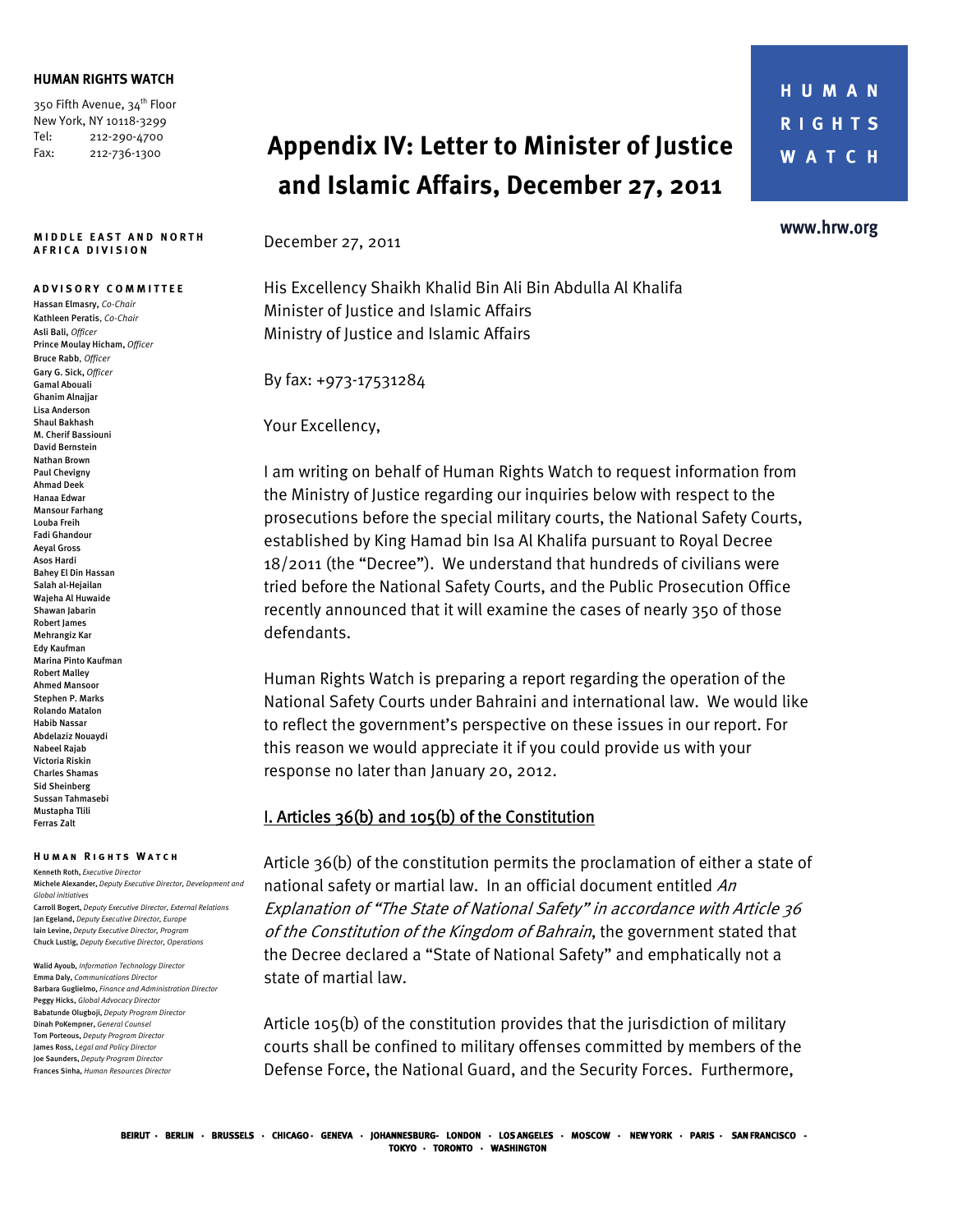the jurisdiction of military courts does not extend to other persons except when martial law is declared.

- 1) What is the legal basis for using military courts to try civilians during a state of national safety?
- 2) How many civilians were tried before the National Safety Courts?
- 3) How many civilians were convicted by the National Safety Courts?
- 4) How many civilians were acquitted in full by the National Safety Courts?

## II. Article 123 of the Constitution

Article 123 of the constitution prohibits the suspension of any constitutional provision except after the proclamation of martial law. In its verdict in Case No. 124/2011, involving the prosecution of 21 opposition figures and activists, including Hassan Mushaima, Abdul Wahab Hussain, Ibrahim Sharif, and Abdulhadi al-Khawaja, the National Safety Courts trial court ruled that if the Decree contravened the terms of any other laws, the Decree would take precedence.

1) Does the government contend that the Decree superseded the constitution? If so, please provide us with the legal basis for your conclusion.

### III. Political Charges

We are aware of at least 13 provisions of the Penal Code that have been used to prosecute defendants before the National Safety Courts for political activities related to freedom of expression and peaceful assembly or could be so used. We are referring to articles 160, 161, 162, 165, 168, 169, 172, 174, 178, 179, 215, 216, and 222 of the Penal Code.

- 1) How many defendants before the National Safety Courts were charged with offenses under article 160 of the Penal Code? How many of those defendants were convicted of such offenses?
- 2) How many defendants before the National Safety Courts were charged with offenses under article 161 of the Penal Code? How many of those defendants were convicted of such offenses?
- 3) How many defendants before the National Safety Courts were charged with offenses under article 162 of the Penal Code? How many of those defendants were convicted of such offenses?
- 4) How many defendants before the National Safety Courts were charged with offenses under article 165 of the Penal Code? How many of those defendants were convicted of such offenses?
- 5) How many defendants before the National Safety Courts were charged with offenses under article 168 of the Penal Code? How many of those defendants were convicted of such offenses?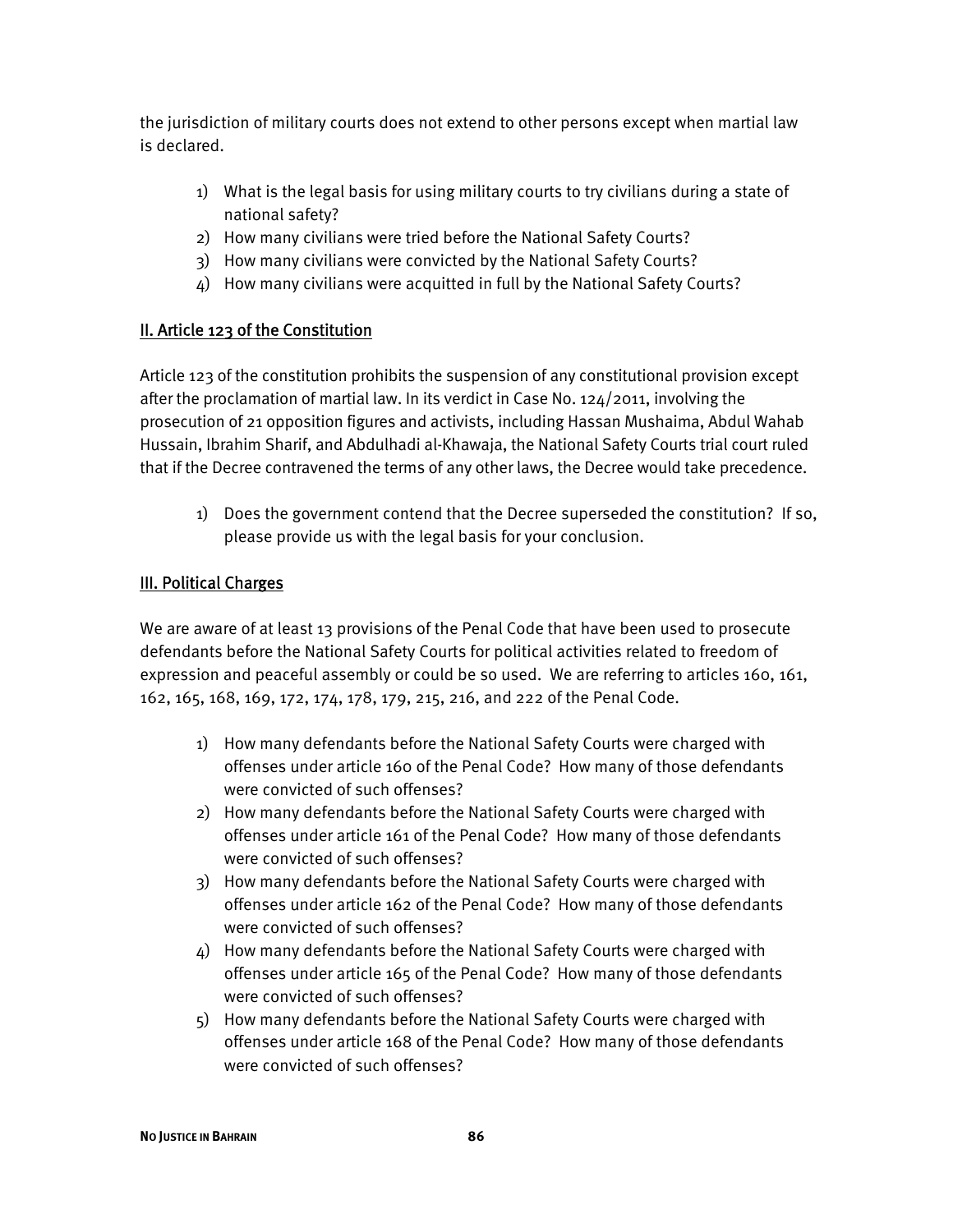- 6) How many defendants before the National Safety Courts were charged with offenses under article 169 of the Penal Code? How many of those defendants were convicted of such offenses?
- 7) How many defendants before the National Safety Courts were charged with offenses under article 172 of the Penal Code? How many of those defendants were convicted of such offenses?
- 8) How many defendants before the National Safety Courts were charged with offenses under article 174 of the Penal Code? How many of those defendants were convicted of such offenses?
- 9) How many defendants before the National Safety Courts were charged with offenses under article 178 of the Penal Code? How many of those defendants were convicted of such offenses?
- 10) How many defendants before the National Safety Courts were charged with offenses under article 179 of the Penal Code? How many of those defendants were convicted of such offenses?
- 11) How many defendants before the National Safety Courts were charged with offenses under article 215 of the Penal Code? How many of those defendants were convicted of such offenses?
- 12) How many defendants before the National Safety Courts were charged with offenses under article 216 of the Penal Code? How many of those defendants were convicted of such offenses?
- 13) How many defendants before the National Safety Courts were charged with offenses under article 222 of the Penal Code? How many of those defendants were convicted of such offenses?

## IV. Sentence Reductions

According to a Fact Sheet for Hearing of 23 October 2011, published by the Public Prosecution Office, the government will no longer pursue charges for violations of articles 165, 168, and 173 of the Penal Code against the 20 medical personnel who were convicted of various crimes in the National Safety Courts.

- 1) Will the Public Prosecution Office withdraw the charges against defendants in the case of the 20 medical personnel that were based on protected expression and association activities, regardless of whether those activities were characterized as violations of articles 165, 168, and 173 of the Penal Code, or as violations of other articles of the Penal Code? If not, why not?
- 2) Will the Public Prosecution Office be withdrawing or dismissing charges against individuals convicted in other National Safety Court cases for violations of articles 165, 168, and 173? If yes, when will those charges be withdrawn or dismissed and by what legal procedure? If not, why not?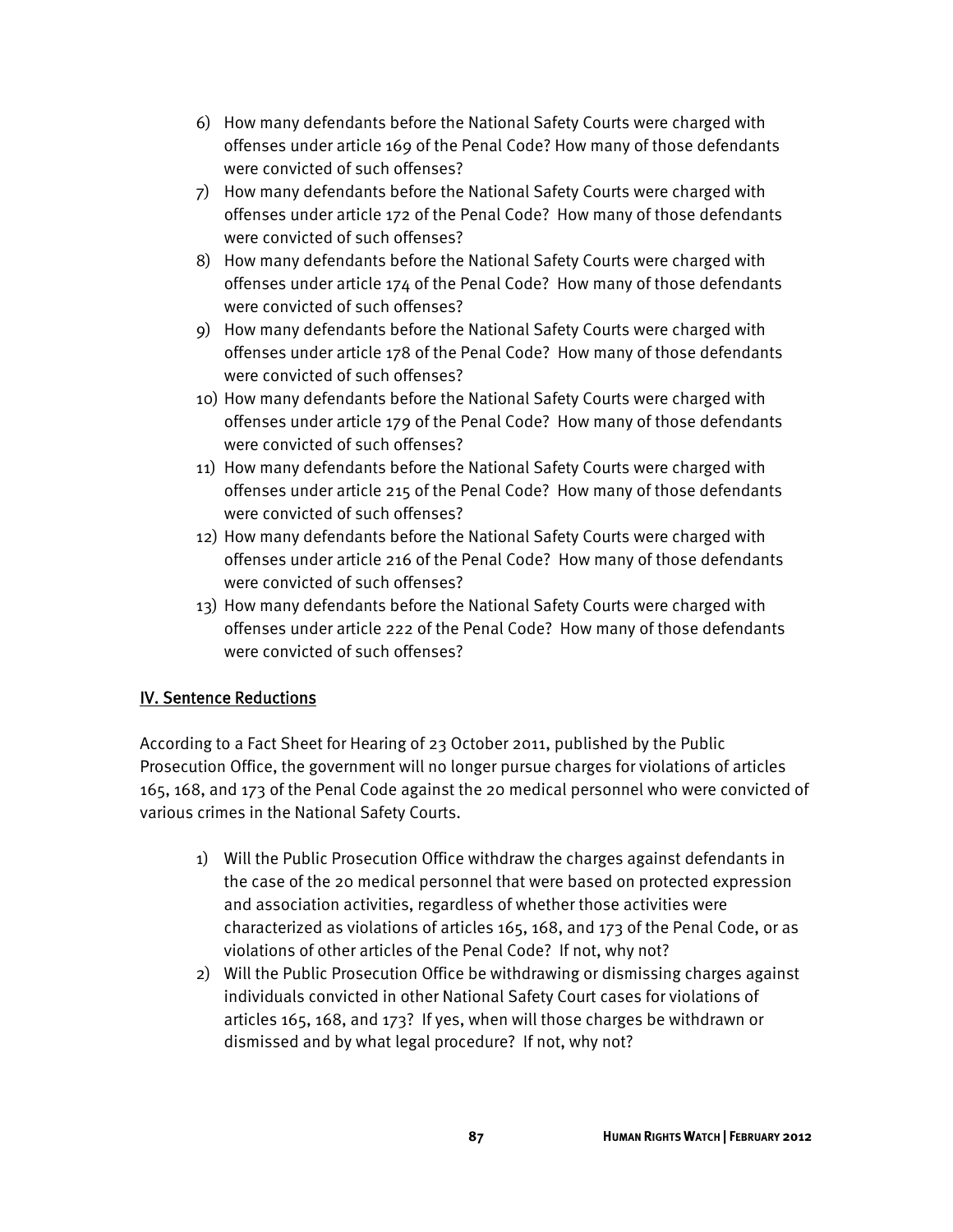3) Will the Public Prosecution Office be withdrawing or dismissing charges against individuals convicted in other National Safety Courts for activities protected by Bahraini and international law, regardless of whether those activities were characterized of violations of articles 165, 168, and 173 of the Penal Code or as violations of other provisions of the Penal Code by the National Safety Courts? If yes, when will those charges be withdrawn or dismissed and by what legal procedure? If not, why not?

#### V. Article 105(c) of the Constitution

Article 105(c) of the constitution provides that court hearings shall be held in public except in exceptional circumstances prescribed by law.

1) Were there any restrictions at all on public access to proceedings before the National Safety Courts? If so, please describe the nature of those restrictions and the legal basis for them.

#### VI. Article 20(c) of the Constitution; Articles 61 and 146 of the Law of Criminal Procedure

Article 20(c) of the constitution grants an accused the right of defense at all stages of a criminal investigation. Similarly, article 61 of the Law of Criminal Procedure guarantees criminal defendants the right to seek the aid of an attorney, and article 146 of the Law of Criminal Procedure grants every criminal defendant the right to "always" contact the attorney defending him without the presence of a third party.

1) Were there any instances in which the right to an attorney was not observed with respect to those defendants who were tried before the National Safety Courts, including but not limited to the prosecutions of Mohammed al-Tajer, Dr. Ali al-Ekri, Rula Saffar, Nada Dhaif, Hassan Mushaima, and Ibrahim Sharif? If so, please describe the manner in which these rights were not observed and the legal basis for not observing these rights.

#### VII. Articles 220 and 221 of the Law of Criminal Procedure

Article 220 of the Law of Criminal Procedure grants the accused the right to cross-examine Public Prosecution witnesses, and article 221 of the Law of Criminal Procedure grants the accused the right to present defense witnesses under the same terms as prosecution witnesses.

1) Were there any instances in which the rights to cross-examine and present witnesses were not observed with respect to any defendants tried before the National Safety Courts, including but not limited to the prosecutions of Dr. Sadiq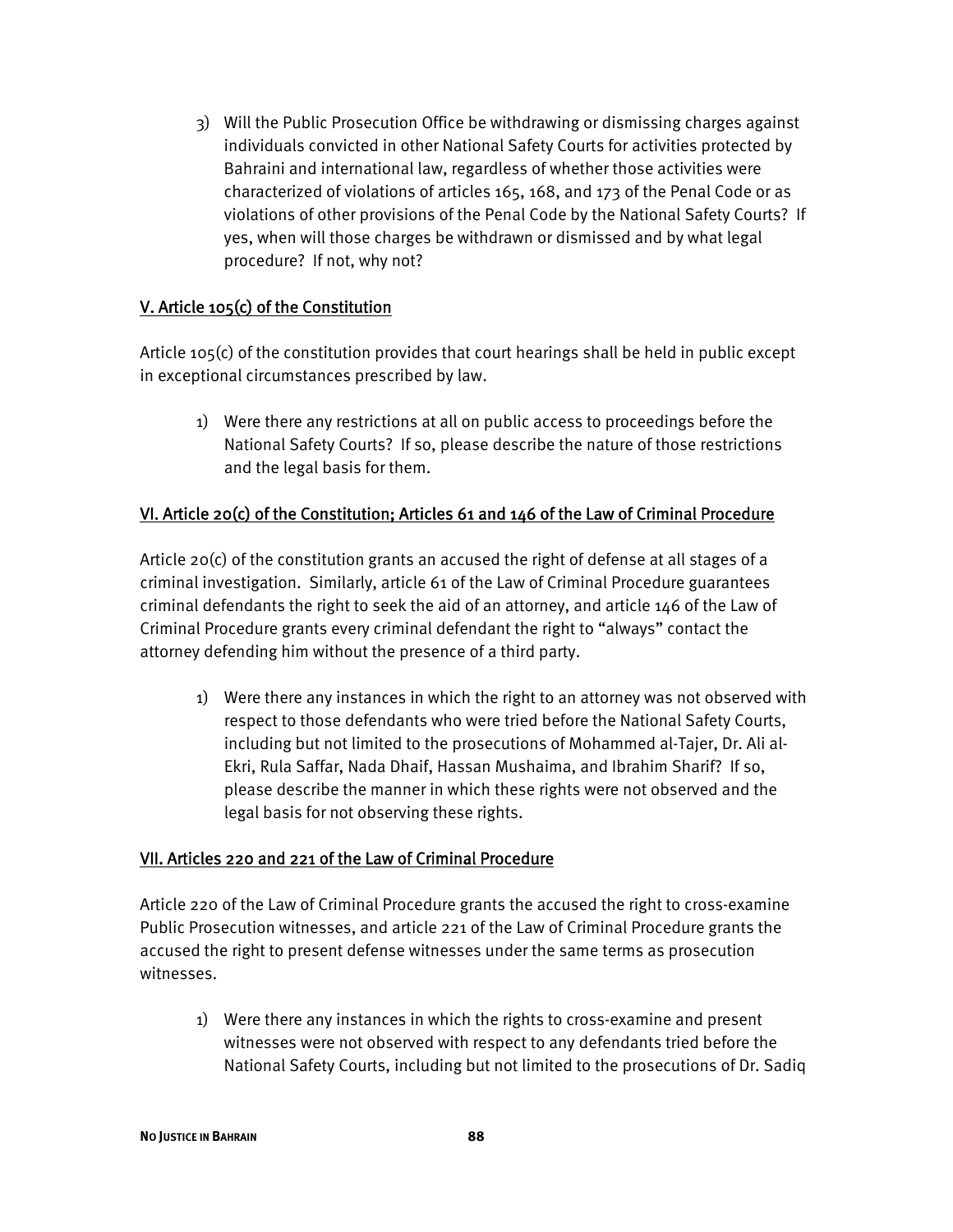Jaffar, Dr. Jalila al Aali, Abdulhadi al-Khawaja, Sami Ahmed Ali Makki Moftah, and Abd al-Hadi Ibrahim Khalil Ibrahim?

## VIII. Article 20(d) of the Constitution; Article 61 of the Law of Criminal Procedure; Articles 208 and 232 of the Penal Code

Article 20(d) of the constitution provides that it is forbidden to harm an accused person mentally or physically. Article 61 of the Law of Criminal Procedure provides that a defendant shall be treated in a manner so as to maintain his human dignity and shall not be subjected to any bodily or psychological harm. Moreover, article 208 of the Penal Code states that every civil servant or officer who uses torture, force, or threats against an accused person to force him to admit having committed a crime or give statements or information in respect thereof shall be punished with imprisonment. Article 232 of the Penal Code applies this same rule to any person who uses torture, force, or threats against an accused person to extract a confession or give statements or information in respect thereof.

- 1) In any case, did the National Safety Courts order medical exams of any defendants that were conducted by a doctor other than the Public Prosecution Office's medical staff? If yes, please inform us of the name of the defendant(s) on whom such examination was ordered and the nature of the findings of the medical exam.
- 2) Were there any cases in which the National Safety Courts invalidated a confession due to concerns about actual or potential coercion, abuse, torture, force, or threats? If yes, please inform us of the name of the defendant(s) whose confession was invalidated and the reasons why the confession was invalidated.

#### IX. Death Penalty

The International Covenant on Civil and Political Rights, to which Bahrain is party, and other international law, imposes sharp limitations on the use of the death penalty. The United Nations Human Rights Committee, which monitors state compliance with the Covenant, has noted that "[i]n cases of trials leading to the imposition of the death penalty scrupulous respect of the guarantees of fair trial is particularly important" but that trials of civilians in military courts "may raise serious problems as far as the equitable, impartial and independent administration of justice is concerned." The National Safety Courts imposed death sentences on five civilians, two of which were overturned on appeal.

1) What is the legal basis for the imposition of the death penalty against civilians in the National Safety Courts?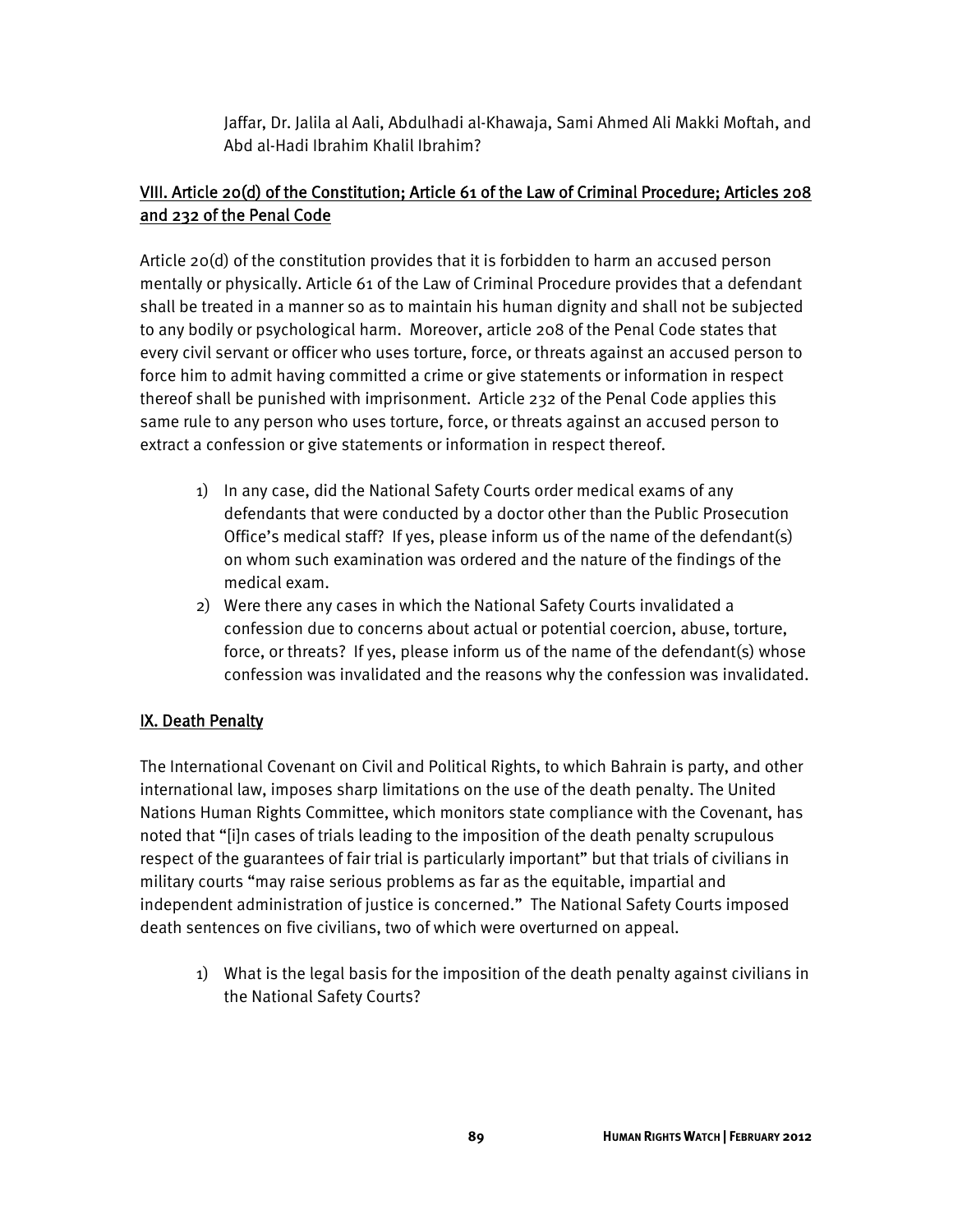We thank you in advance for your attention to this request, and we look forward to your response. Please email or fax your response to my associate, Adam Coogle, at cooglea@hrw.org or +1 202-612-4363.

As noted, in order to be able to reflect the government's positions in a report we are preparing, we would appreciate having your response no later than January 20, 2012.

Sincerely,

Sarah Leah Whitson Executive Director Middle East and North Africa Division

CC:

Her Excellency Houda Ezra Ebrahim Nonoo Ambassador, Embassy of the Kingdom of Bahrain Washington, DC

Saeed Mohamed Al-Faihani Undersecretary of Human Rights Ministry of Human Rights and Social Development